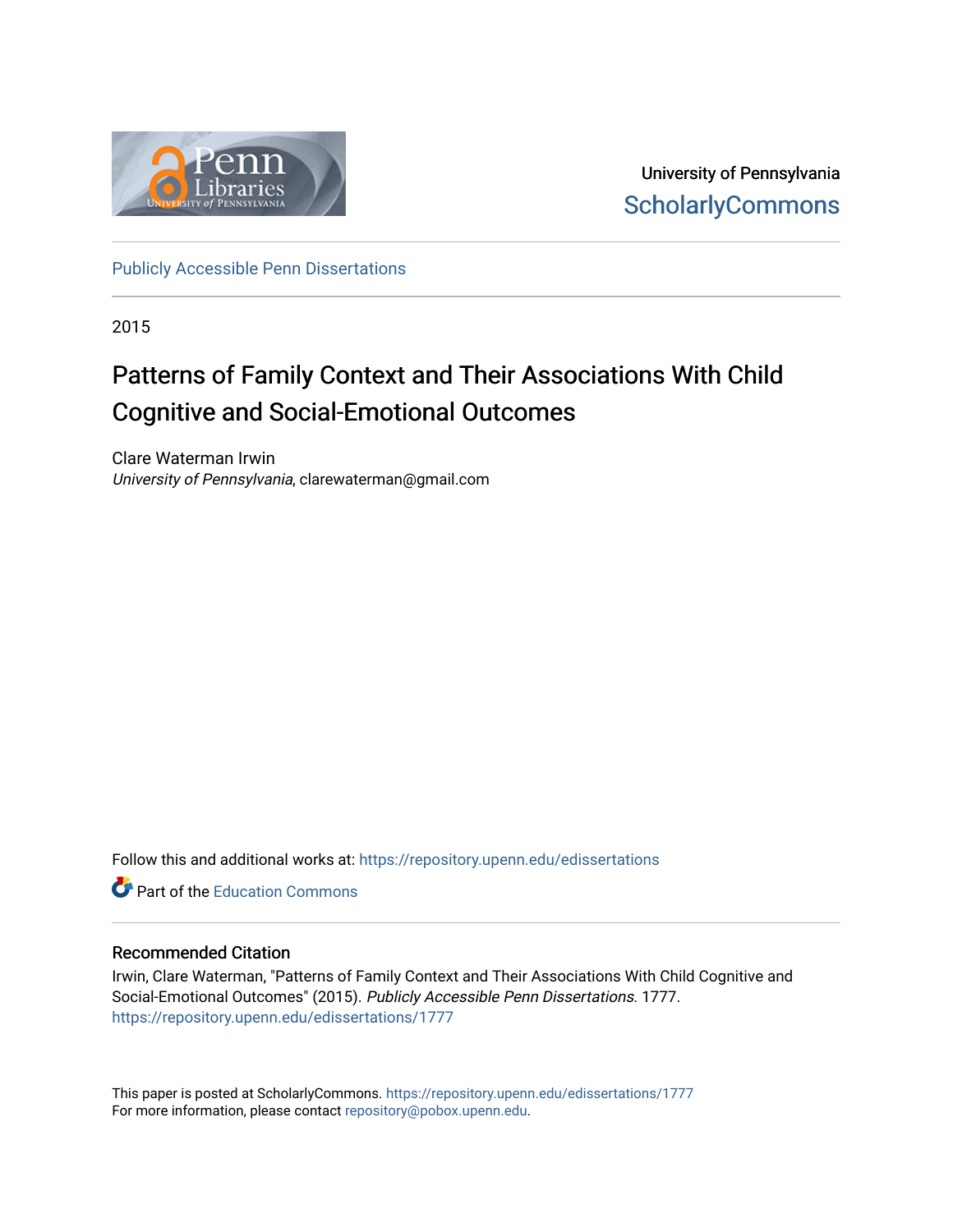# Patterns of Family Context and Their Associations With Child Cognitive and Social-Emotional Outcomes

## Abstract

Family environments can be characterized by their protective factors, risk factors, or both. Environments categorized as supportive and warm, where children are provided with resources such as a stimulating home environment, mother with a college degree, financial stability, and two-parent families afford children with many protective factors and have been shown to provide children with an opportunity for better academic and social-emotional outcomes. Whereas environments traditionally considered disadvantaged (e.g., parental mental health problems, low socioeconomic status, low parent education, high parental disagreement), where the presence of risk factors outweigh that of protective factors, evidence lower academic and social-emotional outcomes in children. Due to the multifaceted nature of families, it is most likely the case that families evidence both protective and risk factors at the same time. Developing patterns of protective and risk factors within families is useful as it provides a picture of how these important variables work together to relate to child cognitive and social-emotional outcomes. It is within this framework that the current study was undertaken using data from the Child Development Supplement (CDS) of the Panel Study of Income Dynamics (PSID). The primary aims of the current study were to explore the structural and psychometric integrity of measures included in the CDS (insofar as this is an important precursor to using these measures in additional analyses) and to uncover the existence of clusters of patterns of family context and their relationship with child cognitive and social-emotional outcomes. Several reliable measures of family variables and child behavioral outcomes were uncovered and Multistage Euclidean Grouping (i.e., cluster analysis) revealed the existence of five distinct and meaningful clusters of family context. Furthermore, membership in these clusters was shown to be related to child social-emotional and cognitive outcomes.

Degree Type **Dissertation** 

Degree Name Doctor of Philosophy (PhD)

Graduate Group Education

First Advisor Paul A. McDermott

Keywords child development, child outcomes, family

Subject Categories Education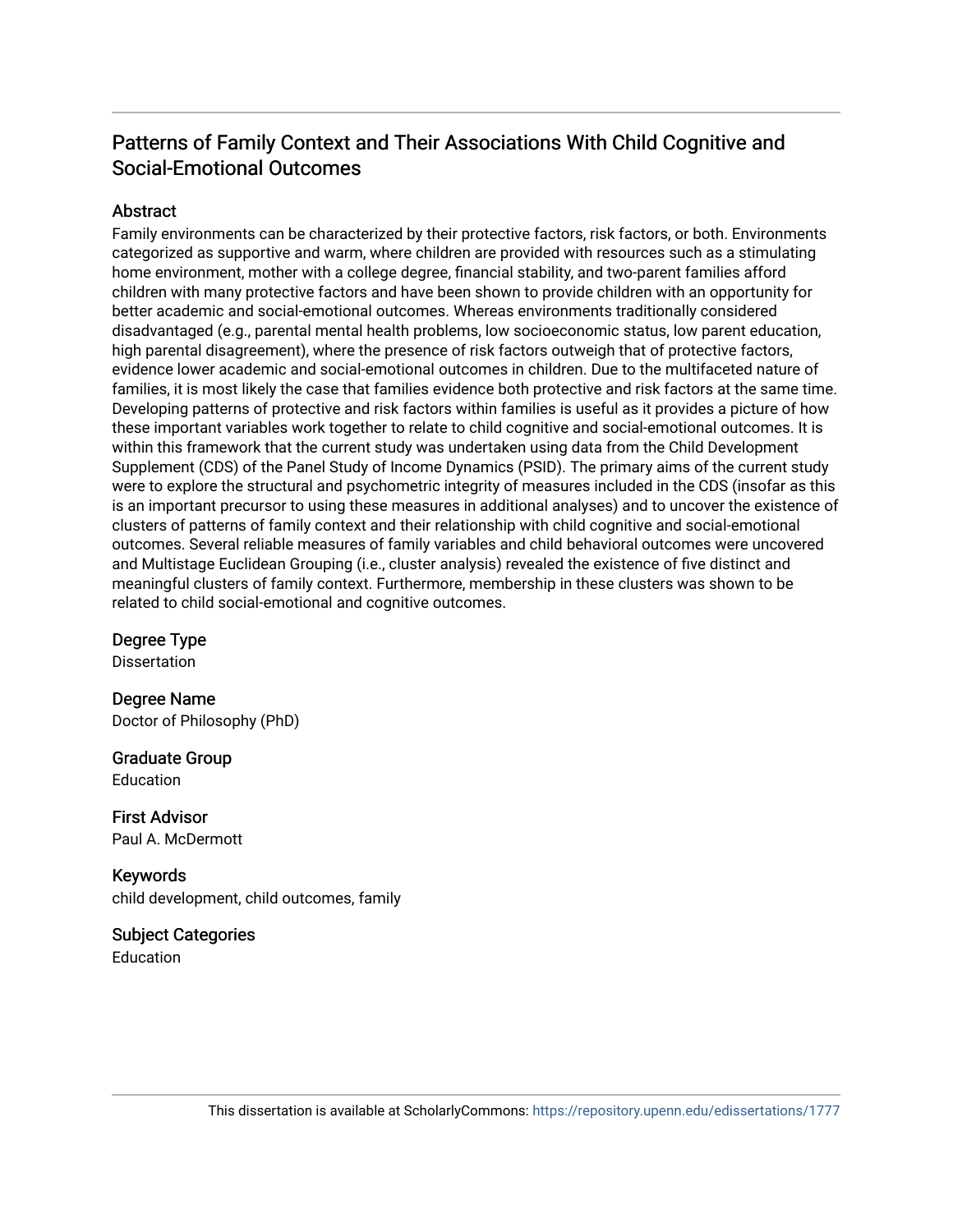# PATTERNS OF FAMILY CONTEXT AND THEIR ASSOCIATIONS WITH CHILD COGNITIVE AND SOCIAL-EMOTIONAL OUTCOMES

Clare Waterman Irwin

## A DISSERTATION

in

Education

Presented to the Faculties of the University of Pennsylvania

in

Partial Fulfillment of the Requirements for the

Degree of Doctor of Philosophy

2015

Supervisor of Dissertation:

\_\_\_\_\_\_\_\_\_\_\_\_\_\_\_\_\_\_\_\_\_\_\_\_\_\_\_\_\_\_\_\_\_\_\_\_\_\_\_ Paul A. McDermott, Professor of Education

Graduate Group Chairperson:

J. Matthew Hartley, Professor of Education

\_\_\_\_\_\_\_\_\_\_\_\_\_\_\_\_\_\_\_\_\_\_\_\_\_\_\_\_\_\_\_\_\_\_\_\_\_\_\_

Dissertation Committee:

Paul A. McDermott, Professor of Education

Robert F. Boruch, Professor of Education

Vivian L. Gadsden, Professor of Education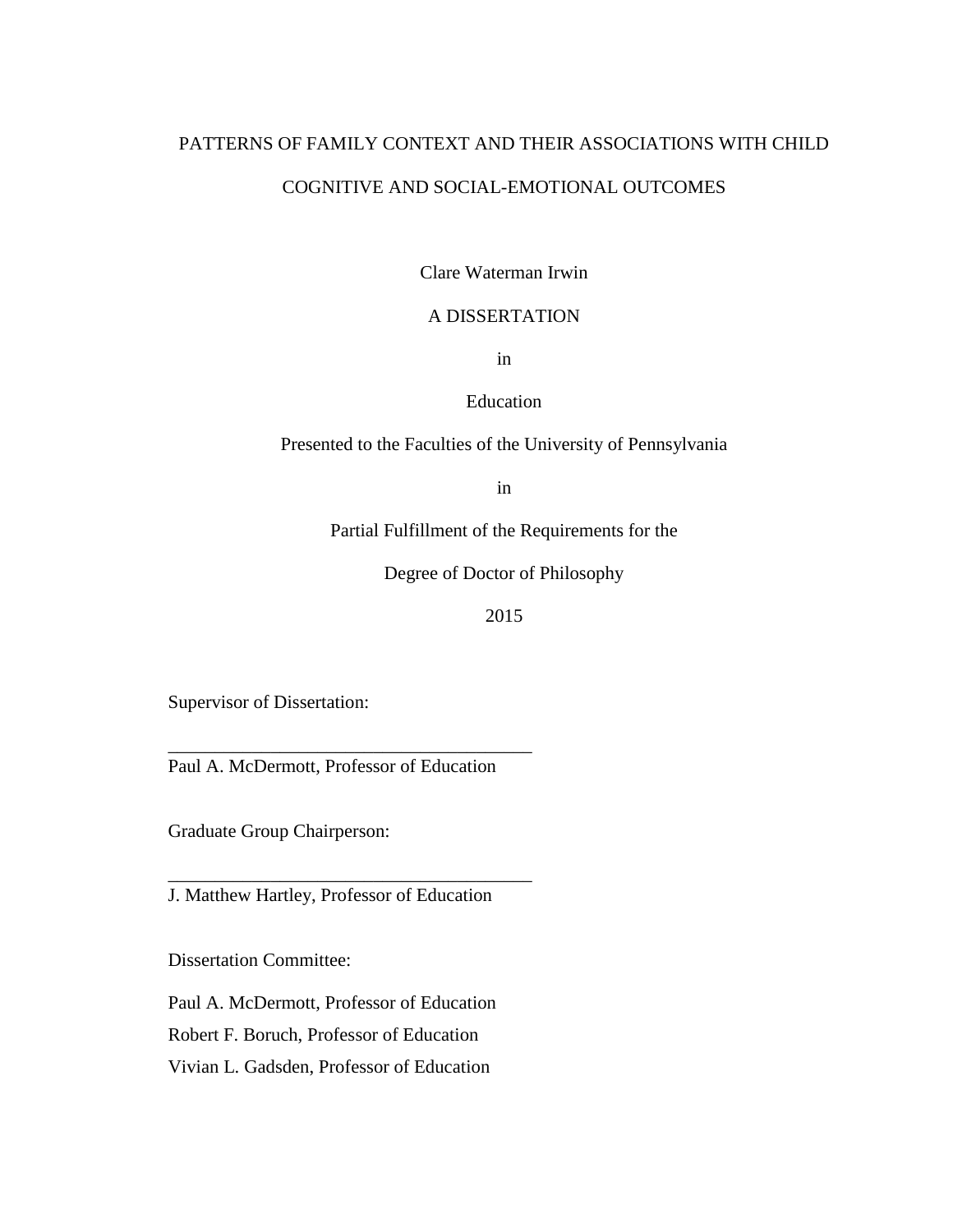# PATTERNS OF FAMILY CONTEXT AND THEIR ASSOCIATIONS WITH CHILD COGNITIVE AND SOCIAL-EMOTIONAL OUTCOMES

# **COPYRIGHT**

2015

Clare Waterman Irwin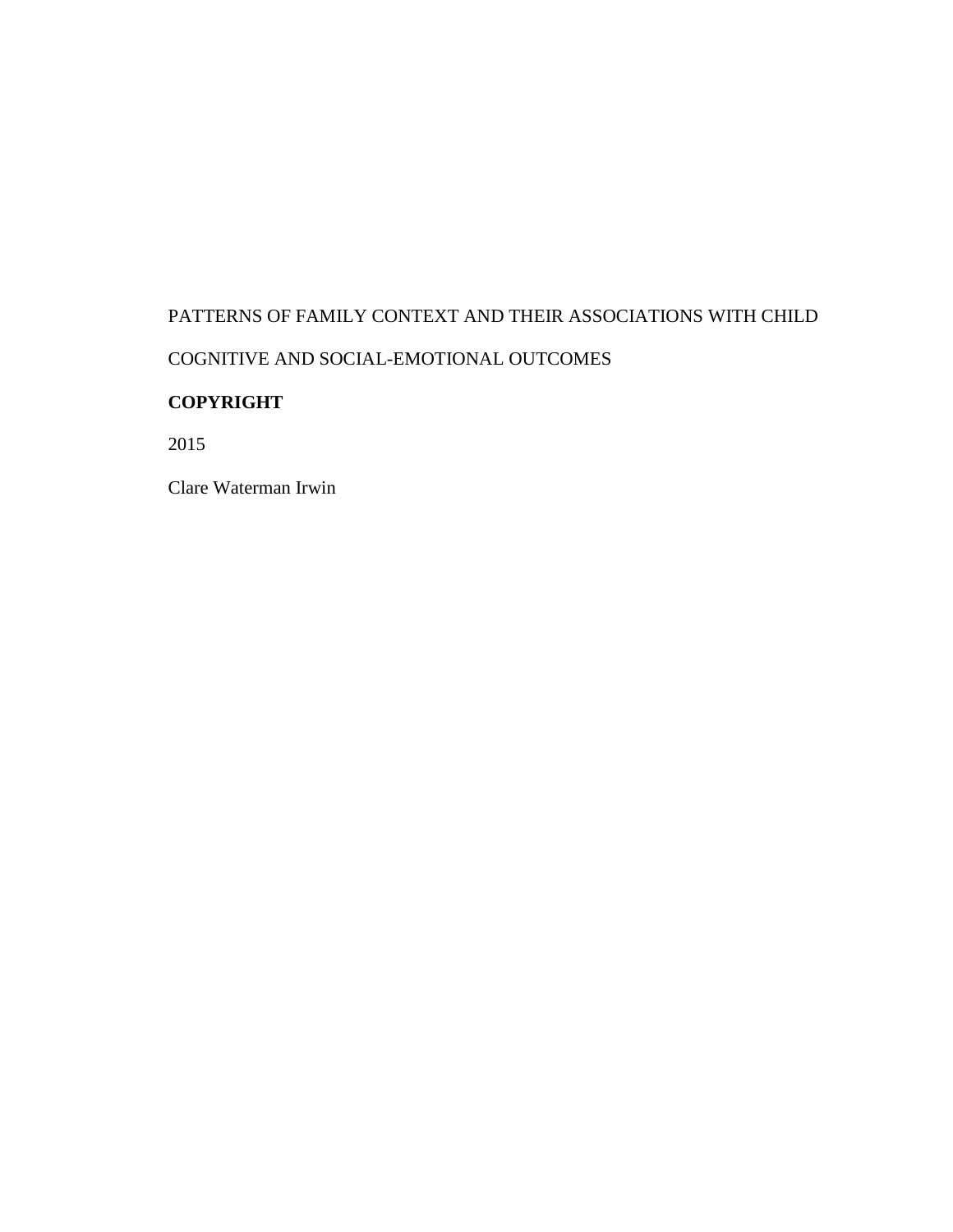# ACKNOWLEDGEMENTS

<span id="page-4-0"></span>"Treat a child as though he already is the person he's capable of becoming."

~ Haim Ginott

Many thanks to my parents.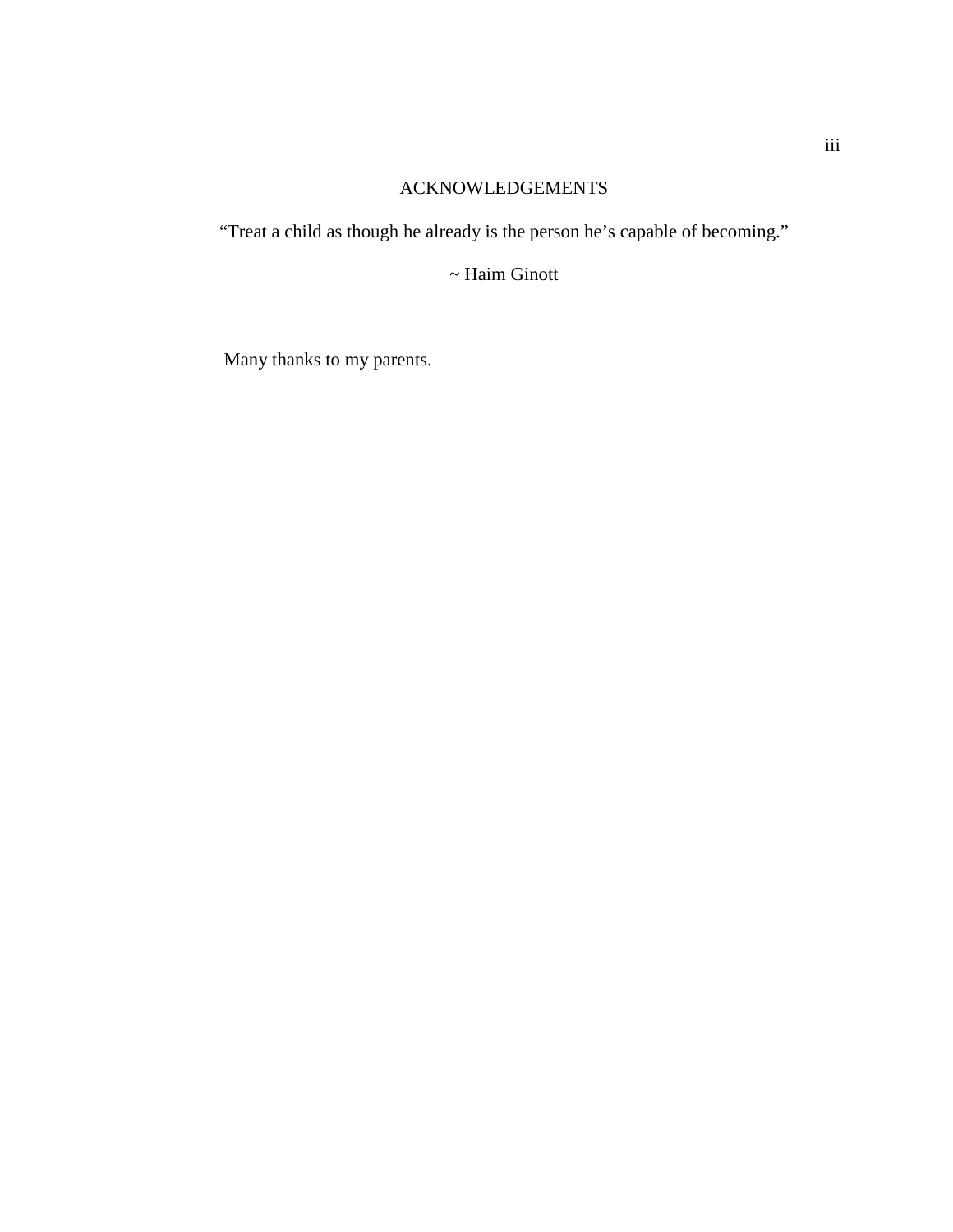## ABSTRACT

# <span id="page-5-0"></span>PATTERNS OF FAMILY CONTEXT AND THEIR ASSOCIATIONS WITH CHILD COGNITIVE AND SOCIAL-EMOTIONAL OUTCOMES

Clare Waterman Irwin

### Paul A. McDermott

Family environments can be characterized by their protective factors, risk factors, or both. Environments categorized as supportive and warm, where children are provided with resources such as a stimulating home environment, mother with a college degree, financial stability, and two-parent families afford children with many protective factors and have been shown to provide children with an opportunity for better academic and social-emotional outcomes. Whereas environments traditionally considered disadvantaged (e.g., parental mental health problems, low socioeconomic status, low parent education, high parental disagreement), where the presence of risk factors outweigh that of protective factors, evidence lower academic and social-emotional outcomes in children. Due to the multifaceted nature of families, it is most likely the case that families evidence both protective and risk factors at the same time. Developing patterns of protective and risk factors within families is useful as it provides a picture of how these important variables work together to relate to child cognitive and socialemotional outcomes. It is within this framework that the current study was undertaken using data from the Child Development Supplement (CDS) of the Panel Study of Income Dynamics (PSID). The primary aims of the current study were to explore the structural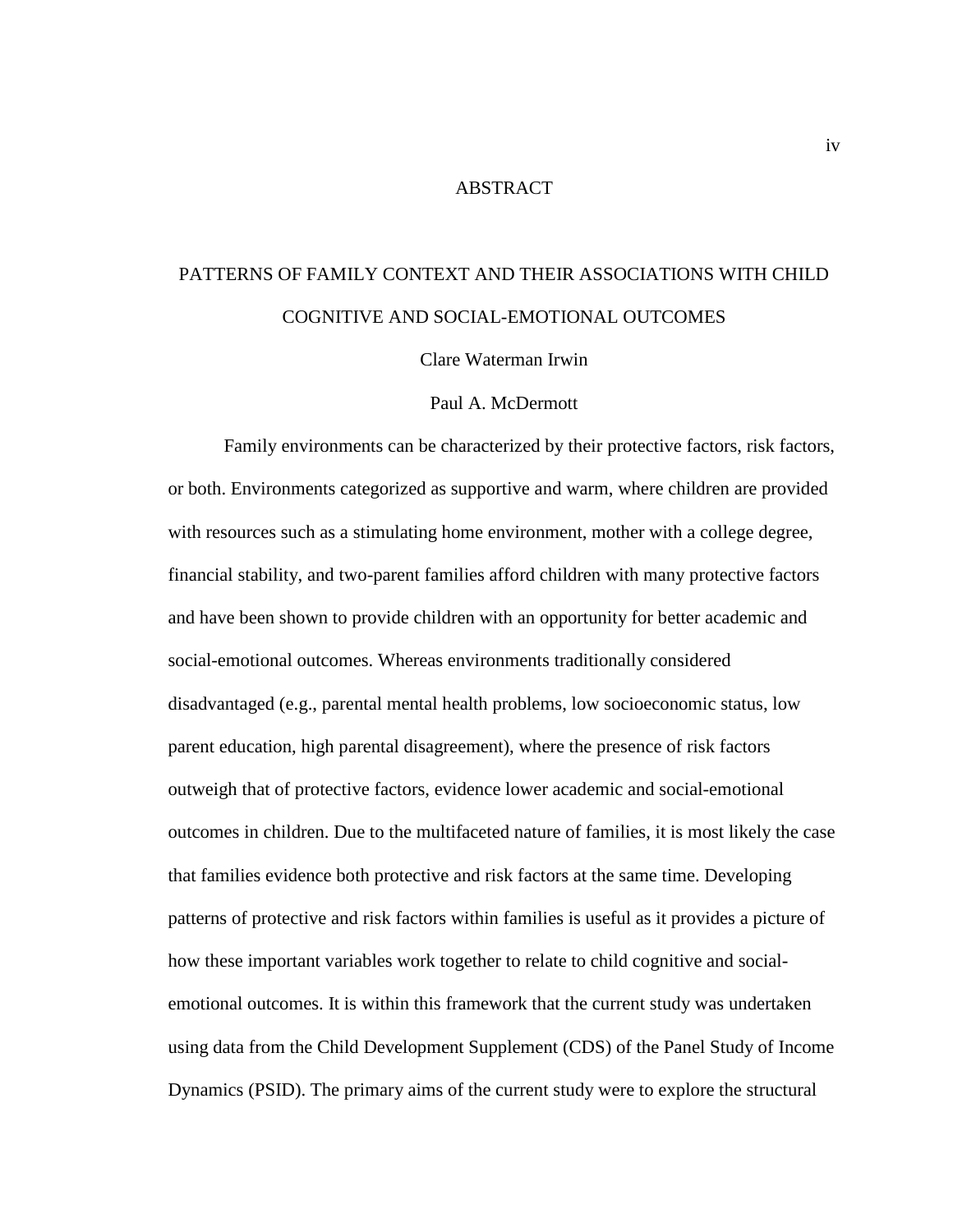and psychometric integrity of measures included in the CDS (insofar as this is an important precursor to using these measures in additional analyses) and to uncover the existence of clusters of patterns of family context and their relationship with child cognitive and social-emotional outcomes. Several reliable measures of family variables and child behavioral outcomes were uncovered and Multistage Euclidean Grouping (i.e., cluster analysis) revealed the existence of five distinct and meaningful clusters of family context. Furthermore, membership in these clusters was shown to be related to child social-emotional and cognitive outcomes.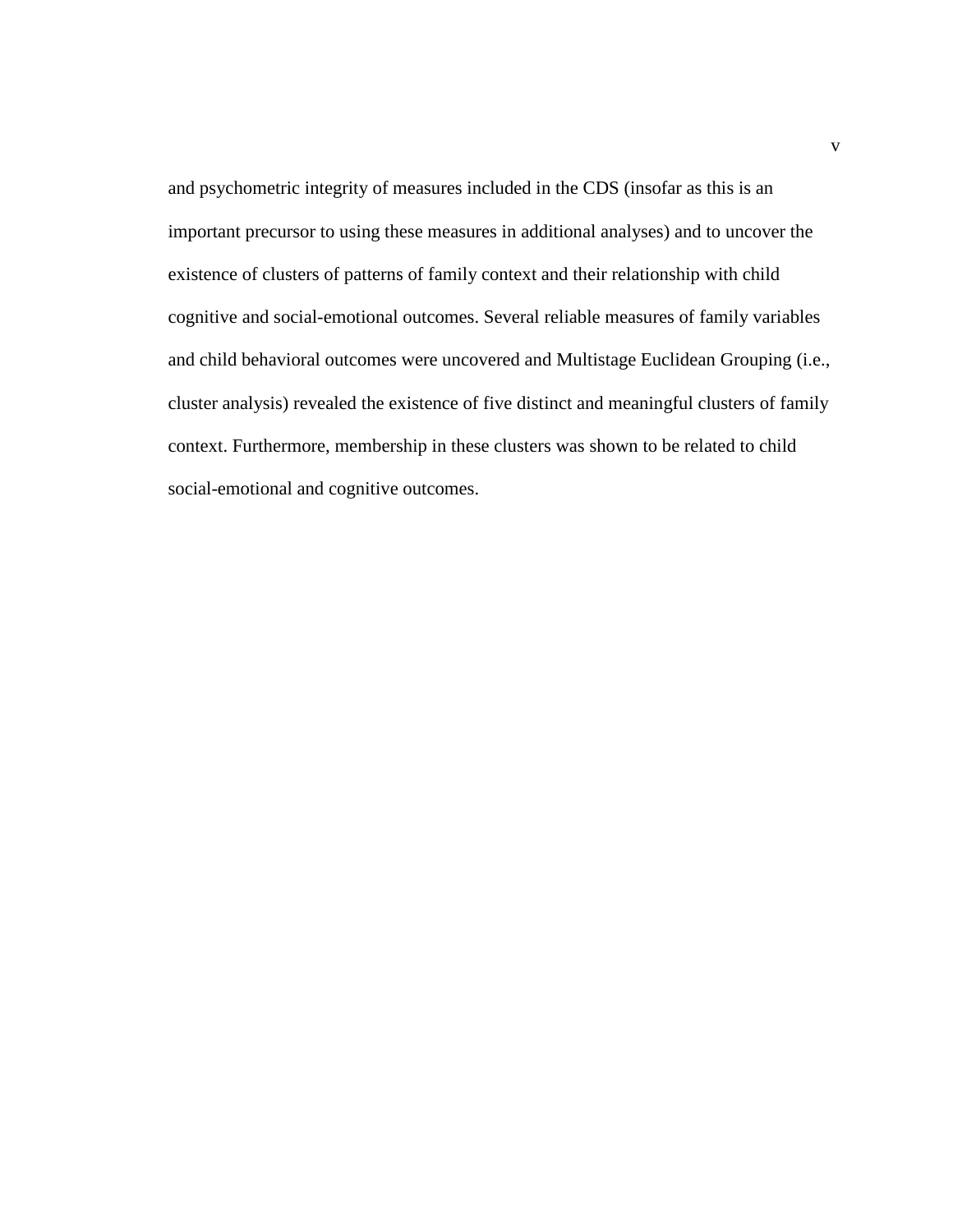# TABLE OF CONTENTS

| .27                                                                           |
|-------------------------------------------------------------------------------|
|                                                                               |
| Research Question 1: What measures of family context can be derived from the  |
| data provided by the Child Development Supplement (CDS) of the Panel Study of |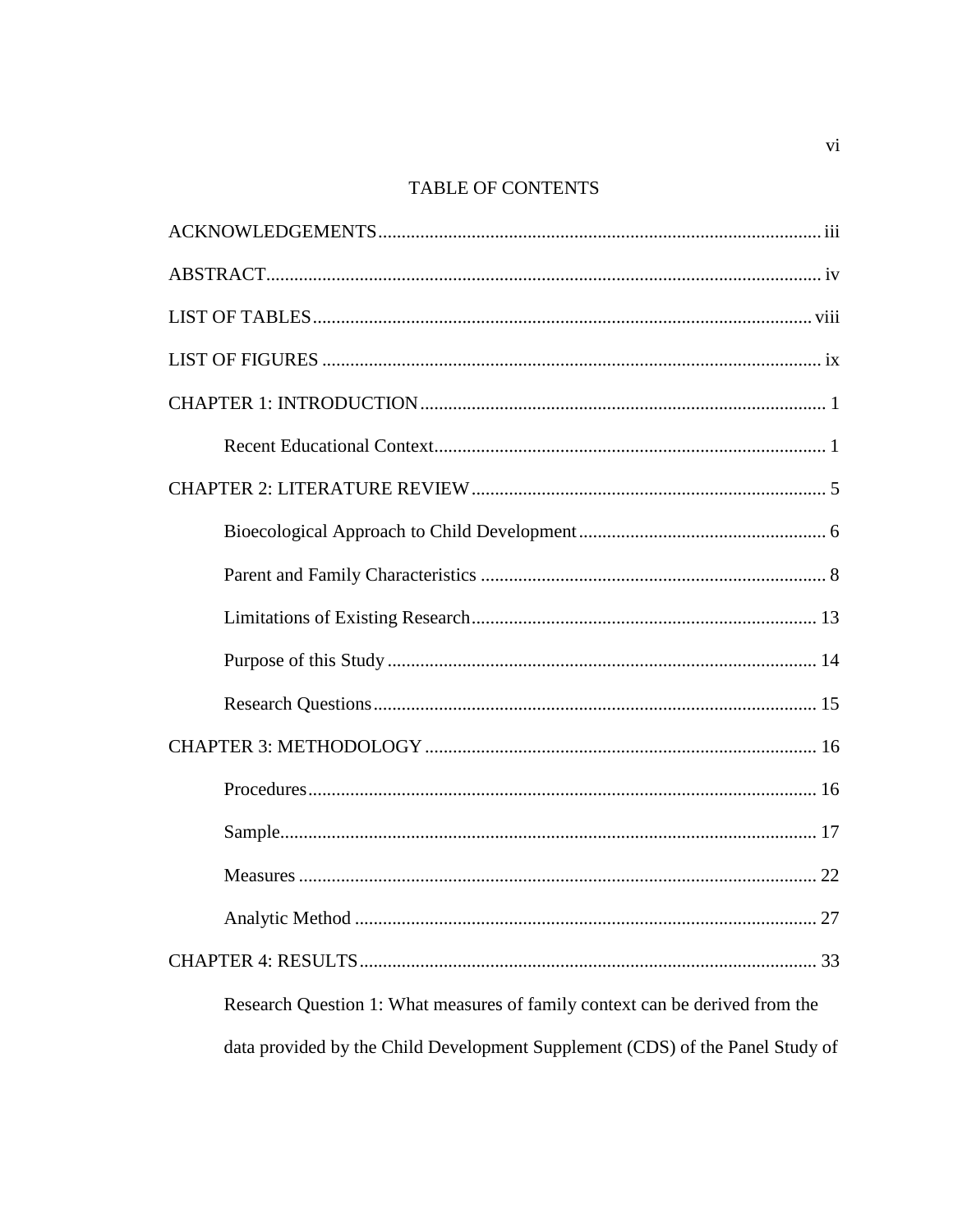| Income Dynamics (PSID)? What is the structural integrity of the Economic Strain    |
|------------------------------------------------------------------------------------|
|                                                                                    |
| Research Question 2: Do distinct clusters of patterns of family context exist? If  |
|                                                                                    |
| Research Question 3: Are clusters of family context related to child cognitive and |
|                                                                                    |
|                                                                                    |
|                                                                                    |
|                                                                                    |
|                                                                                    |
| Associations between Clusters of Family Context and Child Outcomes  65             |
|                                                                                    |
|                                                                                    |
| APPENDIX A: TABLES OF RESULTS FROM ANALYSIS OF VARIANCE  72                        |
| APPENDIX B: TABLES OF RESULTS FROM ANALYSIS OF COVARIANCE 73                       |
|                                                                                    |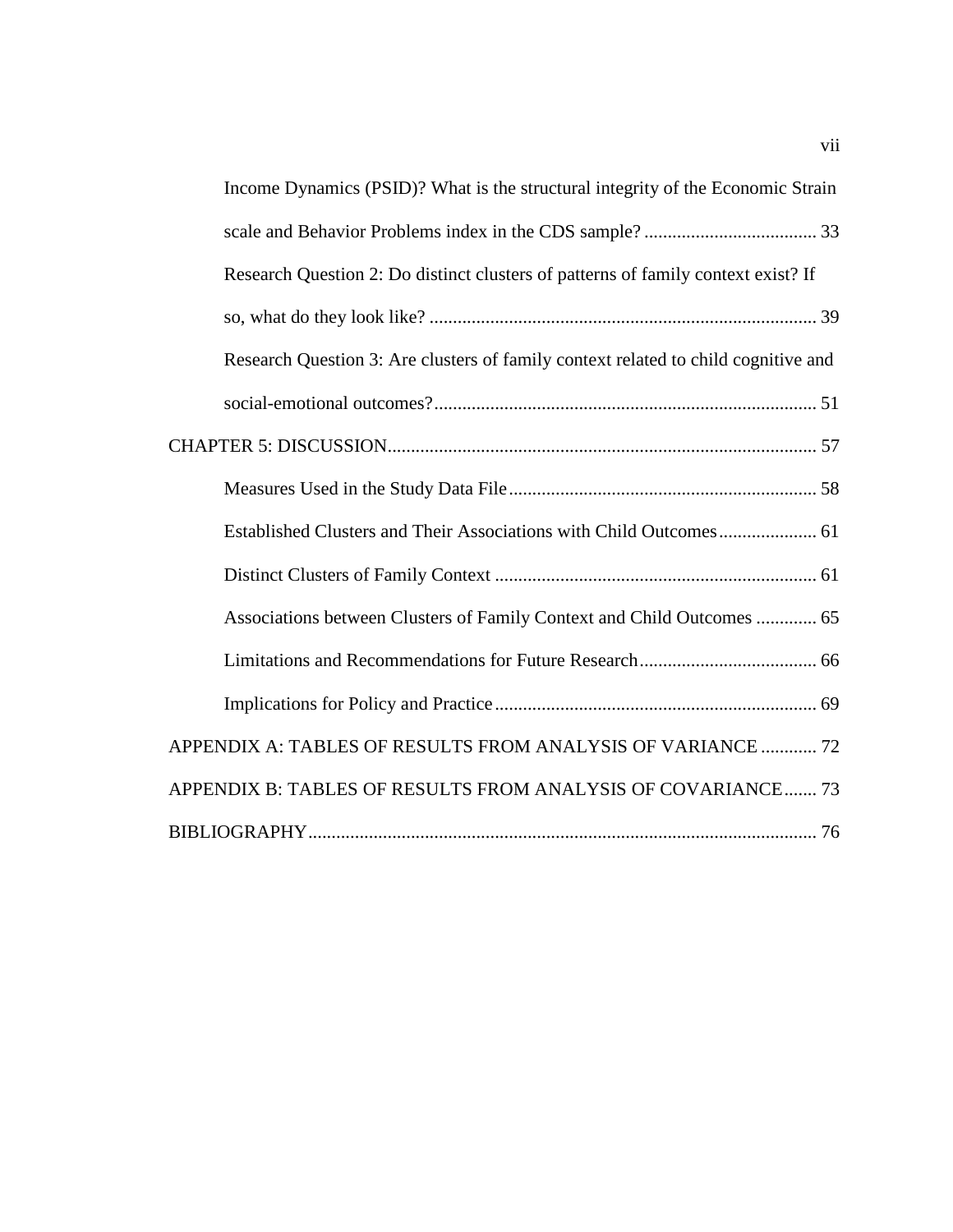# LIST OF TABLES

<span id="page-9-0"></span>

| Table 1. Child Development Supplement Sample Characteristics for Children 36-Months   |  |
|---------------------------------------------------------------------------------------|--|
|                                                                                       |  |
| Table 2. Sample Characteristics for Children Included in Cluster Analysis 21          |  |
| Table 3. Factor Loadings and Weighted Item-Total Correlations for Gender Work Roles   |  |
|                                                                                       |  |
| Table 4. Factor Loadings and Weighted Item-Total Correlations for Externalizing       |  |
|                                                                                       |  |
| Table 5. Prevalence and Properties of the Family Context Clusters  41                 |  |
| Table 6. Weighted Mean Scores Across the Eight Attributes by Cluster 42               |  |
| Table 7. Cluster Descriptive Names Based on Weighted Mean Scores Across Attributes 44 |  |
|                                                                                       |  |
| Table 9. Least Squares Means on Dependent Variables Across Clusters  54               |  |
| Table 10. Significant Results of Pairwise Comparisons Across Clusters 55              |  |
|                                                                                       |  |
|                                                                                       |  |
|                                                                                       |  |
|                                                                                       |  |
|                                                                                       |  |
|                                                                                       |  |
|                                                                                       |  |
|                                                                                       |  |
|                                                                                       |  |
|                                                                                       |  |
|                                                                                       |  |
|                                                                                       |  |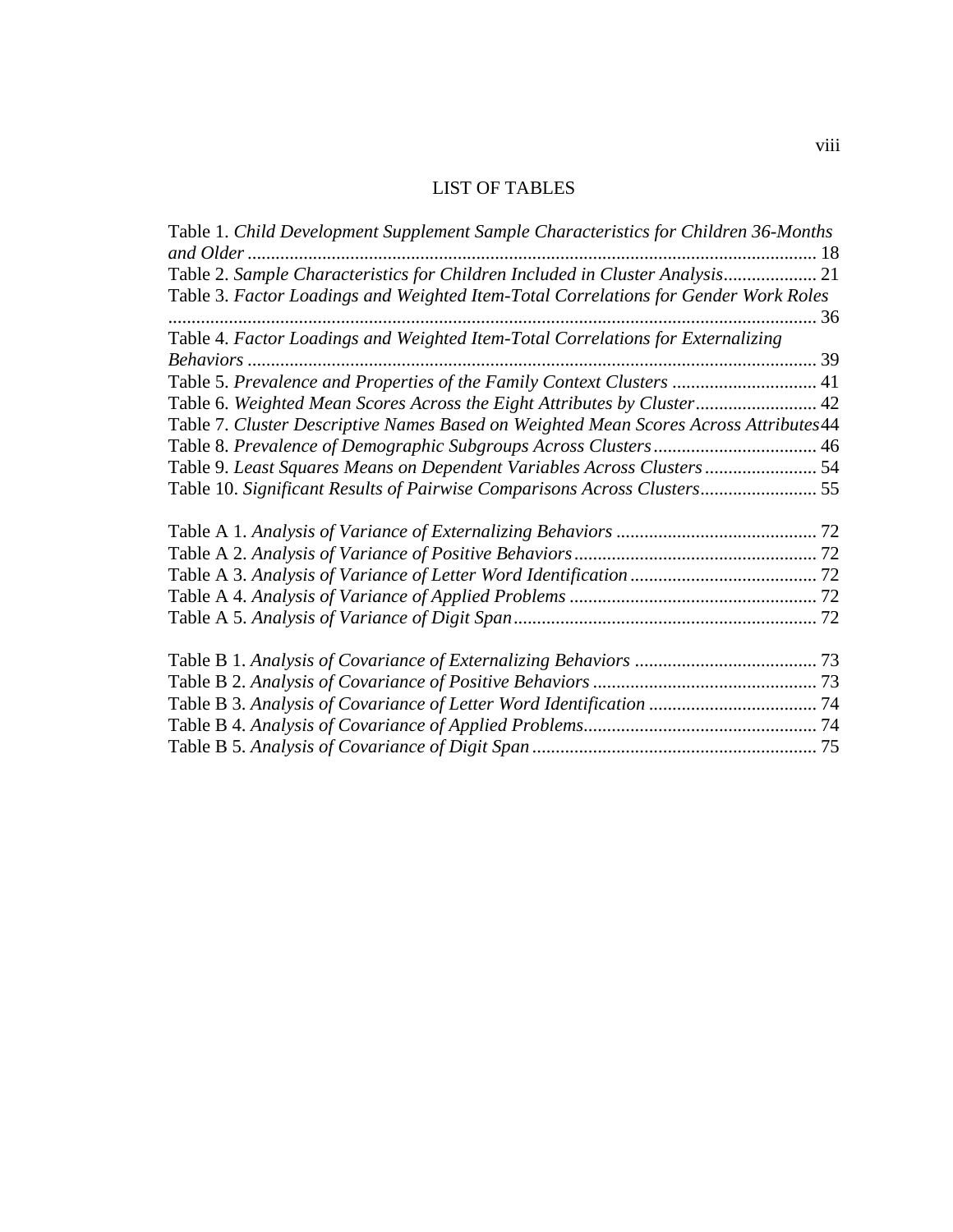# LIST OF FIGURES

<span id="page-10-0"></span>

| <i>Figure 1.</i> Theoretical Framework for the Relationship of Family Context to Child |  |
|----------------------------------------------------------------------------------------|--|
|                                                                                        |  |
|                                                                                        |  |
| <i>Figure 3.</i> Weighted Mean Scores Across the Eight Attributes by Cluster  43       |  |
|                                                                                        |  |
|                                                                                        |  |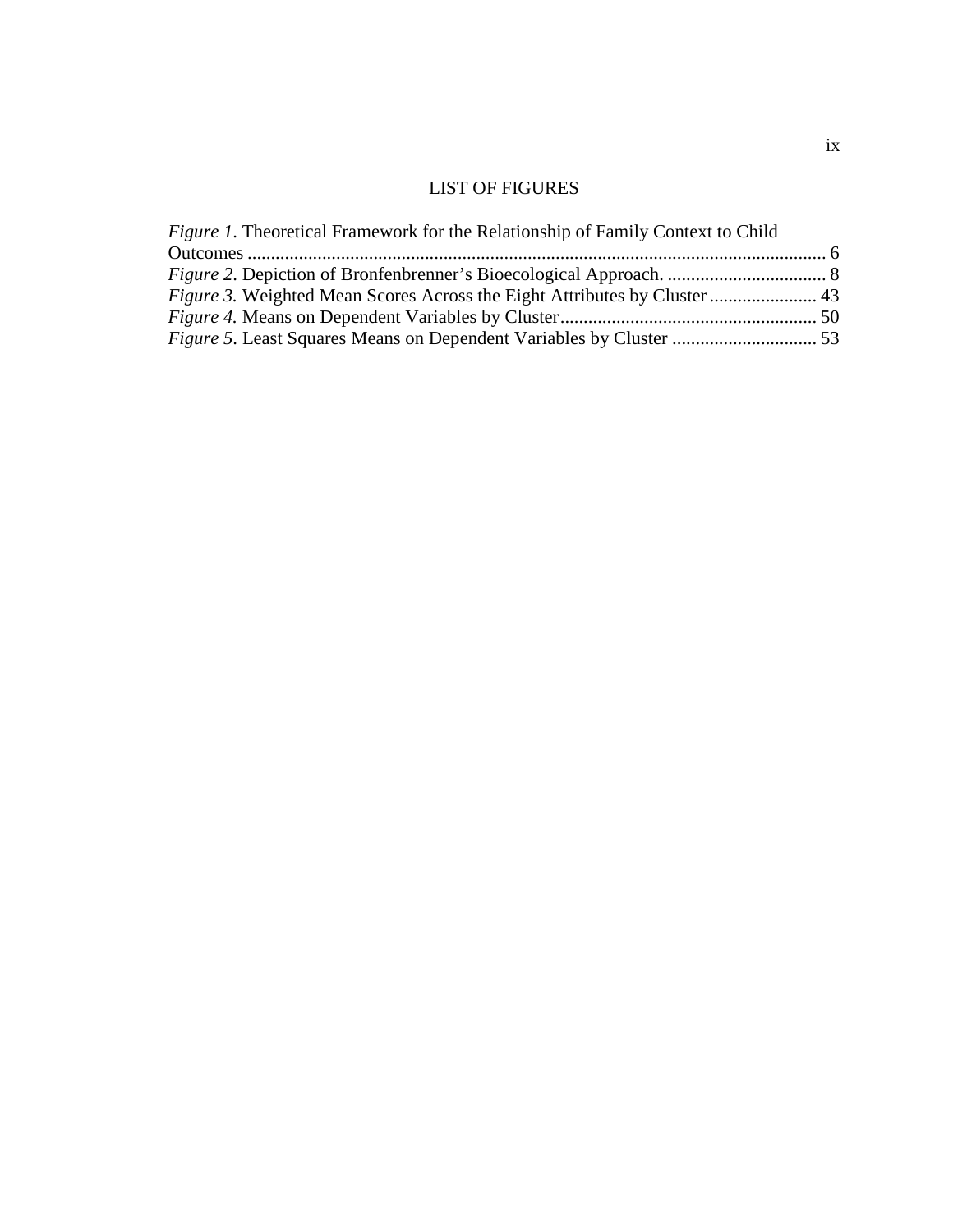#### CHAPTER 1: INTRODUCTION

#### **Recent Educational Context**

<span id="page-11-1"></span><span id="page-11-0"></span>Achievement gaps between white and nonwhite students persist despite national efforts to reduce these disparities (Achievement Gap Initiative, n.d.; Editorial Projects in Education Research Center, 2011; Hemphill, Vanneman, & Rahman, 2011; Vanneman, Hamilton, Baldwin Anderson, & Rahman, 2009). Similarly, students from economically disadvantaged families continue to lag behind their more advantaged peers on measures of school success (Achievement Gap Initiative, n.d.; Editorial Projects in Education Research Center, 2011). Heightened attention to student achievement – including both academic and social-emotional outcomes – over the past two decades has led to systems of accountability for school districts, programs, and educators (No Child Left Behind Act of 2001 [NCLB], 2002). Preschool programs, especially those that are federally funded, are expected to send children to school ready to learn (Head Start Act, 2007); while elementary and secondary education systems are mandated to evidence substantial student progress each year (NCLB, 2002). For over a decade, many researchers, educators, and politicians have criticized the emphasis that NCLB places on standardized assessments and making Adequate Yearly Progress (AYP) as well as the sanctions placed on schools failing to reach these predetermined goals (Meier, Kohn, Darling-Hammond, Sizer, & Wood, 2004; Rich & Lewin, 2015). As if operating in isolation, teachers and administrators have been held responsible for the growth and development of America's schoolchildren within a system of sanctions with few rewards or incentives to truly educate and excel (Rich & Lewin, 2015). Though some credence has been given to the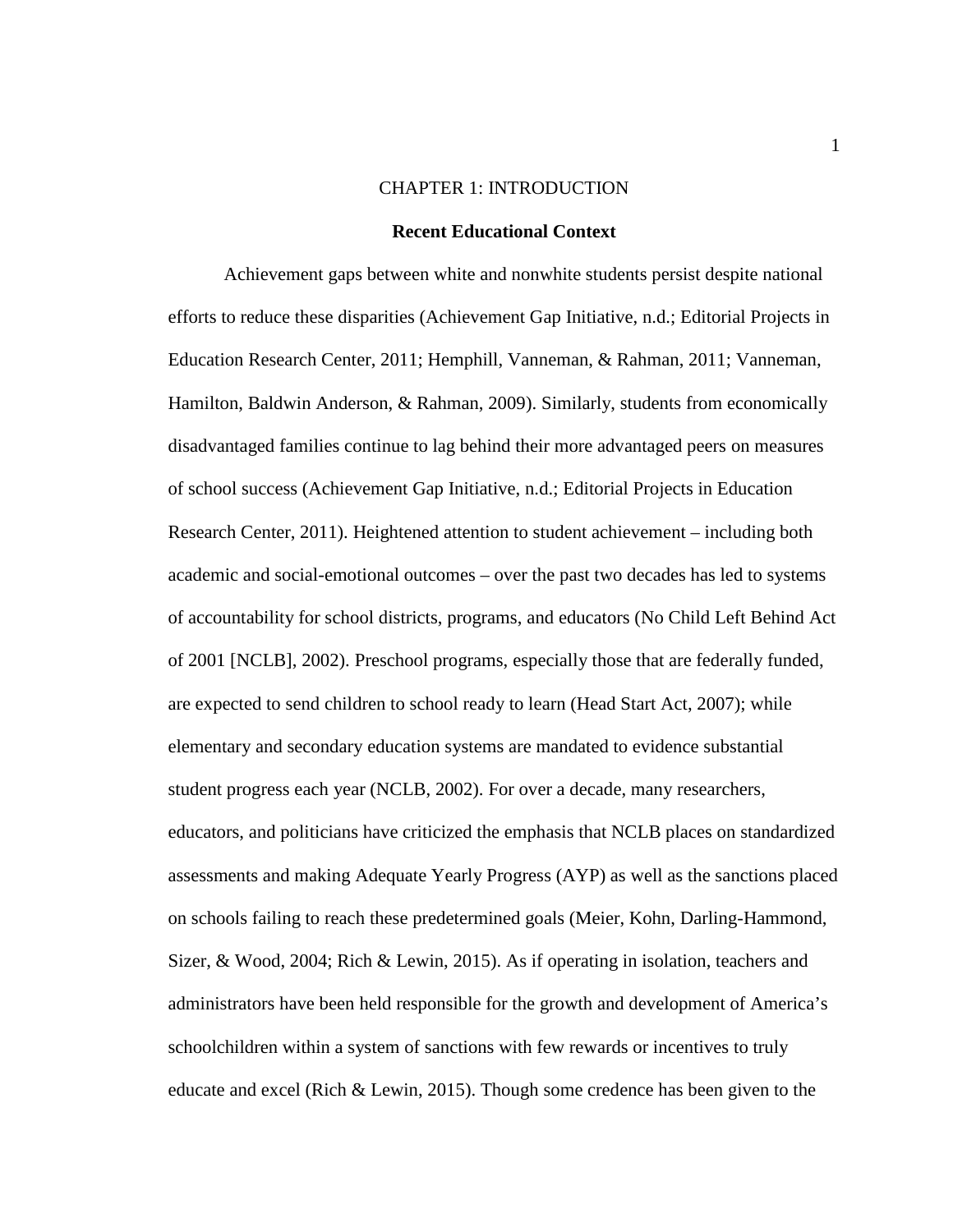importance of including parents and families in the educational process (Individuals with Disabilities Improvement Education Act of 2004, 2004; NCLB, 2002), only recently has it become apparent that the U.S. Department of Education (US DOE) recognizes the true foundational value of families in the development and education of children.

Secretary of Education Arne Duncan recently announced a new family and community engagement framework developed by researchers at the Southwest Educational Development Laboratory (SEDL), a nonprofit education research and dissemination company, in collaboration with US DOE (Mapp & Kutner, 2013) that outlines a comprehensive framework for partnerships between educators, parents, and the community. The new *Dual Capacity-Building Framework for Family-School Partnerships* is built on a body of research that highlights the importance of family engagement in education for improved student success and systematic school turnaround and reform efforts (Weiss, Lopez, & Rosenburg, 2010). In addition, President Barack Obama's administration has taken an active interest in the reauthorization of the Elementary and Secondary Education Act (ESEA), most notably in increasing the emphasis on building the capacity of districts to engage, empower, and hold parents responsible in the education of their children (US DOE, 2010). The Institute of Education Sciences (IES), through requests for applications for research grants, encourages the exploration of the needs of students from low-income families (e.g., IES, 2010), and multiple Regional Educational Laboratories (RELs) have conducted studies regarding parent involvement in education (Agronick, Clark, O'Donnell, & Stueve, 2009; Mackety & Linder-VanBerschot, 2008; Speth, Saifer, & Forehand, 2008). Furthermore, data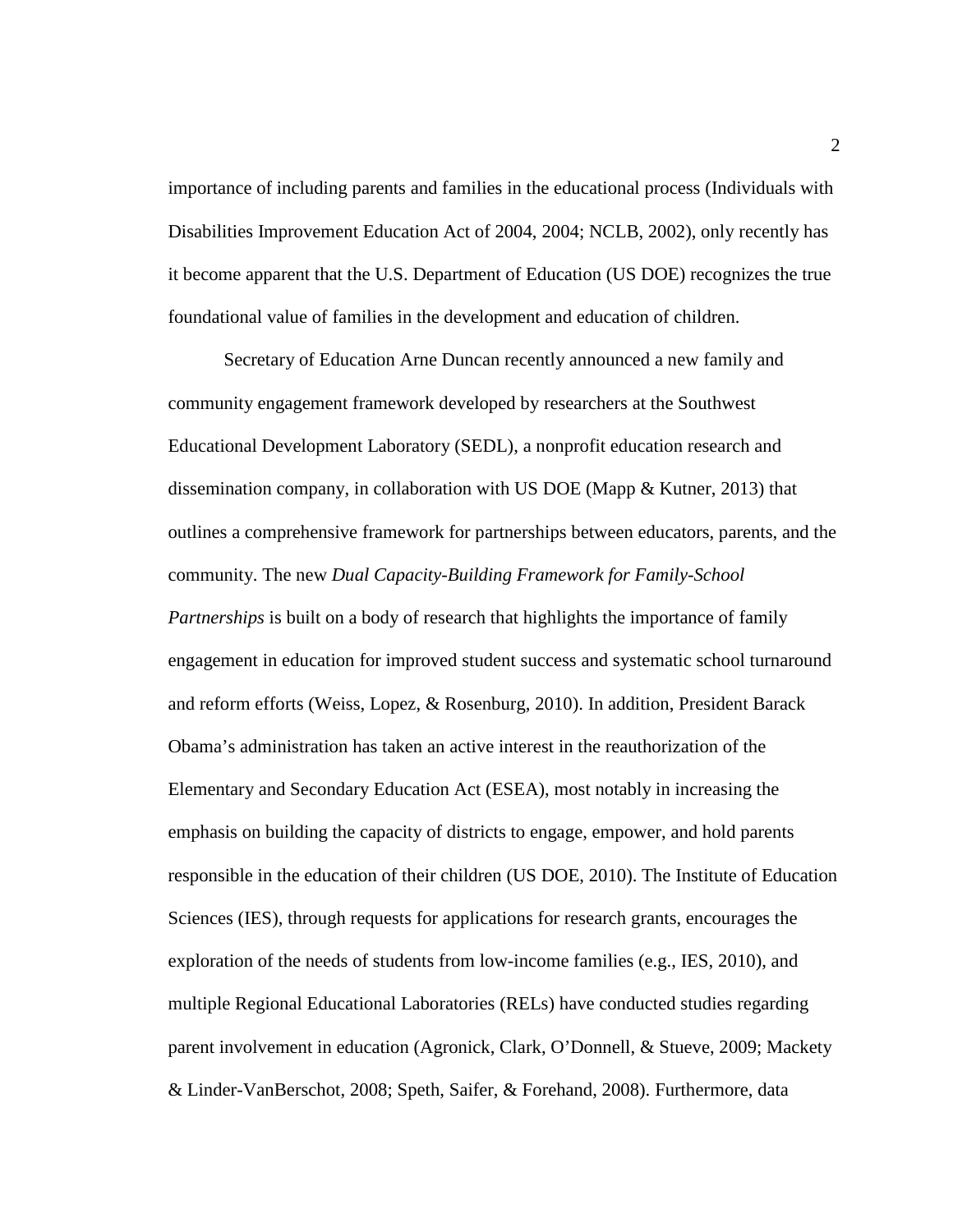collection efforts by the National Center for Education Statistics (NCES, 2007) include the National Household Education Surveys Program (NHES), a public-use data set that began in the mid-1990's and includes both a parent and family involvement in education survey and a school readiness survey.

While the heightened attention to the impact of family engagement on the success of children is promising, it is important to understand the family mechanisms that lead to better student outcomes. For decades, researchers have been working to make clear the relationship between multiple family characteristics and child cognitive and socialemotional outcomes. Numerous compendiums of research revolve around the role of parent and family characteristics in the educational and social-emotional outcomes of children and adolescents (e.g., Brannen & O'Brien, 1996; Conley & Albright, 2004; Crane & Heaton, 2008; Kahlil & DeLeire, 2004; Moore & Lippman, 2005). Family socioeconomic status, parent educational attainment, one- versus two-parent family structure, number of siblings, parenting style, and the home environment are among the many characteristics explored in these volumes. Likewise, SEDL has developed in-depth research reviews of current literature in the area of family involvement in education as well as multiple newsletters dedicated to the topic.

Recently, programs aimed at improving life outcomes for children have used this growing body of literature to support the development of evidence-based programs that highlight how families are integral to supporting the developing child. One such initiative is the Center for the Study of Social Policy's (CSSP) Strengthening Families Framework, which highlights the existence of five family protective factors associated with positive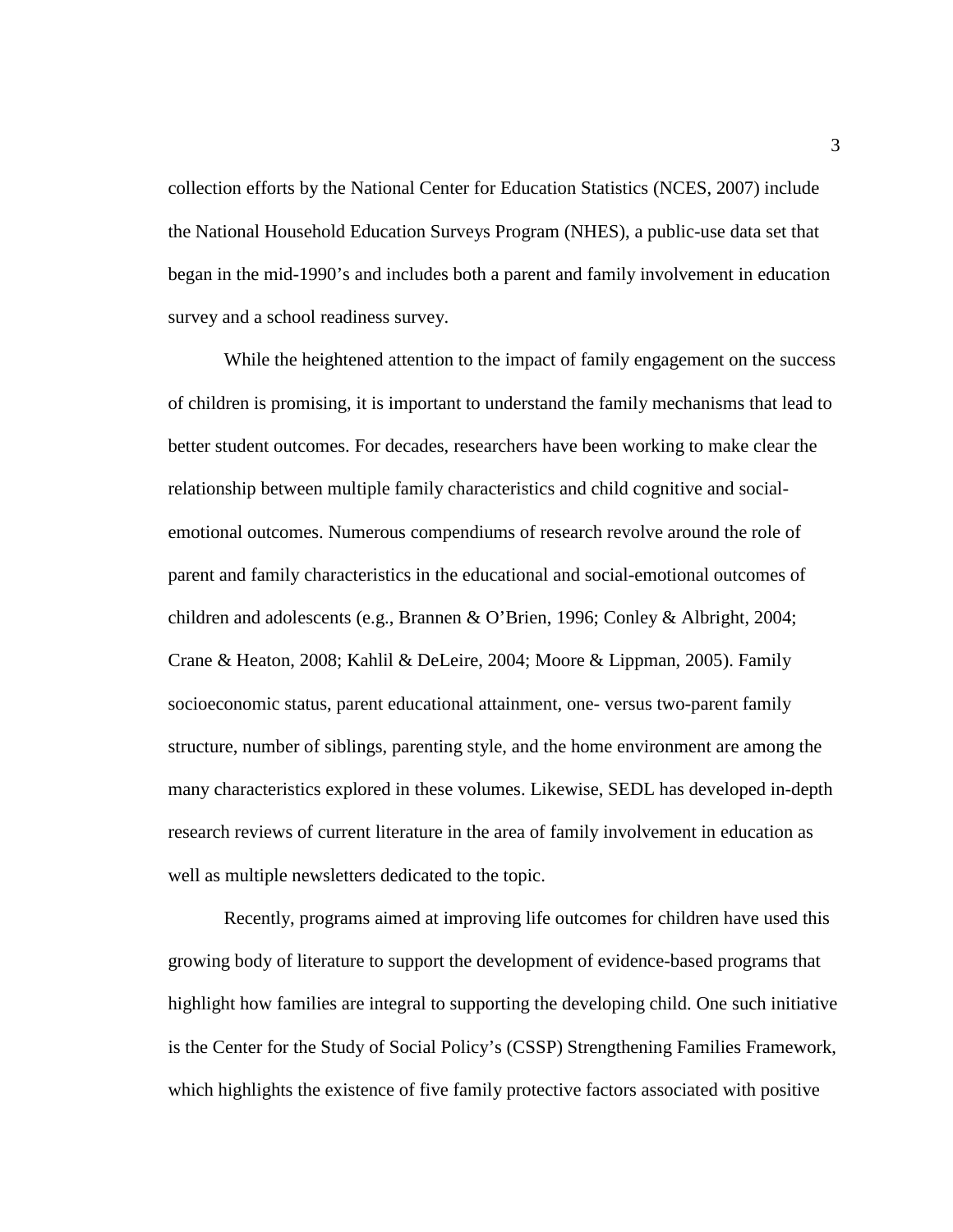early childhood outcomes and school readiness (CSSP, n.d.). Of the 20 states that have won Race-to-the-top: Early Learning Challenge grants, 13 are implementing some form of the Strengthening Families Framework to achieve the stated goals of the grant (CSSP, n.d.). A program aimed at providing comprehensive family services in order to bolster student achievement is the Full-Service Community Schools Program administered by the US DOE. This program provides services such as counseling and psychological services to assist children in being successful in school. Finally, Early Head Start programs that serve children birth to 3-years-old and their families often hold supporting positive parenting among their program's top three priorities (Raikes et al., 2014). Clearly, there is growing national recognition that a link exists between family engagement and characteristics and a child's educational outcomes—this trend is in line with the bioecological approach to child development, perhaps the most prominent theoretical model of child development to date.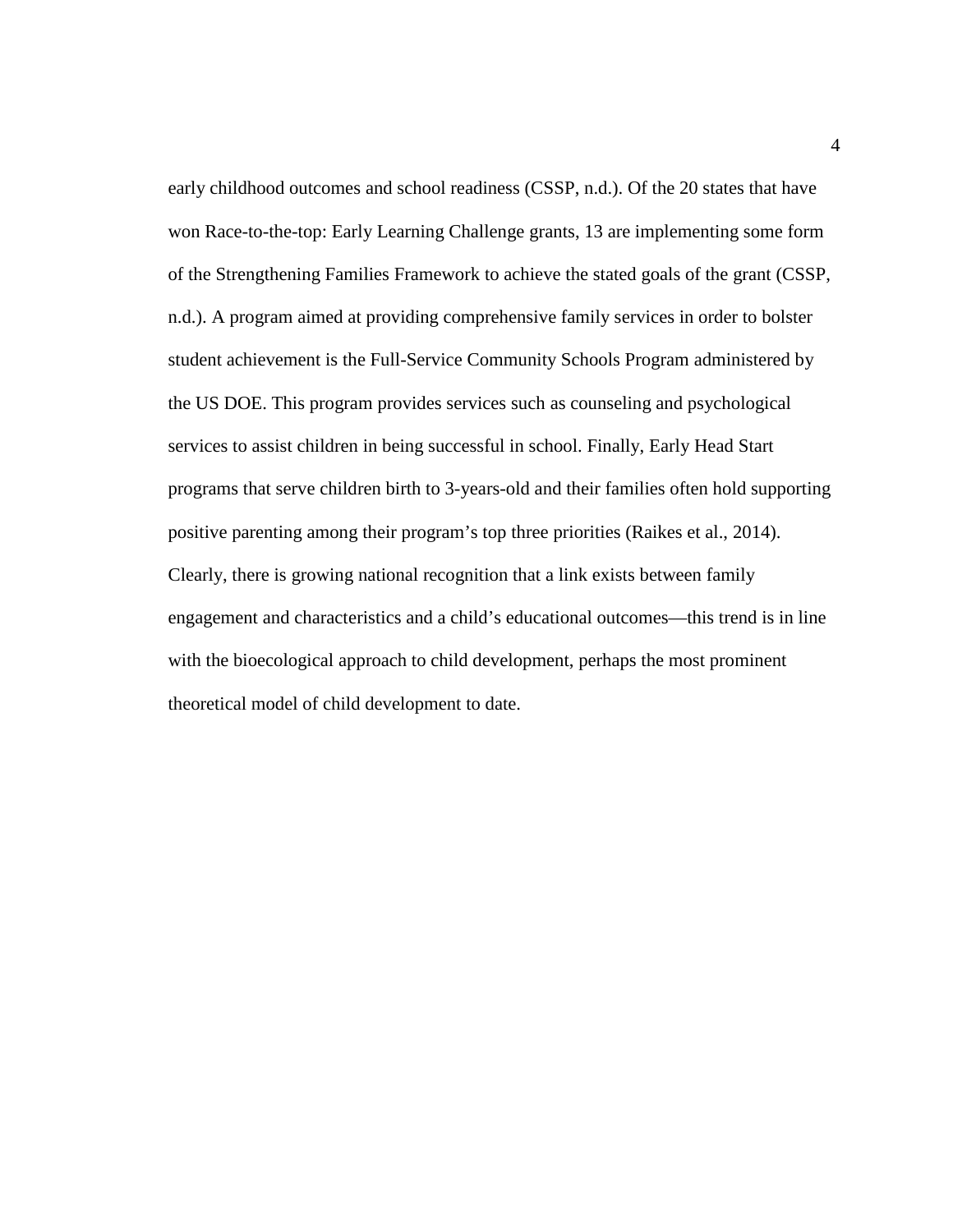### CHAPTER 2: LITERATURE REVIEW

<span id="page-15-0"></span>Taking into account the current educational context described above, as well as a bioecological approach to child development and numerous studies regarding the relationship between family characteristics and child outcomes (described below), the current study proposes a theoretical framework that highlights the multifaceted nature of families and their relationship to child outcomes. Family environments can be characterized by their protective factors, risk factors, or both. Due to the multifaceted nature of families, it is most likely the case that families evidence both protective and risk factors at the same time. Developing patterns of protective and risk factors within families is useful as it provides a picture of how these important variables work together to relate to child cognitive and social-emotional outcomes. Specifically, aspects of the family context including the home environment, parental cognitive performance, parental attitudes, and parental psychological well-being will be explored simultaneously by looking at family patterns that emerge across all of these variables. Although each family will present its own pattern of family context, similar family context patterns will be grouped together into a smaller number of family context clusters. Finally, membership in each of these clusters will be used to explore their relationship with child outcomes (see Figure 1).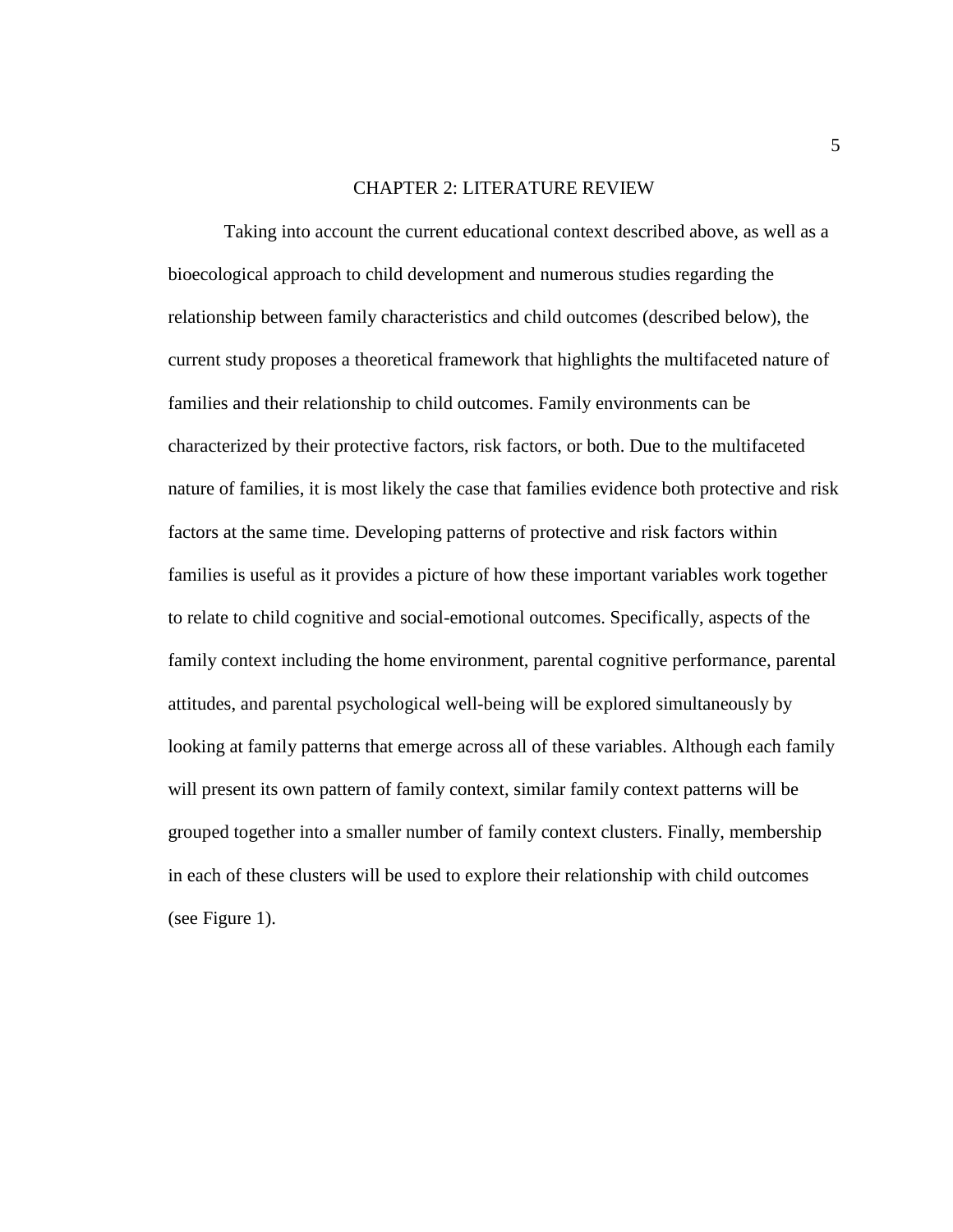

<span id="page-16-1"></span>*Figure 1*. Theoretical Framework for the Relationship of Family Context to Child **Outcomes** 

## **Bioecological Approach to Child Development**

<span id="page-16-0"></span>Children develop within and across multiple contexts (Bronfenbrenner, 1998; National Research Council and Institute of Medicine [NRC/IM], 2000). Most proximally, children develop within the family context; interactions between the family and child are immediate and occur multiple times daily. Within this context, the child is commonly interacting with multiple people and varying aspects of the home environment. Arguably, it is here that the most important interactions occur (Bronfenbrenner, 1998; NRC/IM, 2000); these interactions work together to provide the foundation for future development. Bronfenbrenner (1994), in his bioecological model, refers to the most proximal processes as microsystems. He writes:

A microsystem is a pattern of activities, social roles, and interpersonal relations experienced by the developing person in a given face-to-face setting with particular physical, social, and symbolic features that invite, permit, or inhibit, engagement in sustained, progressively more complex interaction with, and activity in, the immediate environment. (Bronfenbrenner, 1994, p. 1645)

Peer and school networks are additional microsystems that shape the development of the child. Like the family microsystem, these contexts are multifaceted. The child must learn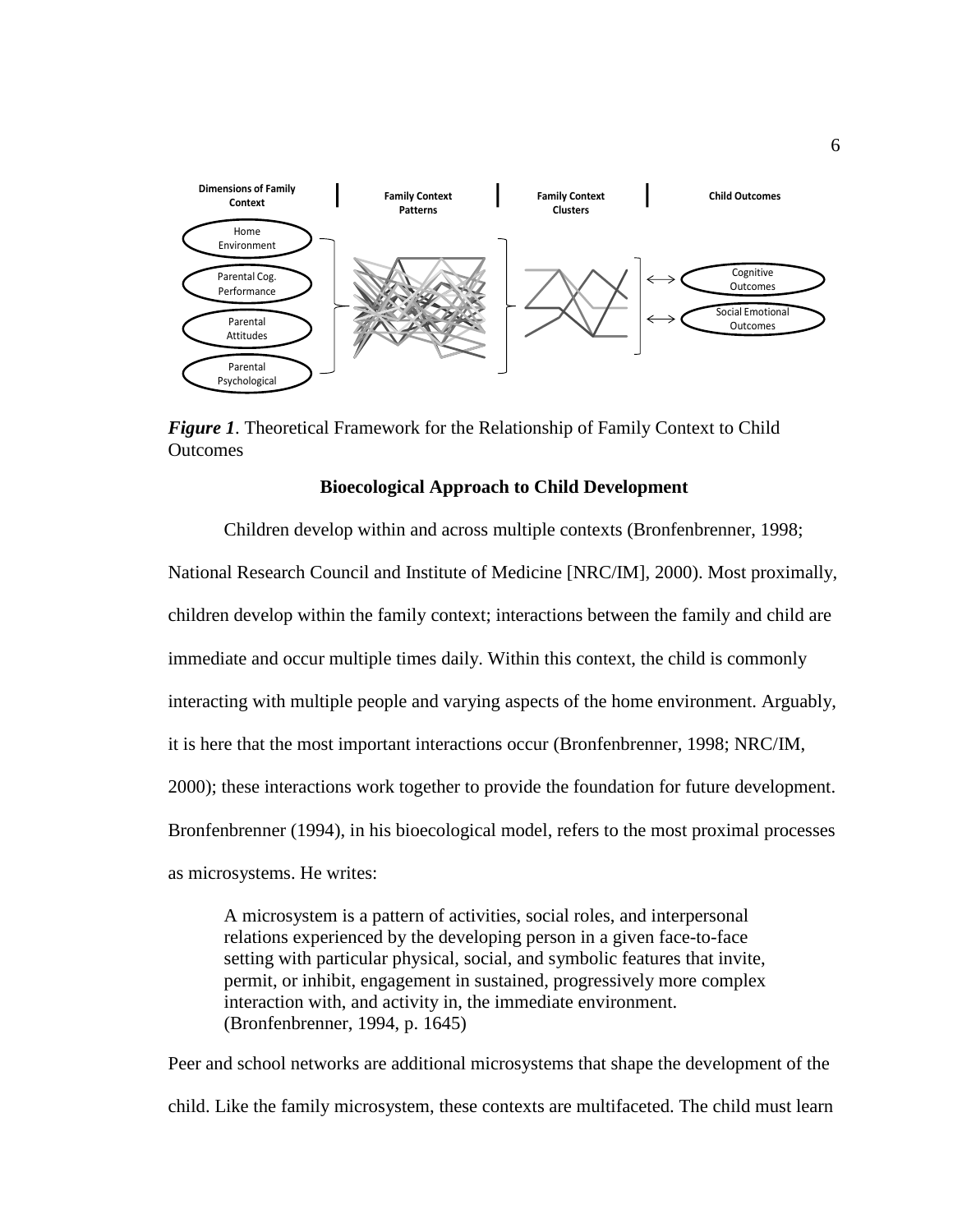to navigate within and across these complex systems with successful navigation aiding in more positive developmental experiences and outcomes for the child (Cicchetti & Toth, 1997). The relationship among a child's various microsystems is, in the bioecological framework, referred to as the mesosystem (Bronfenbrenner, 1994). Navigation across microsystems is made easier when disparities in ideals and structure are minimal. For example, a child from a family that sets clear boundaries for behavior at home will find it easier to adjust to the demands of the classroom than a child who is rarely supervised at home.

It should be noted that although the focus of the current study is on the family microsystem and that the most proximal influences on child development include family, peer, and school contexts and the relationships between them, these only represent part of the bioecological theory of development. Specifically, individual characteristics of the child as well as more distal processes including social structures such as neighborhoods and the availability of services (i.e., exosystems) and cultural values and beliefs (i.e., macrosystems) all influence the developing child across time (Bronfenbrenner, 1994; Cicchetti & Toth, 1997). Brofenbrenner's theory was nicely depicted in the  $11<sup>th</sup>$  edition of *Child Development* (Santrock, 2007) as presented below in Figure 2.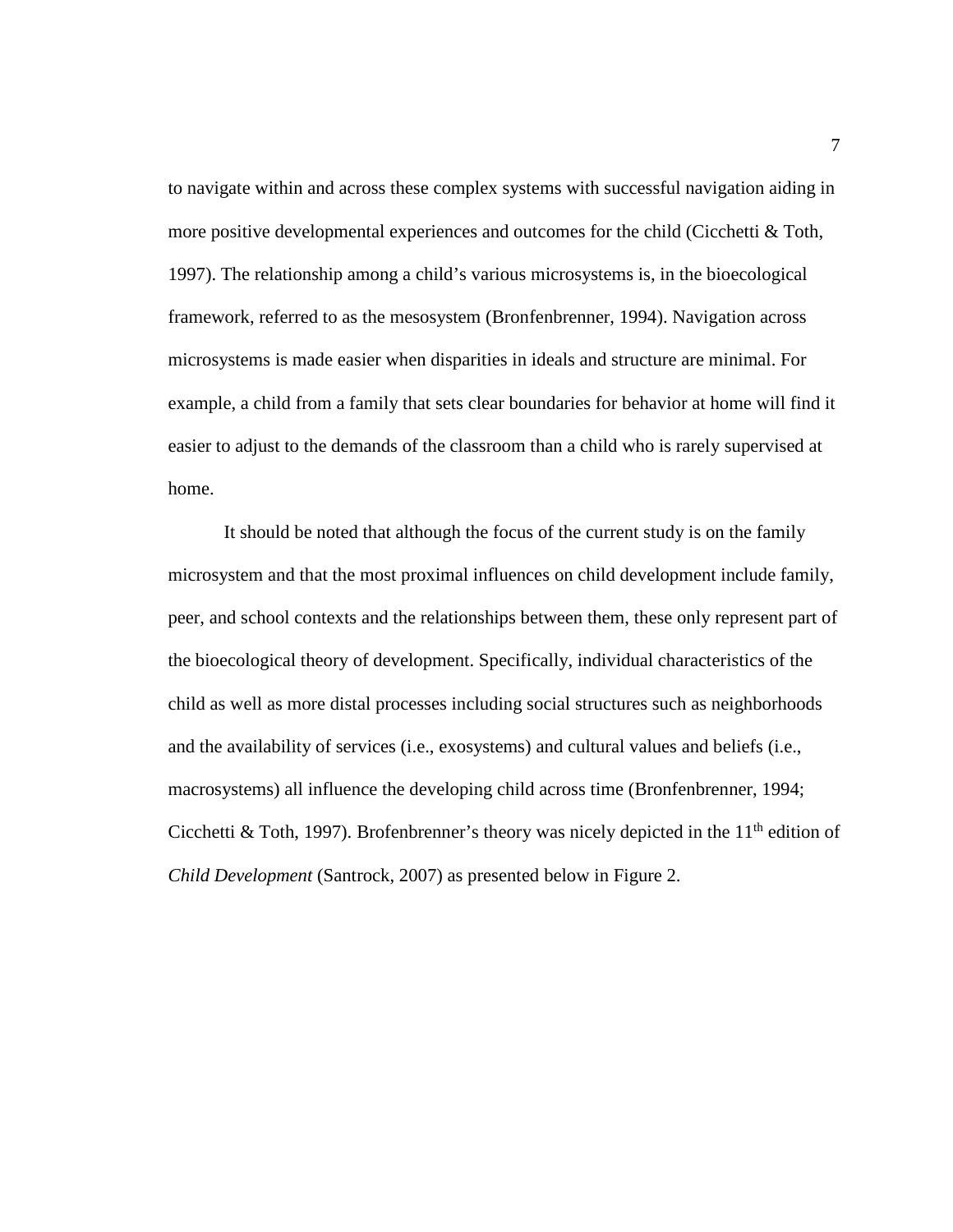

<span id="page-18-1"></span>*Figure 2*. Depiction of Bronfenbrenner's Bioecological Approach. Source: Santrock, J. W. (2007). Child Development. Eleventh edition. NY: McGraw-Hill Companies, Inc.

#### **Parent and Family Characteristics**

<span id="page-18-0"></span>The literature reviewed below highlights parent and family characteristics that have been shown to be associated with child outcomes including parental education, attitudes and psychological well-being, and other family characteristics (such as socioeconomic status and number of biological parents residing with the child). It is important to note that these areas are the focus of the current study due to the evidence of their importance for healthy child development as well as the data available to explore the relationship between family and parent characteristics and child outcomes.

Repeatedly, studies have found that parent educational attainment is associated with improved child outcomes (Currie & Moretti, 2002; Gennetian, Magnuson, & Morris, 2008) and mother's education level, in particular, has been found to have positive and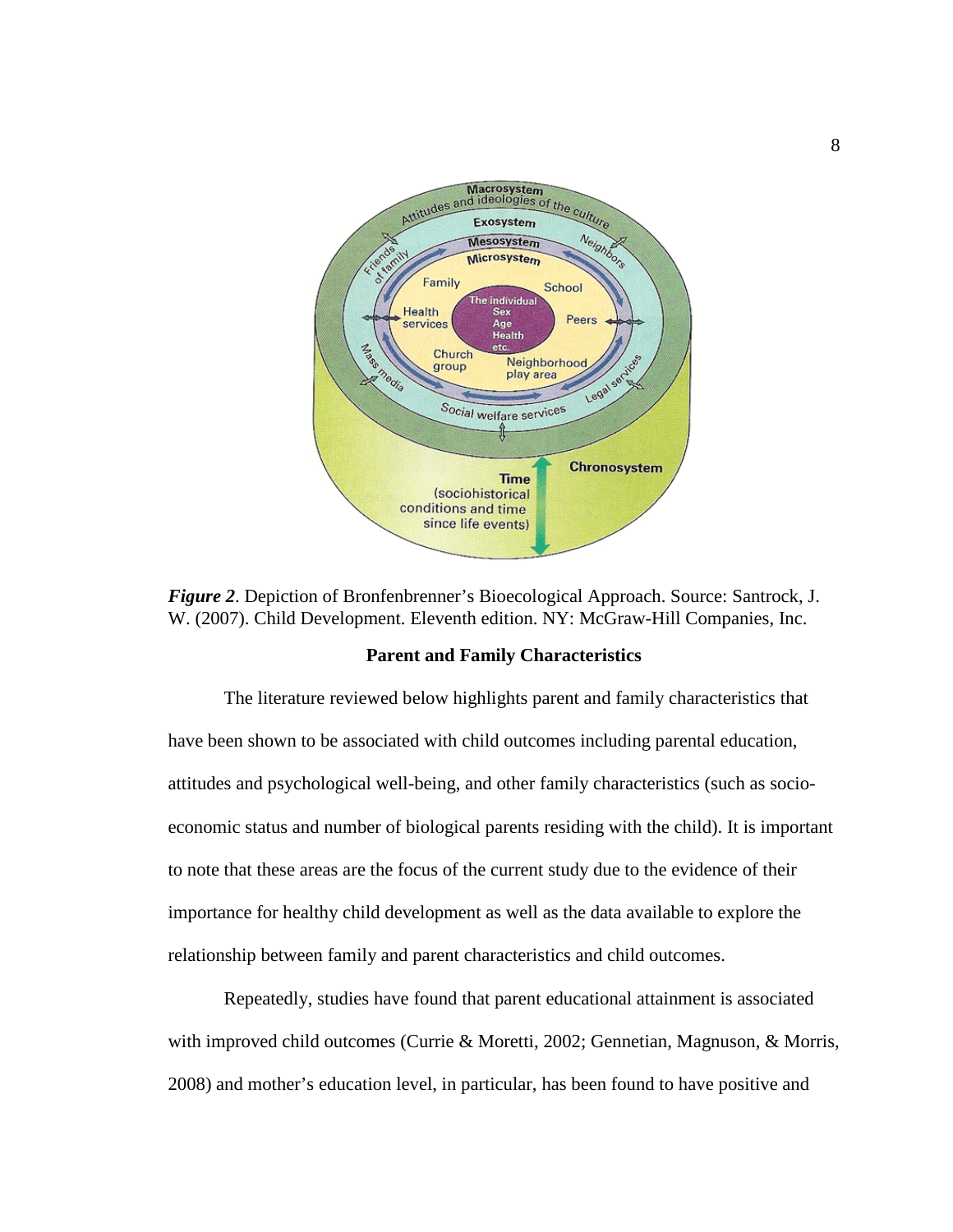strong associations with child cognitive outcomes (Burchinal, Peisner-Feinberg, Pianta, & Howes, 2002; Downer & Pianta, 2006; Hofferth, 2006b; Joo, 2010; Magnuson, 2007; Mohanty & Raut, 2009). The importance of maternal educational attainment may be due, in part, to the more highly developed language skills of mothers with higher educational attainment (Dauber & Epstein, 1993; Hoff, 2003). In addition to having a direct association with child outcomes, parent educational attainment has been linked to positive parenting practices (Davis-Kean & Sexton, 2009, Suizzo & Stapleton, 2007). Furthermore, parent educational attainment, particularly in families with two biological parents, has been found to have a moderating effect on parent involvement in school with more highly educated parents displaying increased involvement in school (Cooper, 2010).

Similarly, Hofferth (2006a) found that family structure has an effect on both child cognitive outcomes and behavioral problems. While some have found evidence that single mothers are less likely to engage in positive parenting behaviors (Arnold, Zeljo, Doctoroff, & Ortiz, 2008; Nord & West, 2001) and two-parent families report higher involvement in home-based parental involvement, a predictor of student success (Fantuzzo, Tighe, & Childs, 2000), others have found no significant differences across one- and two-parent families on measures of parental involvement (Manz, Fantuzzo, & Power, 2004).

Fantuzzo, McWayne, Perry, and Childs (2004) found that home-based involvement was a significant and strong predictor of school readiness in a sample of low-income urban children. Parent-child book reading has also been shown to be positively related to children's receptive and expressive language abilities (Cunningham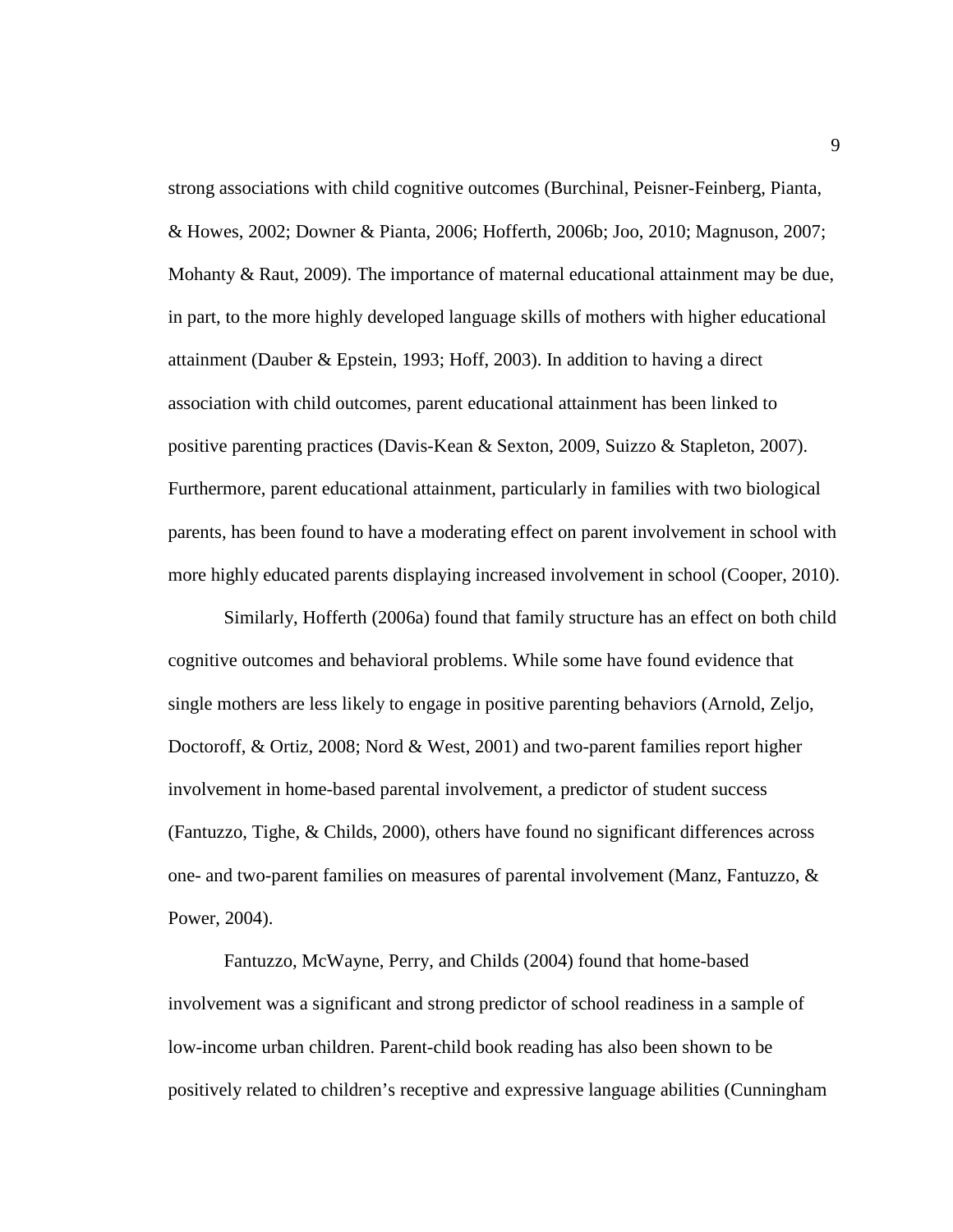& Stanovich, 1991; Storch & Whitehurst, 2002). This association is strongest when parents engage in more cognitively demanding forms of extra-textual talk during book reading (Gelman, Coley, Rosengren, Harman, & Pappas, 1998) such as referencing events outside of the book and using generic nouns (Gelman & Raman, 2003). And others have found that when parents used more sophisticated vocabulary and elaborated on sentences (e.g., higher lexical richness) as well as contingent responsiveness during parent-child book reading, children displayed increases in receptive and expressive vocabulary (Mol & Neuman, 2014). Differences in book reading interactions have been found to be related to cultural differences as well as the literacy levels of parents (Bus, Leseman, & Keultjes, 2000).

Aspects of the home environment such as access to books may influence parentchild book reading (Bradley, McKelvey, & Whiteside-Mansell, 2011; Neuman & Celano, 2012). Furthermore, book access may mediate relationships between family economic status and children's language abilities (Mistry, Biensanz, Chien, Howes, & Benner, 2008). In addition to the parenting practices highlighted above, home environment has been found to be associated with fewer behavior problems in children (Joo, 2010; Yeung et al., 2002).

Not surprisingly, children of parents with poor mental health suffer from increased externalizing and internalizing behaviors, with the most pronounced risk occurring when mothers and fathers both present with poor mental health. Interestingly, mentally healthy fathers can mitigate some of the problems associated with having a mother with poor mental health and if only the father presents with mental health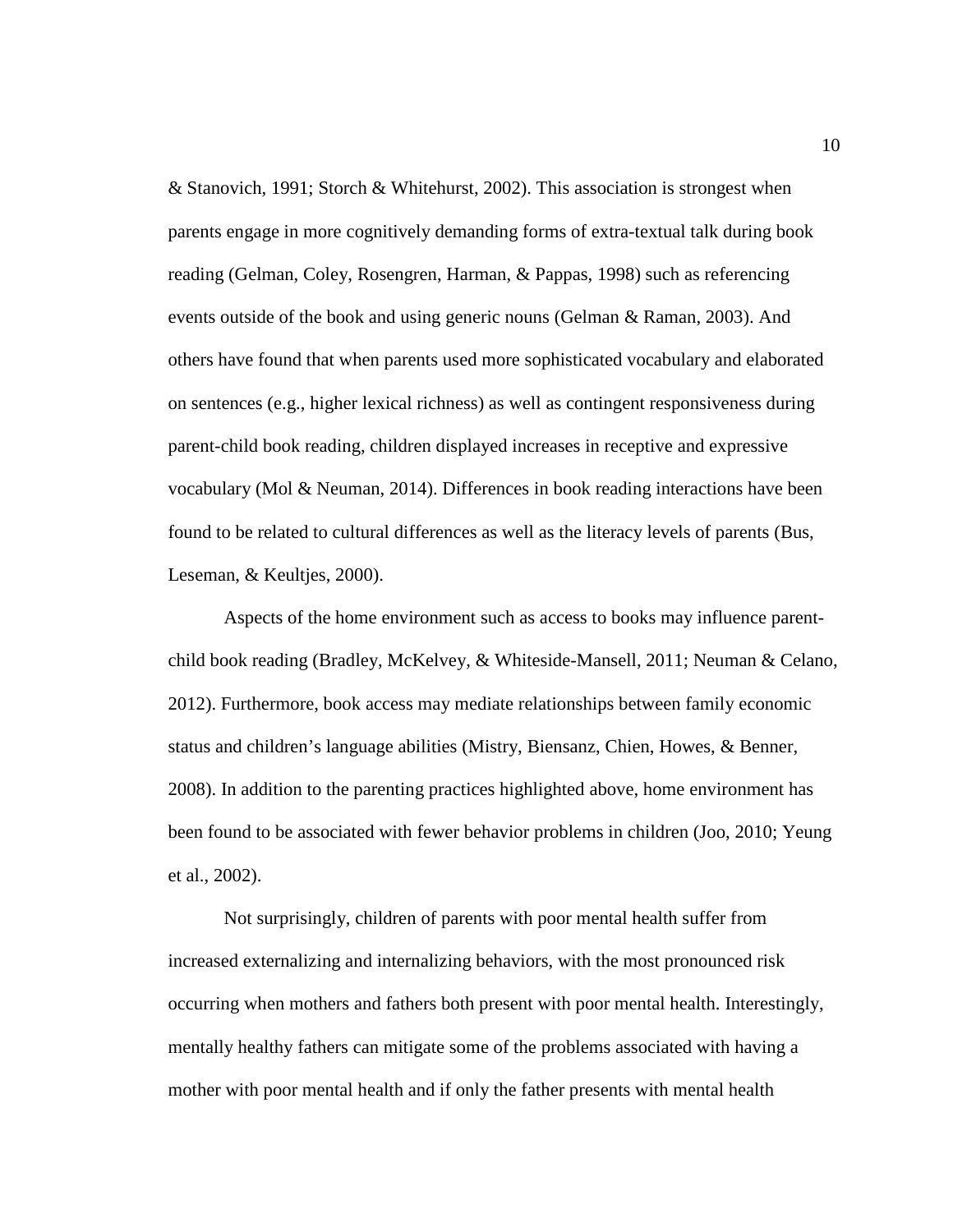symptoms, children do not seem to be at increased risk for increased behavior problems (Kahn, Brandt, & Whitaker, 2004). Similarly, having a heavy drinker in the household was associated with increased problem behaviors (Hofferth et al., 2000).

Hofferth et al. (2000) found that children of parents exhibiting higher parental warmth have been found to display fewer internalizing behaviors (e.g., social withdrawal, nervousness or irritability, or fearfulness), while Boisvert and Wright (2008) failed to find significant associations between parental warmth and child externalizing behaviors (e.g., fighting, stealing, or impulsive behaviors). Boisvert and Wright (2008) also found that positive sibling interactions were important predictors of externalizing behaviors and that parental monitoring was associated with fewer behavioral problems in children. Conversely, increased parenting stress has been linked to adverse child outcomes, though parent efficacy may mediate this relationship through its impact on increasing homebased involvement (Semke, Garbacz, Kwon, Sheridan, & Woods, 2010). Finally, Burchinal et al. (2002) found that parent caregiving practices and attitudes were strong predictors of child outcomes.

Family socioeconomic status (SES) and its relationship to child outcomes has been widely researched. Researchers have recently been trying to ascertain the aspects of low-income status that lead to poorer cognitive outcomes for children (Attewell, Suazo-Garcia, & Battle, 2003; Downer & Pianta, 2006; Hofferth, Smith, McLoyd, & Finkelstein, 2000; Hsin, 2009; Yeung, Linver, & Brooks-Gunn, 2002). While some studies have found that family income-to-needs ratios are significant predictors of child cognitive ability in addition to other family characteristics (i.e., maternal education and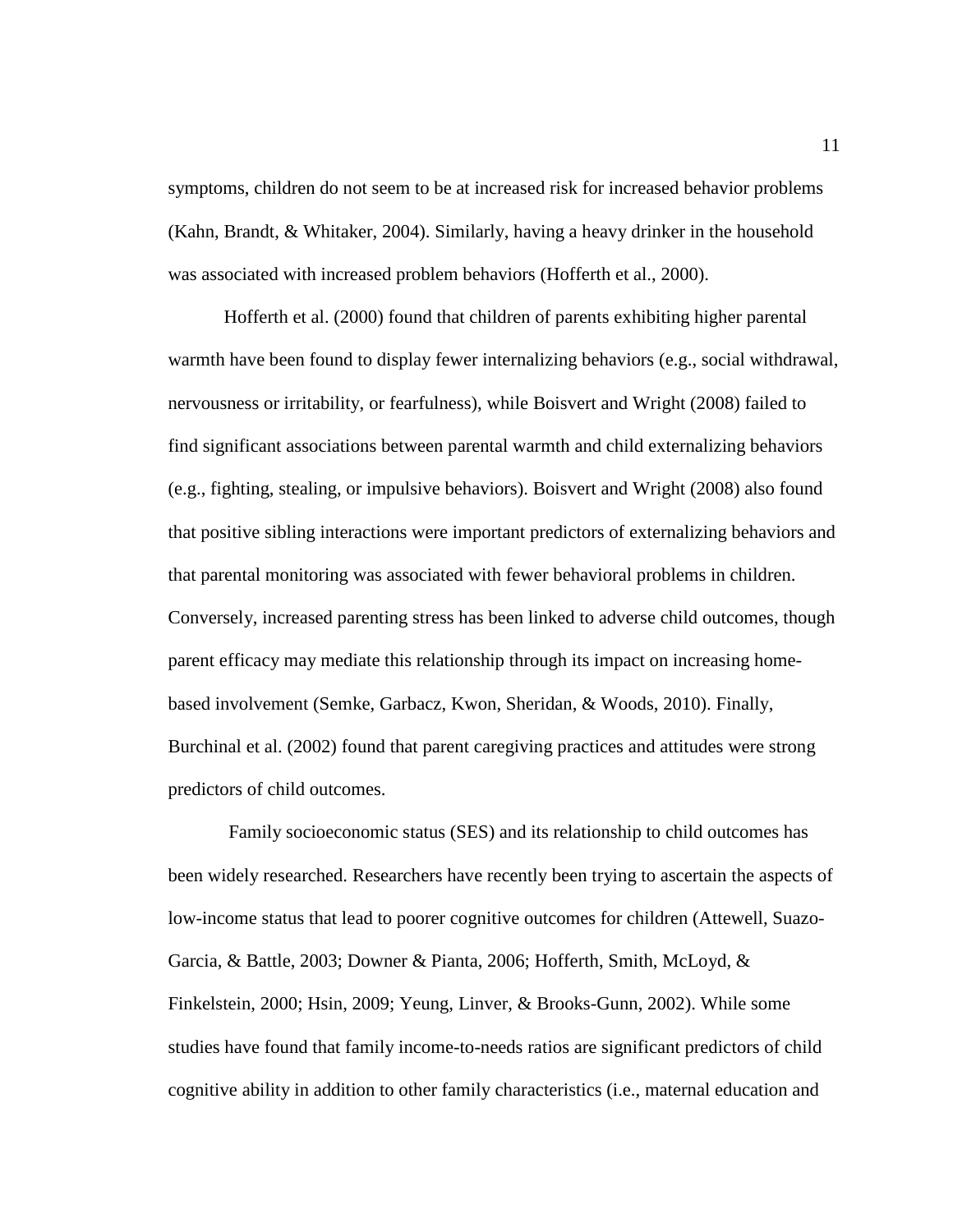sensitivity and home learning environment; Downer & Pianta, 2006), others have found that much of the association between family income and cognitive outcomes can be explained by family ability to invest in a stimulating home environment (Yeung et al., 2002). Likewise, Hsin (2009) discusses the link between SES and the verbal engagement of parents with their children; positing that verbal engagement is the primary mechanism operating to increase cognitive outcomes. Divides in the accessibility of resources such as computers for low-income versus middle- to upper-income children may further explain differences in cognitive outcomes across these income levels (Attewell et al., 2003). Furthermore, welfare receipt for parents and children has also been shown to have a negative effect on academic outcomes (Guo, 2005; Neblett, 2007). Although related to issues regarding the effect of SES on child outcomes, the implication of Neblett's (2007) study is that even among low-income mothers, there is something specific to welfare receipt that can negatively affect the cognitive trajectories of their children.

Similar to findings on cognitive achievement, studies have found that although there is a positive relationship between income and social-emotional outcomes (i.e., lowincome children are more at risk for behavior problems and delinquency than middle- and upper-income children; Yeung et al., 2002), this link may be better explained by accompanying predictor variables such as economic strain (Agnew, Matthews, Bucher, Welcher, & Keyes, 2008), income instability, maternal emotional distress and parenting practices (perhaps due to low-income status; Yeung et al., 2002), and welfare transition status (Hofferth et al., 2000; Neblett, 2007).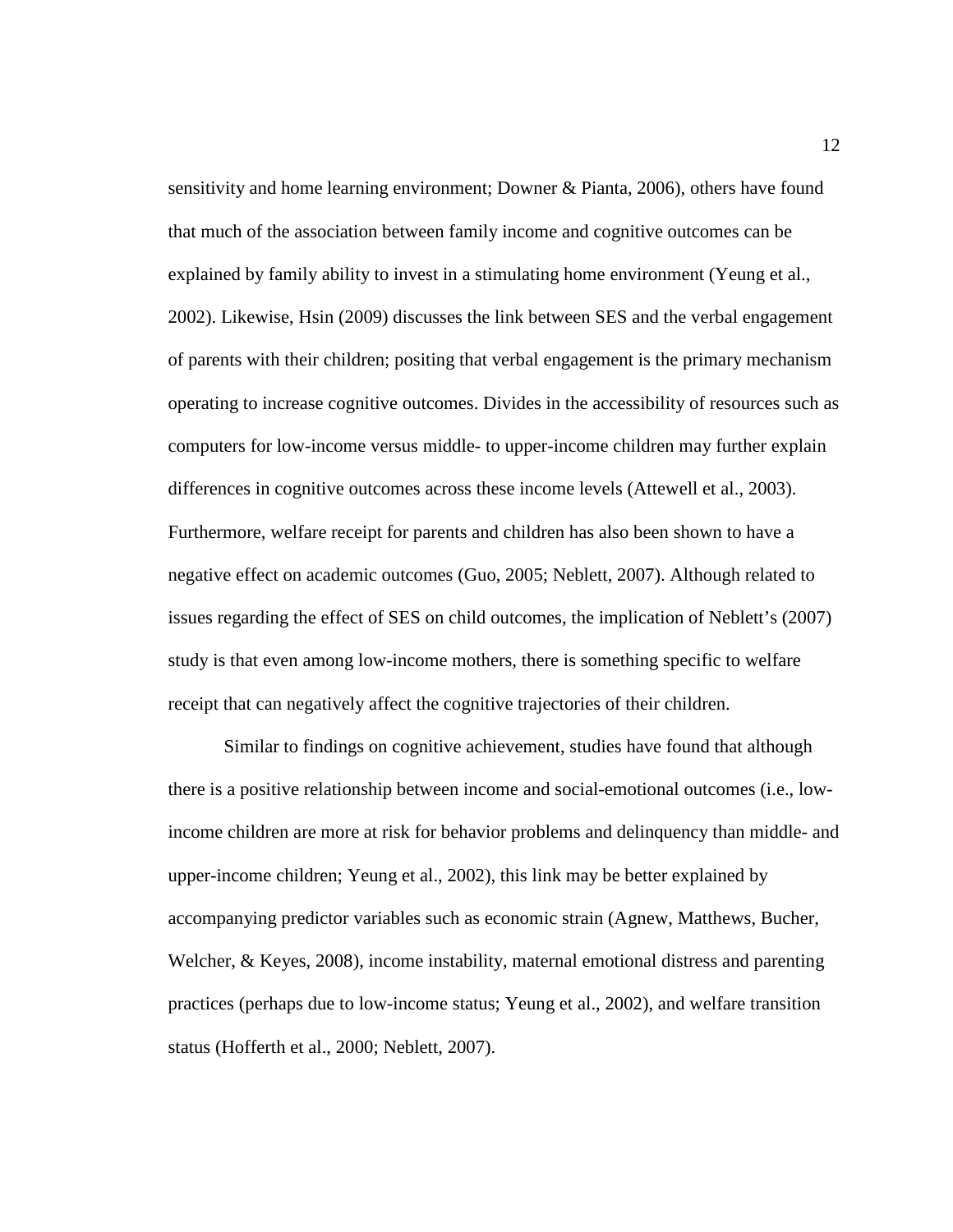#### **Limitations of Existing Research**

<span id="page-23-0"></span>The literature cited above establishes a relationship between multiple aspects of the family context and cognitive and social-emotional outcomes for children and adolescents; however, further research is necessary to uncover how these aspects of family context work together in their relationship with positive child outcomes. Though essential for the development of theory in this area, future research needs to better reflect the fact that families are not two-dimensional. The multifaceted nature of the family context needs to be taken into account. Children do not come from families that are just low-income or not. Families have many different characteristics – parental warmth and style, family structure, parent educational attainment, home environment, parent mental health, and more. Statistically controlling for related variables is not enough. Research that brings to light the connection across multiple areas of family context to child outcomes will be useful in informing policies and targeting interventions aimed at improving family involvement in the education of children (both in and out of school).

Work in this area has primarily taken a variable-centered approach as opposed to a person-centered approach. Variable-centered approaches, or R-type analyses, focus on the correlation matrix and association of the independent variable(s) with the dependent variable without regard to the attributes of the person. In contrast, in person-centered approaches, or Q-type analyses, the attributes of the person are permanently linked throughout the analysis and the person is the primary conceptual unit of analysis (Bergman, Magnusson, & El-Khouri, 2003). A person-centered approach, such as cluster analysis, is more appropriate than a variable-centered approach especially in the area of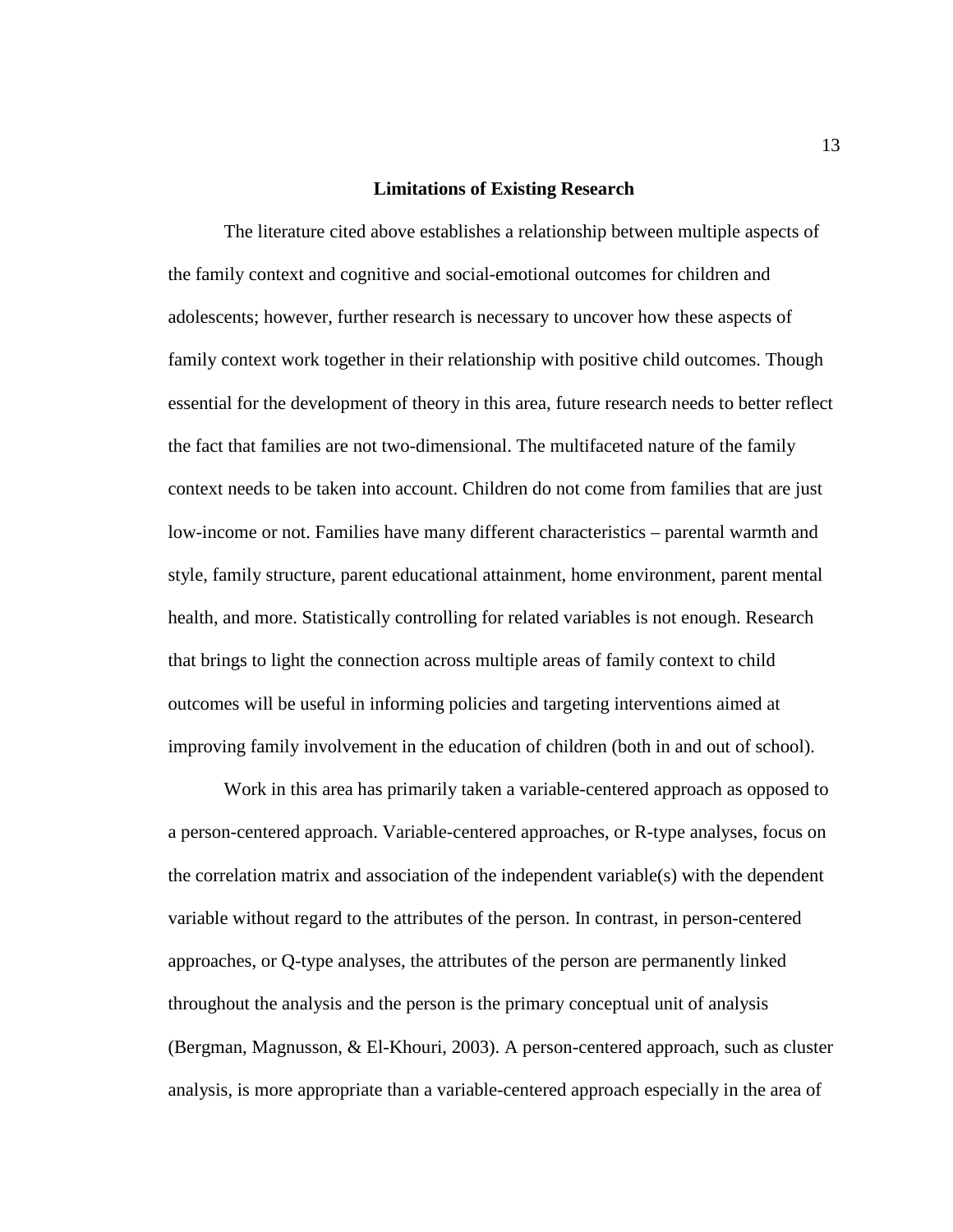child development due to the fact that many dimensions of the child and family are working together to affect child outcomes. The literature reviewed above, though variable-centered, provides the basis for understanding which characteristics of the family context are important for inclusion in person-centered analyses.

#### **Purpose of this Study**

<span id="page-24-0"></span>The current study is meant to expand on previous research by taking a personcentered approach while exploring how multiple aspects of the family relate to child outcomes. In order to improve generalizability of the results to those outside of the study sample, nationally-representative survey data were used; however, the use of such data is not without its limitations, and the current study explores some of these limitations as well. The specific aims of the current study are fourfold: (1) to establish the structural and psychometric integrity of measures of family context, economic strain, and the Behavior Problems Index (BPI) available in the Child Development Supplement (CDS) of the Panel Study of Income Dynamics (PSID); (2) to uncover patterns of family context across multiple variables that take into account the complex nature of families (i.e., include variables across multiple dimensions of family characteristics); (3) to group children with similar patterns together into distinct clusters of family context; and, (4) to explore the associations between cluster membership and child cognitive and socialemotional outcomes.

The exploration of the psychometric integrity of various measures provided by the CDS is an important contribution to the field because it highlights the need for researchers to carefully choose the data files and measures within a chosen data file that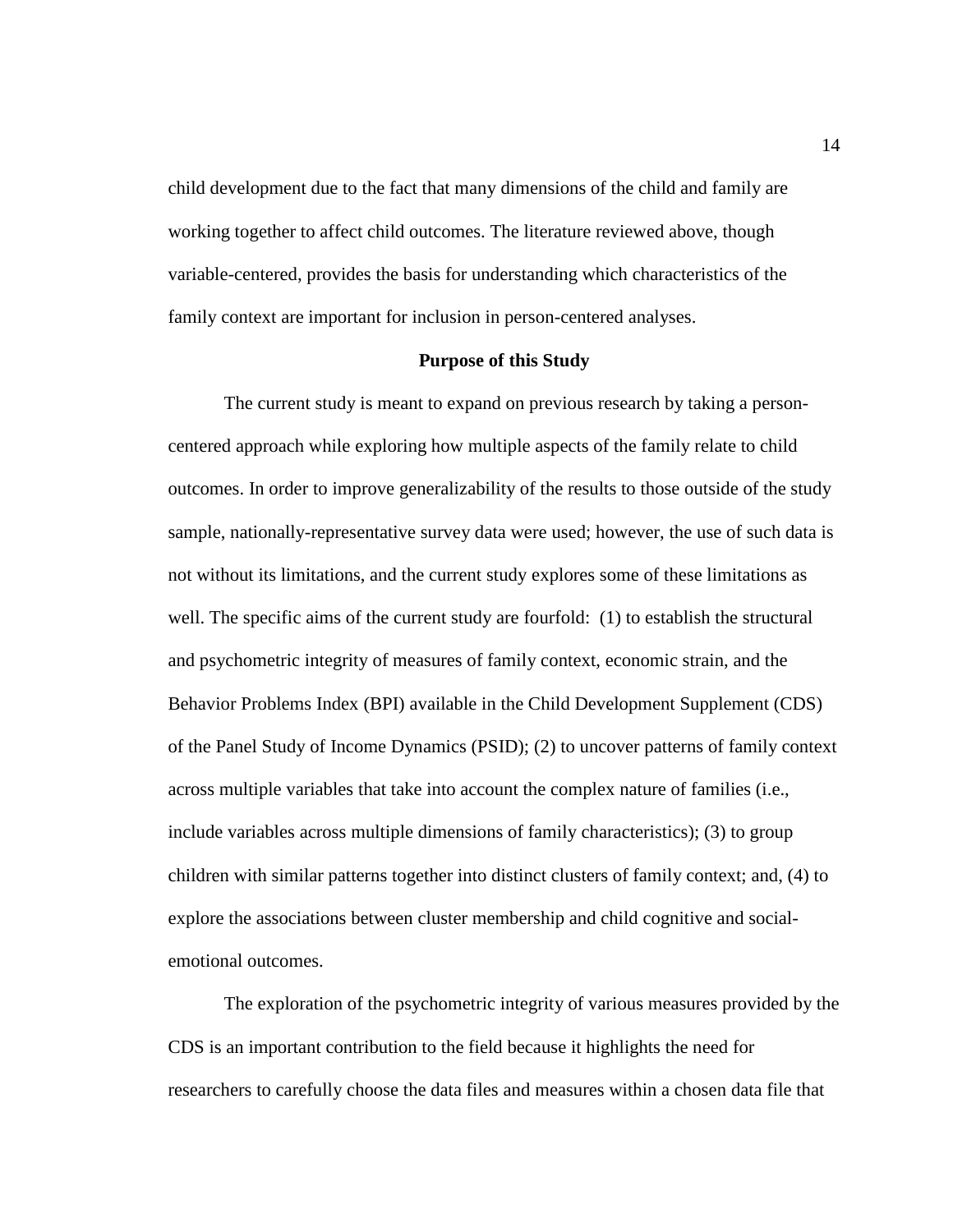best suit their research aims. In addition, the use of multiple family attributes to identify family context patterns (or profiles) will provide the study author and others with the ability to consider combinations of different family attributes and their relationship with child outcomes. Identifying family context clusters and, specifically, those that relate to lower child outcomes can help practitioners and policy makers that work with families to target families in need of intervention. Furthermore, by identifying clusters of patterns through cluster analysis, one can establish how the family system functions as a whole instead of merely having an understanding of how one or two aspects of the family context operate in isolation.

#### **Research Questions**

<span id="page-25-0"></span>Based on a review of current literature, a research agenda was established to address the following questions:

- (1) What measures of family context can be derived from the data provided by the Child Development Supplement (CDS) of the Panel Study of Income Dynamics (PSID)? What is the structural integrity of the Economic Strain scale and Behavior Problems Index in the CDS sample?
- (2) Do distinct clusters of patterns of family context exist? If so, what do they look like?
- (3) Are clusters of family context related to child cognitive and social-emotional outcomes?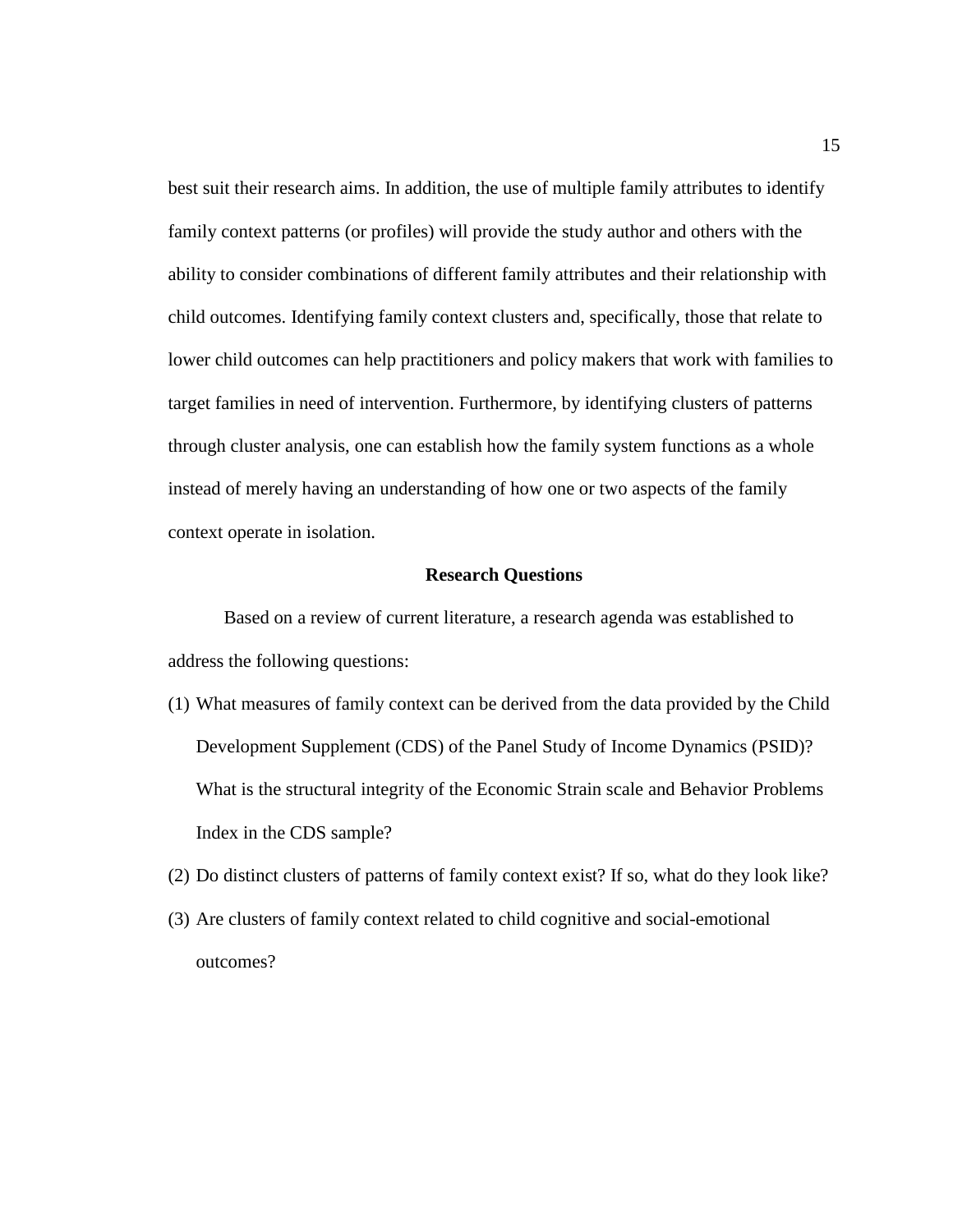### CHAPTER 3: METHODOLOGY

<span id="page-26-0"></span>This chapter provides an overview of the research and statistical methodologies used in the current study. A description of the data, study sample, and measures used are provided below. Finally, this chapter details the measurement and data analysis procedures used to uncover clusters of family context and their associations with child outcomes.

### **Procedures**

<span id="page-26-1"></span>Data from the Child Development Supplement (CDS) of the Panel Study of Income Dynamics (PSID; Survey Research Center, Institute for Social Research [SRC/ISR], n.d.) were used in the current study. The PSID is a public-use longitudinal data set containing information on individuals and families regarding their demographic, economic, sociological, and psychological characteristics. Data collection for the PSID began in 1968 on a nationally representative sample of families. The CDS was implemented in order to provide additional, more detailed information about educational and developmental outcomes for children and their families to allow researchers to explore mechanisms that lead to positive outcomes for children.

Individuals in the CDS consist of a subsample of PSID children and their parents. Specifically, PSID families interviewed in 1997 that had children under the age of 13 years were recruited for inclusion in the CDS (2,705 eligible families). During the first wave of CDS data collection (CDS-I), 2,394 families (88% response rate) were successfully interviewed, producing a sample of 3,563 children aged birth to 12-yearsold. Information was collected for a maximum of two children per CDS family, resulting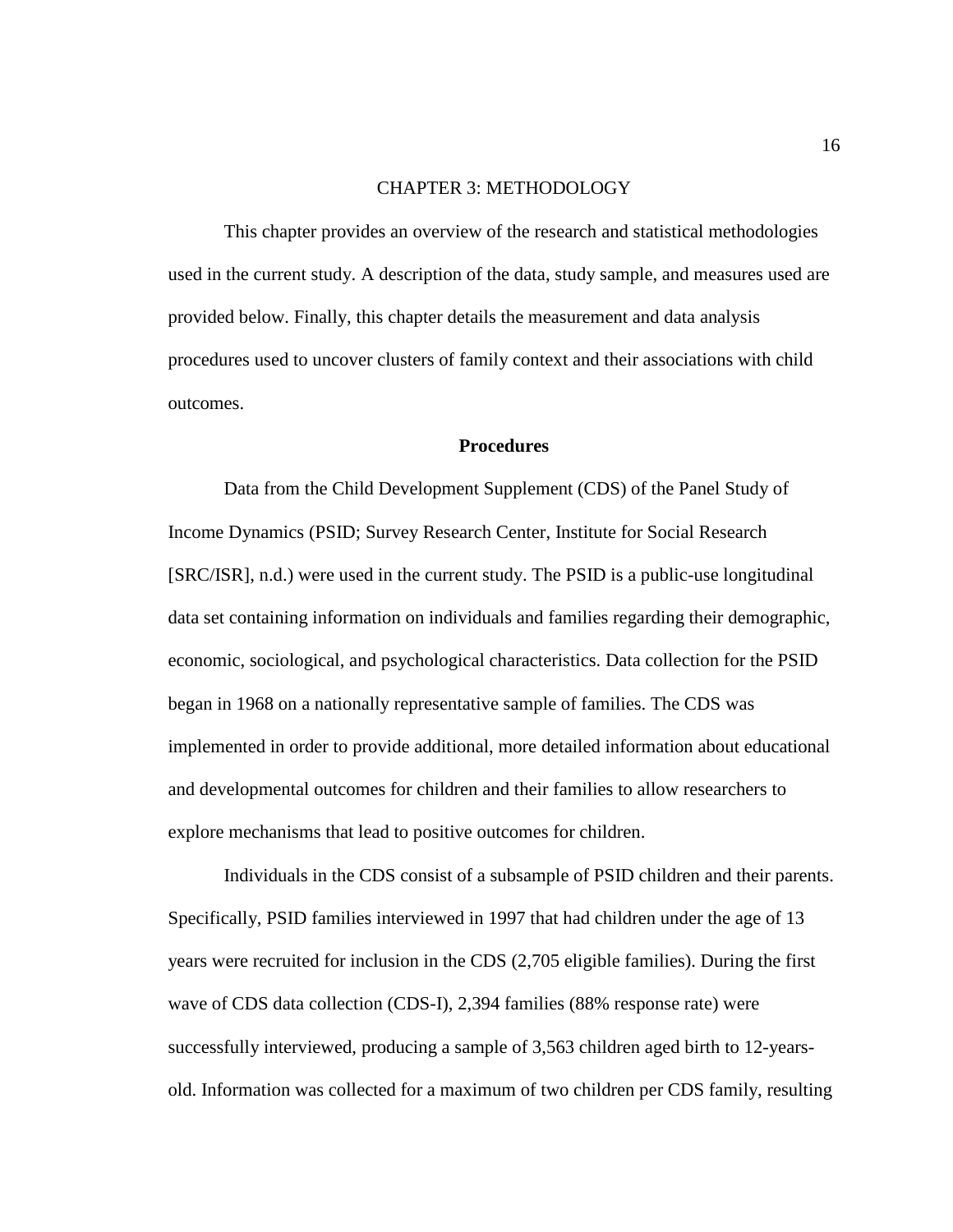in approximately half of the families providing data on two children. Follow-up data collection occurred in 2002-2003 (CDS-II) and 2007-2008 (CDS-III). Data from CDS-II and CDS-III were not used in the current study.

Data collection methods included Primary caregiver (PCG) child-level and family-level interviews (in person or telephone), in person interviews for children 10 years and older, and in person child assessments (SRC/ISR, 2010a). Although a nationally representative sample of families was recruited for inclusion in the CDS, participant nonresponse led to slight differences across some sub-groups. For this reason, sample weights are provided for each wave of CDS data. CDS-provided weights were used for child assessment variables and PCG-child interview variables in order to preserve the representative nature of the data.

#### **Sample**

<span id="page-27-0"></span>Several subsets of CDS children were included in the current study. Children under the age of 36 months at the time of the 1997 (CDS-I) PCG interview were excluded from the current study because data were not available on the variables of interest (e.g., children under 36-months-old were not administered cognitive measures). In all, 2,809 children aged 36 months and older were included in the CDS-I sample. Table 1 displays descriptive characteristics for all children eligible for participation in the current study.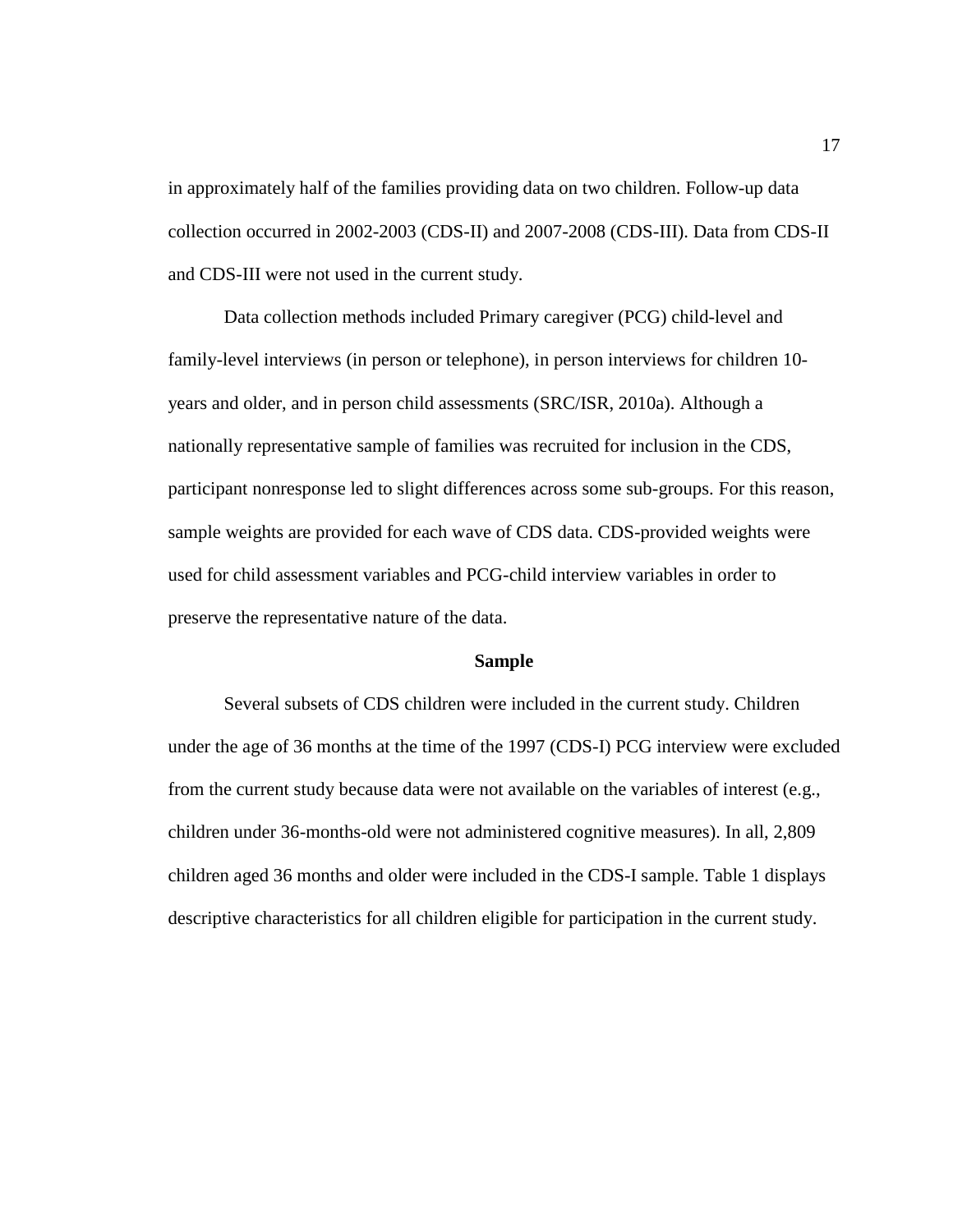| Descriptive Characteristics                 | $\boldsymbol{n}$ | Percent |
|---------------------------------------------|------------------|---------|
| Child sex                                   |                  |         |
| Male                                        | 1,432            | 51.0    |
| Female                                      | 1,377            | 49.0    |
| Child race <sup>a</sup>                     |                  |         |
| White                                       | 1,271            | 45.2    |
| <b>Black</b>                                | 1,171            | 41.7    |
| Latino                                      | 207              | 7.4     |
| Asian                                       | 50               | 1.8     |
| Native American                             | 18               | 0.6     |
| Other                                       | 84               | 3.0     |
| In Federal lunch program <sup>b</sup>       | 1,821            | 64.8    |
| Ever in special education <sup>c</sup>      | 234              | 8.3     |
| Ever in gifted program <sup>d</sup>         | 358              | 12.7    |
| Ever expelled <sup>e</sup>                  | 172              | 6.1     |
| Live with biological parents                |                  |         |
| <b>Both</b>                                 | 1,606            | 57.2    |
| Mother only                                 | 995              | 35.4    |
| Family received welfare in '97 <sup>f</sup> | 262              | 9.3     |
| Parent highest education <sup>g</sup>       |                  |         |
| Less than high school                       | 662              | 23.6    |
| Completed high school                       | 925              | 32.9    |
| Completed 4 yrs post-secondary              | 332              | 11.8    |
| Post-bachelor's                             | 189              | 6.7     |

<span id="page-28-0"></span>**Table 1**. *Child Development Supplement Sample Characteristics for Children 36-Months and Older*

<sup>a</sup> Missing data for 8 children. <sup>b</sup> Missing data for 281 children.<br>
<sup>c</sup> Missing data for 741 children. <sup>d</sup> Missing data for 742 children. <br>
<sup>e</sup> Missing data for 754 children. <sup>f</sup> Missing data for 127 children.

 $g$  Missing data for 121 children; data for children with parents

completing less than 4 years post-secondary schooling also not included  $(n = 580)$ .

The paragraphs below describe each subset of CDS-I children included for the

analyses conducted to address each research question. For each analysis, cases that were

missing data on any variables included in the analysis were removed. Listwise or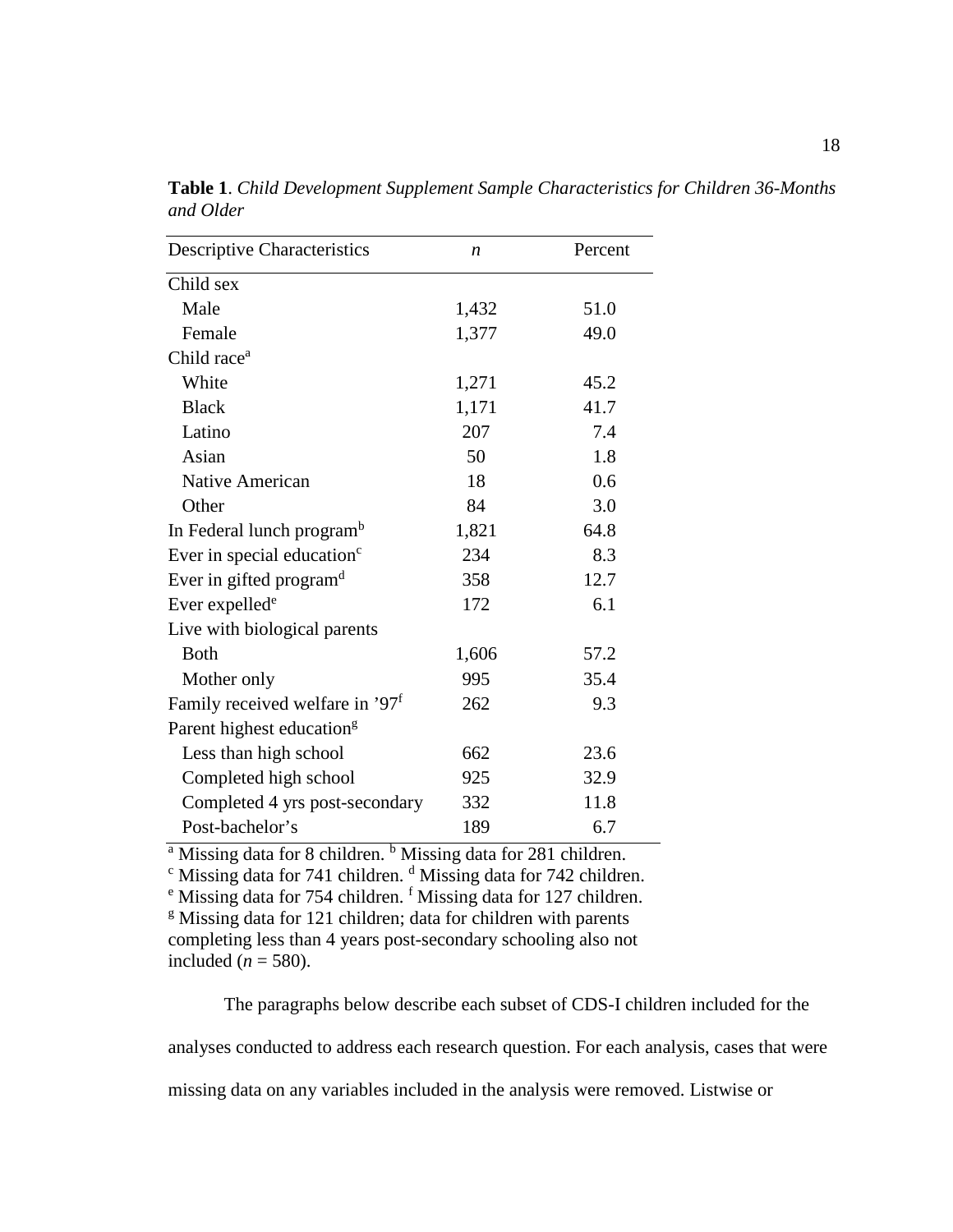casewise deletion was used, where children with missing data on any given variable to be used in the analysis are deleted from the data file (Allison, 2002; Bourque & Clark, 1992). This method of handling missing data was appropriate given the robustness of this method to violations to the assumption that data are missing completely at random in regression analyses (Allison, 2002), the large size of the study samples, and the fact that the sample weights employed in analyses already accounted for missing data (SRC/ISR, 2010b).

**Research Question 1: What measures of family context can be derived from the data provided by the Child Development Supplement (CDS) of the Panel Study of Income Dynamics (PSID)? What is the structural integrity of the Economic Strain scale and Behavior Problems Index in the CDS sample?** All children 36-months and older who had data on all items on a given child-level measure were included in the associated exploratory and confirmatory factor analyses and item response theory (IRT) scoring (see detailed explanation of analyses below). For household measures that were rated the same across siblings within the same household only data from one sibling 36 months and older was included in the associated exploratory and confirmatory factor analyses and in establishing item parameters using IRT. The sample of children with all data on a given measure was randomly split into an exploratory sample and a confirmatory sample of the same size so that the same sample was not used in both the exploratory and confirmatory analyses. Sample sizes ranged from  $n = 415$  for the structural analyses of household characteristics to  $n = 1,337$  for analyses of the Behavior Problems Index (BPI).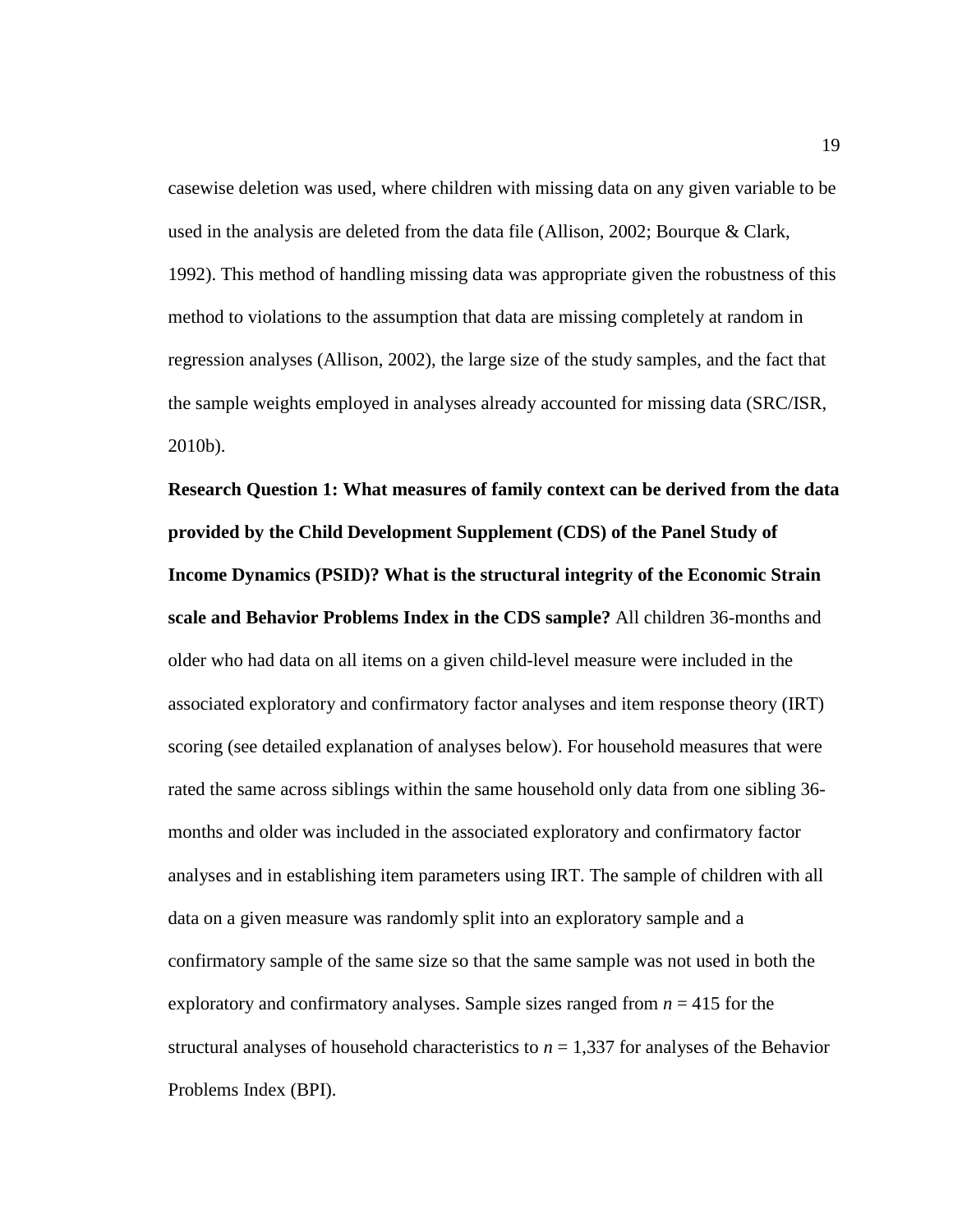**Research Question 2: Do distinct clusters of patterns of family context exist? If so, what do they look like?** Of the 2,809 children in the CDS-I sample who were 36-months and older, 1,330 children did not have data from the PCG Household Interview and another 339 were missing data on at least one variable used to define the family context patterns (or clusters of these patterns). Finally, an additional 20 outlier children were removed from the sample during cluster analysis. This resulted in a total of 971 children in the CDS-I sample used to define the family context clusters. Sample characteristics for these 971 children are provided in Table 2. There are slight differences between the makeup of the sample of children shown in Table 2 and the sample of all children 36 months and older; this may indicate that parents of children with particular demographic characteristics were more or less likely to complete the PCG Household Interview. A subset of the sample used to address Research Question 2 ( $n = 851$ ) was used in additional analyses performed to explain cluster membership and distinguish between clusters using child outcome variables (analyses described in detail below).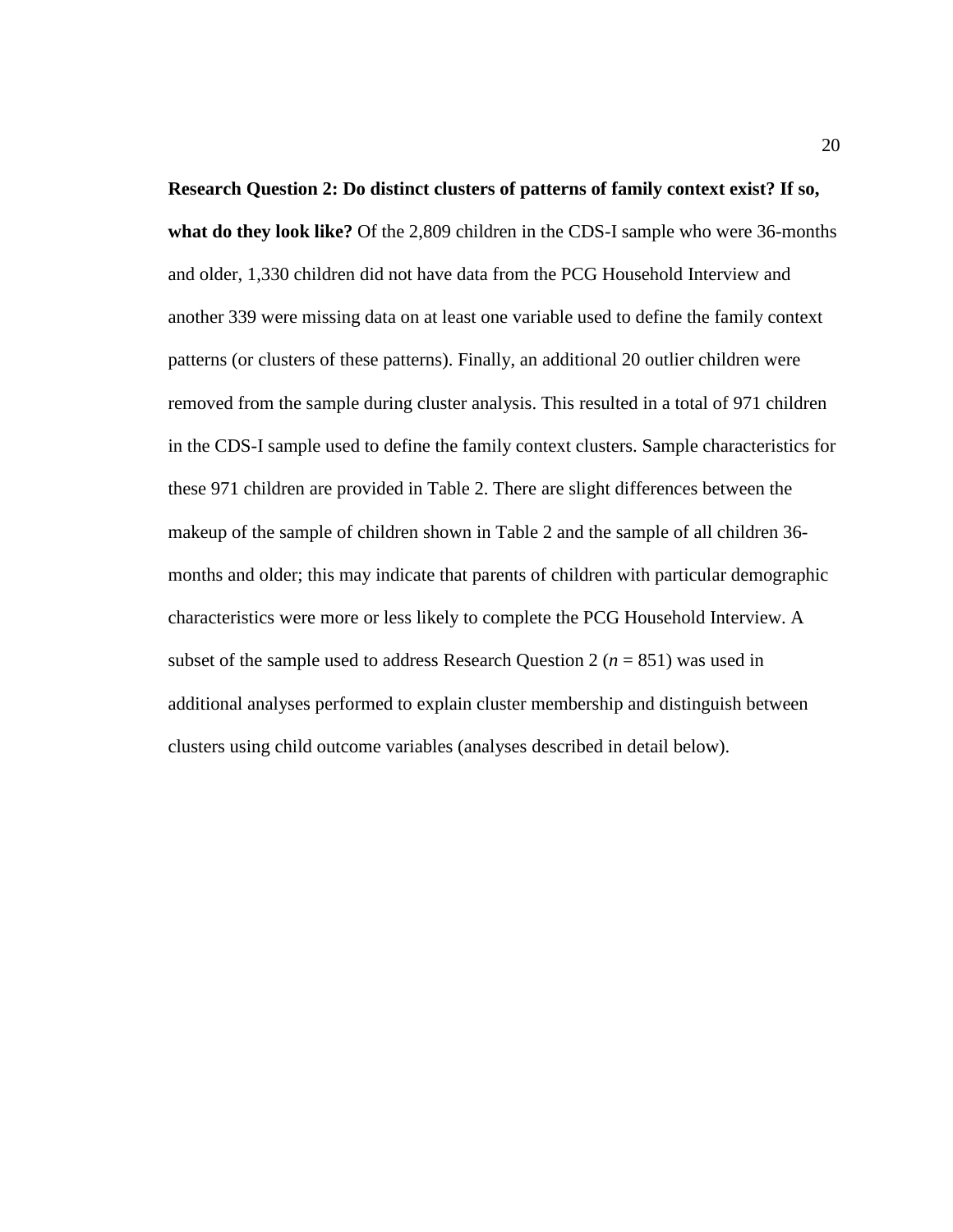| <b>Descriptive Characteristics</b>          | n   | Percent |
|---------------------------------------------|-----|---------|
| Child sex                                   |     |         |
| Male                                        | 500 | 51.5    |
| Female                                      | 471 | 48.5    |
| Child race <sup>a</sup>                     |     |         |
| White                                       | 597 | 61.5    |
| <b>Black</b>                                | 279 | 28.7    |
| Latino                                      | 49  | 5.0     |
| Asian                                       | 8   | 0.8     |
| <b>Native American</b>                      | 3   | 0.3     |
| Other                                       | 33  | 3.4     |
| In Federal lunch program <sup>b</sup>       | 529 | 54.5    |
| Ever in special education <sup>c</sup>      | 75  | 7.7     |
| Ever in gifted program <sup>d</sup>         | 126 | 13.0    |
| Ever expelled <sup>e</sup>                  | 44  | 4.5     |
| Live with biological parents                |     |         |
| <b>Both</b>                                 | 751 | 77.3    |
| Mother only                                 | 164 | 16.9    |
| Family received welfare in '97 <sup>f</sup> | 43  | 4.4     |
| Parent highest education <sup>g</sup>       |     |         |
| Less than high school                       | 166 | 17.1    |
| Completed high school                       | 326 | 33.6    |
| Completed 4 yrs post-secondary              | 173 | 17.8    |
| Post-bachelor's                             | 97  | 10.0    |

<span id="page-31-0"></span>**Table 2**. *Sample Characteristics for Children Included in Cluster Analysis*

<sup>a</sup> Missing data for 2 children. <sup>b</sup> Missing data for 95 children.<br>
<sup>c</sup> Missing data for 242 children. <sup>f</sup> Missing data for 23 children.<br>
<sup>e</sup> Missing data for 246 children. <sup>f</sup> Missing data for 23 children.

 $\frac{g}{g}$  data for children with parents completing less than 4 years postsecondary schooling not included  $(n = 209)$ 

# **Research Question 3: Are clusters of family context related to child cognitive and**

**social-emotional outcomes?** A total of 653 children had data on all variables used to

explore the relationship between family context cluster membership and child outcomes.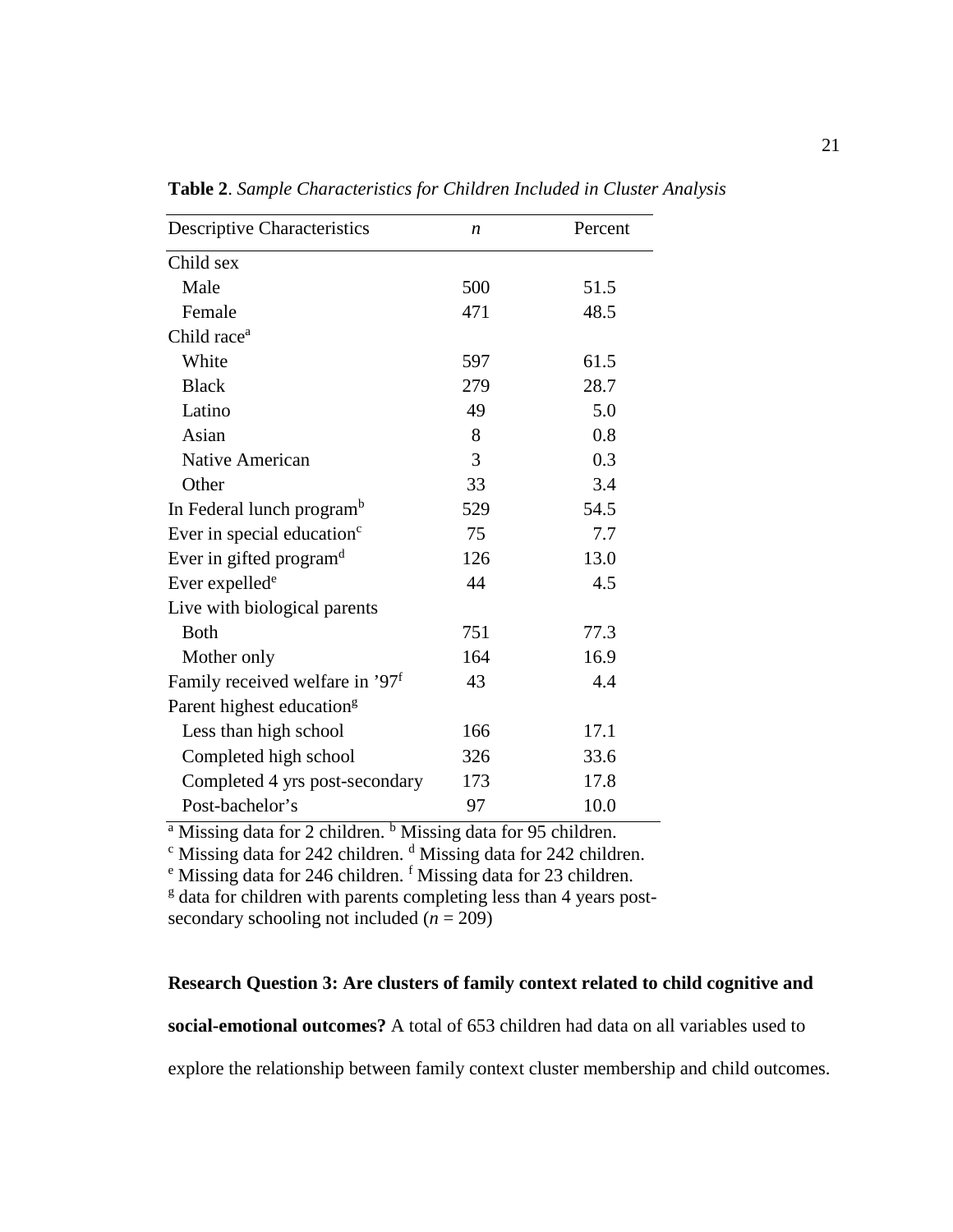#### **Measures**

<span id="page-32-0"></span>The following section overviews the measures that were used in the current study. Each of the measures that were taken from the CDS are described in detail. In addition, items pertaining to parent and family characteristics are described; these are items for which there were no existing measures and that were used in structural analyses in the study.

#### **Child Cognitive Outcomes**

At each wave of CDS data collection children were administered several measures of cognitive and academic functioning. Several subtests of the Woodcock-Johnson Revised Tests of Achievement for Reading and Mathematics (WJ-R; Woodcock & Johnson, 1989) were administered to children aged three years and older. The WJ-R assessments are widely-used, norm-referenced assessments with subscale internal consistencies ranging from the .80s to .90s. Children three years and older were administered the Letter-Word Identification and Applied Problems subscale. Because only children above the age of six years were additionally administered the Passage Comprehension and Calculation subtests, these measures were not included in the study. The Letter-Word Identification subtest provides a measure of reading skills and symbolic learning. Ability to solve mathematics problems is assessed by the Applied Problems subscale. In addition, the Digit Span for Short-Term Memory subtest from the Wechsler Intelligence Scales for Children – Revised (WISC-R; Wechsler, 1974), a measure of the child's ability to process information, was administered to all children three years and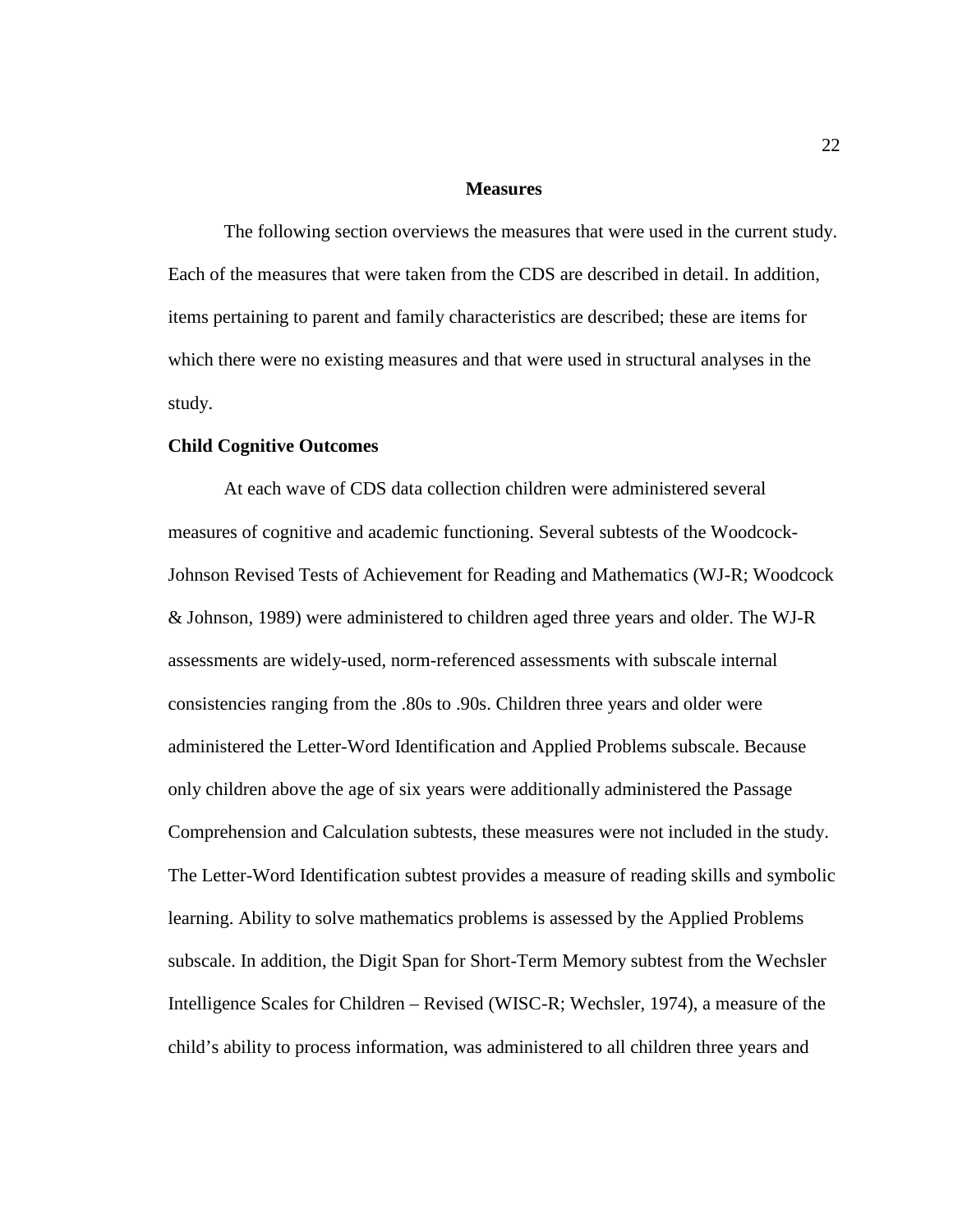older. Like the WJ-R, the WISC-R is a widely-used, norm-referenced assessment with subscale reliabilities above .79.

#### **Child Social-emotional Outcomes**

During interviews, PCGs completed measures regarding their child(ren)'s behaviors. One instrument that was used was the Behavior Problems Index (BPI; Peterson & Zill, 1986). Many of the 30 BPI items are taken directly from the Achenbach Behavior Problems Checklist (Achenbach & Edelbrock, 1981) altered for the National Longitudinal Survey of Youth (NLSY) and provide an overall indication of existing behavior problems as well as a measure of externalizing, or aggressive behaviors, and of internalizing, or withdrawn behaviors. Parents were asked to indicate whether the behaviors of their children aged three years and older were often, sometimes, or never true. Although the CDS data file provides externalizing and internalizing scores at each wave as well as evidence of structural analysis of the factors, BPI items were submitted to exploratory and confirmatory factor analysis in the study. CDS documentation indicates that at least one item loads differently at CDS-II than it did at CDS-I (e.g., falls on the externalizing factor in CDS-I and the internalizing factor in CDS-II), compelling the study author to conduct structural analyses for the current study prior to using the measure in additional analyses.

The Positive Behavior Scale (PBS; Polit, 1998) was administered to assess prosocial behaviors children may manifest. The PBS, as used in the CDS, is identical to the version created for the Child Trends JOBS study, which consists of 10 items taken from Polit's (1998) original 25-item scale. Parents are asked to rate their children on a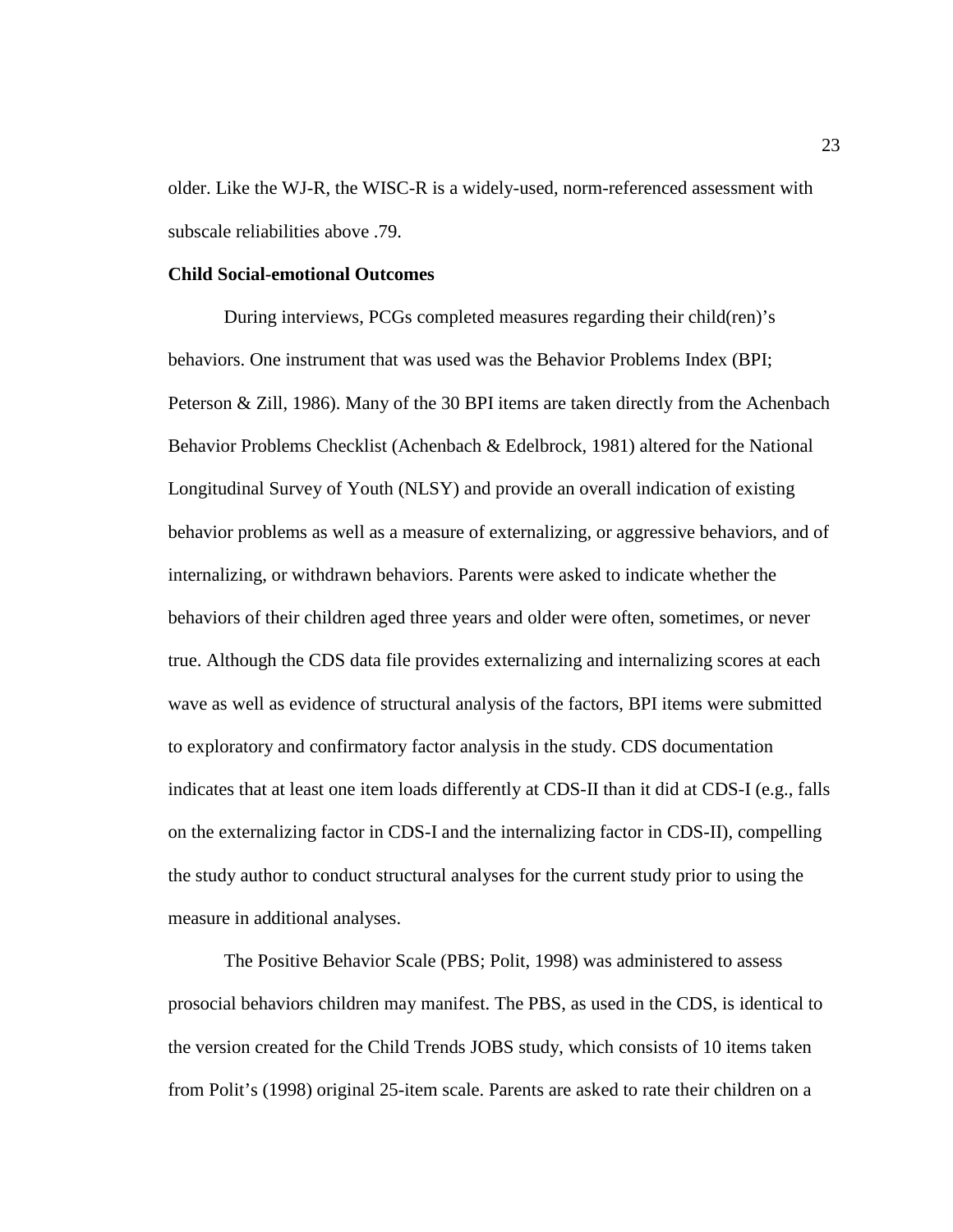scale of 1 ("not at all like my child") to 5 ("totally like my child"). Results from CFA indicate that all 10 items load >.35 with  $\alpha$  = .82 (SRC/ISR, 2010b).

## **Home Environment**

Emotional support and cognitive stimulation in the home environment were assessed during all three CDS waves using the Home Observation for Measurement of the Environment-Short Form (HOME-SF). The short form used for the CDS closely resembles the alteration made on the original form (Caldwell & Bradley, 1984) for the NLSY79. Observations on the HOME-SF were recorded during PCG-Child and PCG-Household interviews. Questions for the cognitive stimulation portion of the HOME-SF vary by age, with there being an early childhood (3- to 5-years-old), middle childhood (6 to 9-years-old), and early adolescent (10-years and older) version of the instrument. Total scores and subscale scores for cognitive stimulation were created for each age group (SRC/ISR, 2010b).

#### **Family and Parent Characteristics**

Items assessing child rearing values and rules, household tasks, parent disagreement, family conflict, economic strain, number of siblings in the family, and family structure were used to address aspects of the family context that may be important for child outcomes (see literature review above). The items included in the study represent the full set of parent and family characteristics related to these constructs that were available in the CDS-I that were administered at all three CDS data collection waves (i.e., CDS-I, CDS-II, and CDS-III). Using only these items will allow future research to explore how patterns of family context may change over time.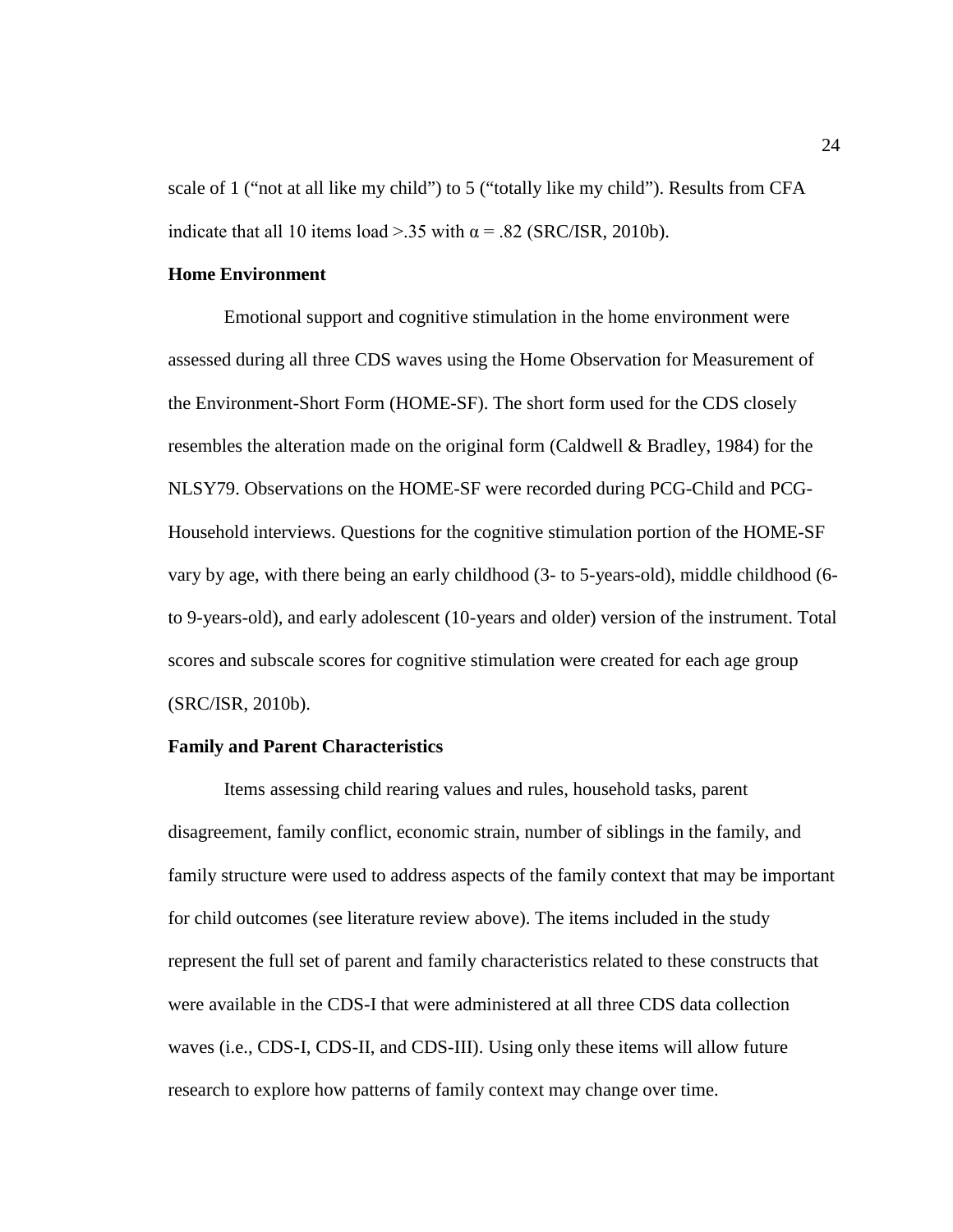Items assessing child rearing values come from the Detroit Area Study (Alwin, 1990) and household tasks items are meant to ascertain parent interactions with children. Because there are only a few items for each of these areas and it is feasible that many of these items overlap or assess similar domains, exploratory factor analysis (EFA) was conducted (as described later) to uncover factors that were used in the main analyses for the current study. Likewise, items assessing parent characteristics (e.g., school expectations and participation in child's education) were included in EFA analyses due to the small number of items per area assessed. Factor analyses for family characteristics that are specific to the individual child (e.g., parent interactions with the child) were included in a separate EFA from the variables addressing household characteristics that were common across all children within a family unit (e.g., parent attitudes towards work).

Several established measures were administered during the PCG interviews that assessed additional parent or family characteristics. Specifically, PCG literacy was established using the Passage Comprehension subscale of the WJ-R (Woodcock  $\&$ Johnson, 1989) during the first wave of CDS data collection. PCG self-esteem, psychological distress, parental warmth, aggravation in parenting, and parental disagreement were also measured and scale scores provided across all waves of CDS data collection. PCG self-esteem was measured using the Rosenberg Self-Esteem Scale (Rosenberg, 1965), which is a unidimensional 10-item scale that measures global selfworth (Gray-Little, Williams, & Hancock, 1997) and was previously used in NLSY data collection efforts. Psychological distress was measured using the K6 scale (Kessler et al.,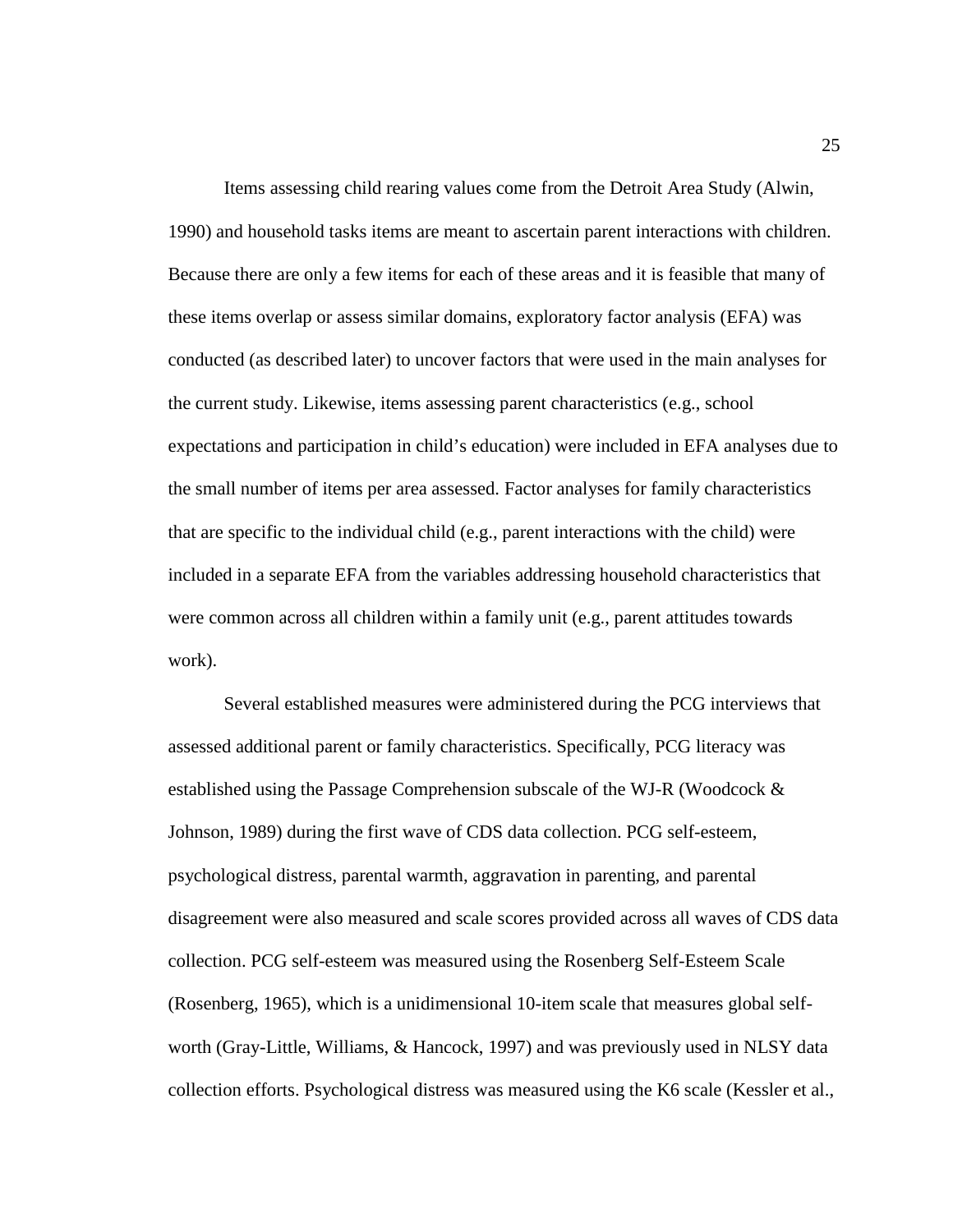2003), a 6-item scale that was developed for use in the U.S. National Health Interview Survey (NHIS) and measures nonspecific distress. The Parental Warmth and Aggravation in Parenting scales (Child Trends, Inc., 1993) were developed as part of the JOBS Child Outcomes Study and measure the level of warmth in the parent-child relationship and parenting stress parents feel due to changes in employment, income, and other life factors, respectively. Finally, the Parent Disagreement scale was taken from the NLSY and National Survey of Families and Households and measures the amount of agreement between parents on daily activities.

### **Demographic Characteristics**

Family and child demographic characteristics including the race (white, black, Latino, Asian, Native American, or other) and sex (male or female) of the head of household, highest level of education completed by the head of household (less than high school, high school diploma, bachelor's degree, or graduate), a binary indicator of whether or not the family received Welfare assistance in 1997, and an indicator of which biological parents lived with the child at the time of the PCG interview (both vs. mother only) were used in the current study. A continuous variable indicating the PCG's highest level of education was also used. Additional demographic characteristics used in the current study included child race and sex as well as indicators of whether or not a child was ever in a gifted program, ever in a special education program, or ever expelled from school. Finally, child sex, race, age in months at PCG interview, and an indicator of their receipt of special education services were included.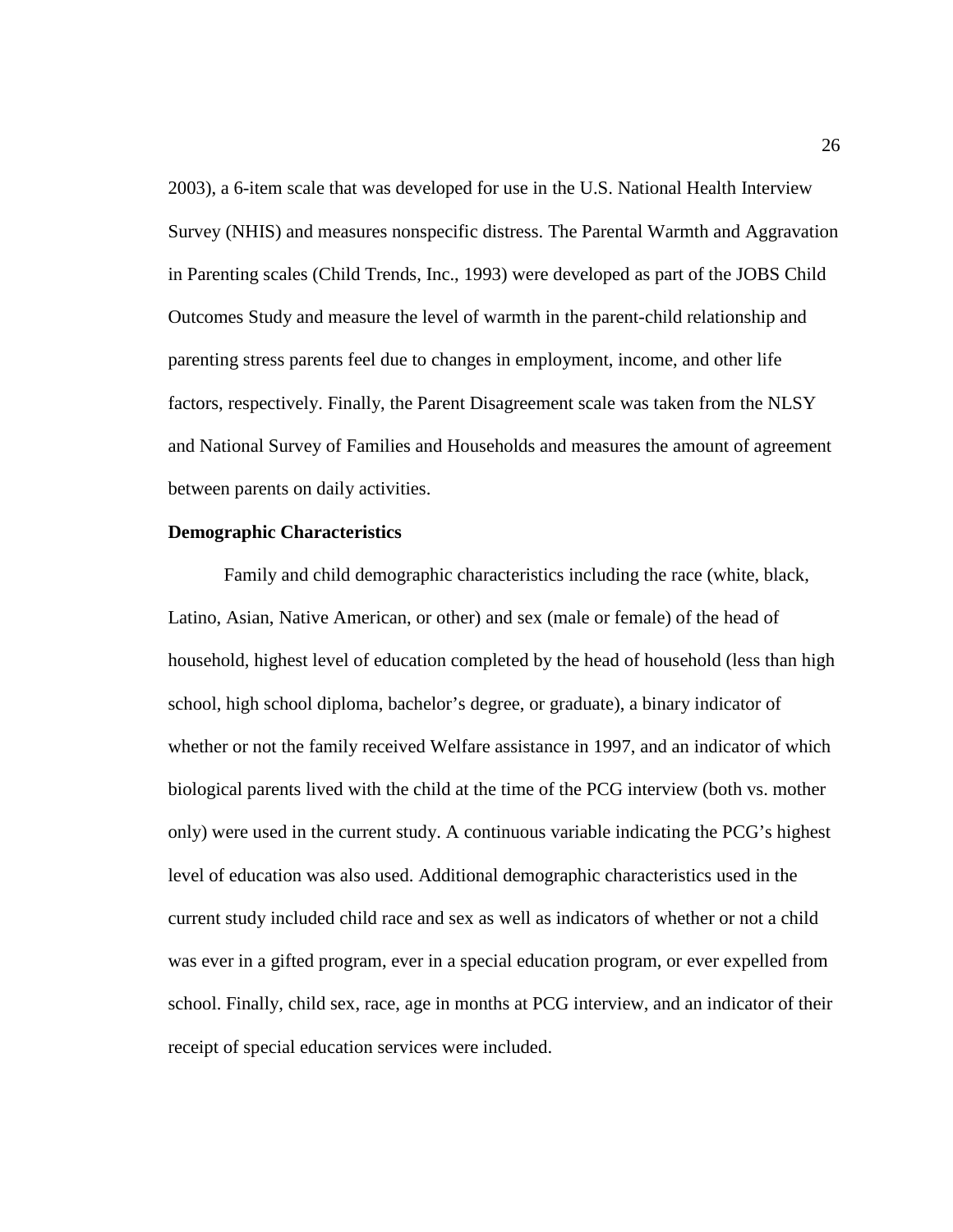#### **Analytic Method**

The following section provides an overview of the analytic method used to address each of the three research questions. A description of the analyses conducted includes a summary of the statistical methods and criteria used to arrive at the results presented later.

**Research question 1: What measures of family context can be derived from the data provided by the Child Development Supplement (CDS) of the Panel Study of Income Dynamics (PSID)? What is the structural integrity of the Economic Strain scale and Behavior Problems Index in the CDS sample?**

**Exploratory analysis**. The first step in the current study was to conduct an exploratory factor analysis (EFA) for the family characteristics, the economic strain scale, and the Behavior Problems Index (BPI), followed by confirmatory factor analysis (CFA) to confirm the factor structures obtained. To begin, each sample was randomly split into an exploratory sample and a confirmatory sample.

Minimum average partialling (MAP; Velicer, 1976) was used to suggest the number of factors to be retained. Following this, iterative principal factoring with squared multiple correlations as initial communality estimates including sample weights was conducted using varimax, equamax, and promax rotation. The factor solution that came closest to simple structure (highest hyperplane count, smallest number of double-loaders, maximum coverage of items) and produced the maximum number of meaningful and reliable factors was retained for confirmatory analyses. Factor loadings  $\geq 0.40$  were considered salient for all exploratory analyses except for that of the BPI, where loadings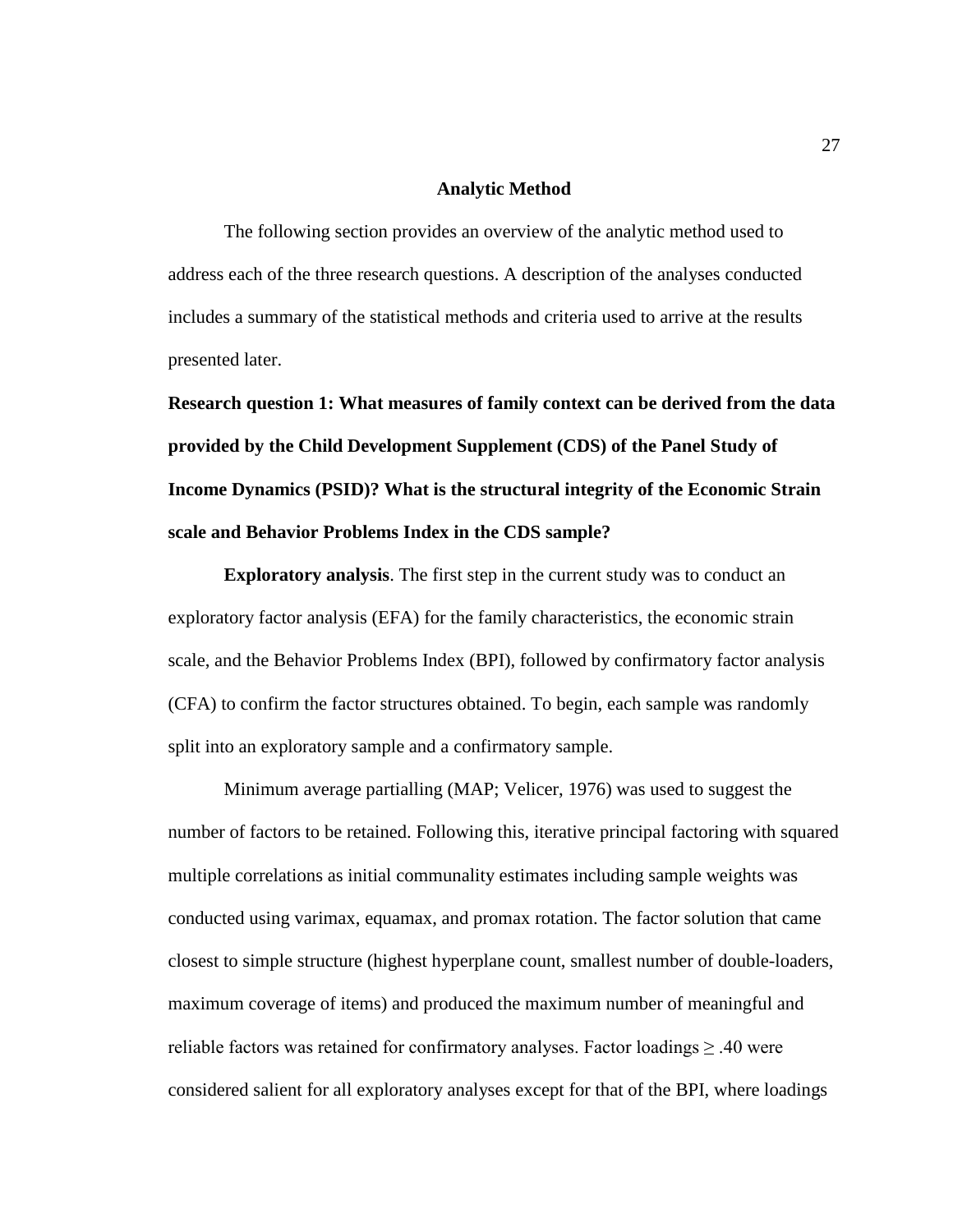$\geq$  .30 were considered salient in order to increase coverage and be consistent with previous structural analyses of the measure (SRC/ISR, 2010b).

**Confirmatory analysis**. The factor structures obtained from the EFAs were submitted to CFAs using the confirmatory samples. The CFAs were conducted within a structural equations modeling (SEM) framework using the EQS 6 (Bentler, 2006) software. A confirmatory solution was accepted based on the criteria that the Root Mean Squared Error of Approximation (RMSEA) < .06 (including the upper 90% confidence limit) and the Comparative Fit Index (CFI)  $\geq$  .95 (as per Hu & Bentler, 1999).

**Scoring.** Once a factor structure was obtained, factors were scaled via item response theory (IRT). The one- and two-parameter logistic (1PL and 2PL) models were tested for their fit for scales with dichotomous items (insofar as guessing should not be an issue for these variables, the 3PL model was not tested). The model that produced the lowest -2 log likelihood was selected. Likewise, the graded response and partial credit models were tested for their fit with polytomous item scales. IRT scores ( $M = 0$  and  $SD =$ 1) were applied for use during subsequent analyses. Scores incorporated sample weights because the method of cluster analysis described below does not allow for the inclusion of sample weights. Weighting child scores ensured the clusters produced would be representative of what would be expected in the population.

# **Research question 2: Do distinct clusters of patterns of family context exist? If so, what do they look like?**

Although each child may have presented his or her own unique pattern of family context, children with similar patterns were placed into the same cluster—resulting in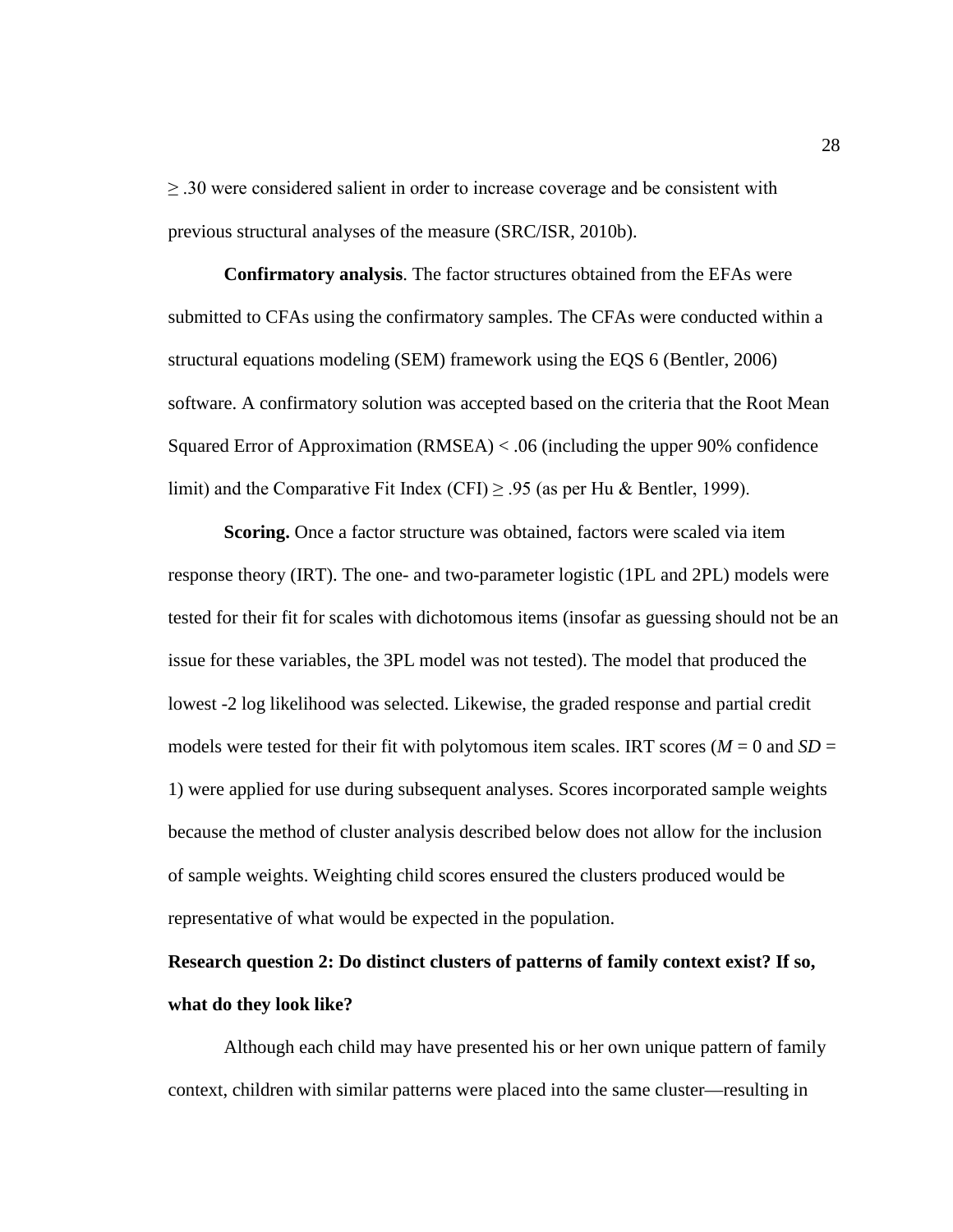only a handful of meaningful family context clusters. A child's cluster membership was then used in correlational analyses, representing multiple aspects of family context at once.

Multistage Euclidean Grouping (MEG; McDermott, 1998) was used to uncover clusters of family context patterns. Family and parent variables of interest were used to define the clusters including PCG passage comprehension score, self-esteem, parental distress, parental attitudes towards work, parental warmth, aggravation in parenting, parental disagreement, and overall HOME-SF score. These eight variables were used to define the family context clusters because the literature supports their relation to child outcomes individually (see Chapter 1). In addition, bivariate correlations between each of these variables were not so high as to indicate a potential issue with multicolinearity across these eight attributes.

The three-step process employed using MEG results in clusters that are distinct and replicable. Clusters are distinct insofar as the patterns (or profiles) that make up a given cluster are maximally similar to one another and dissimilar to patterns that make up other clusters. The multi-stage nature of MEG allows for the analysis of replication, where individuals displaying particular patterns of family context are re-allocated to clusters across independent subsamples of the data. High replication indicates less likelihood that the clusters occurred by chance.

Data were first broken into random blocks (with approximately  $150 - 300$  cases per block). In the first stage, independent replications were produced where each block was submitted to its own agglomerative hierarchical clustering using Ward's (1963)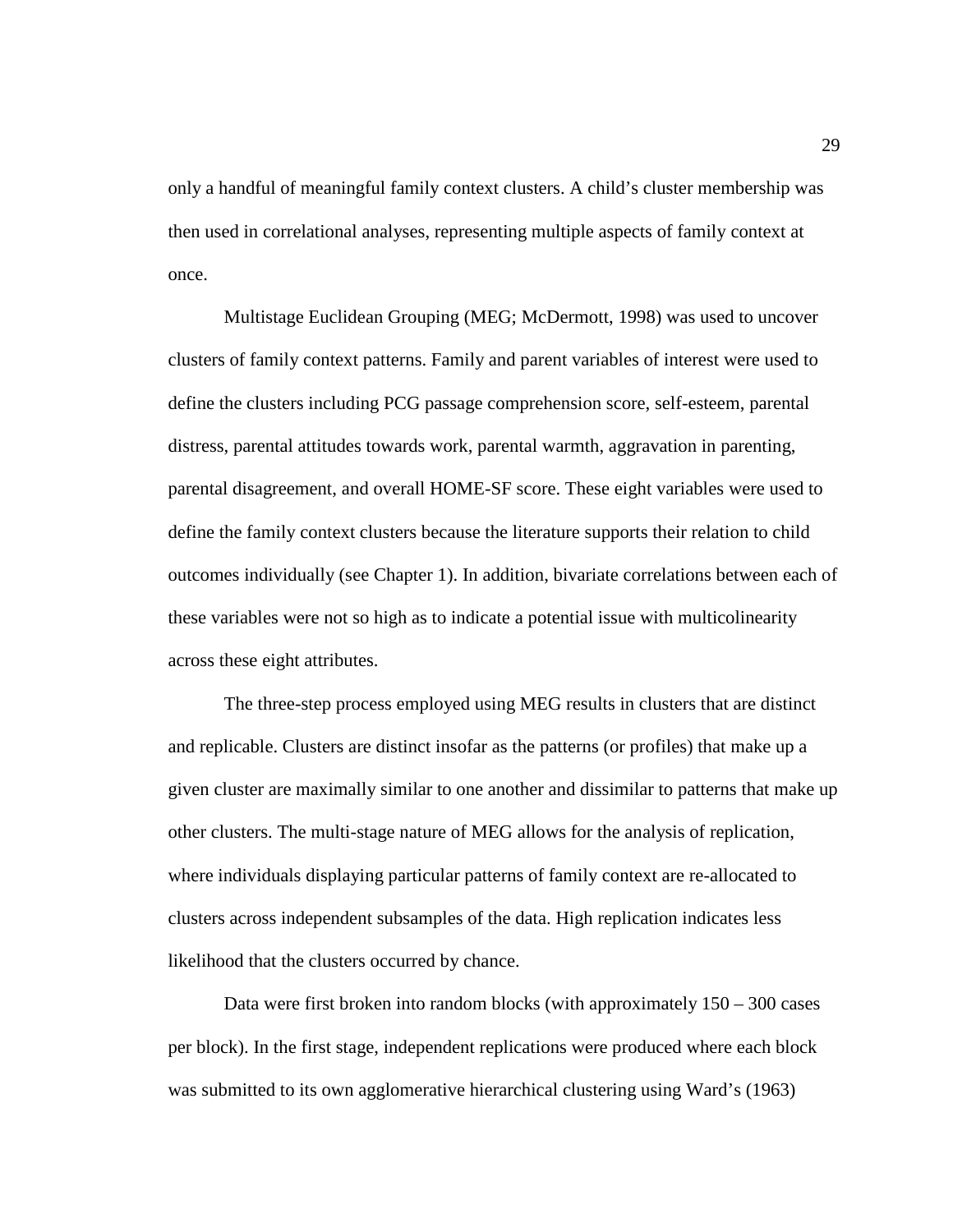minimum-variance procedure and the best solution was chosen for each block. Solutions where outlier cases were removed were compared with solutions were outliers were not removed. The appropriate number of clusters was obtained when: (1) an atypical increase in within cluster variance occurred in conjunction with an overall decrease in between cluster variance  $(R^2; \text{Ward}, 1963)$ , (2) Mojena's (1977) first stopping rule was reached, and (3) where the pseudo-*F* statistic was greater than the pseudo- $t^2$  (McDermott & Weiss, 1995).

In the second stage, the clusters obtained in the first stage were clustered, producing second stage clusters using the same criteria as listed above. Finally, in the last stage any cases that did not fit with their cluster were relocated to a more appropriate cluster. The final cluster solution was required to meet the following criteria where all clusters: (1) evidenced a replication rate of at least 60%, (2) produced an average withincluster homogeneity coefficient ( $\overline{H}$ ; Tryon & Bailey, 1970) > .60, and (3) were psychologically meaningful. In addition, the average between-cluster similarity coefficient ( $\overline{r}_p$ ; Cattell, 1949) was required to be < .40.

Following final assignment to clusters, plots of the means for each cluster across all eight attributes were examined to ensure the psychological meaningfulness of the cluster solution as well as to present a visual of the distinctness of each cluster. In addition, prevalence analysis was conducted to further support the validity of the final clusters. In the prevalence analysis, descriptive parent and child characteristics were used to highlight differences across clusters (for example, clusters with higher or lower parent education levels than the overall sample). Deviations from the expected rate of child and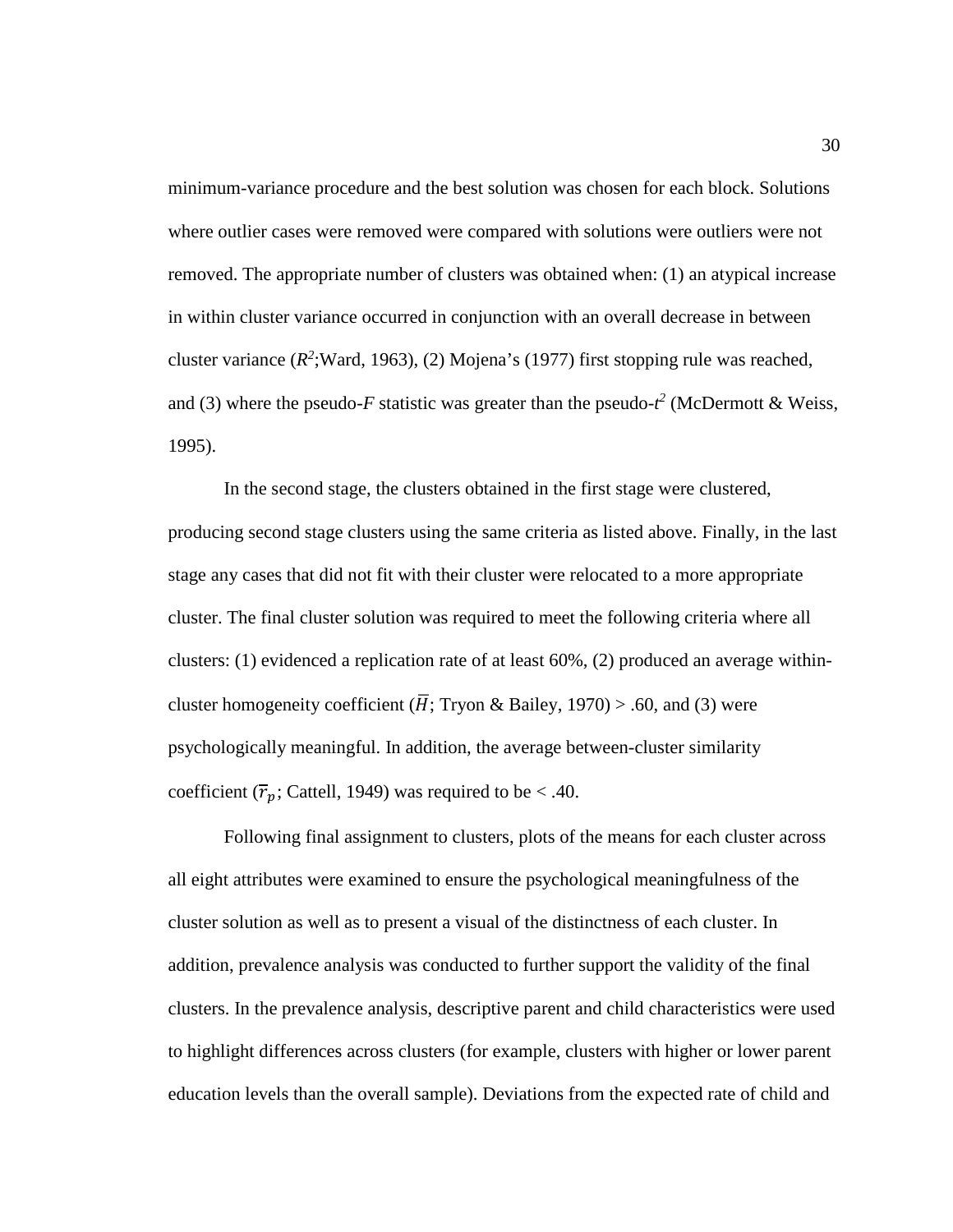family characteristics were identified using two-tailed tests of the standard error of proportional differences (Ferguson & Tukane, 1989) for all pairwise comparisons. Bonferroni correction was used to correct for Type I error.

A one-way multivariate analysis of variance (MANOVA) was used to further differentiate clusters by providing evidence that there are differences in child outcome variables across clusters. Five dependent child outcome variables were used in the analyses including externalizing behaviors, positive behaviors, letter word identification, applied problems, and digit span scores. Cluster membership served as the independent variable of interest. Separate analysis of variance (ANOVA) models were run for each dependent variable once significance of the omnibus F test was established (as per Tabachnick & Fidell, 2007). Pairwise comparisons were not conducted when results of individual ANOVAs were found to be significant. The purpose of the MANOVA and ANOVAs was to highlight differences in clusters; because some of the specific differences among clusters may be altered after controlling for additional family and child characteristics, pairwise comparisons were not deemed prudent. Instead, pairwise comparisons were conducted during analyses used to address Research Question 3, as described below.

# **Research question 3: Are clusters of family context related to child cognitive and social-emotional outcomes?**

A one-way multivariate analysis of covariance (MANCOVA) was used to explore the relationship between cluster membership and child outcomes. Five dependent child outcome variables were included in the analyses including externalizing behaviors,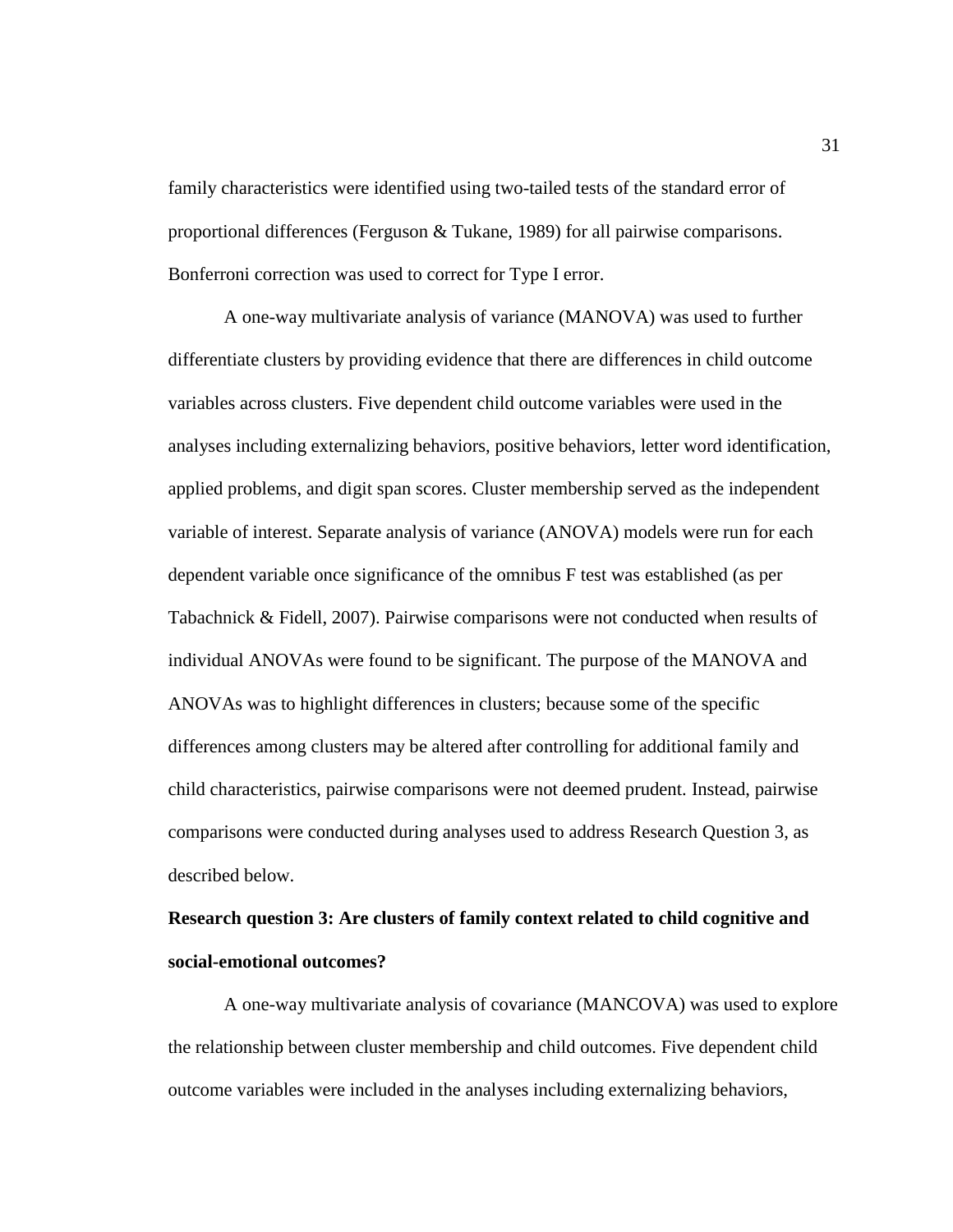positive behaviors, letter word identification, applied problems, and digit span scores. Cluster membership served as the independent variable of interest and models were controlled for child sex, age in months, race, an indicator of having ever received special education services, Welfare assistance in 1997, and PCG highest level of education. The use of control variables was important as prevalence analyses revealed differences in the prevalence of these demographic characteristics across family context clusters and outcome scores are expected to vary by these characteristics. Separate analysis of covariance (ANCOVA) models were run for each dependent variable once significance of the omnibus F test was established (as per Tabachnick & Fidell, 2007). Likewise, pairwise comparisons of least squares means (i.e., means adjusted for covariates) across all clusters were conducted for each significant ANCOVA model and the Type I error rate was controlled via Tukey-Kramer.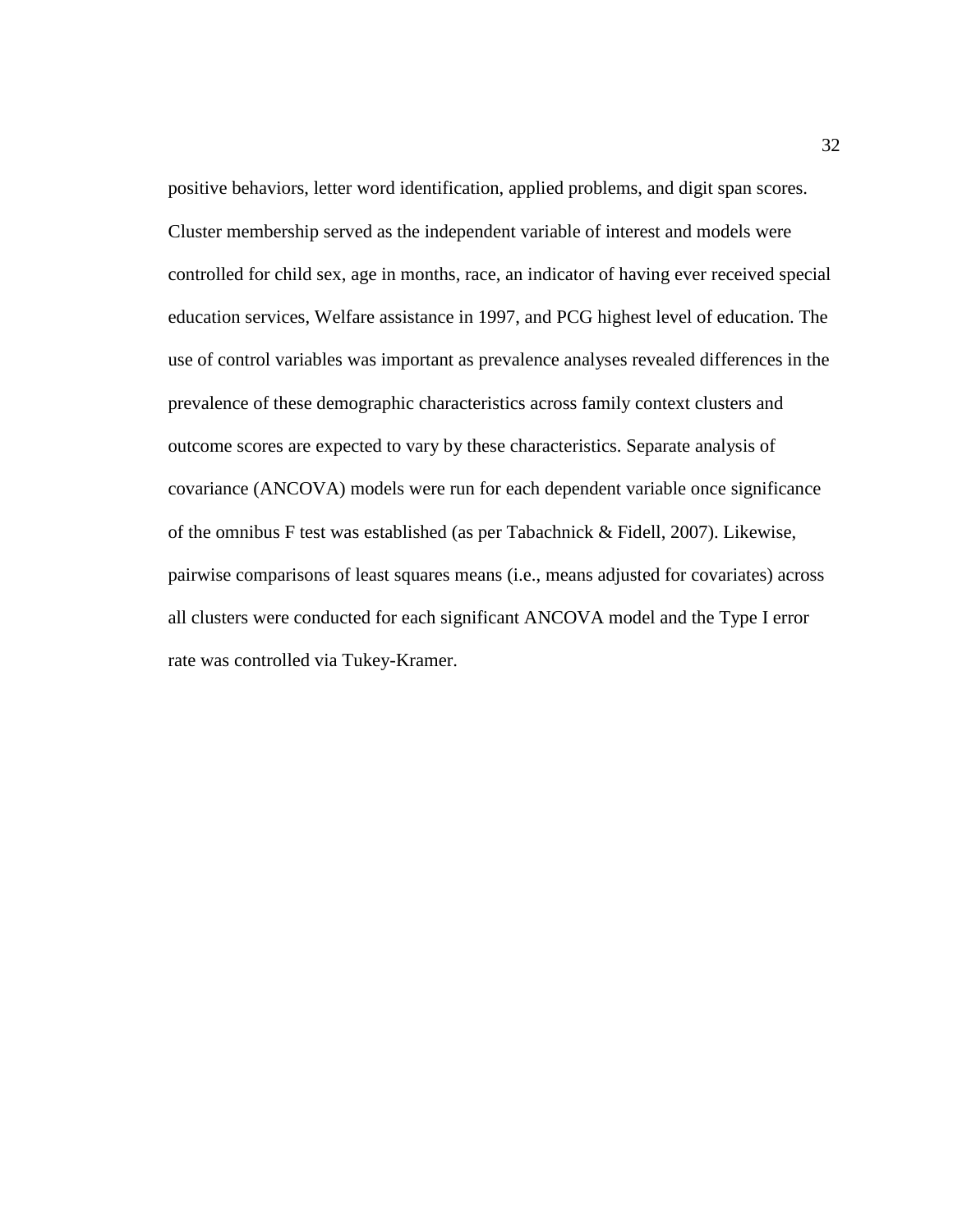### CHAPTER 4: RESULTS

The current chapter details the results of the analyses conducted to address each of the three stated research questions. Specifically, a description of the results from each exploratory and confirmatory factor analysis and the resulting scales is followed by a description of the IRT results for each relevant scale. The resultant family context clusters are presented along with the associated prevalence analysis, results from the MANOVA and MANCOVA, and associated analyses.

**Research Question 1: What measures of family context can be derived from the data provided by the Child Development Supplement (CDS) of the Panel Study of Income Dynamics (PSID)? What is the structural integrity of the Economic Strain scale and Behavior Problems index in the CDS sample?**

**Family characteristics**. Of the 43 items related to family characteristics that could vary across siblings, 27 were administered across all CDS data collection waves. In order to allow for future studies to explore the longitudinal nature of the family context clusters uncovered during the current study, only these 27 variables were included in factor analyses. Bartlett's chi square test indicated there was no identity matrix and suggested six potential factors. Parallel analysis suggested a possible 10-factor solution, while minimum average partialling (MAP) suggested four. Because a 10-factor solution would have yielded too few items per factor (i.e., fewer than four), six- to one-factor solutions were tested using varimax, equimax, and promax rotation and sampling weights. A four-factor model using equamax and promax  $(k = 4)$  rotation where 19 of the 27 items were retained seemed to be the best exploratory factor solution (i.e., the solution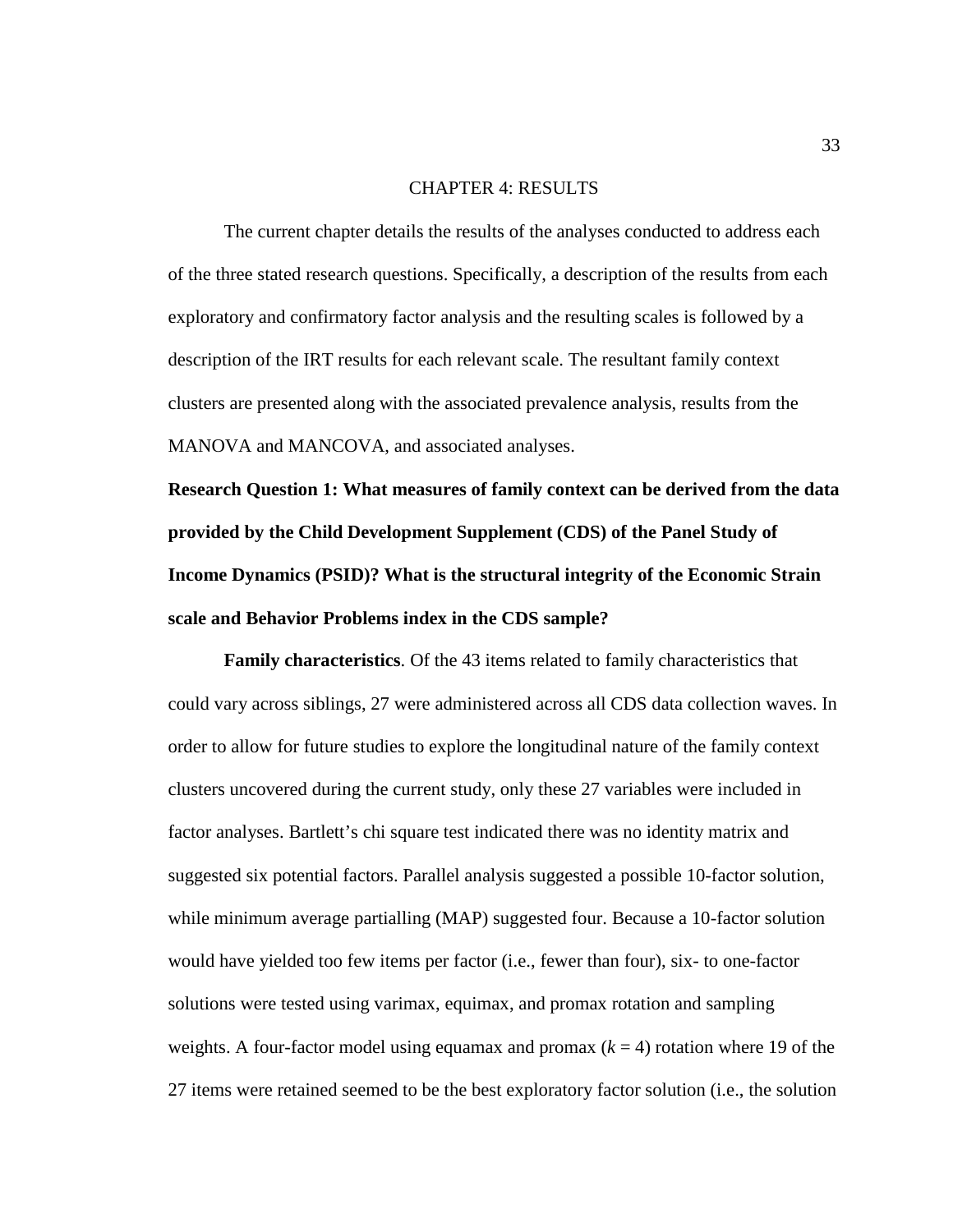that yielded the highest hyperplane count, smallest number of double-loaders, maximum coverage of items, and produced the maximum number of meaningful factors) and was subjected to CFA procedures.

CFA results indicated that the four-factor solution was supported assuming categorical variables using maximum likelihood procedures and robust model fit statistics where RMSEA =  $.04$  (95% CI =  $.03$ - $.05$ ) and CFI =  $.96$ . Prior to settling on a factor solution, each factor was scaled using IRT in order to establish the empirical reliability of each scale. Both the partial credit (PCM) and graded response models (GRM) were tested for each of the four factors due to the polytomous nature of the variables. Reliabilities for each of the scales ranged from .32 to .66 across models. No scale reached the requisite .70 reliability necessary for inclusion in the current study and, therefore, no IRT model was chosen and none of these family characteristics were included in the study.

**Household characteristics**. Twenty-five variables related to family characteristics that remain static across siblings (i.e., household characteristics) were included in factor analyses. Bartlett's chi square test indicated there was no identity matrix and suggested a seven-factor solution. Parallel analysis also suggested a sevenfactor solution while MAP suggested three factors. Seven- to one-factor solutions were tested using varimax, equamax, and promax rotation and sampling weights. A two-factor model using equamax and promax  $(k = 2)$  rotation where 13 of the 25 items were retained seemed to be the best exploratory solution and was subjected to CFA procedures. CFA results indicated that the two-factor solution was supported assuming categorical variables using generalized least squares approximation and robust model fit statistics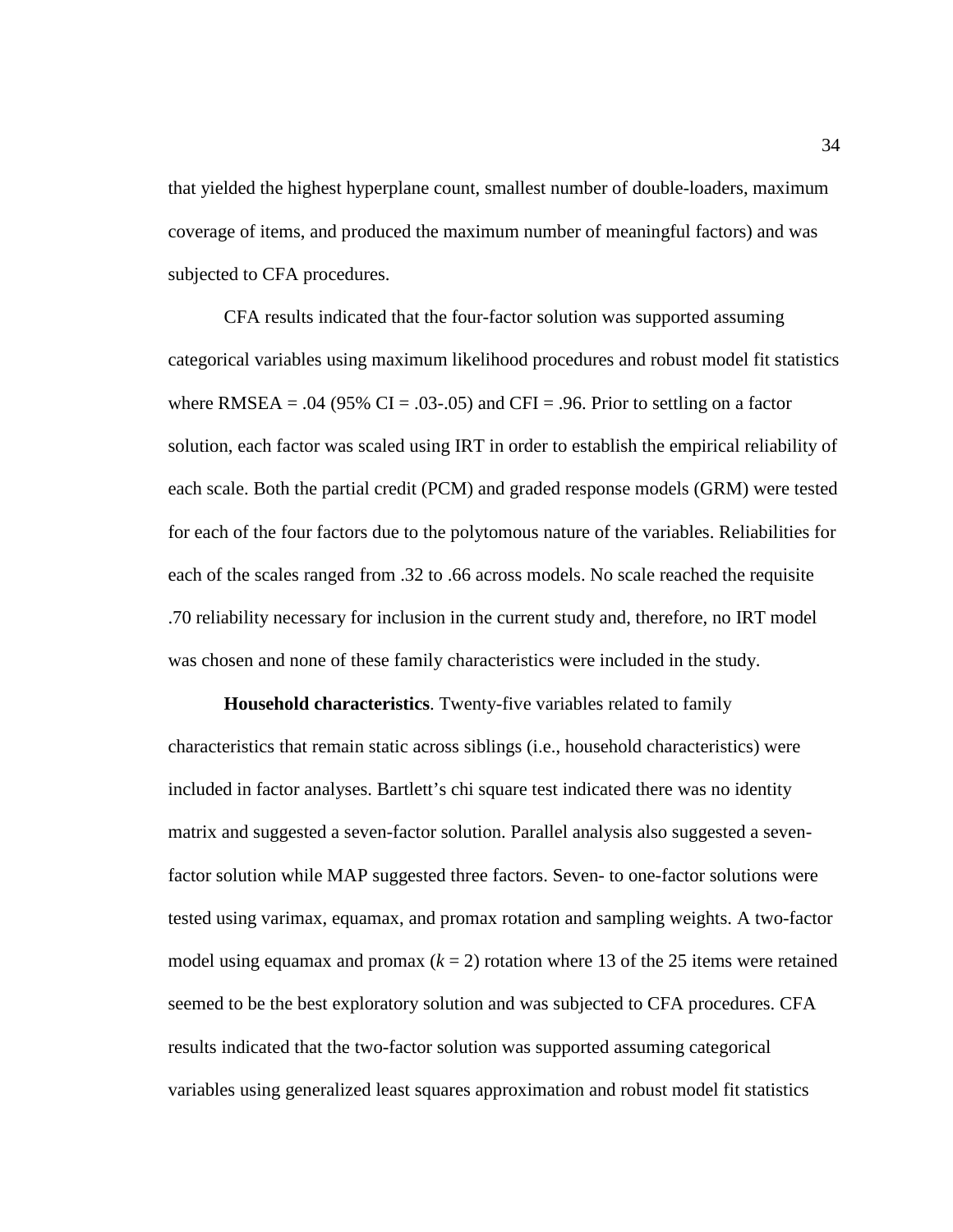where RMSEA =  $.05$  (95% CI =  $.04 - .06$ ) and CFI =  $.94$ . Generality analyses indicated that the two-factor structure held up for males and females, white and non-white children, and across all waves of CDS data collection. Wrigley-Newhaus coefficients ranged from 92 to 99 while Kappa coeffients ranged from .78 to 1.0.

As with the child-specific family characteristics, IRT scoring was conducted prior to establishing scale reliabilities and settling on a factor solution. Both the PCM and GRM were tested due to the polytomous nature of the items. The GRM fit best for both factors, though the resultant scale of the second factor did not meet the requisite reliability to be included in the current study (i.e.,  $\geq$  .70). Therefore, the second factor was dropped from further analyses. As mentioned, the GRM fit best for the first factor (*M* slope  $= 1.06$ , *M* item information  $= 0.53$ , total test information  $= 3.7$ ) and is scaled such that  $M = 0$  and  $SD = .92$  with an estimated reliability of .82. The seven items on this scale are indicative of the PCG's attitudes towards gender and work roles such that the higher a person's score on this scale, the more conservative or traditional their views are regarding women's and men's work roles.

Finally, analyses of subgroup reliabilities were conducted on the retained factor for the truncated one-factor solution. Empirical reliabilities were established for males and females, white and non-white children, and across all waves of CDS data collection and ranged from .79 (for white children) to .82 (for non-white children). The retained scale was named Gender Work Roles and included in subsequent study analyses. The promax and equamax factor loadings for the truncated one-factor solution as well as the weighted item-total correlation coefficients are displayed in Table 3 below.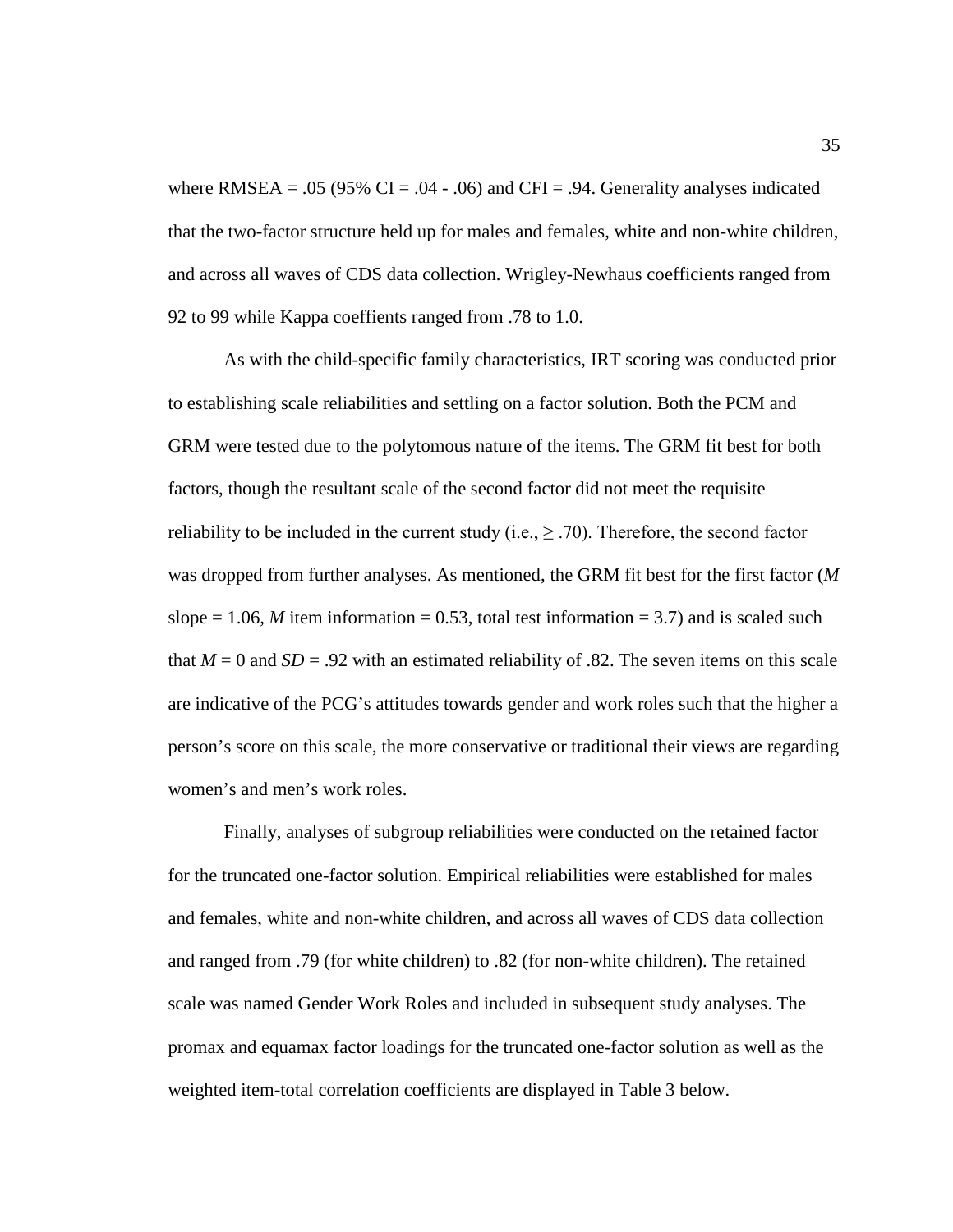| Item                                    | Promax  | Equamax | Item-total  |
|-----------------------------------------|---------|---------|-------------|
|                                         | loading | loading | correlation |
| Better if dad earns living              | .75     | .75     | .64         |
| Mom not working if child $<$ 5 yrs.     | .70     | .71     | .66         |
| Better if wife helps husband's career   | .67     | .66     | .54         |
| Preschool child suffers if mom works    | .67     | .67     | .66         |
| Women happier at home                   | .66     | .66     | .59         |
| Employed mom $\neq$ unemployed mom      | .46     | .45     | .44         |
| Not okay if child $<$ 3 in all-day care | .45     | .46     | .48         |

**Table 3**. *Factor Loadings and Weighted Item-Total Correlations for Gender Work Roles*

**Economic strain**. A total of 16 items were used to assess family economic strain at each CDS wave. Though previous studies have used all 16 items together as if they comprise a scale, no evidence was available to suggest that structural or psychometric analyses support the use of these items as one economic strain scale. For this reason, the 16 items were submitted to EFA, CFA, and IRT analyses. Bartlett's chi square test indicated there was no identity matrix and suggested a seven-factor solution. Parallel analysis suggested an eight-factor solution while MAP suggested one factor. Eight- to one-factor solutions were tested using varimax, equamax, and promax rotation and sampling weights. A one-factor model using varimax prerotation where 5 of the 16 items were retained seemed to be the best exploratory solution and was subjected to CFA procedures. CFA results indicated that the one-factor solution was supported assuming categorical variables using generalized least squares approximation and robust model fit statistics where RMSEA = .04 (95 % CI = .02 - .06) and CFI = .99. Generality analyses indicated that the one-factor structure held up for males and females, white and non-white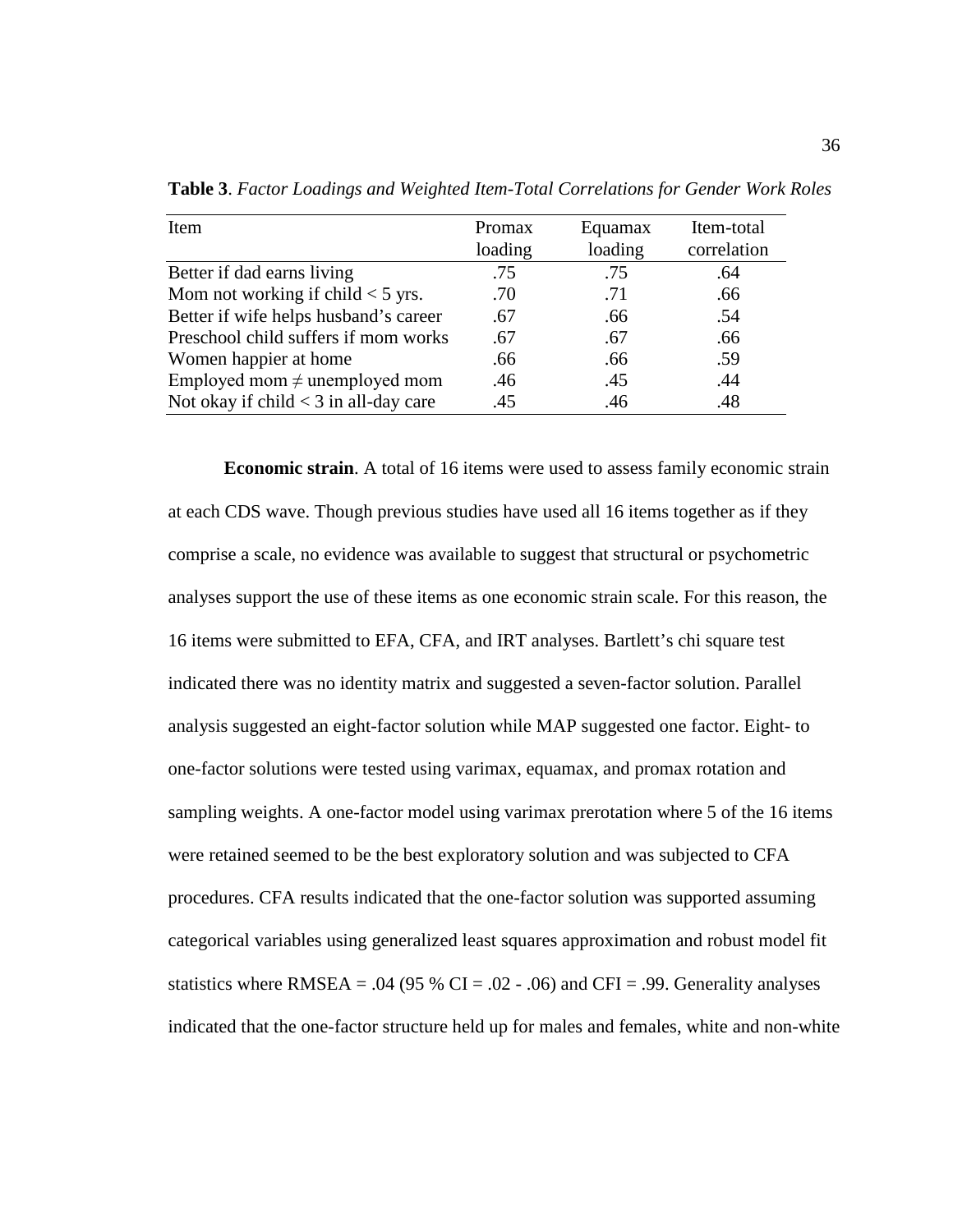children, and across the second wave of CDS data collection. Wrigley-Newhaus coefficients ranged from 91 to 99 while Kappa coeffients ranged from .71 to 1.0.

As with the family characteristics, IRT scoring was conducted prior to establishing scale reliabilities and settling on a factor solution. Due to the dichotomous nature of the items, one and two parameter logistic models were tested. The twoparameter model produced the best fit with an empirical reliability of .66. The economic strain scale was dropped from further analyses because the resultant scale did not meet the requisite reliability to be included in the current study (i.e.,  $\geq$  .70).

**Behavior Problems Index (BPI)**. All 30 BPI items were included in factor analyses. Bartlett's chi square test indicated there was no identity matrix and suggested a nine-factor solution. Parallel analysis also suggested a nine-factor solution while MAP suggested two factors. Nine- to one-factor solutions were tested using varimax, equamax, and promax rotation and sampling weights. A two-factor model using equamax and promax  $(k = 3)$  rotation where 26 of the 30 items were retained seemed to be the best exploratory solution and was subjected to CFA procedures. CFA results indicated that the two-factor solution was supported assuming categorical variables using generalized least squares approximation and robust model fit statistics where  $RMSEA = .05$  (95% CI = .04 - .05) and CFI = .97. Generality analyses indicated that the two-factor structure held up for males and females, white and non-white children, and across all waves of CDS data collection. Wrigley-Newhaus coefficients ranged from 93 to 99 while Kappa coefficients ranged from .73 to .93. The one exception to this was the confidence interval for non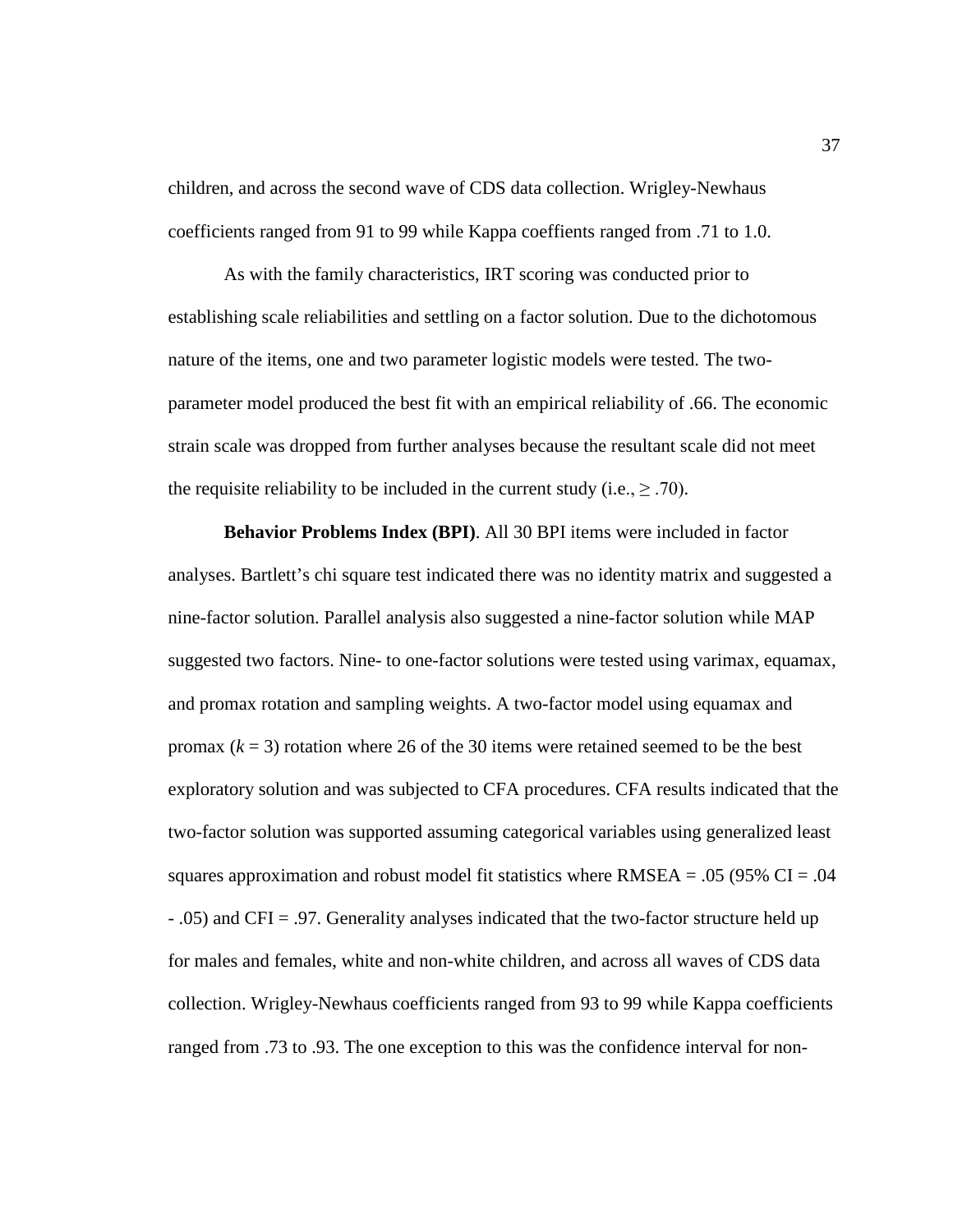white children ranged from  $-.10$  to  $.99$ , not supporting the use of this factor structure with non-white children.

As with the factor analyses described above, IRT scoring was conducted prior to establishing scale reliabilities and settling on a factor solution. Both the PCM and GRM were tested due to the polytomous nature of the items. The GRM fit best for the first factor and the PCM for the second. The resultant scale of the second factor did not meet the requisite reliability to be included in the current study (i.e.,  $\geq$  .70). Therefore, the second factor was dropped from further analyses. As mentioned, the GRM fit best for the first factor (*M* slope = 0.94, *M* item information = 0.32, total test information = 4.48) and is scaled such that  $M = 0$  and  $SD = .91$  with an estimated reliability of .81. The 14 items on this scale are indicative of a child's externalizing behaviors such that the higher a child's score on this scale, the more he or she presents negative externalizing behaviors such as impulsivity and demands for attention (see item descriptions in Table 4 below).

Finally, analyses of subgroup reliabilities were conducted on the retained factor for the truncated one-factor solution. Empirical reliabilities were established for males and females, white and non-white children, and across all waves of CDS data collection and ranged from .79 for females to .81 for males, non-white children, and the second and third waves of CDS data collection. The retained factor was named Externalizing Behaviors and included in subsequent study analyses. The promax and equamax factor loadings for this final solution as well as the weighted item-total correlation coefficients are displayed in Table 4 below.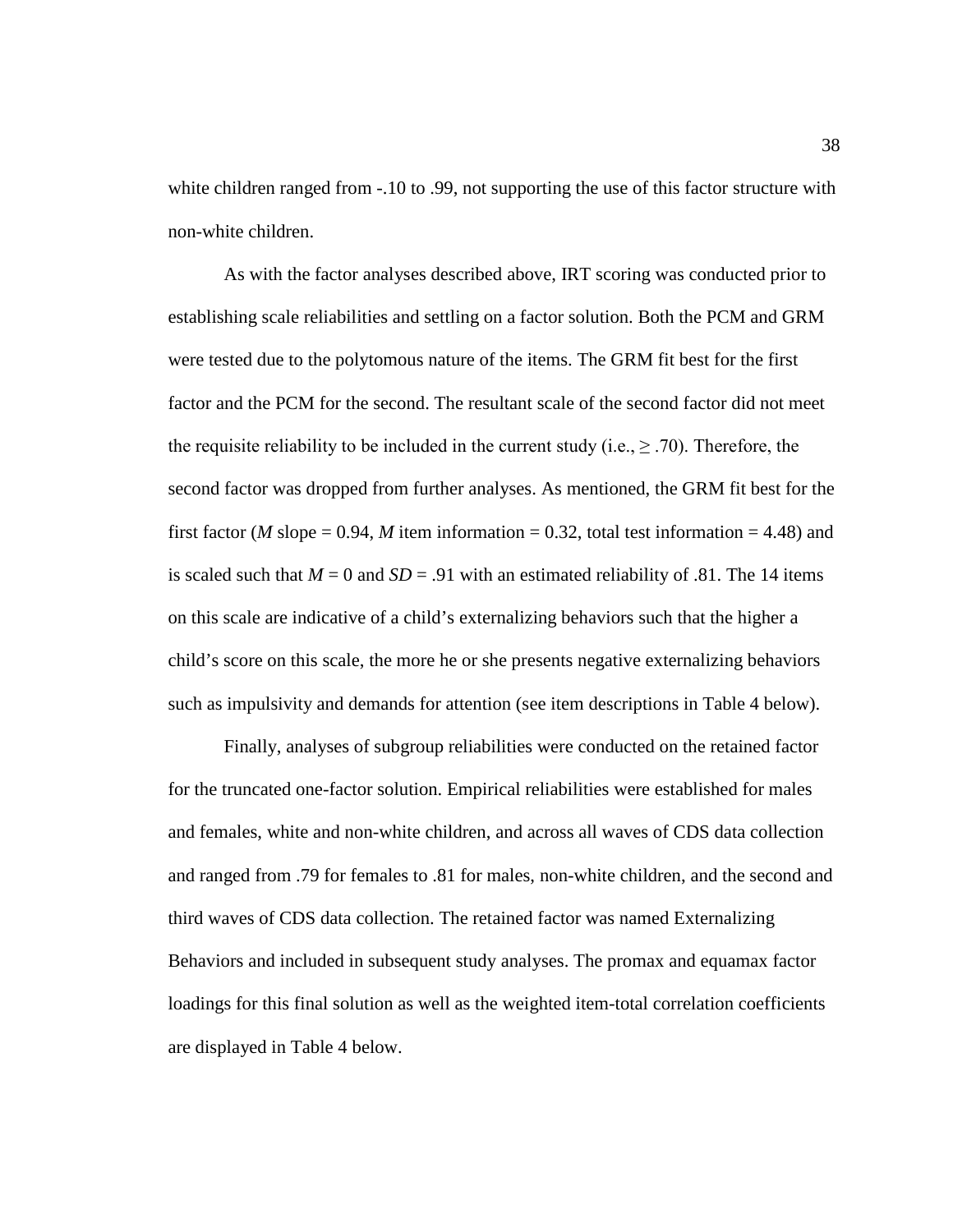| Item                     | Promax  | Equamax | Item-total  |
|--------------------------|---------|---------|-------------|
|                          | loading | loading | correlation |
| Disobedient              | .74     | .67     | .59         |
| Strong tempered          | .66     | .63     | .58         |
| Argues too much          | .61     | .59     | .57         |
| Stubborn                 | .59     | .59     | .58         |
| Impulsive                | .58     | .56     | .54         |
| Mean to others           | .54     | .52     | .48         |
| Restless                 | .52     | .51     | .51         |
| Feels no regret          | .48     | .47     | .45         |
| Destructive              | .48     | .46     | .42         |
| Cheats                   | .46     | .44     | .43         |
| Sudden mood swings       | .39     | .44     | .47         |
| Difficulty concentrating | .35     | .40     | .45         |
| Demands attention        | .35     | .40     | .45         |
| Hangs around trouble     | .32     | .31     | .29         |

**Table 4**. *Factor Loadings and Weighted Item-Total Correlations for Externalizing Behaviors*

# **Research Question 2: Do distinct clusters of patterns of family context exist? If so, what do they look like?**

First-stage clustering resulted in 44 pattern groups (an average of 8.8 per analysis). The first-stage groups were submitted to second-stage agglomerative clustering based on a 44 X 44 similarity matrix and the solution at each step was evaluated against the above-stated criteria. Second-stage five- and seven-cluster solutions both satisfied all criteria with the five-cluster solution displaying superiority in terms of parsimony and psychological meaningfulness of clusters; thus, the five-cluster solution was chosen as the final solution.

The average coefficient of within-type homogeneity (H), between-types similarity (*rp*), and the replication rate for each profile type are displayed in Table 5. H is a measure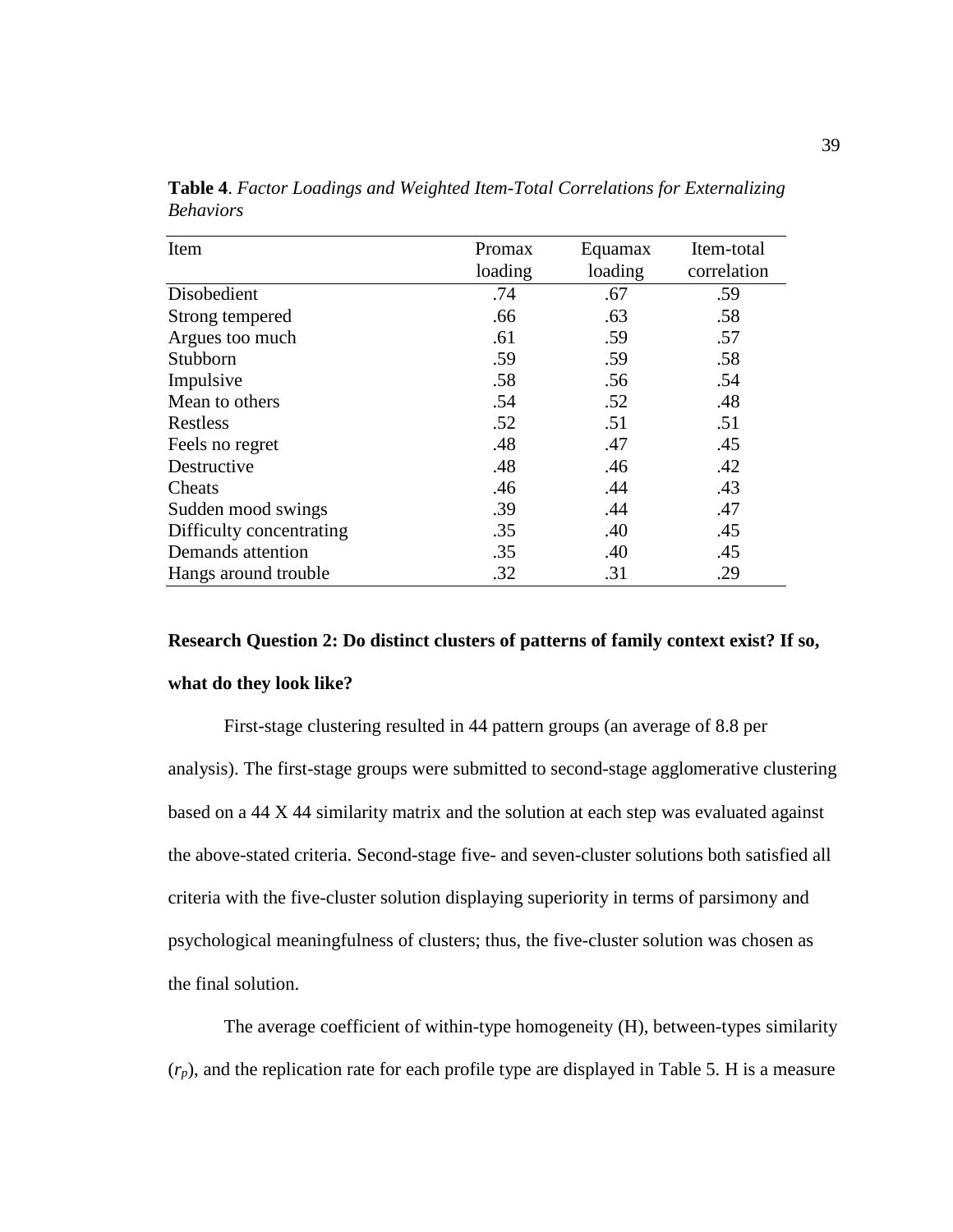of the internal cohesion of each cluster where values approaching 1.0 indicate increased similarity across member patterns within a cluster (with a value of 1.0 indicating identical patterns within a cluster); as indicated in Table 5, all values were near 1.0. The mean within-type homogeneity coefficient across all clusters  $(\overline{H})$  was equal to .997, satisfying the > .60 criterion and indicating high internal pattern cohesion for the overall solution. Between-types similarity is a measure of external isolation and coefficients  $(r_p)$ approaching 0.0 indicate chance similarity across clusters, whereas values of  $r_p$  that reach 1.0 indicate that the mean score pattern of one type is identical to that of another type; as indicated in Table 5, *rp* values range from .32 to .47. The average between-clusters similarity for the overall solution  $(\overline{r}_p)$  was equal to .39, satisfying the < .40 criterion. The average replication rate across all clusters was 92%, with four of the clusters displaying 100% replication across the five random blocks and one displaying 60% replication across blocks, meeting the 60% replication criterion. The prevalence of each cluster in the study sample is also displayed in Table 5. Clusters 2 and 3 have the highest membership, respectively, with cluster 4 displaying the smallest number of members.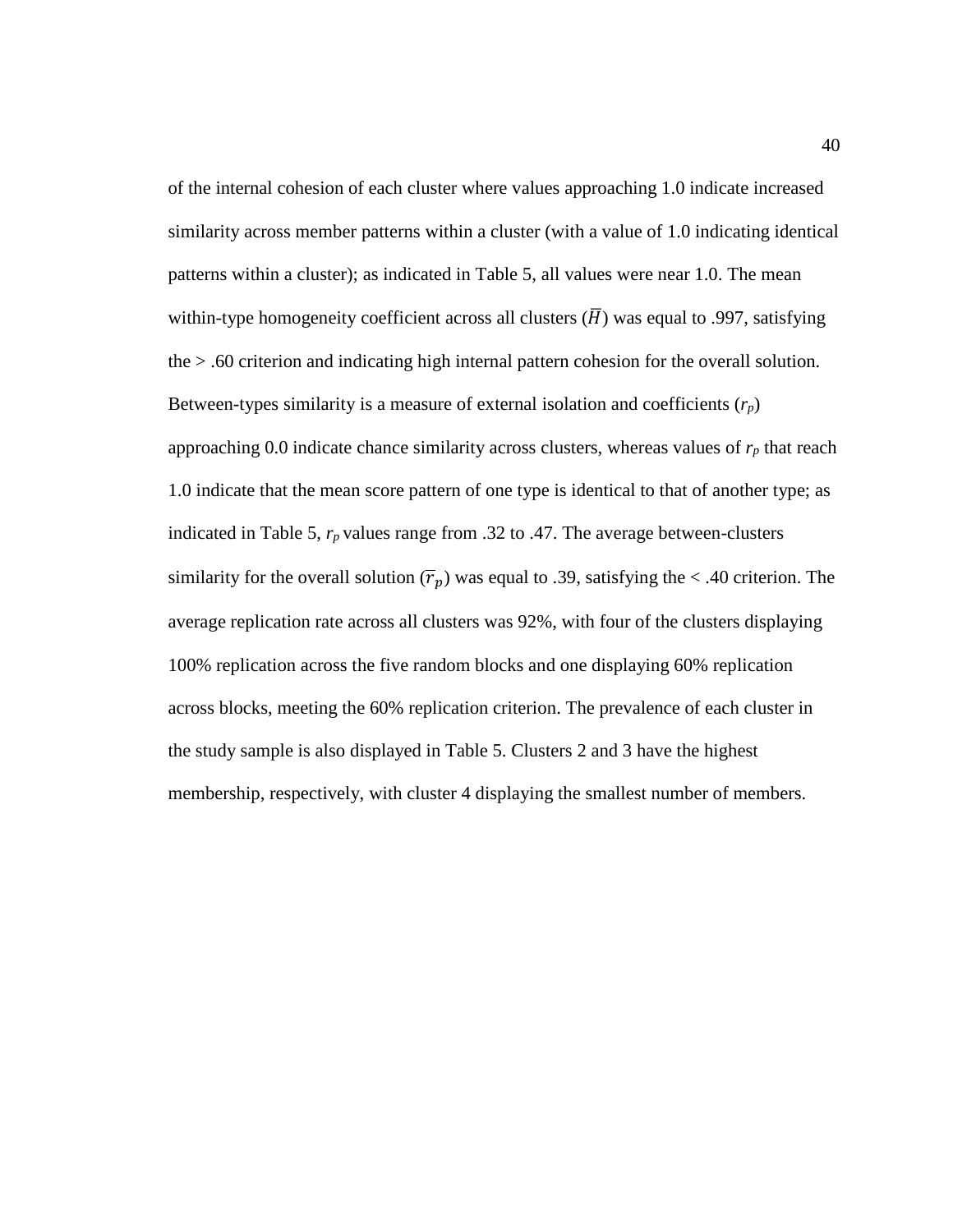| Cluster<br>number<br>$(N = 971)$ | $\%$<br>Prevalence | Internal<br>pattern<br>cohension<br>(H) | External<br>isolation<br>$(r_p)$ | Independent<br>replication<br>across 5<br>random blocks<br>$(\% )$ |
|----------------------------------|--------------------|-----------------------------------------|----------------------------------|--------------------------------------------------------------------|
|                                  |                    |                                         |                                  |                                                                    |
| $\mathbf{1}$                     | 16.3               | .997                                    | .46                              | 100                                                                |
| $\overline{2}$                   | 32.5               | .998                                    | .37                              | 100                                                                |
| 3                                | 24.8               | .997                                    | .47                              | 100                                                                |
| $\overline{4}$                   | 12.0               | .996                                    | .32                              | 100                                                                |
| 5                                | 14.3               | .996                                    | .34                              | 60                                                                 |
| Average                          | 100.0              | .997                                    | .39                              | 92                                                                 |

**Table 5**. *Prevalence and Properties of the Family Context Clusters*

Weighted mean scores across the eight attributes used to define clusters are provided by cluster in Table 6. All attributes are scaled with an overall *M* = 0 and standard deviation = 1. Weighted mean scores on each of the attributes and pattern shape are displayed for each cluster in Figure 3. Table 6 and Figure 3 show variability across clusters in mean scores on the eight defining attributes and were used to define (i.e., name) the clusters.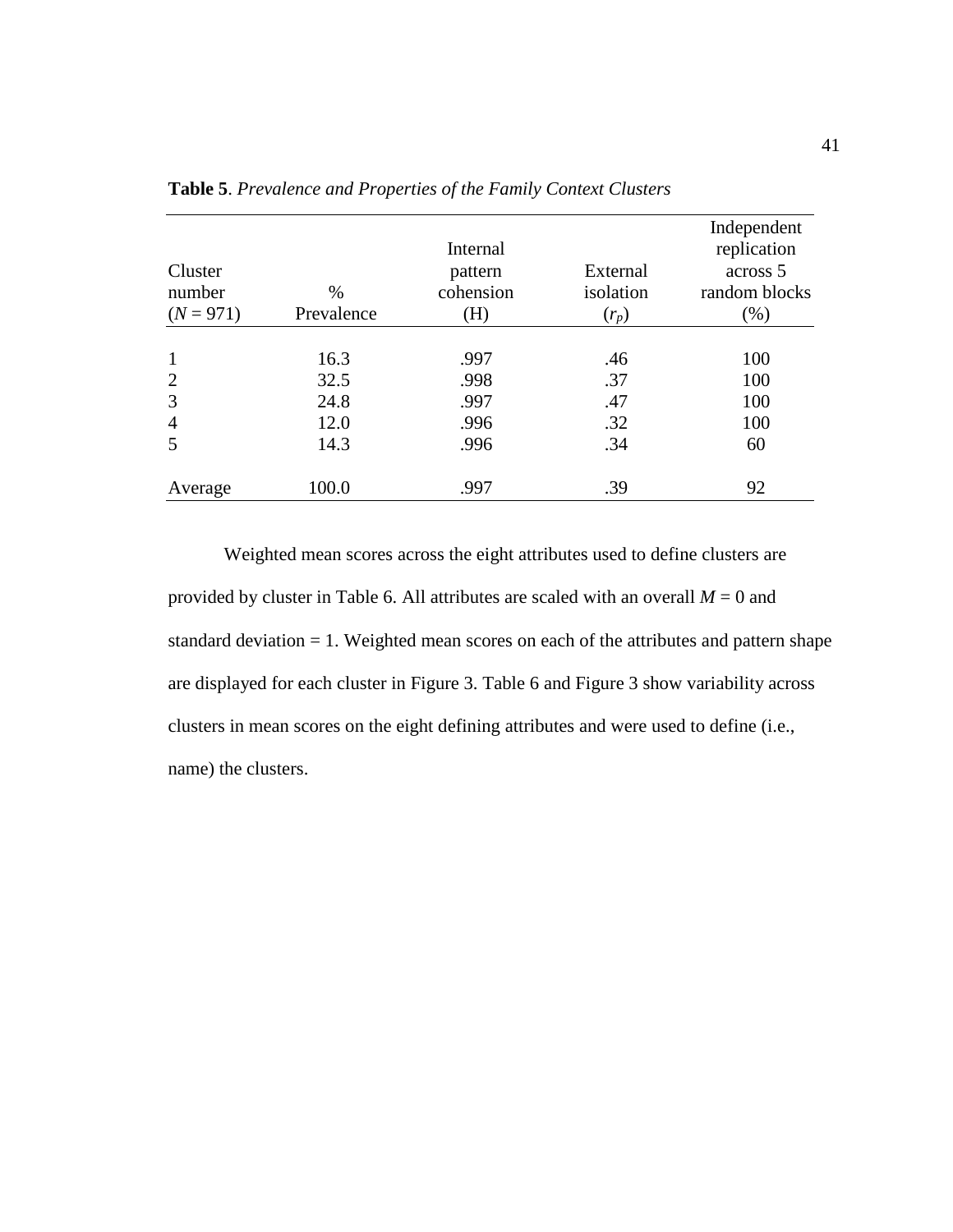| Family-specific attributes |                 |                 | Child-specific attributes |                   |                     |                    |                          |                           |
|----------------------------|-----------------|-----------------|---------------------------|-------------------|---------------------|--------------------|--------------------------|---------------------------|
| Cluster<br>number          | Passage<br>comp | Self-<br>esteem | Psychological<br>distress | Work<br>attitudes | Home<br>environment | Parental<br>warmth | Parenting<br>aggravation | Parenting<br>disagreement |
|                            | $-0.18$         | 0.29            | $-0.35$                   | $-0.45$           | $-0.81$             | 0.19               | 0.13                     | $-0.61$                   |
| 2                          | 0.26            | 0.80            | $-0.55$                   | $-0.24$           | 0.72                | 0.43               | $-0.82$                  | $-0.47$                   |
| 3                          | 0.70            | 0.04            | $-0.04$                   | 0.04              | 0.73                | 0.02               | 0.70                     | 0.12                      |
| $\overline{4}$             | $-0.32$         | $-1.13$         | 1.37                      | 0.28              | $-0.25$             | $-0.45$            | 0.72                     | 0.35                      |
| 5                          | $-1.07$         | $-0.28$         | $-0.21$                   | 0.53              | $-0.46$             | $-0.24$            | $-0.34$                  | 1.34                      |

**Table 6**. *Weighted Mean Scores Across the Eight Attributes by Cluster*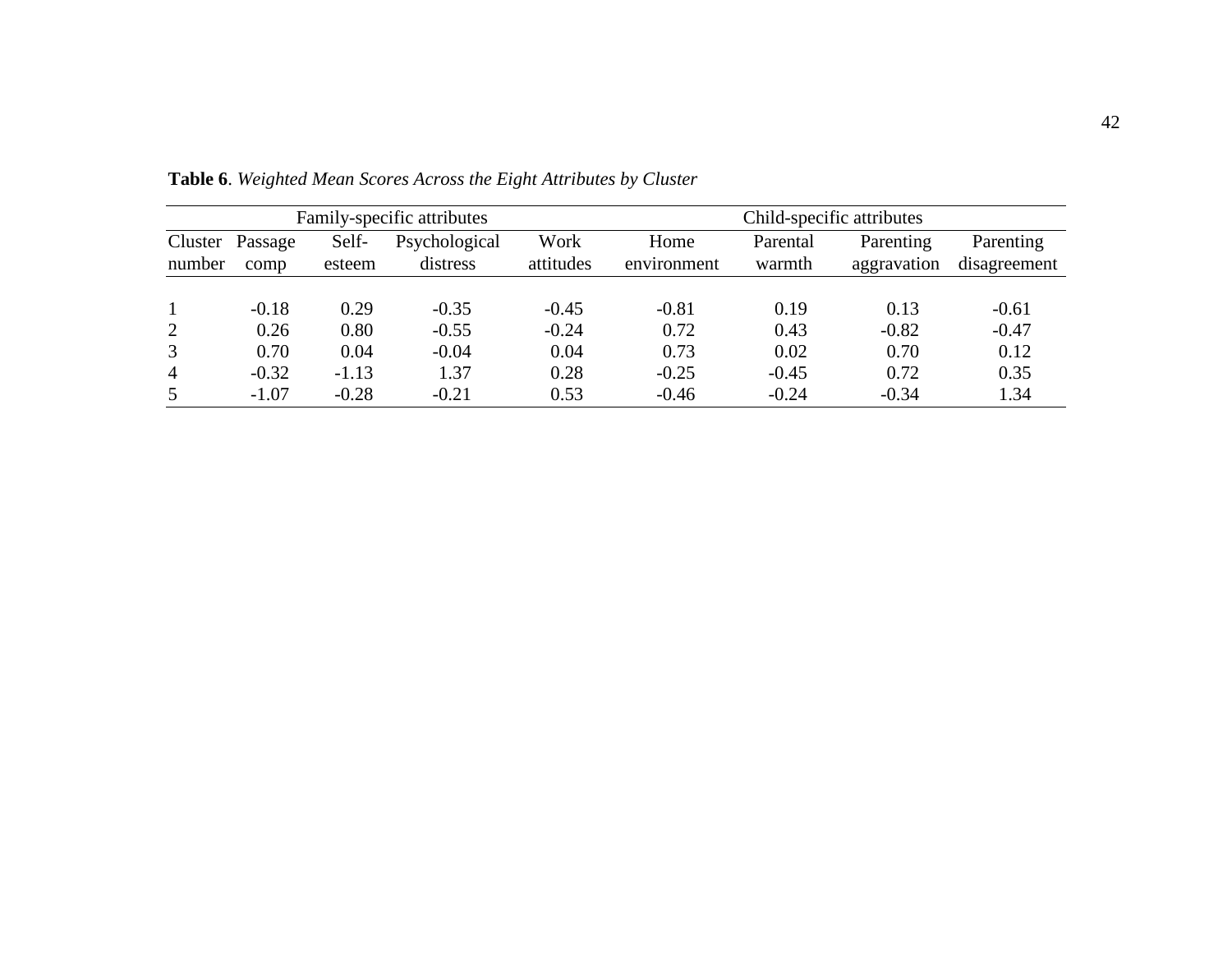

*Figure 3.* Weighted Mean Scores Across the Eight Attributes by Cluster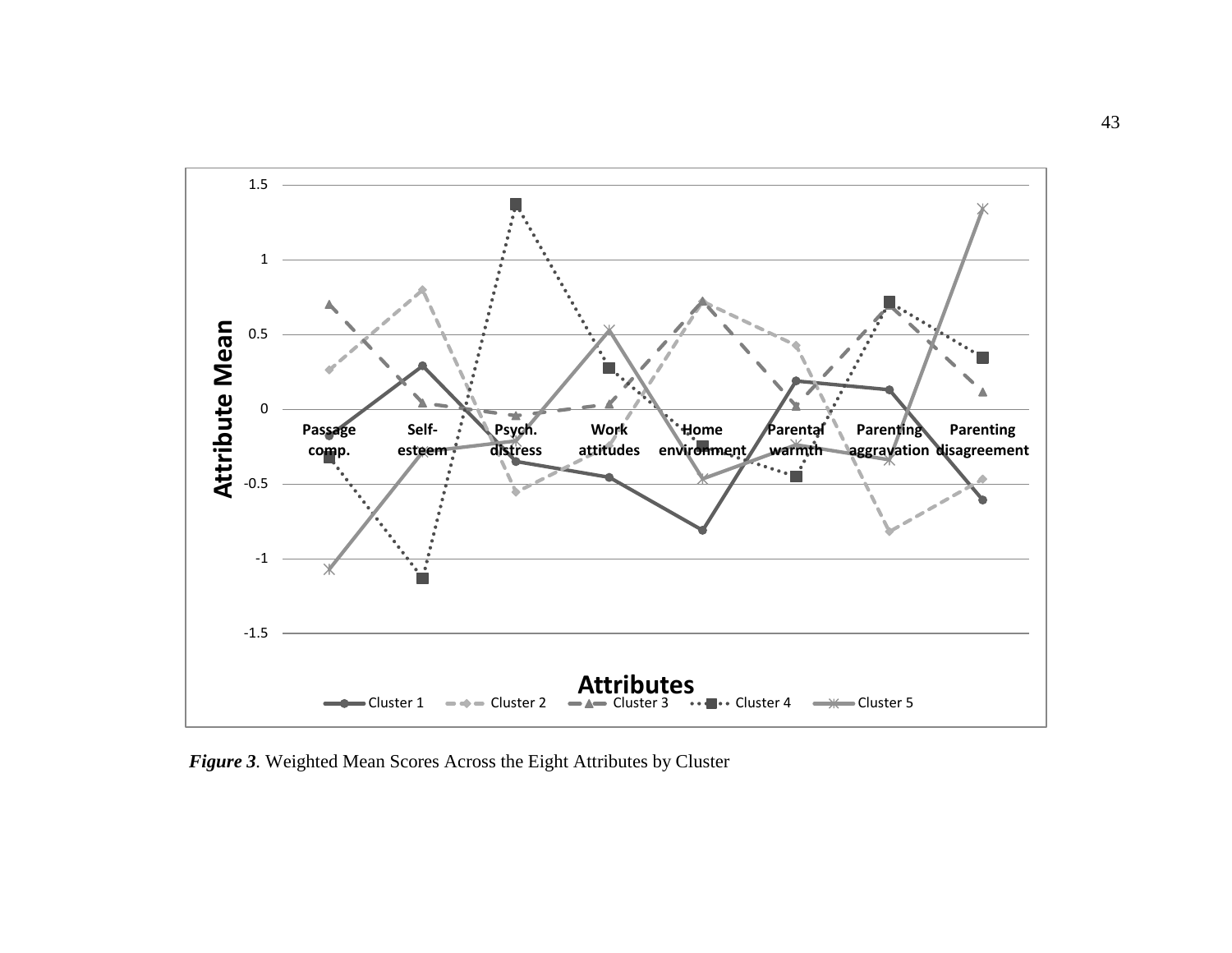Cluster descriptive names were created based on each cluster's largest deviations from the mean (i.e., the attributes with weighted mean scores substantially different than 0), which were considered the cluster's defining characteristics. Attributes substantially higher than the average  $(≥ 0.5$  standard deviations above the mean) were deemed "high" while those substantially lower than the average  $(≥ 0.5$  standard deviations below the mean) were deemed "low." Weighted means one or more standard deviations above the sample mean were deemed "very high" while those one or more standard deviations below the sample mean were deemed "very low." Cluster descriptive names are provided in Table 7 below.

| Cluster number         | Cluster descriptive name                                                                                                                        |
|------------------------|-------------------------------------------------------------------------------------------------------------------------------------------------|
| $\mathbf{1}$           | Low home environment and parenting<br>disagreement                                                                                              |
| $\overline{2}$         | <b>High</b> home environment and primary caregiver self-<br>esteem;<br>Low parental distress and parenting aggravation                          |
|                        |                                                                                                                                                 |
| 3                      | <b>High</b> primary caregiver passage comprehension, home<br>environment, and parenting aggravation                                             |
| $\boldsymbol{\Lambda}$ | Very low primary caregiver self-esteem;<br>Very high primary caregiver psychological distress;<br><b>High</b> parenting aggravation             |
| 5                      | Very low primary caregiver passage comprehension;<br><b>High</b> work attitudes (traditional gender roles);<br>Very high parenting disagreement |

**Table 7**. *Cluster Descriptive Names Based on Weighted Mean Scores Across Attributes*

Results of the analysis of the prevalence of family and child characteristics are presented in Table 8 and were used to explicate and differentiate clusters. For each family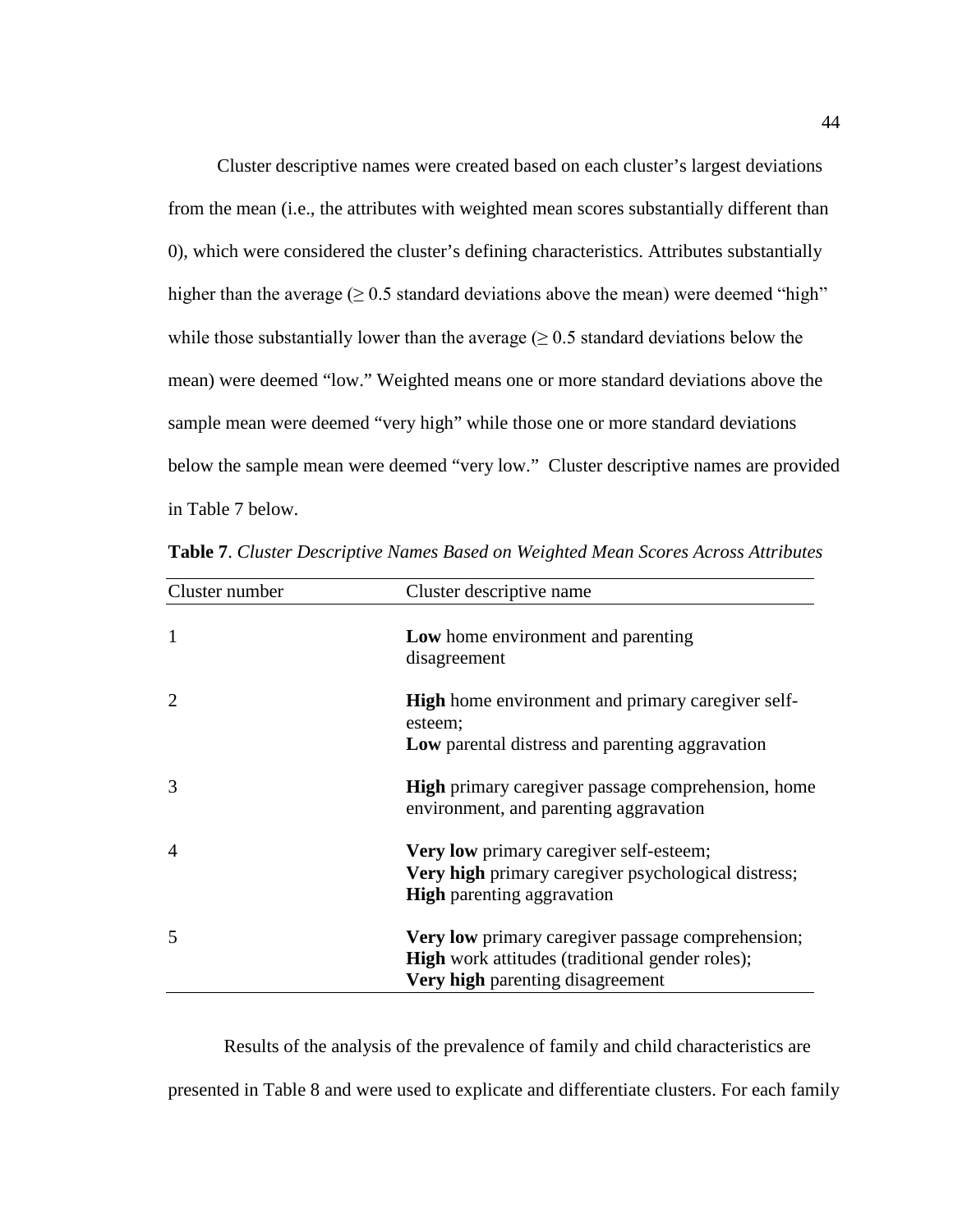and child characteristic, the prevalence (i.e., percentage) per cluster was compared against the expected prevalence of these subgroups in the overall sample. Results indicate differences in member characteristics across clusters. Member characteristics for each cluster are described in detail below.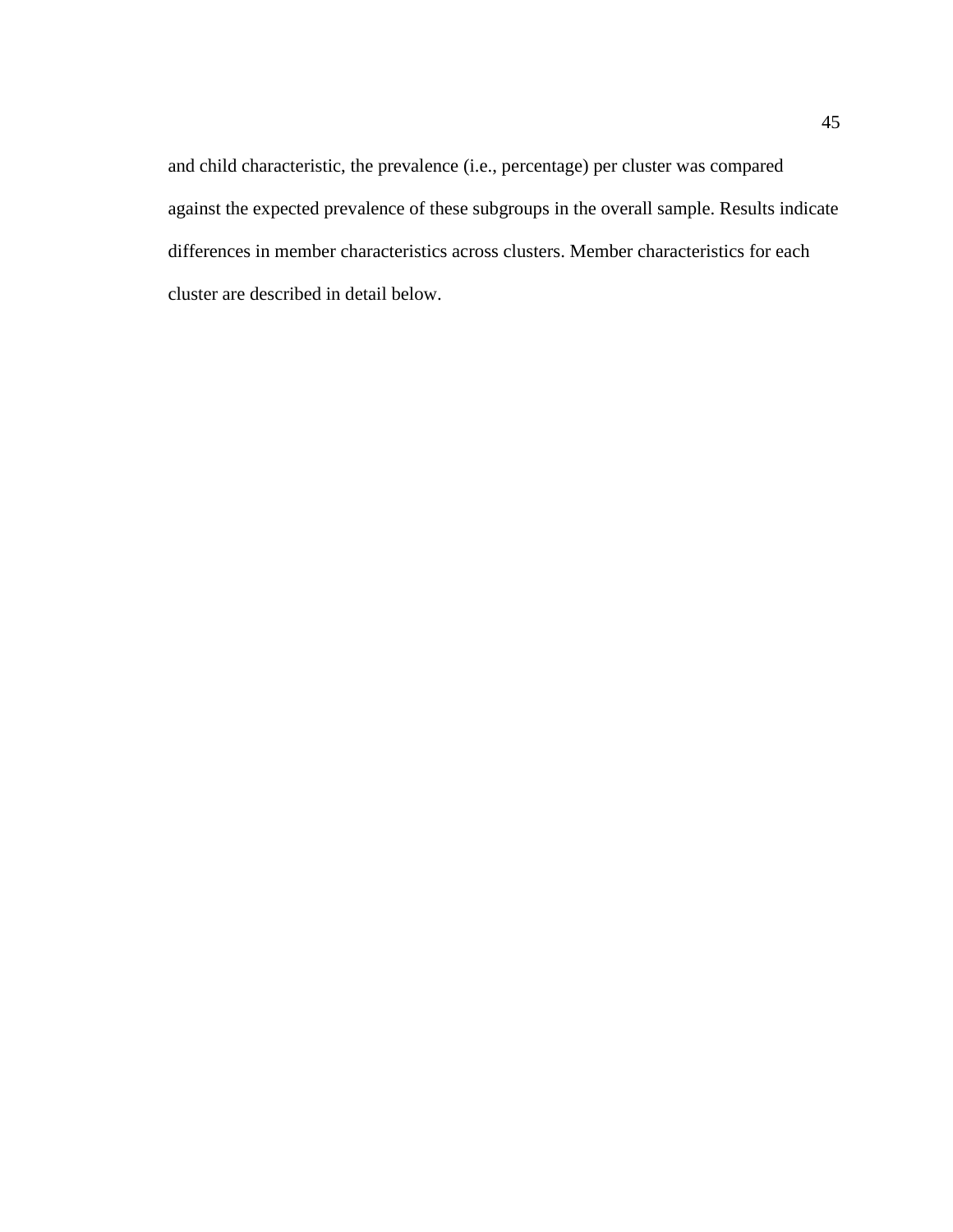| Subgroup       | % Overall | % Cluster 1 % Cluster 2 % Cluster 3 % Cluster 4 % Cluster 5 |           |            |           |           |
|----------------|-----------|-------------------------------------------------------------|-----------|------------|-----------|-----------|
| Sex of Head    |           |                                                             |           |            |           |           |
| Male           | 89.0      | 78.0****                                                    | $96.5***$ | $96.3***$  | 82.9*     | 77.0****  |
| Fed. Lunch Pr. | 60.4      | $71.0**$                                                    | $55.5*$   | 41.0****   | $71.0*$   | 85.9****  |
| Gifted Pr.     | 17.3      | $9.5*$                                                      | $22.6***$ | 19.4       | 12.9      | 12.9      |
| Special Ed.    | 10.3      | 12.6                                                        | $4.6***$  | 8.6        | $18.3**$  | $16.4*$   |
| Expelled       | 6.1       | 5.3                                                         | $2.5**$   | 4.3        | $14.1***$ | $10.3*$   |
| Welfare '97    | 4.5       | 7.2                                                         | $0.0***$  | 3.4        | $10.4**$  | $9.0**$   |
| Parents Live   |           |                                                             |           |            |           |           |
| <b>Both</b>    | 77.3      | 64.6****                                                    | $87.3***$ | 83.8**     | 66.7**    | 66.9**    |
| Mom Only       | 16.9      | $26.6***$                                                   | 7.9****   | 13.3       | $23.9*$   | $26.6***$ |
| Education      |           |                                                             |           |            |           |           |
| Less H.S.      | 17.1      | 18.1                                                        | $12.0**$  | $7.5***$   | 28.2***   | $30.2***$ |
| H.S.           | 33.6      | 39.9                                                        | $27.5***$ | $25.7**$   | 41.0      | 47.5***   |
| Bachelor's     | 17.8      | $10.8*$                                                     | 20.6      | 29.5****   | $9.4*$    | $6.5***$  |
| Graduate       | 10.0      | $1.3***$                                                    | $14.2**$  | $17.0***$  | 5.1       | $2.2***$  |
| Race of Head   |           |                                                             |           |            |           |           |
| Asian          | 1.4       | 1.3                                                         | $2.5*$    | 0.4        | 0.9       | 1.4       |
| <b>Black</b>   | 28.5      | 40.5***                                                     | $20.6***$ | $13.3****$ | 33.3      | 54.7****  |
| Latino         | 4.7       | 5.1                                                         | 4.1       | $1.2**$    | 6.0       | $10.8***$ |
| Multi-racial   | 2.7       | 3.8                                                         | 2.5       | 2.1        | 3.4       | 2.2       |
| Native Amer.   | 0.4       | 0.6                                                         | 0.0       | 0.4        | $1.7*$    | 0.0       |
| Other          | 1.4       | 0.6                                                         | 1.3       | 2.1        | 0.0       | 2.9       |
| White          | 60.8      | 48.1***                                                     | 68.9***   | $80.5***$  | 54.7      | 28.1 **** |
| Race of Child  |           |                                                             |           |            |           |           |
| Asian          | 0.8       | 0.6                                                         | $2.6*$    | 0.4        | 0.9       | 1.4       |
| <b>Black</b>   | 28.8      | 41.8****                                                    | $21.0***$ | $12.5***$  | 35.0      | 54.7****  |
| Latino         | 5.1       | 5.7                                                         | 4.1       | $0.8***$   | 6.8       | $12.2***$ |
| Native Amer.   | 0.3       | 0.0                                                         | 0.3       | 0.0        | 0.9       | 0.7       |
| Other          | 3.4       | 4.4                                                         | 3.2       | 4.2        | 0.9       | 3.6       |
| White          | 61.6      | 47.5****                                                    | 70.3***   | $81.7***$  | 55.6      | 27.3****  |

**Table 8**. *Prevalence of Demographic Subgroups Across Clusters*

*Note*. Significant values in **bold** are higher than expected. Significant values not bold are lower than expected. \**p* < .05, \*\**p* < .01, \*\*\**p* < .001, \*\*\*\**p* < .0001. Fed. Lunch Pr. = child is in a federal lunch program; Gifted Pr. = child has been in a gifted program; Special Ed.  $=$  child has received special education services; Expelled  $=$  child has been expelled; Welfare '97 = child's family received Welfare services in 1997; Parents Live = child lives with both parents or his or her mother only; Less H.S. = primary caregiver's highest level of education is less than a high school diploma; H.S. = primary caregiver's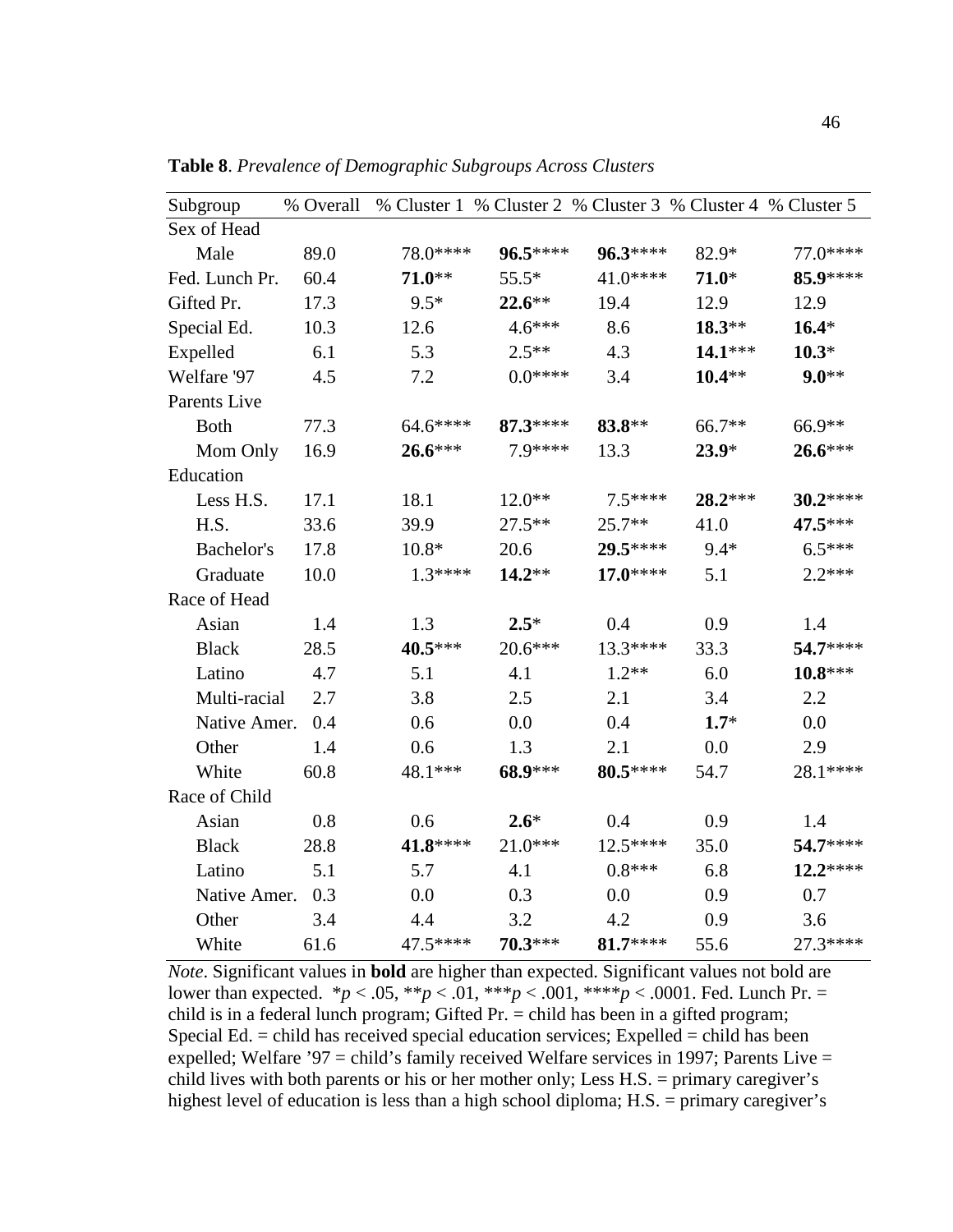highest level of education is a high school diploma; Bachelor's = primary caregiver's highest level of education is a bachelor's degree; Graduate = primary caregiver's highest level of education is graduate school.

#### **Cluster 1: Low home environment and parenting disagreement**. Cluster 1

comprises 16.3 percent of the overall study sample  $(N = 971)$ . Membership for this cluster includes significantly lower male heads of household than expected (as compared to the sample as a whole) with a significantly higher percentage of children residing with their biological mothers only. More children than expected are in a federal lunch program. There are fewer white children and white heads of household than expected as well as more black children and black heads of household than expected. Fewer primary caregivers than expected hold either Bachelor's or graduate degrees.

**Cluster 2: High home environment and PCG self-esteem; Low parental distress and parenting aggravation.** Cluster 2 comprises 32.5 percent of the study sample. There are significantly more households with male heads than expected along with more children residing in two-parent households than expected. There are a higher percentage of children who have ever been in a gifted program and significantly more primary caregivers who have attended graduate school. In addition, fewer children have been expelled, in a special education program, in a federal lunch program, and none were reported to have been receiving Welfare in 1997. There are more Asian and white children and heads of household than expected and fewer black children and heads of households than expected in Cluster 2.

**Cluster 3: High PCG passage comprehension, home environment, and parenting aggravation.** Cluster 3 comprises 24.8 percent of the study sample. As with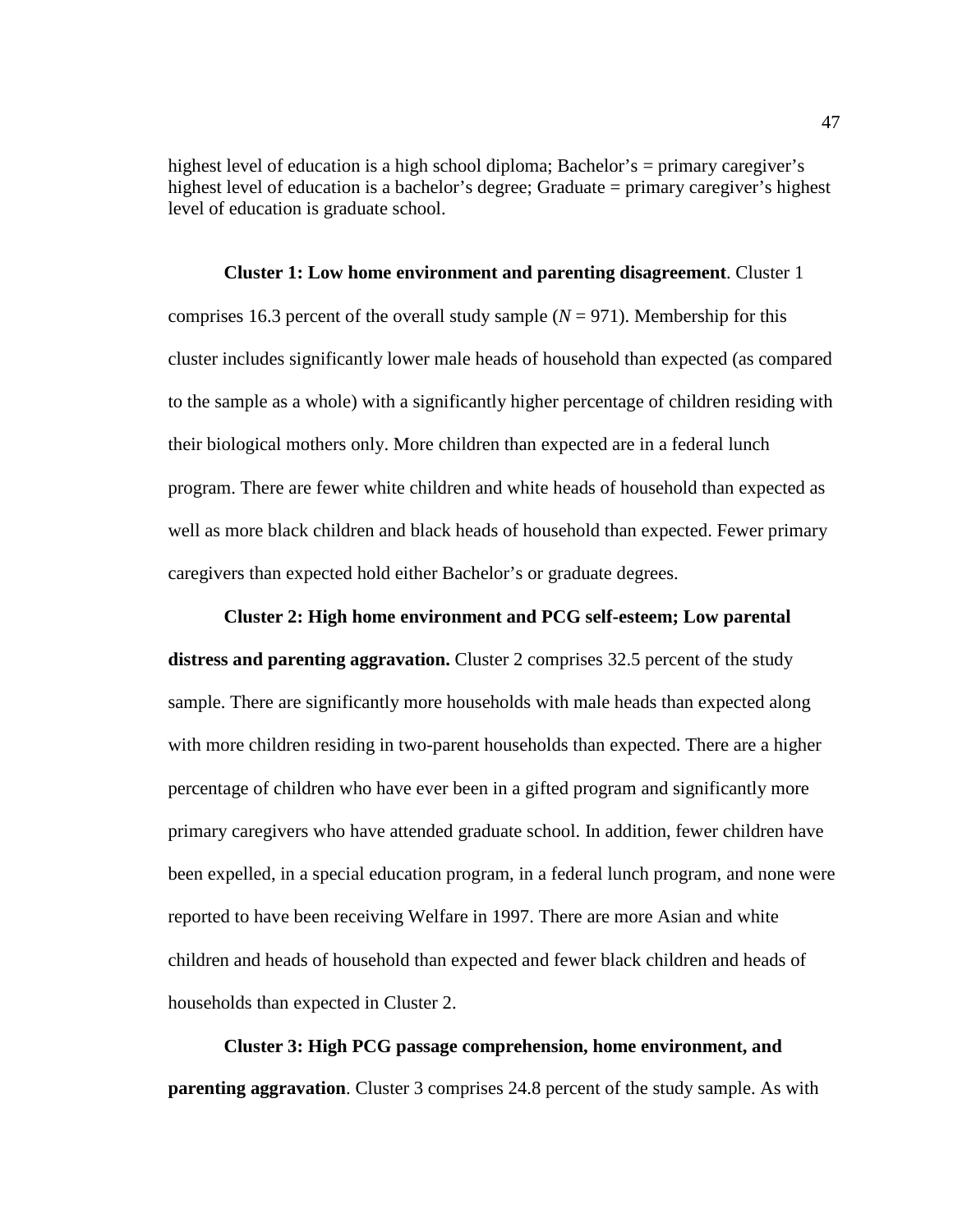Cluster 2, Cluster 3 membership includes more male heads of household than expected and more children residing in two-parent households. Significantly more primary caregivers obtained a Bachelor's degree and attended graduate school and fewer than expected only held a high school diploma or less. Fewer children than expected are in a federal lunch program. Children in Cluster 3 are more likely than expected to be white and so are their heads of household while fewer than expected are black or Latino.

#### **Cluster 4: Very low PCG self-esteem; Very high PCG psychological distress;**

**High parenting aggravation**. Cluster 4 comprises 12.0 percent of the study sample. There are fewer children residing in households with male heads and significantly more children residing in families with only their biological mother. Significantly more children than expected come from families where their primary caregiver has less than a high school diploma and fewer children than expected come from families where the primary caregiver has received a Bachelor's degree. More children than expected are receiving special education services, have been expelled, are in families that received Welfare in 1997, and are in a federal lunch program. There are more Native American heads of household than expected in Cluster 4.

**Cluster 5: Very low PCG passage comprehension; High work attitudes (traditional gender roles); Very high parenting disagreement**. Cluster 5 comprises 14.3 percent of the study sample. Fewer children than expected come from households with a male head and more than expected live with their biological mother only. Significantly more children than expected come from households where the primary caregiver has received less than a high school diploma or a high school diploma and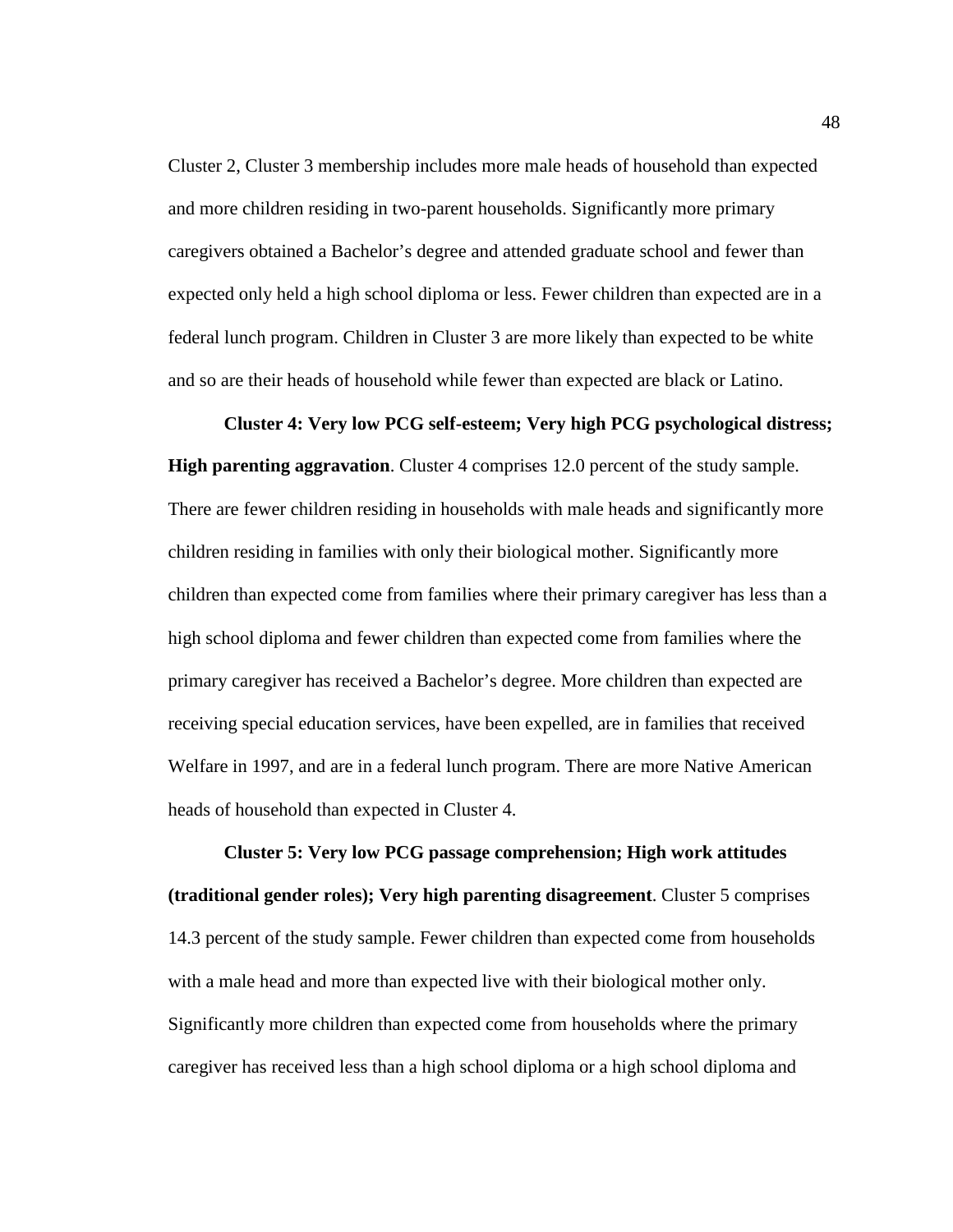significantly fewer children than expected come from households where the primary caregiver has received either a Bachelor's degree or attended graduate school. There are markedly more children in a federal lunch program (25 percent more than expected) and significantly more children are in special education, have been expelled, and come from families that received Welfare in 1997. There are significantly more black and Latino children and children with black and Latino heads of household than expected and fewer than half of the expected percentage of white children or heads of household in Cluster 5.

Finally, the one-way MANOVA used to further differentiate clusters revealed that the dependent variables were significantly related to cluster membership, Wilks'  $\Lambda = .75$ , multivariate  $F(20,2794) = 12.60$ ,  $p < .0001$ . In the ANOVAs that followed, cluster membership was shown to be significantly related to externalizing behaviors,  $F(4,846) =$ 27.13,  $p < .0001$  ( $R^2 = .11$ ), to positive behaviors,  $F(4,846) = 24.29$ ,  $p < .0001$  ( $R^2 = .10$ ), to letter word identification,  $F(4,846) = 17.85$ ,  $p < .0001$  ( $R^2 = .08$ ), to applied problems,  $F(4,846) = 22.88, p < .0001$  ( $R<sup>2</sup> = .10$ ), and to digit span scores,  $F(4,846) = 6.57, p < .0001$ .0001 ( $R^2$  = .03). Means across all dependent variables are presented by cluster in Figure 4. ANOVA tables are provided in Appendix A for reference.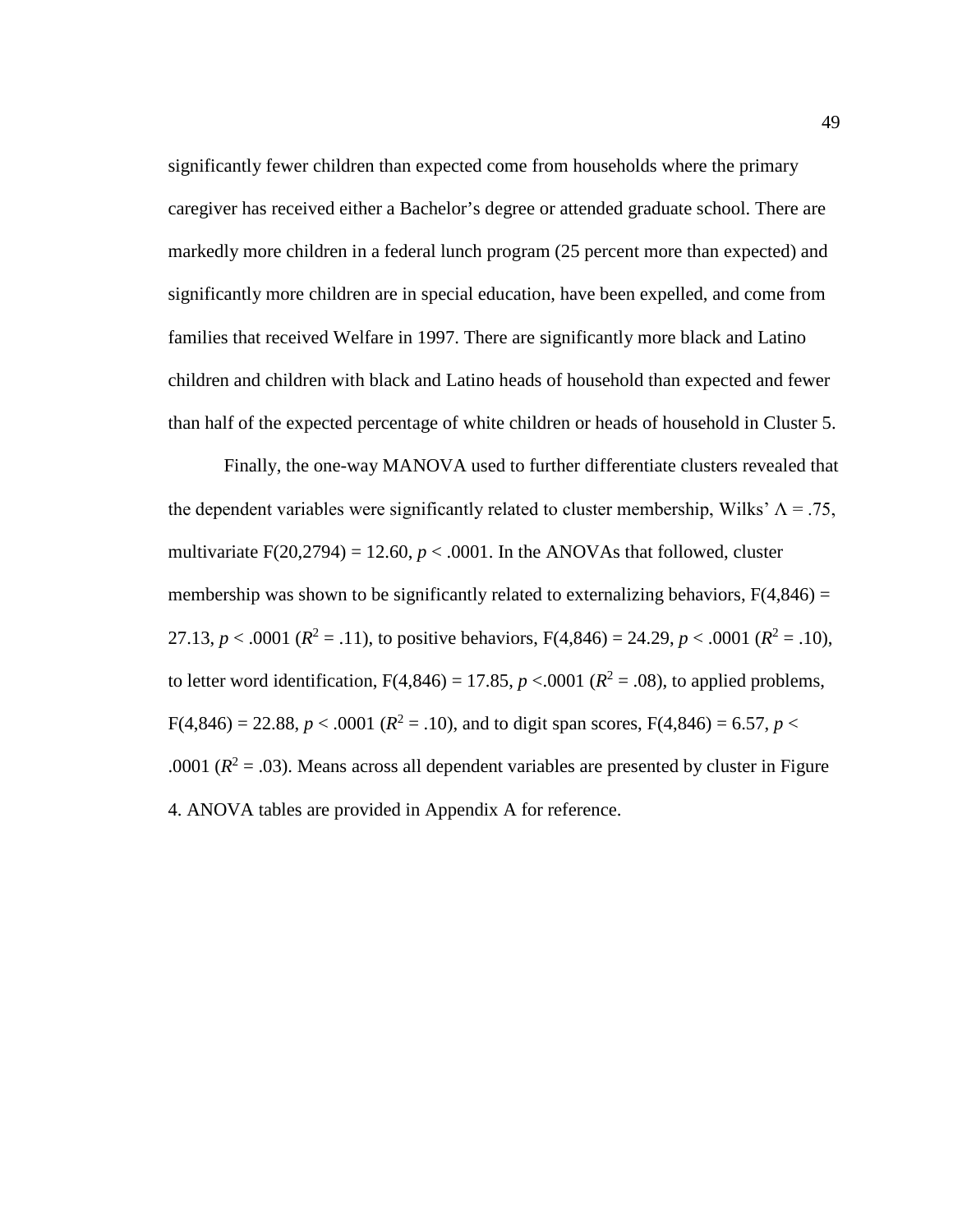

*Figure 4.* Means on Dependent Variables by Cluster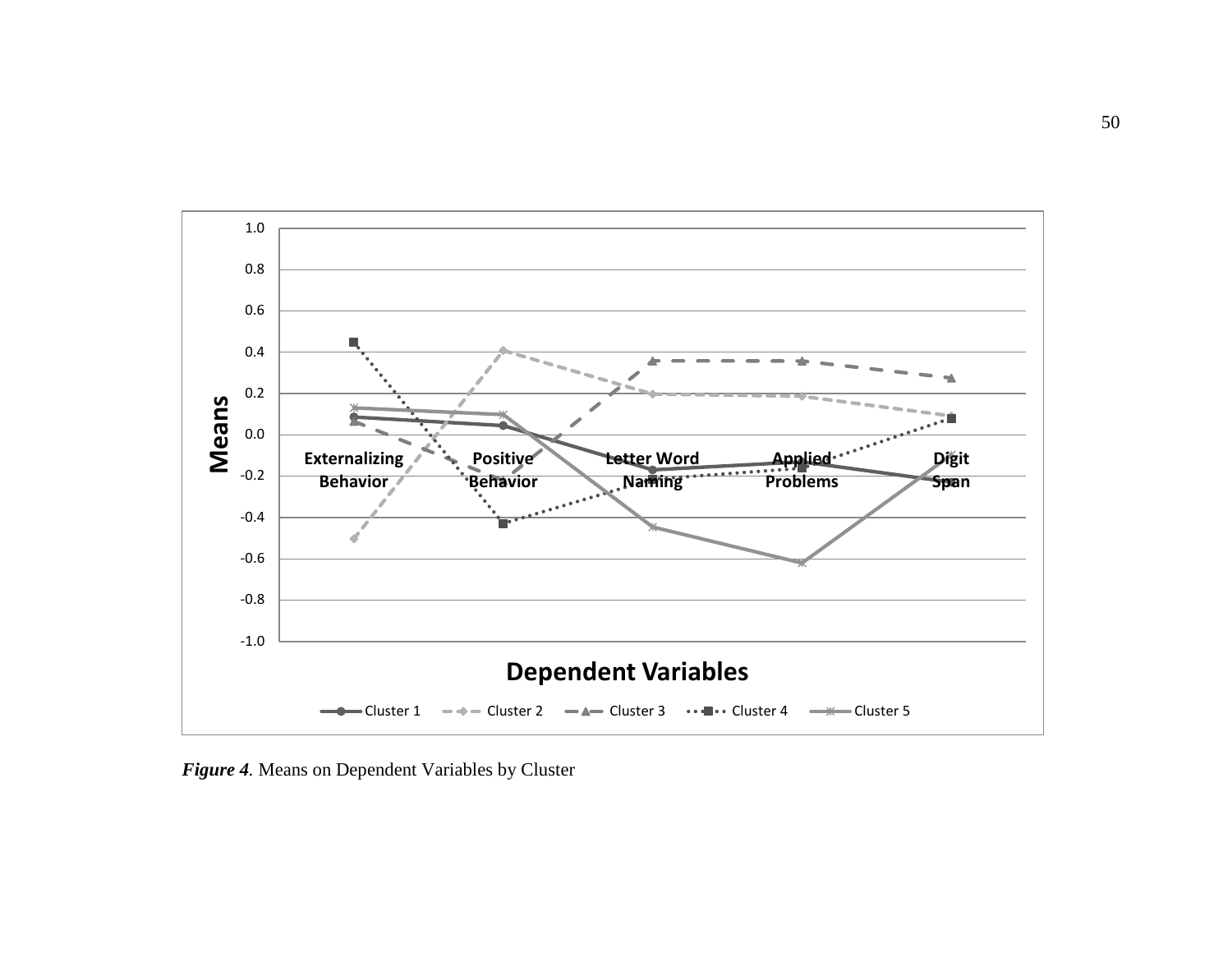# **Research Question 3: Are clusters of family context related to child cognitive and social-emotional outcomes?**

The one-way MANCOVA revealed that the dependent variables were significantly related to the independent variable (i.e., cluster membership), Wilks'  $\Lambda$  = .84, multivariate  $F(20,2104) = 5.82$ ,  $p < .0001$ . Likewise, all covariates including child sex, Wilks'  $\Lambda$  = .93, multivariate F(5,634) = 9.63,  $p < .0001$ , child age in months, Wilks'  $\Lambda$  = .62, multivariate F(5,634) = 76.85, *p* < .0001, child race, Wilks'  $\Lambda$  = .85, multivariate F(5,2357) = 4.22,  $p < .0001$ , child receipt of special education, Wilks'  $\Lambda = .85$ , multivariate F(5,634) = 21.93,  $p < .0001$ , PCG's highest education level, Wilks'  $\Lambda = .93$ , multivariate F(5,634) = 9.66,  $p < .0001$ , and receipt of Welfare in 1997, Wilks'  $\Lambda = .98$ , multivariate  $F(5,634) = 2.87$ ,  $p < .05$  were significantly related to the dependent variables.

In the ANCOVAs that followed, cluster membership was shown to be significantly associated with externalizing behaviors,  $F(4,638) = 16.98$ ,  $p < .0001$  (model  $R^2 = .18$ ), to positive behaviors,  $F(4,638) = 18.70$ ,  $p < .0001$  (model  $R^2 = .15$ ), to letter word identification,  $F(4,638) = 2.4$ ,  $p < .05$  (model  $R^2 = .31$ ), to applied problems,  $F(4,638) = 2.97, p < .05$  (model  $R^2 = .31$ ), and to digit span scores,  $F(4,638) = 3.25, p <$ .05 (model  $R^2 = .40$ ) when controlling for child sex, age in months, race, receipt of special education services, PCG's highest level of education, and Welfare receipt in 1997. The shared variability was low between cluster membership and both externalizing behaviors (partial  $\eta^2 = .10, 95\%$  confidence limits from .05 to .14) and positive behaviors (partial  $\eta^2$  = .10, 95% confidence limits from .06 to .15). Furthermore, cluster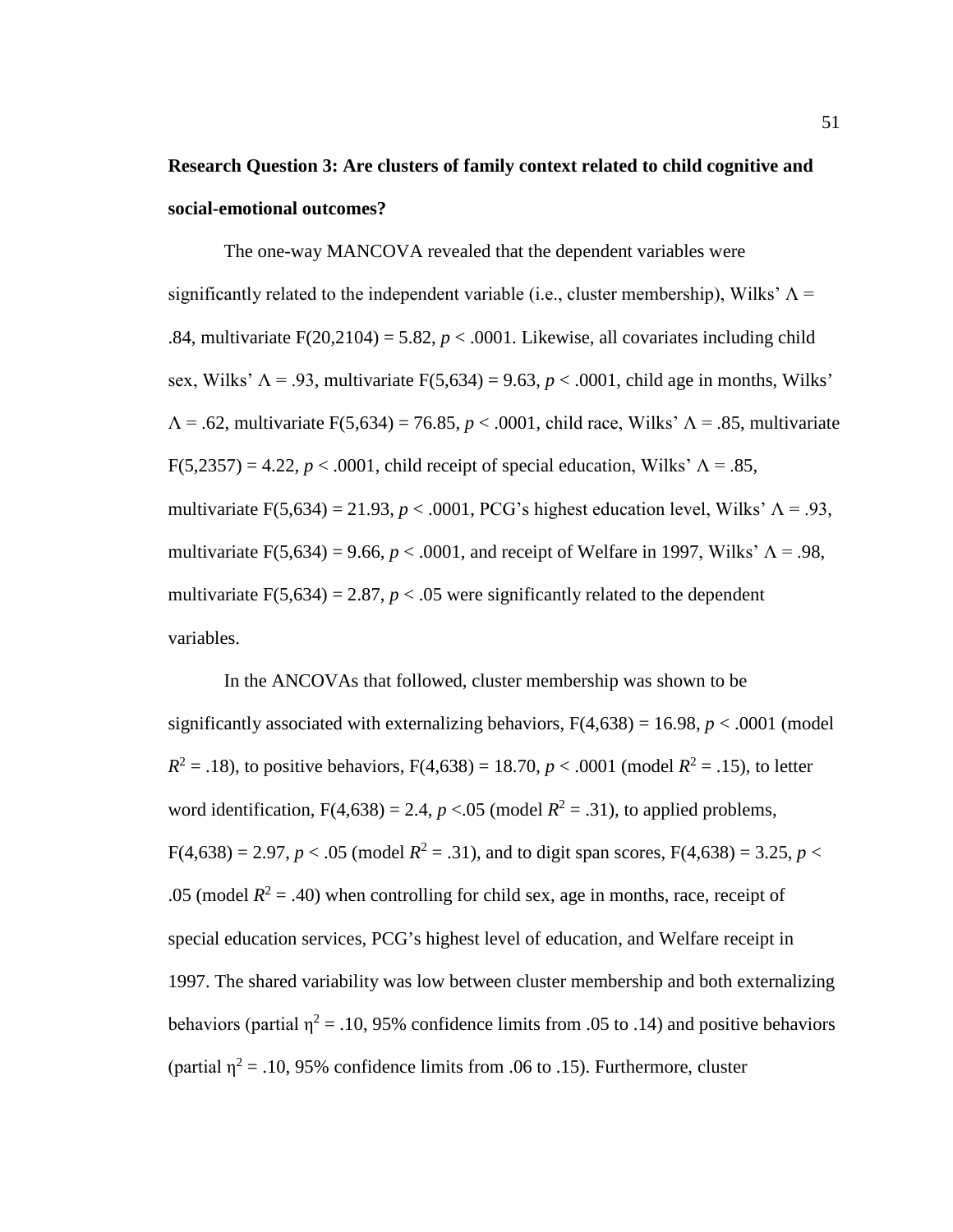membership showed a weak relationship with letter word identification (partial  $\eta^2 = .01$ , 95% confidence limits from .00 to .03), applied problems (partial  $\eta^2 = .02, 95\%$ confidence limits from .00 to .04), and digit span scores (partial  $\eta^2 = .02, 95\%$  confidence limits from .00 to .04). ANCOVA tables are presented in Appendix B for reference. Because all ANCOVAs revealed significant relationships between the independent and dependent variables, pairwise comparisons (using Tukey-Kramer adjustment) across all clusters were conducted to uncover differences in least squares means on each dependent variable. Least squares means across all dependent variables are presented by cluster in Figure 5 and Table 9.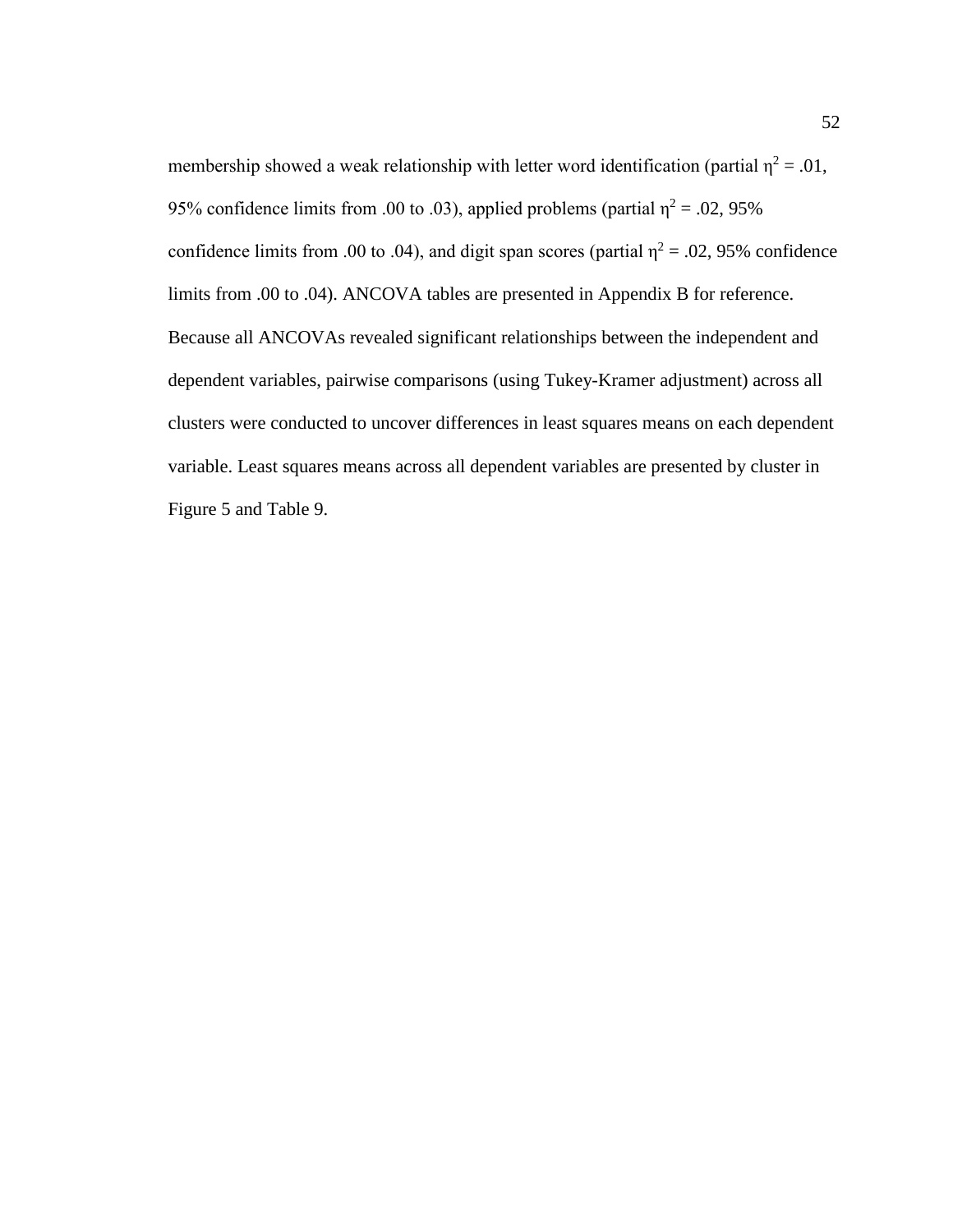

*Figure 5*. Least Squares Means on Dependent Variables by Cluster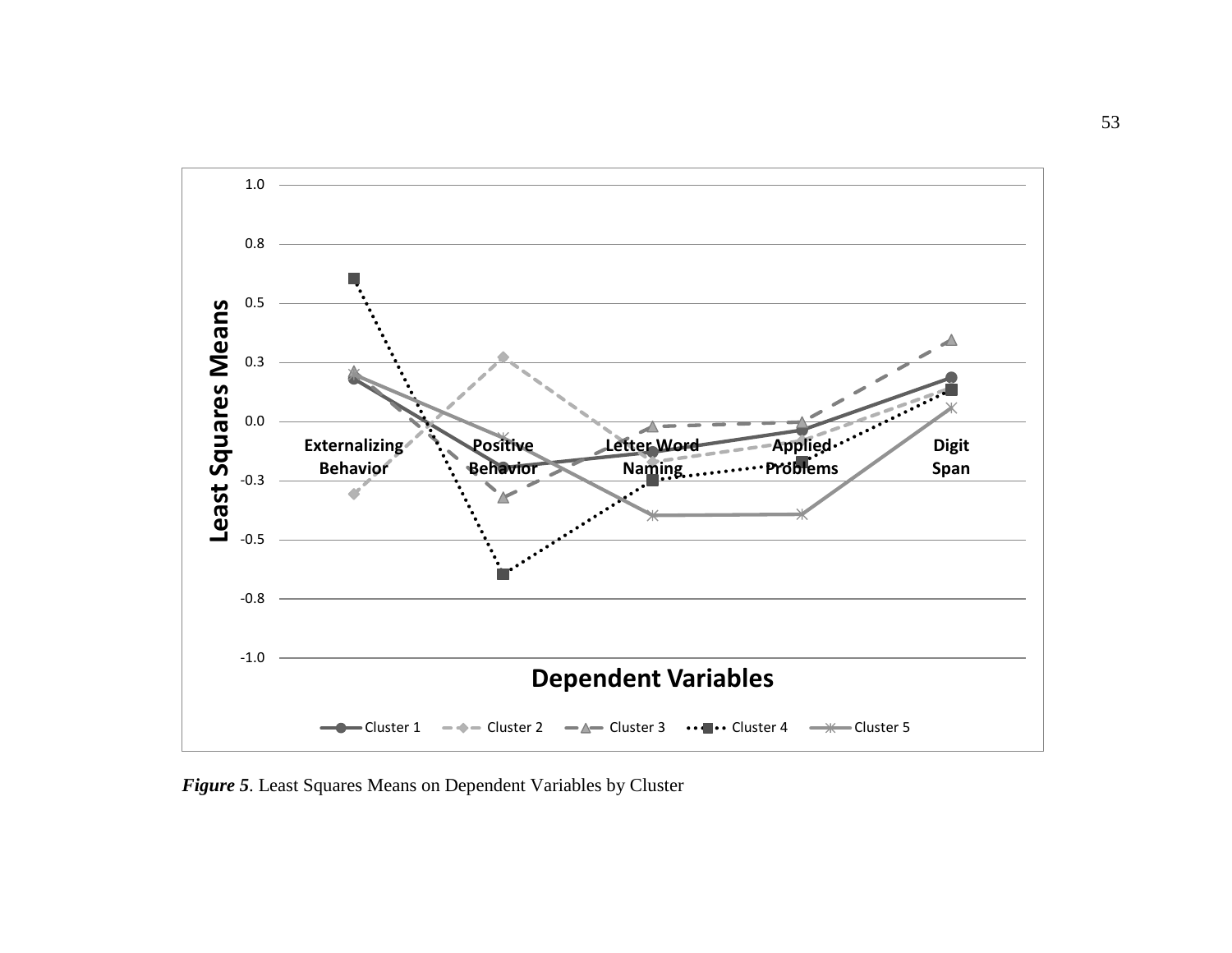|                   | Dependent variables        |                       |                               |                     |               |
|-------------------|----------------------------|-----------------------|-------------------------------|---------------------|---------------|
| Cluster<br>number | Externalizing<br>behaviors | Positive<br>behaviors | Letter word<br>identification | Applied<br>problems | Digit<br>span |
| $\mathbf{1}$      | 0.18                       | $-0.19$               | $-0.13$                       | $-0.04$             | 0.19          |
| $\overline{2}$    | $-0.31$                    | 0.27                  | $-0.17$                       | $-0.08$             | 0.14          |
| $\overline{3}$    | 0.21                       | $-0.32$               | $-0.02$                       | 0.00                | 0.35          |
| $\overline{4}$    | 0.61                       | $-0.65$               | $-0.25$                       | $-0.17$             | 0.14          |
| 5                 | 0.20                       | $-0.07$               | $-0.40$                       | $-0.39$             | 0.06          |

**Table 9**. *Least Squares Means on Dependent Variables Across Clusters*

For each dependent variable, all possible pairwise comparisons were conducted by cluster membership. The figure and table above depict differences in least squares means on dependent variables across the different clusters. As with the scale scores, the least squares means are scaled with a  $M = 0$  and standard deviation = 1. Results of pairwise comparisons are described in detail below and in Table 10.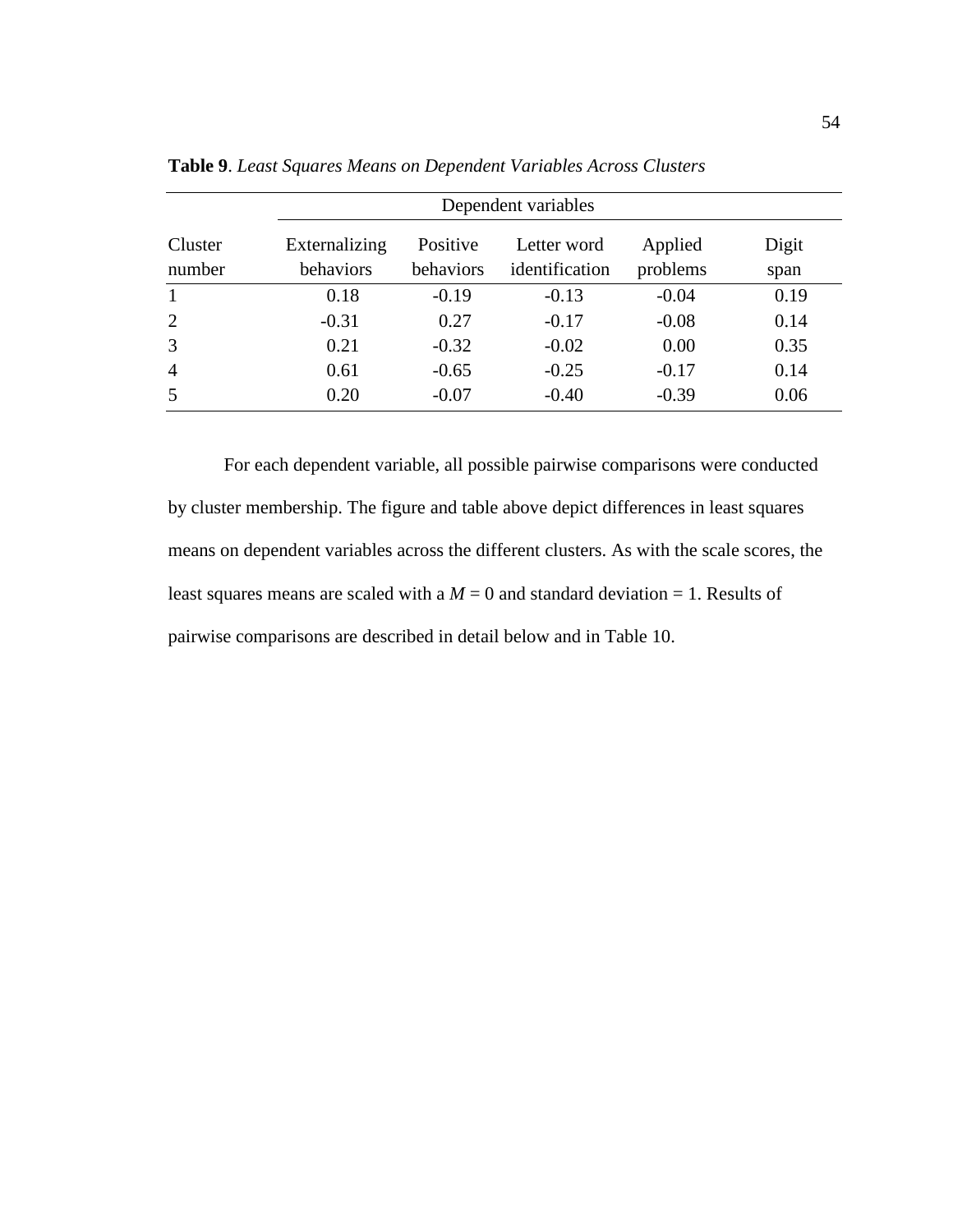| Dependent variable                   | Significant relationships among clusters <sup>a</sup>            |
|--------------------------------------|------------------------------------------------------------------|
| Externalizing behaviors <sup>b</sup> | Cluster 2 < Clusters 1***, 3****, 4****, & 5***                  |
|                                      | Cluster $1 <$ Cluster $4^*$                                      |
|                                      | Cluster $5 <$ Cluster $4^*$                                      |
|                                      | Cluster $3 <$ Cluster $4^*$                                      |
| Positive behaviors                   | Cluster 2 > Clusters $1^{**}$ , $3^{***}$ , $4^{***}$ , $\& 5^*$ |
|                                      | Cluster $5 >$ Cluster $4***$                                     |
|                                      | Cluster $1 >$ Cluster $4^*$                                      |
| Letter word naming                   | Cluster $3 >$ Cluster $5^*$                                      |
| Applied problems                     | Cluster $3 >$ Cluster $5^*$                                      |
| Digit span                           | Cluster $3 >$ Clusters $2 * \& 5*$                               |

**Table 10**. *Significant Results of Pairwise Comparisons Across Clusters*

\*  $p < .05$ , \*\*  $p < .01$ , \*\*\*  $p < .001$ , \*\*\*\*  $p < .0001$  <sup>a</sup>Clusters are listed in order of their least squares means values, where the cluster with the most desirable least squares mean for a particular dependent variable is listed first. <sup>b</sup>Whereas higher scores are indicative of higher functioning for all other dependent variables, lower scores are indicative of higher functioning on the Externalizing Behaviors scale.

**Externalizing behaviors**. Children in Cluster 2 displayed significantly lower externalizing behaviors scores than children in all other clusters. In addition, children in Clusters 1, 5, and 3 showed significantly lower externalizing behaviors scores than children in Cluster 4.

**Positive behaviors.** Children in Cluster 2 had significantly higher positive

behaviors scores than children in all other clusters. Children in Cluster 5 had significantly higher positive behaviors scores than children in Cluster 4. Likewise, children in Cluster 1 had significantly higher positive behaviors scores than children in Cluster 4.

**Letter word naming.** Children in Cluster 3 displayed significantly higher letter

word naming scores than those in Cluster 5.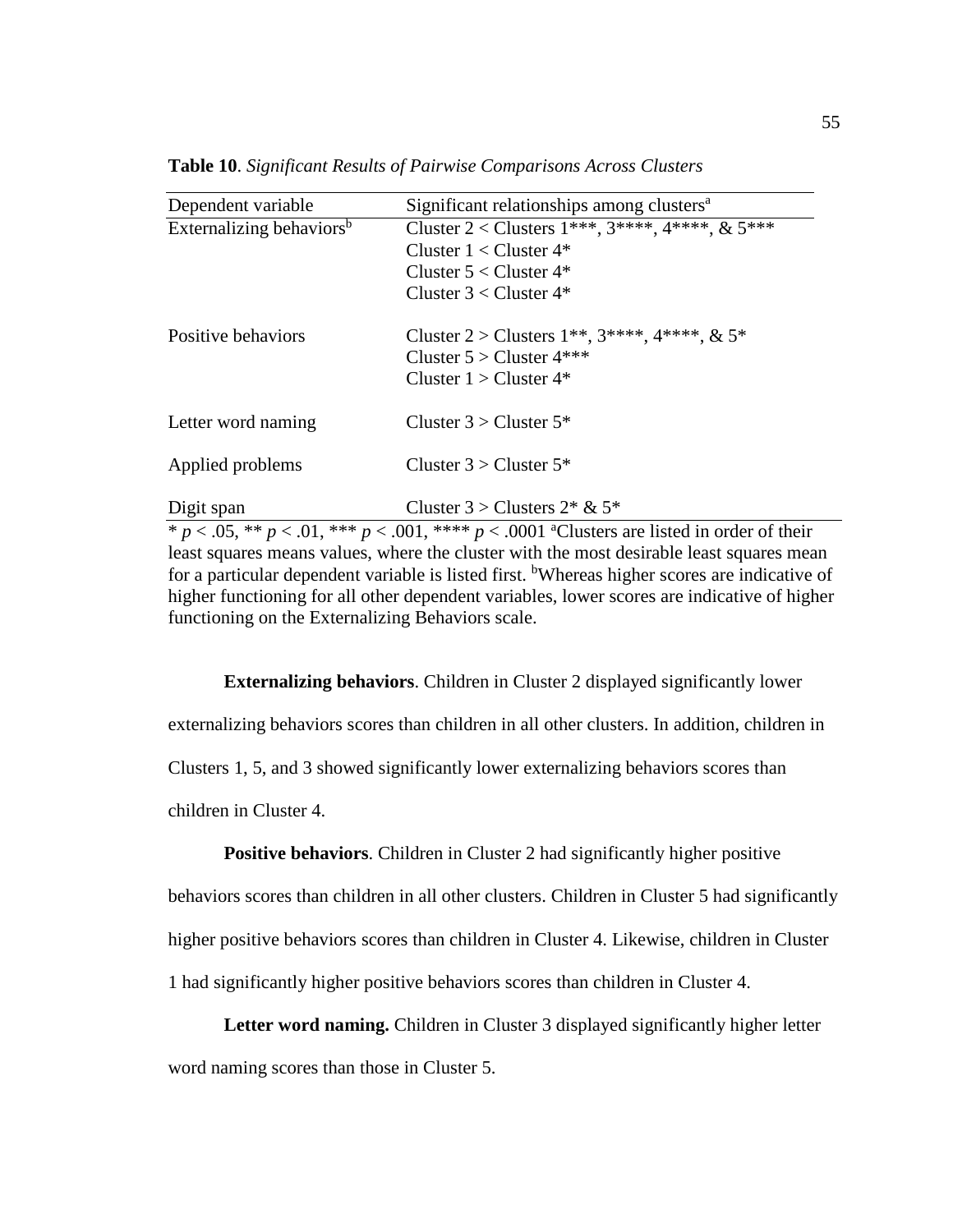**Applied problems.** Children in Cluster 3 had significantly higher applied problems scores than those in Cluster 5.

**Digit span**. Children in Cluster 3 displayed significantly higher digit span scores than those in Cluster 2 and Cluster 5.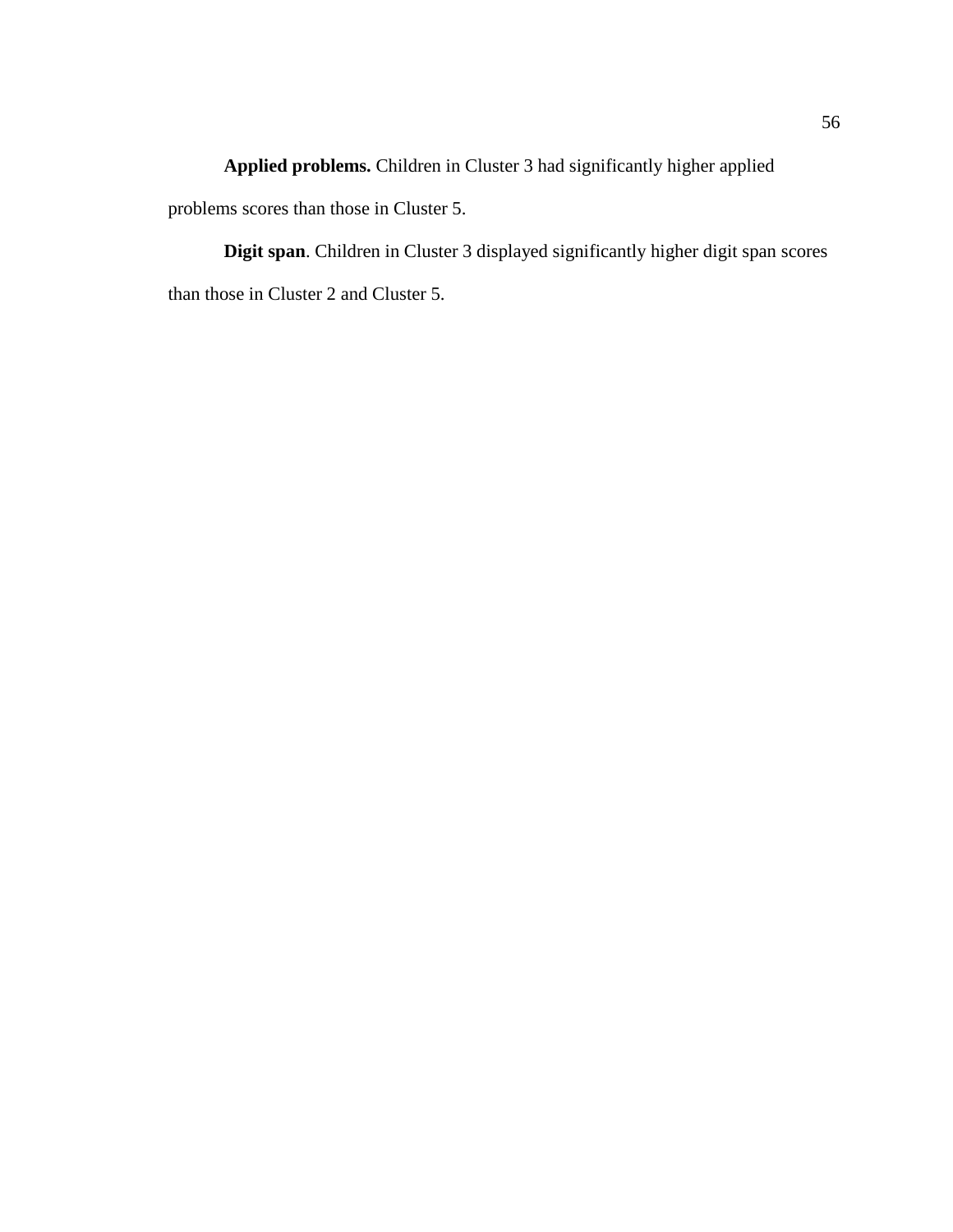### CHAPTER 5: DISCUSSION

Family environments can be characterized by their protective factors, risk factors, or both. Environments categorized as supportive and warm, where children are provided with resources such as a stimulating home environment, mother with a college degree, financial stability, and two-parent families afford children with many protective factors and have been shown to provide children with an opportunity for better academic and social-emotional outcomes (Bradley, McKelvey, & Whiteside-Mansell, 2011; Burchinal, Peisner-Feinberg, Pianta, & Howes, 2002; Cooper, 2010; Currie & Moretti, 2002; Downer & Pianta, 2006; Fantuzzo, McWayne, Perry, and Childs, 2003; Fantuzzo, Tighe, & Childs, 2000; Gennetian, Magnuson, & Morris, 2008; Hofferth, 2006b; Joo, 2010; Magnuson, 2007; Mohanty & Raut, 2009; Neuman & Celano, 2012; Yeung et al., 2002). Whereas environments traditionally considered disadvantaged (e.g., parental mental health problems, low SES, low parent education, high parental disagreement), where the presence of risk factors outweigh that of protective factors, evidence lower academic and social-emotional outcomes in children (Arnold, Zeljo, Doctoroff, & Ortiz, 2008; Attewell et al., 2003; Attewell, Suazo-Garcia, & Battle, 2003; Downer & Pianta, 2006; Hofferth, Smith, McLoyd, & Finkelstein, 2000; Hsin, 2009; Kahn, Brandt, & Whitaker, 2004; Nord & West, 2001; Semke, Garbacz, Kwon, Sheridan, & Woods, 2010; Yeung, Linver, & Brooks-Gunn, 2002). Due to the multifaceted nature of families, it is most likely the case that families evidence both protective and risk factors at the same time. Developing patterns of protective and risk factors within families is useful as it provides a picture of how these important variables work together to relate to child cognitive and social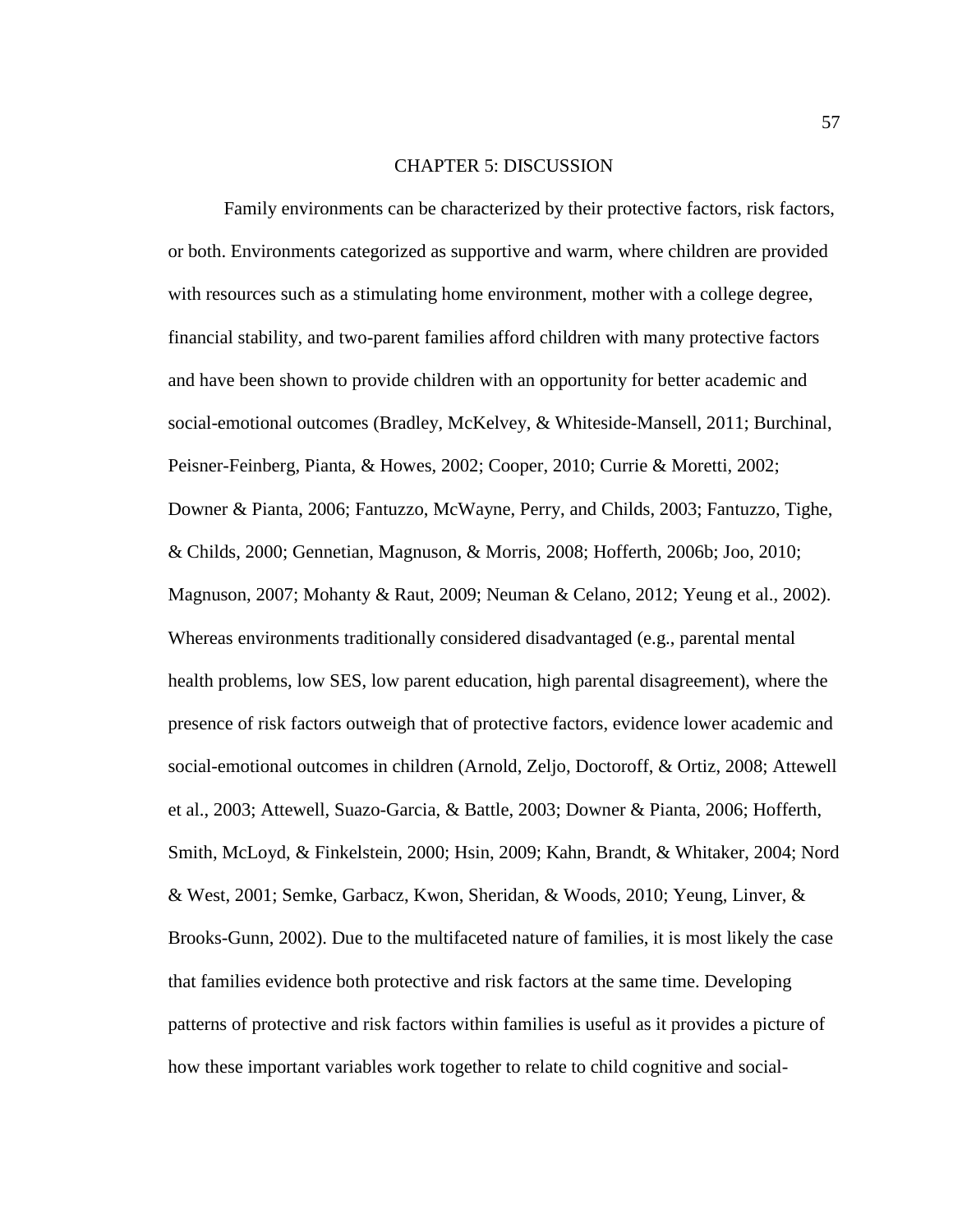emotional outcomes. Though exploratory in nature, the current study adds to the research base regarding associations between parent and family characteristics and child outcomes by establishing five distinct clusters of patterns of family context and uncovering how membership in each of these clusters is positively or negatively associated with better child outcomes.

What follows is a discussion regarding the study findings—beginning with a discussion regarding the findings from structural and psychometric analyses of some of the measures provided by the study data file. This was an important first step as the results of the study hinged on the quality of data used to address the research aims and there was little previous evidence to support the use of many of the items related to parent and family context included in the data. Following this is a discussion on the established set of five clusters of patterns of family context and the characteristics of the children assigned to each of these clusters as well as the relationship of cluster membership to child outcomes. Finally, limitations and recommendations for future research are addressed as well as implications for policy and practice.

### **Measures Used in the Study Data File**

Data files such as the Child Development Supplement (CDS) of the Panel Study of Income Dynamics (PSID) provide researchers with longitudinal data on nationally representative samples of children across many variables of interest. These data files are publically available and easily accessible via Internet download or other media transfer, though sometimes users are required to apply for restricted-use data licenses prior to being granted access to the data. The breadth of variables available in the data files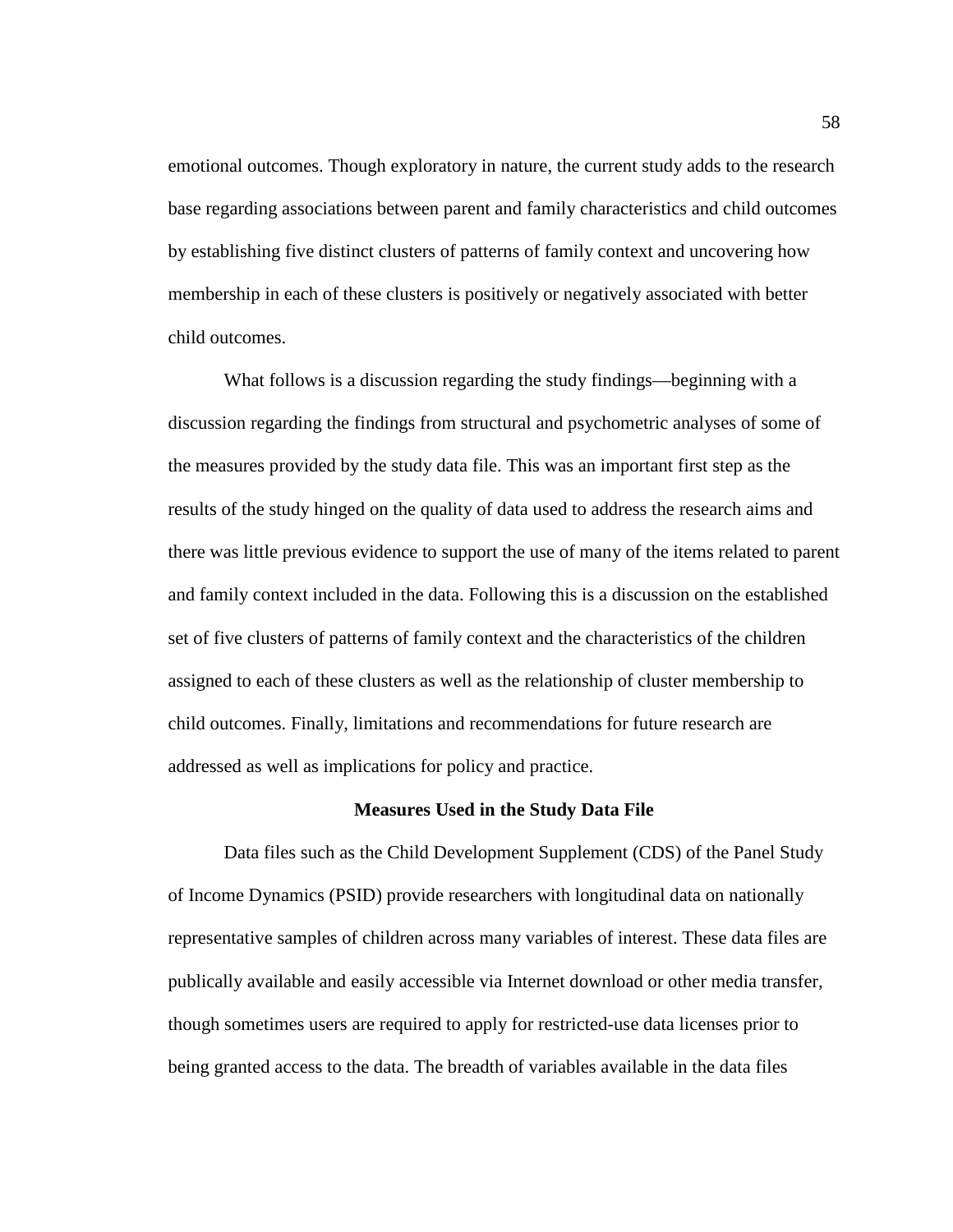allows researchers to address a multitude of research questions and the representative nature of the files and provision of weights allow researchers to generalize their findings to the population. While a great resource, especially for researchers with little money to collect data on their own, researchers should be cautioned that the measures used in these survey efforts may not be reliable or they may not be valid for use with the sample of individuals included in the survey. For example, LeBoeuf, Fantuzzo, and Lopez (2010) found no evidence of the structural integrity of the Achenbach Child Behavior Checklist (CBCL) in a sample of nonclinical children—though this measure is widely used with these types of populations and often used in national survey efforts. Furthermore, in order to include data across many constructs of interest, national survey efforts frequently include shortened versions of longer measures. The use of shortened forms of measures may be problematic because, in general, if items are removed from a measure the reliability of that measure will be reduced (as per the Spearman-Brown Prophecy Formula; Kingston & Tiemann, 2010). In addition, shortened forms may fail to retain the content coverage and/or factor structure of the original measures (Smith, McCarthy,  $\&$ Anderson, 2000).

While documentation for the CDS included evidence of reliability for many of the measures used in the current study, there were also collections of items for which no evidence was provided to suggest that they operated as a reliable *measure*. In particular, the 16 items intended to measure economic strain as well as the dozens of items used to measure various aspects of the family environment. Furthermore, CDS documentation revealed that the structure of the Behavior Problems Index (BPI) changed slightly from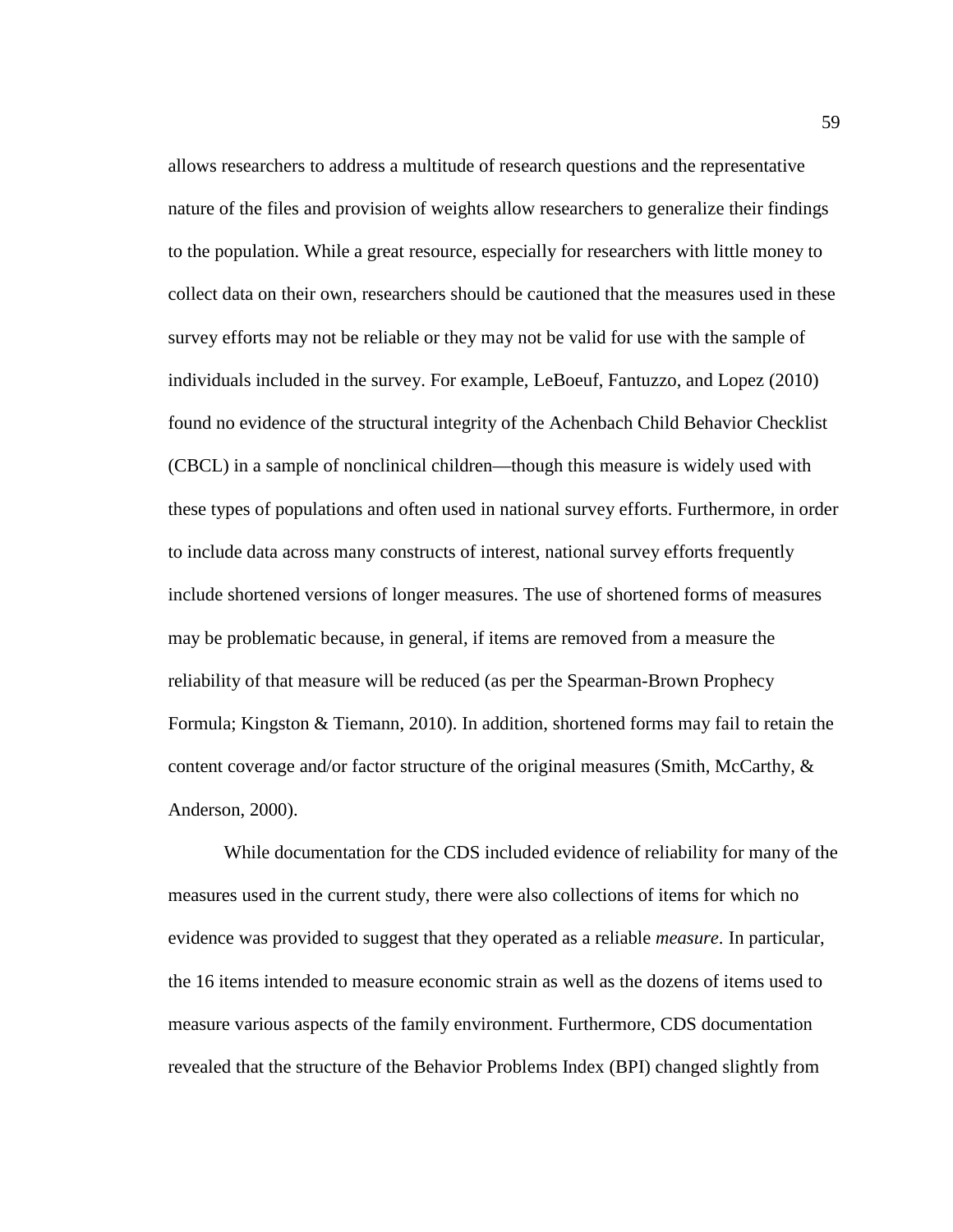CDS-I to CDS-II, where an item that was included as part of the externalizing measure at CDS-I was included as part of the internalizing measure at CDS-II. For these reasons, the study author undertook a set of exploratory and confirmatory factor analyses and subsequent item response theory analyses with the hope of establishing additional family context variables for inclusion in the study.

In an attempt to make the family context clusters relevant across each wave of the CDS, the study author included only those items administered across all CDS data collection waves. This, unfortunately, led to the deletion of almost half of the family context items that could have been used to define measures of family context—pointing to an additional issue with longitudinal survey efforts: Item changes across time reduce the ability of researchers to explore growth and other relationships that may vary over time. Perhaps more concerning was the fact that the study author found no viable measures during exploratory and confirmatory analyses of items that could be different across siblings. Similarly, only one viable measure emerged during analyses exploring items related to family characteristics that are static across siblings. Ultimately, only one additional measure, Gender Work Roles, was able to be extracted from family contextrelated items included in the CDS.

In order to include a more comprehensive measure of the economic context in which children reside rather than strictly relying on a categorical indication of whether or not a child receives free or reduced price lunch, the study author attempted to provide evidence of the viability of the economic strain items included in the CDS. Unfortunately, no reliable measure could be pulled from the economic strain items. For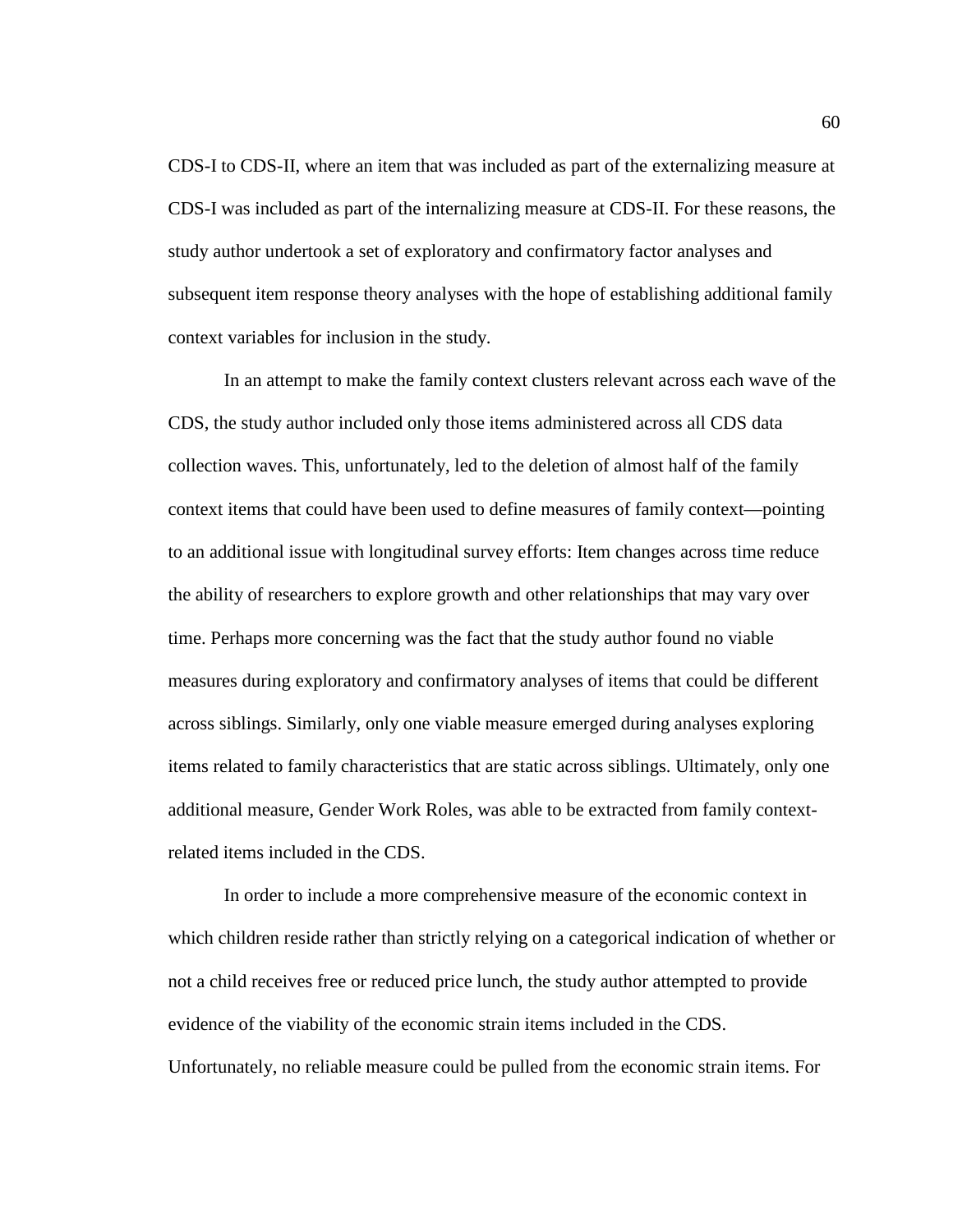this reason, a measure of economic context could not be included as a risk factor in the exploration of the patterns of family context.

The results from exploratory and confirmatory analyses of the BPI were more promising, though only one of the measures displayed the requisite  $\geq$  .70 reliability for inclusion in the current study. While structural analyses supported the existence of two factors, the reliability of the second factor (internalizing behaviors) was too low. The externalizing factor displayed an estimated reliability of .81 and was used as an outcome variable in the current study.

Various difficulties were faced in exploring the structural nature of several CDS variables. The results of these structural analyses highlight the need to explore the structural integrity and reliability of measures that are part of national survey data. Documentation for the CDS does not provide reliability information for all items or measures, though they frequently reference other places in which these measures were used (Survey Research Center, Institute for Social Research, 2010b). Using unreliable measures in statistical analyses limits the ability of researchers to find relationships among variables and may also produce misleading results.

# **Established Clusters and Their Associations with Child Outcomes Distinct Clusters of Family Context**

The results presented in Chapter 3 suggest the existence of five distinct clusters of patterns of family context across eight attributes: (1) primary caregiver's passage comprehension score; (2) primary caregiver's self-esteem; (3) primary caregiver's psychological distress; (4) primary caregiver's attitude towards gender work roles; (5)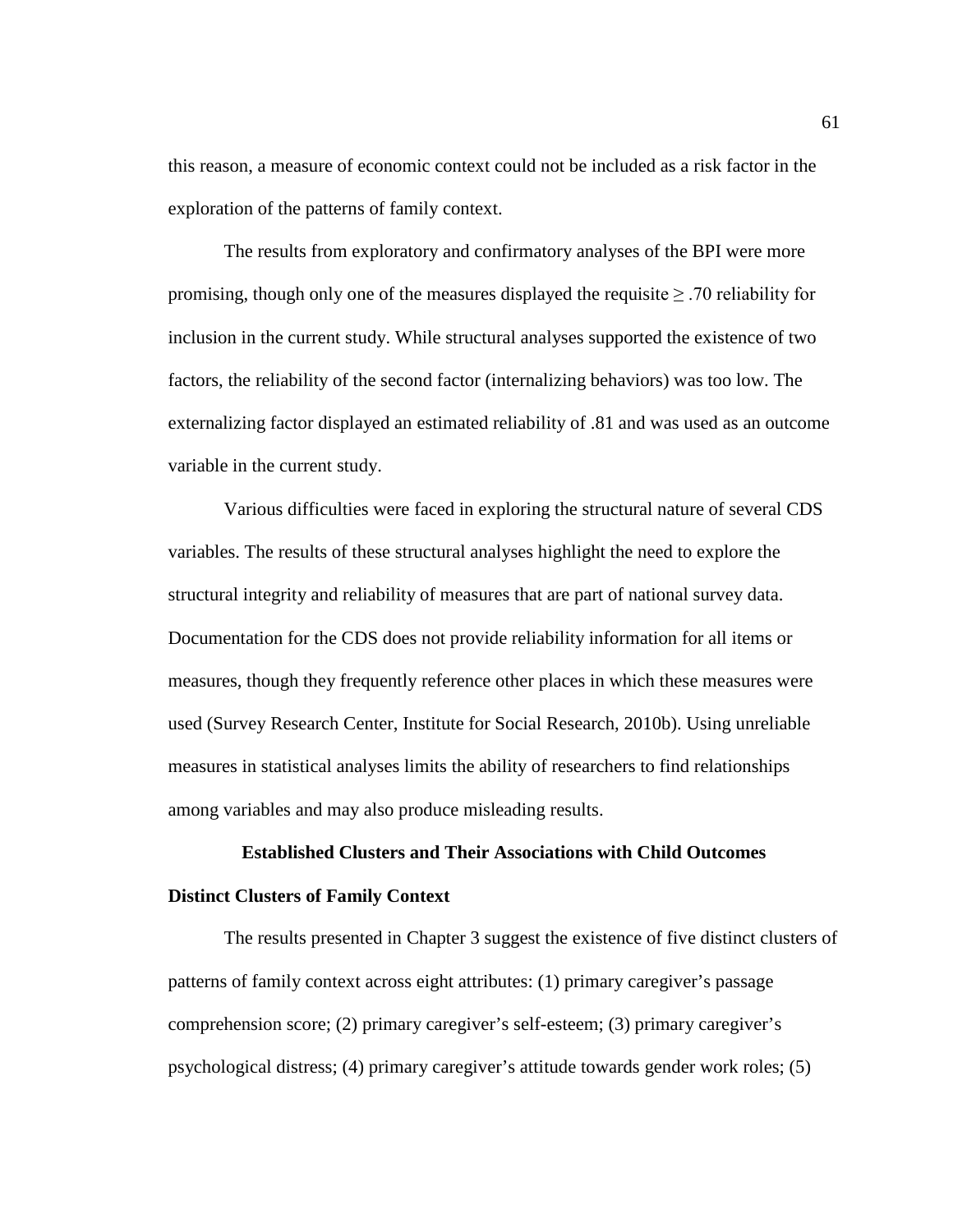emotional support and cognitive stimulation in the home environment; (6) parental warmth; (7) aggravation in parenting; and (8) parenting disagreement. The first four of these attributes represent variables that are characteristics of the primary caregiver while the last four represent variables that are specific to the home environment as experienced by a particular child in the household and parent-child interactions experienced by that child. The five clusters of family context patterns were named according to their most defining characteristics:

Cluster 1: Low home environment and parenting disagreement

- Cluster 2: High home environment and PCG self-esteem; Low parental distress and parenting aggravation
- Cluster 3: High PCG passage comprehension, home environment, and parenting aggravation
- Cluster 4: Very low PCG self-esteem; Very high PCG psychological distress; High parenting aggravation
- Cluster 5: Very low PCG passage comprehension; High work attitudes (traditional gender roles); Very high parenting disagreement

In addition to meeting the specified criteria for a viable cluster solution, the

chosen five-cluster solution included clusters of family context patterns that have meaningful interpretations. This became especially apparent following analysis of the percentage of children in each cluster evidencing particular family and individual characteristics. Children in Cluster 1 display a family context pattern that is characterized by both risk and protective factors—lower emotional support and cognitive stimulation in the home coupled with low parenting disagreement. This cluster has more children than expected (e.g., than in the sample overall) who received free or reduced price lunch,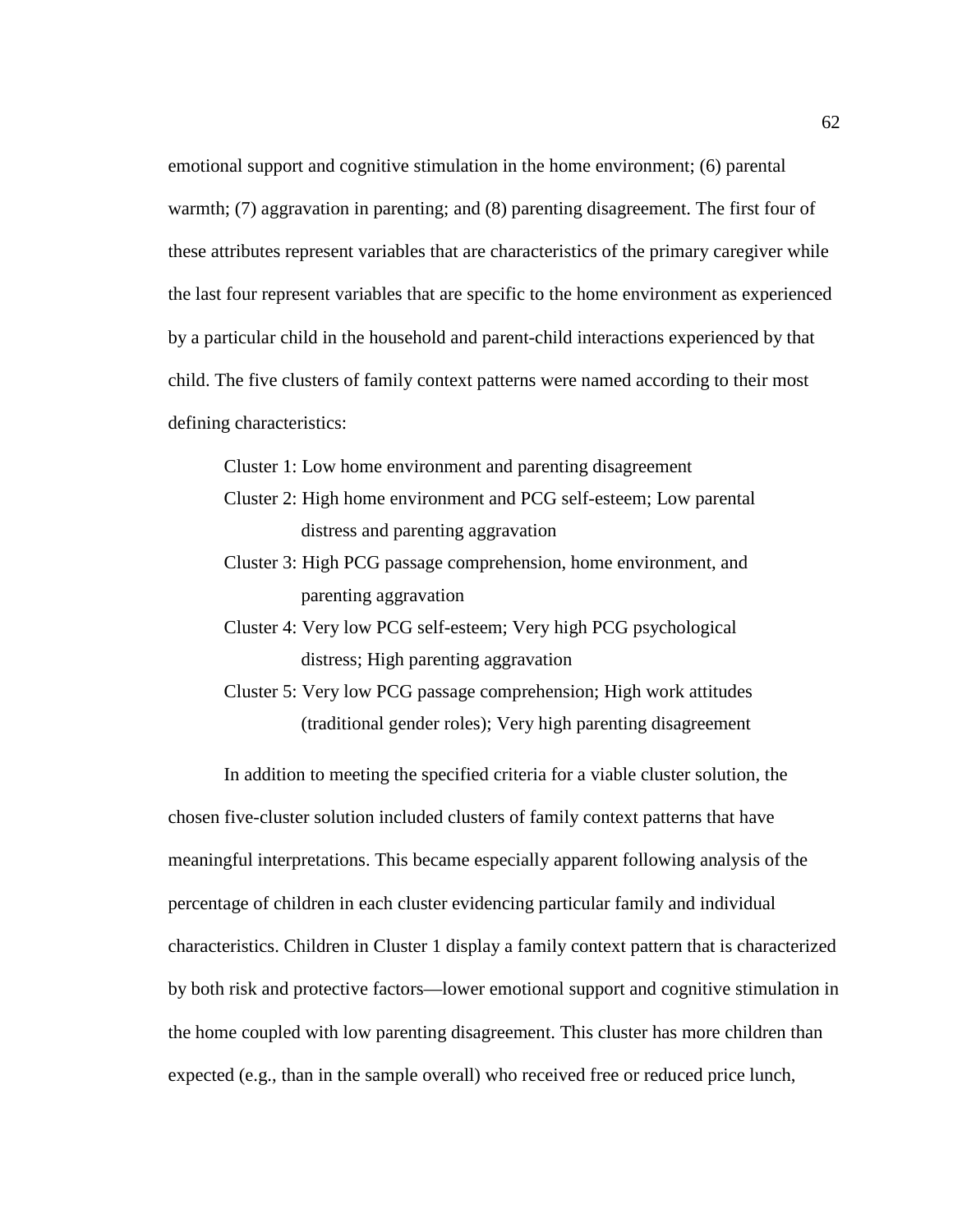reside with their mothers only, and are black, and fewer children than expected who have male heads of the household, have ever been in a gifted program, have parents who have achieved a bachelor's degree or attended graduate school, or are white. The lower educational attainment of parents of children with family context patterns that fall into Cluster 1 makes sense given the lower scores on the HOME-SF scale, which measures, in part, cognitive stimulation in the home. Likewise, the higher-than-expected rate of children residing with their mothers makes sense given the lower score for this group on parenting disagreement—if there is only one parent in the household, there is no one with which to disagree.

Children with family context patterns assigned to Cluster 2 have higher than expected rates of coming from male-headed households, residing in two-parent families, of having parents who have attended graduate school or obtained graduate degrees, of ever participating in a gifted program, and of being white or Asian. Furthermore, children assigned to Cluster 2 have lower than expected rates of being enrolled in a federal lunch program, of ever receiving special education services or being expelled, of being on Welfare in 1997, of residing with their mothers only or with parents who have less than a high school diploma or a high school diploma only, and are less likely to be black than expected. It seems that Cluster 2 represents children from more advantaged backgrounds in terms of economic status as measured by receipt of Welfare in 1997 and enrollment in a federal lunch program (notably, no children in Cluster 2 received Welfare in 1997) and the higher than expected rates of parents attending graduate school. Not surprisingly, Cluster 2 is characterized by high home environment and primary caregiver self-esteem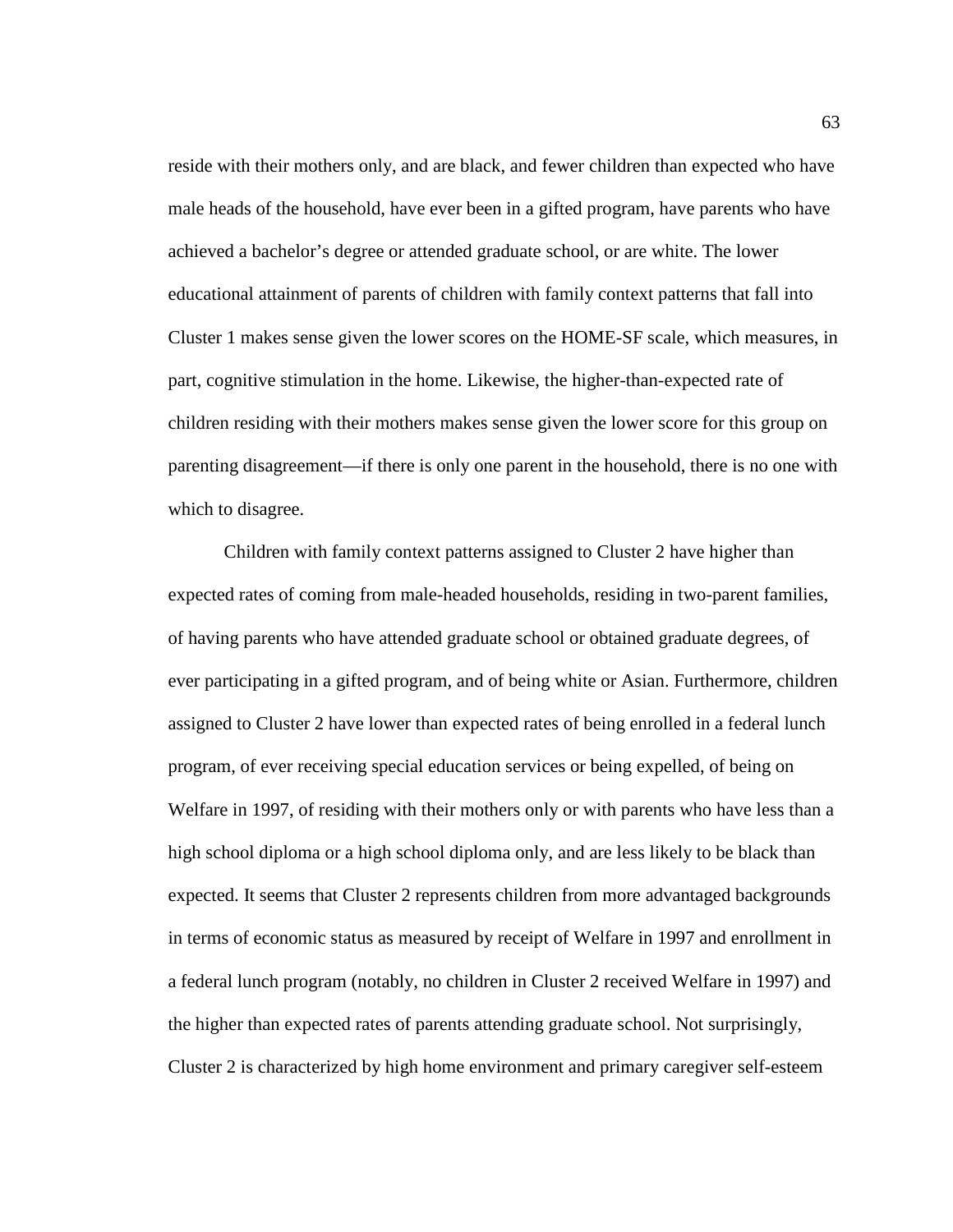along with low parental distress and parenting aggravation—a cluster that is characterized by protective factors only.

Deviations from the expected rates of sample characteristics in Cluster 3 are similar to those in Cluster 2; however, children in Cluster 3 do not deviate from what is expected in terms of their rates of participating in gifted programs, special education, being expelled, or being on Welfare in 1997. It is interesting to note, in relation to this, that while both Cluster 2 and 3 have similar protective factors, Cluster 3 additionally presents the risk factor of high parenting disagreement, while Cluster 2 additionally presents the protective factors of high PCG self-esteem with low parental distress and aggravation.

Children in Clusters 4 and 5 display patterns characterized by multiple risk factors without accompanying protective factors, though these risk factors vary across the two clusters. There are fewer children than expected with male heads of household, who live with both biological parents, who have parents who have attended college or graduate school, or are white (for Cluster 5 only). In addition, more children than expected have been in a federal lunch program, received special education services, been expelled, and received Welfare in 1997. More of these children than expected reside with their mothers only, and have parents with less than a high school diploma. Children from Cluster 5 also are more likely than expected to be black or Latino. The higher rates of children who have indicators of poorer educational experiences such as being expelled and receiving special education services may be related to the parental mental health risk factors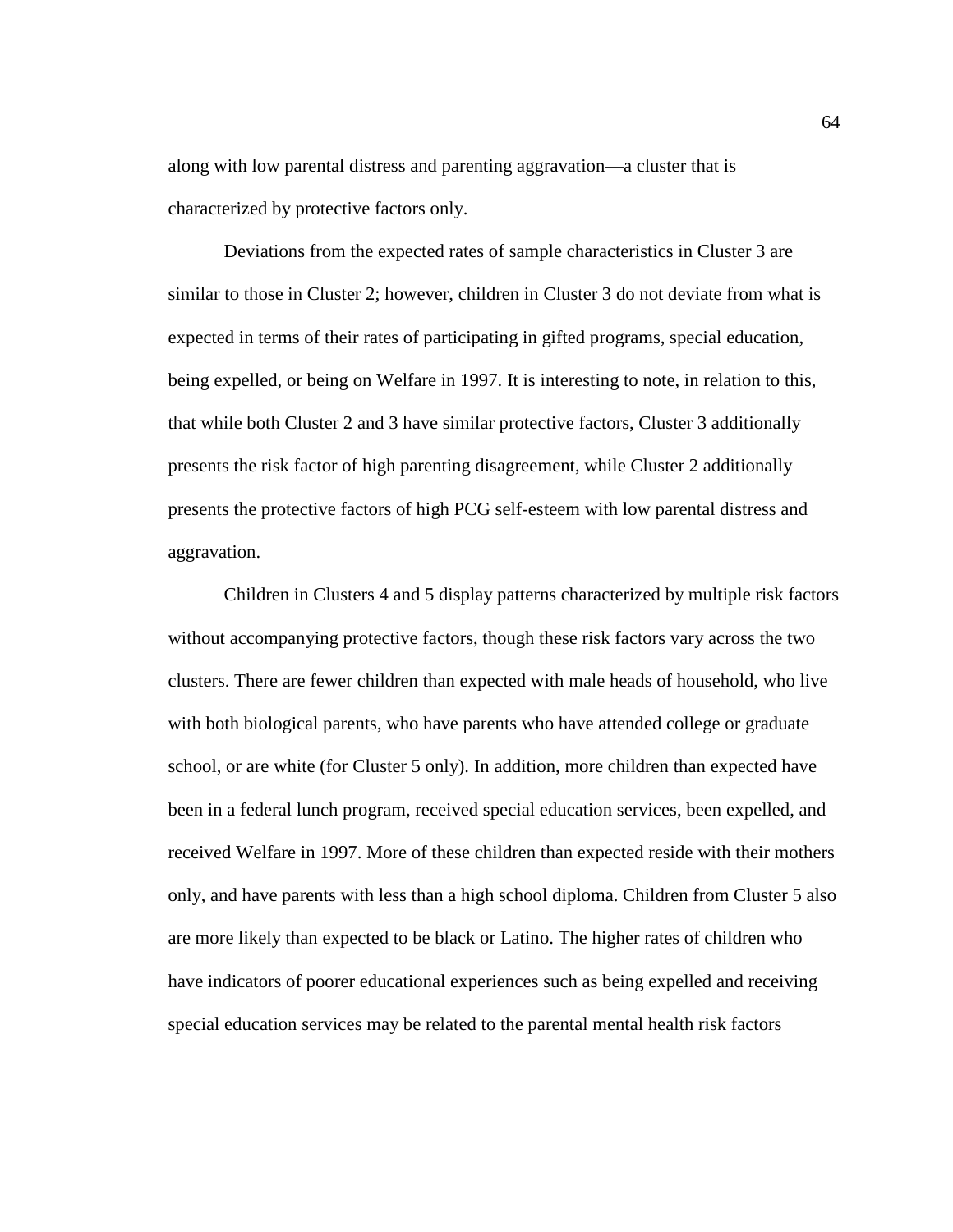present in Cluster 4 and the low PCG passage comprehension scores and high parental disagreement present in Cluster 5.

In short, five meaningful and distinct clusters of family context patterns were uncovered using the CDS. These clusters were defined using eight attributes of families that have been shown to be related to child cognitive and social-emotional outcomes in previous studies. The final step for the current study was to explore the relationship of cluster membership with child cognitive and social-emotional outcomes—the results of this correlational work are described below.

### **Associations between Clusters of Family Context and Child Outcomes**

The results of the current study show that there are differences in child cognitive and social-emotional outcomes for children depending on cluster membership. Similar to other studies that found that children from families with stimulating and supportive home environments have increased social-emotional outcomes (Bradley, McKelvey, & Whiteside-Mansell, 2011; Neuman & Celano, 2012), children with family context patterns in Cluster 2 scored significantly lower on externalizing behaviors and higher on positive behaviors than children from all other clusters. In fact, Cluster 2 was the only cluster with an average externalizing behaviors score lower than the mean and the only cluster with a positive behaviors score above the mean. Furthermore, Cluster 2's scores on these measures was more than a standard deviation better than scores presented by Cluster 4. It is also notable that Cluster 4 scored significantly higher than all other clusters on externalizing behaviors and significantly lower than almost all of the other clusters on positive behaviors. These results are consistent with studies that show that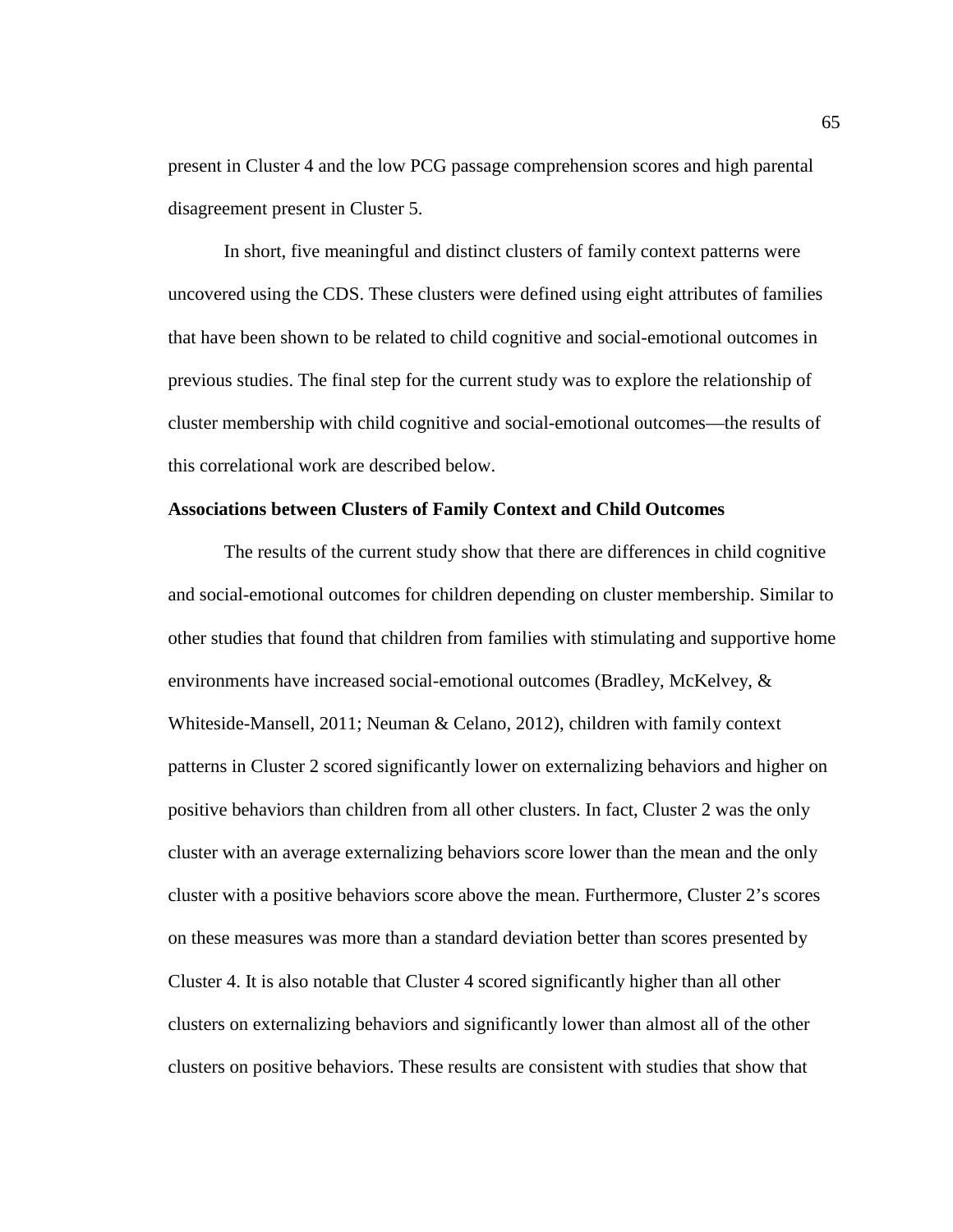children with family risk factors including low parental self-esteem, high psychological distress, and high parenting aggravation have increased behavioral problems (Joo, 2010; Kahn, Brandt, & Whitaker, 2004; Yeung et al., 2002).

The association between the protective factors displayed by Cluster 2 and *cognitive* outcomes did not seem to be present; however, children from Cluster 3 had the added protective factor of a high PCG passage comprehension score and scored significantly higher on letter word naming and applied problems than children from Cluster 5. Children from Cluster 3 also had higher digit span scores than children from both Clusters 5 and 2. Though statistically significant, the relative importance of membership in Cluster 3 for increased cognitive outcomes is low given the minimal differences between the least squares means between children from Cluster 3 and the other clusters (less than half of a standard deviation). Notably, Cluster 3 also had the highest prevalence of parents with Bachelor's and graduate degrees, which could explain the higher scores on cognitive outcomes; however, even after controlling for parent educational level, membership in Cluster 3 was significantly related to child cognitive outcomes.

#### **Limitations and Recommendations for Future Research**

While the current study's author was able to establish the structural integrity of some measures of family context in the CDS, uncover the existence of five distinct clusters of patterns of family context, and relate those clusters to child outcomes, there are three main limitations that should be noted. First, as discussed in more detail above, the viable measures of family context that were present in the CDS were limited and did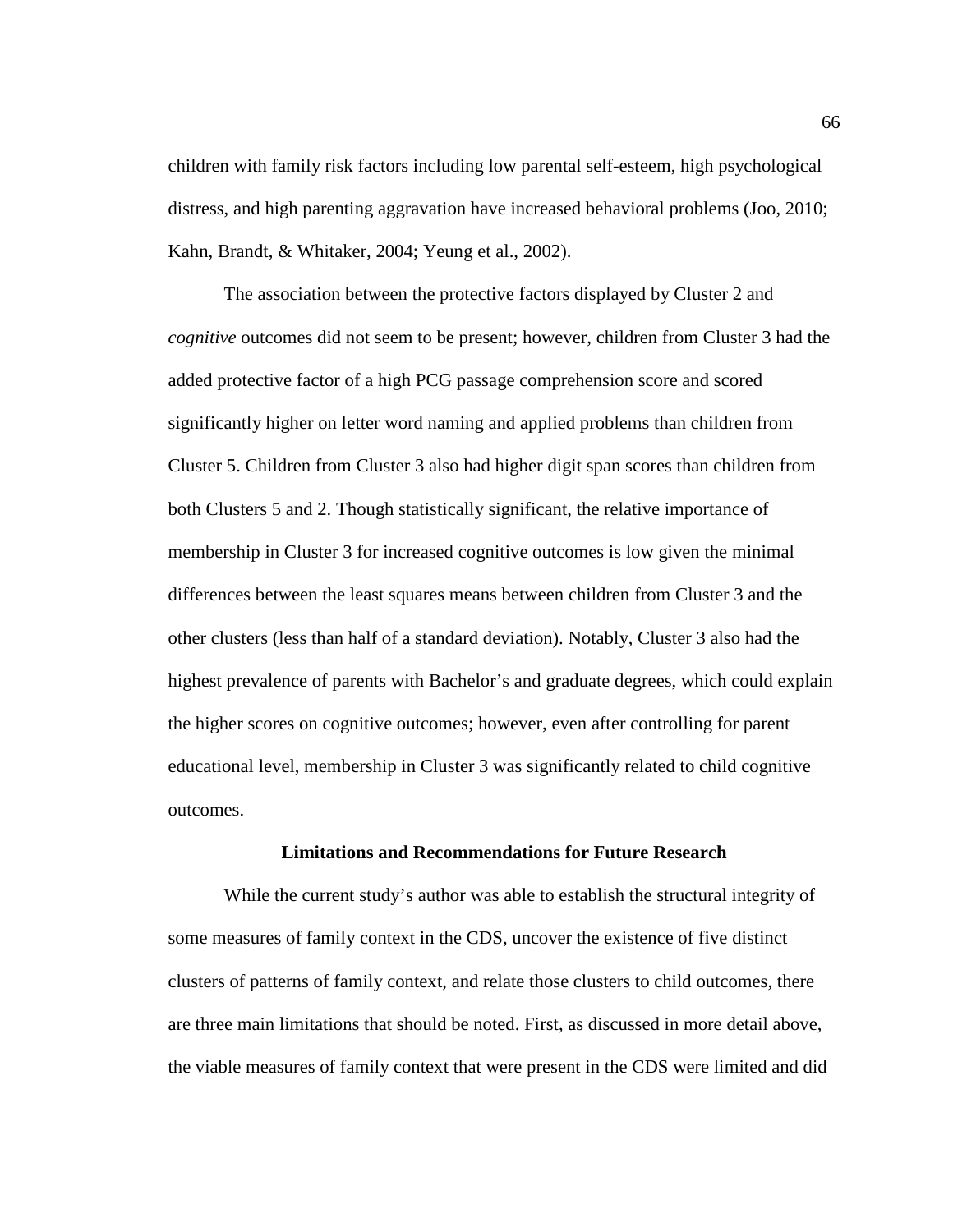not represent the full scope of family context variables that have been shown to be related to child outcomes. In addition, the approach of the study author to limit the items included in structural analyses to those that were administered at each data collection wave reduced the number of items that could be included in psychometric analyses by about half. Had these additional items been included in the analyses, more robust structural solutions may have been uncovered and the patterns may have included additional, important aspects of family context; however, this approach would have limited future studies and made it impossible to explore the nature of how membership in any of these clusters may change over time.

Second, the methodological approached used, while rigorous and sound, does not reflect more recent person-centered approaches used to examine patterns across multiple variables. Most notably, latent class analysis (LCA) and multilevel latent class analysis (MLCA) are statistical approaches very similar to cluster analysis in their purpose (for an overview of LCA see Collins & Lanza, 2010); however, unlike cluster analysis classes are not deterministic in nature. In cluster analysis, individuals are assigned to a specific cluster, in this way, cluster analysis is deterministic. In contrast, LCA and MLCA assign probabilities of membership in each class (i.e., cluster) for each individual, never actually assigning an individual to a class. Furthermore, the ability of MLCA to account for the clustering of individuals within an agent (for example, the clustering if children within a family) controls for violations of the assumption of independence of individuals in a data file. It would have been impossible, however, to implement MLCA for the current study since MLCA does not allow for the inclusion of variables that are both clustered within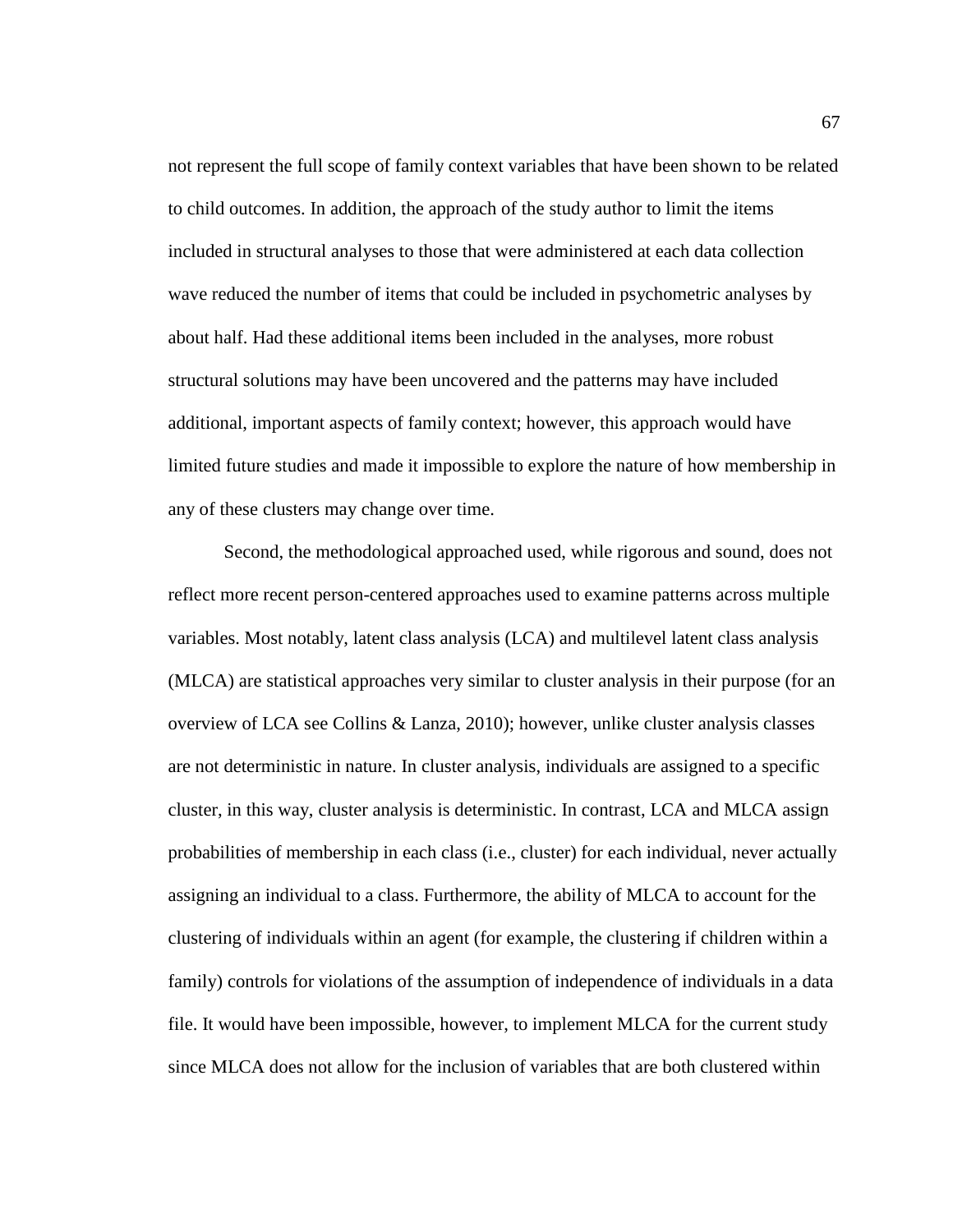an agent (i.e., the family context variables that are static across siblings) and those that are not clustered (i.e., the family context variables that are different across siblings) in the same analysis.

Third, the generalizability of the results outside of the study sample may be limited. One of the main reasons for using a nationally representative data file was to increase this generalizability; however, missing data resulted in a reduction of the sample that was included in the analyses. While the use of statistical weights in the study provides some mitigation against this issue, it must be noted that there were slight differences in the demographic makeup of the analysis sample as compared to the sample of all children aged 36 months and older (see Tables 1 and 2 in Chapter 3 above). Most notably, while the overall sample of children aged 36 months and older includes 45.2 percent white, 41.7 percent black, and 7.4 percent Latino children, the sample of children used to create the clusters of family context included 61.5 percent white, 28.7 percent black, and 5.0 percent Latino children. In addition, there were fewer children who were in a federal lunch program and more children who resided with both parents and with parents of higher educational attainment in the cluster analysis sample than in the sample overall. These differences indicate that white children, children residing with both parents, and children whose parents have higher educational attainment may have been overrepresented in the analysis sample while black children and those who are in a federal lunch program may have been underrepresented.

Given these limitations and the study results discussed above, there are several recommendations for future research. The first recommendation for future research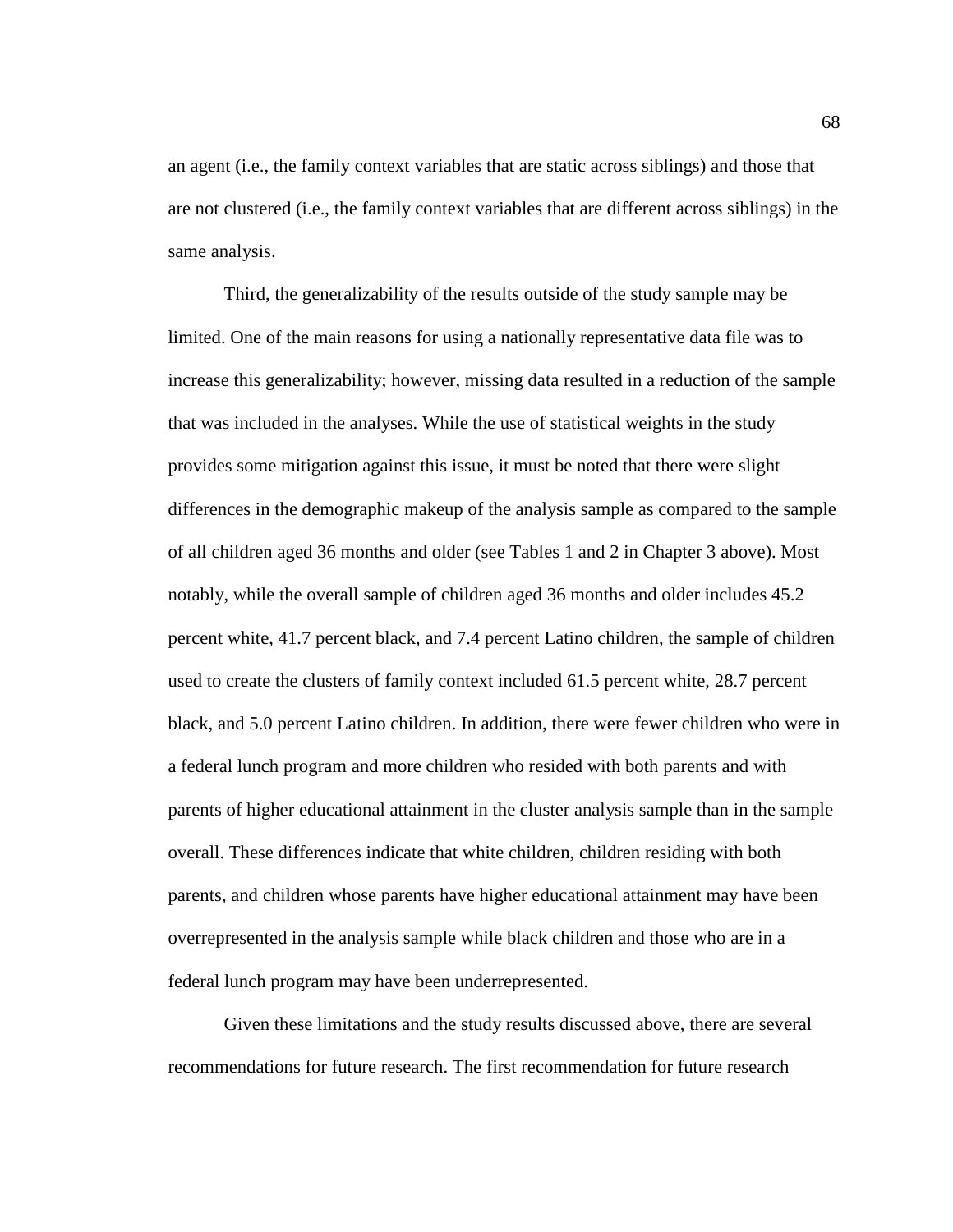would be to attempt a similar exploration from an LCA or MLCA framework using more robust measures of family context variables. The second recommendation follows directly from the results of the associations between cluster membership and child outcomes. Although statistically significant results were found, the magnitude of the results is limited and the significance of the associations with cognitive outcomes is tenuous at best. Future research should explore whether or not these relationships are important and, perhaps, using additional, more robust measures of family context explore the possibility of different clusters (or classes using an LCA framework) of family context that better explain child cognitive outcomes.

Finally, future research could take two different, yet complementary approaches to the issue of the generalizability of the study findings. One approach would be to use nationally representative survey data and impute values for variables with missing data in an attempt to better retain the representative nature of the survey data in the analysis data file. The second approach would be to collaborate with practitioners and policymakers representing specific program(s) or jurisdiction(s) in order to create family context clusters specific to the populations they serve and data they collect. The added benefit of taking this researcher-practitioner partnership approach would be ability of the research to directly inform practice and policy related to families within the partnering agencies.

#### **Implications for Policy and Practice**

The current study was exploratory in nature and future research is necessary to fully uncover the utility of identifying patterns of family context on child outcomes; however, several implications for policy and practice can be gleaned from this study.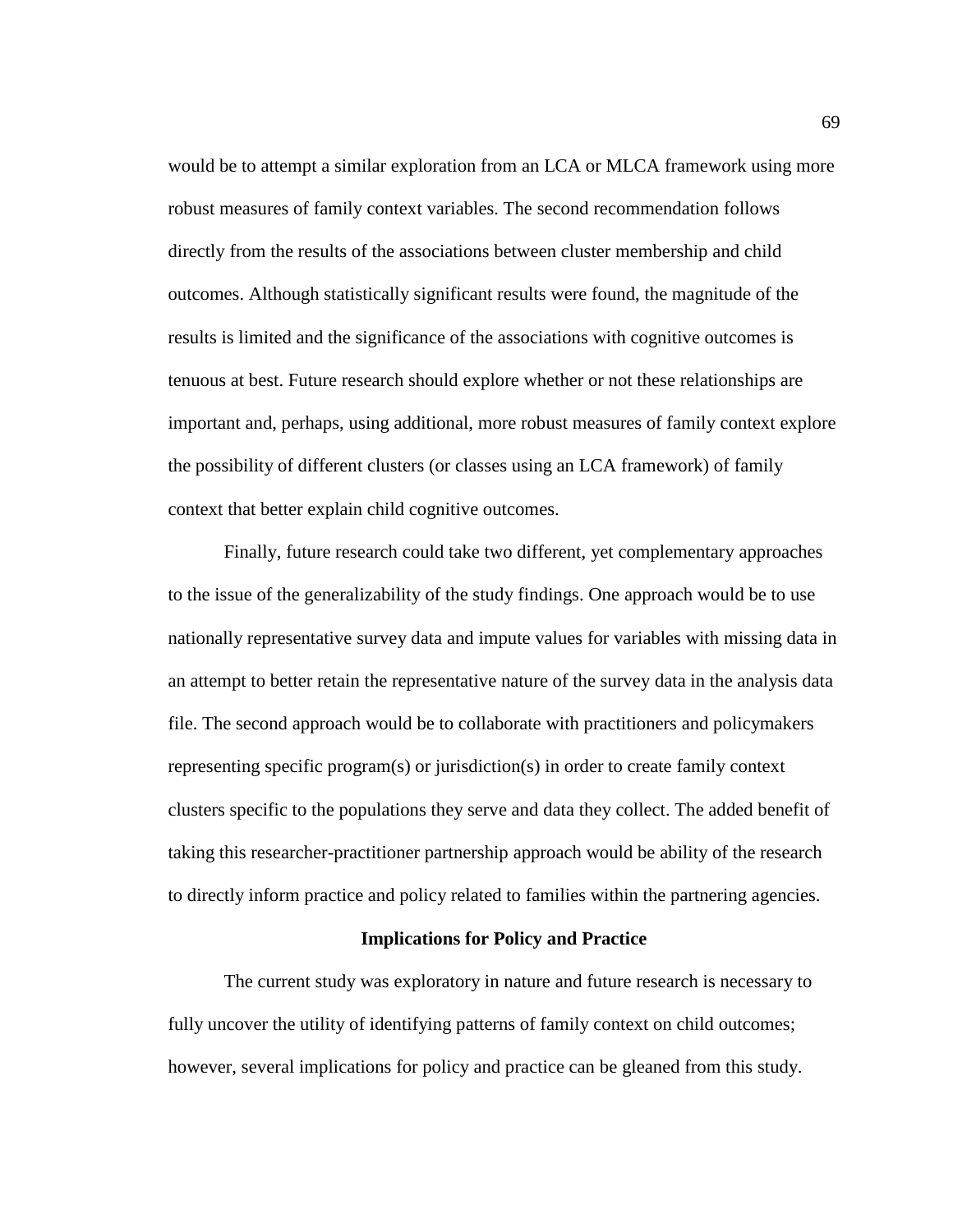Perhaps most notable is the implication for research practice as it relates to the use of national survey data. By using national survey data, researchers avoid the burden of data collection, which can be particularly difficult due to restrictions set forth in the Federal Education Rights and Privacy Act (FERPA) on the collection of student data. Avoiding this burden allows researchers to increase production of new research and to contribute to the literature base in a timelier manner. However, as was discovered in the current study, the quality of the measures used in national survey data needs to be explored thoroughly prior to use in studies—using unreliable measures may lead to inaccurate conclusions or reduce the ability of researchers to find connections among variables. Researchers should choose data files that include a wide range of reliable measures related to their questions of interest and thoroughly inspect each measure prior to inclusion in their study. Researchers should share these explorations and psychometric information with data providers in order to inform their practice. Likewise, measurement experts should be included in the design of all national survey efforts. Finally, although it is desirable to collect information across a multitude of constructs in each survey effort in order to address many avenues for research with limited funds, data will most likely be improved if these survey efforts more carefully target a smaller number of constructs of interest for each particular data collection and ensure each construct is thoroughly and reliably measured using the chosen items and variables.

Program practice can also be informed by the current study. In particular, programs can use the study findings to inform their understanding of what a pattern of family context is, which families are likely to display different family context patterns,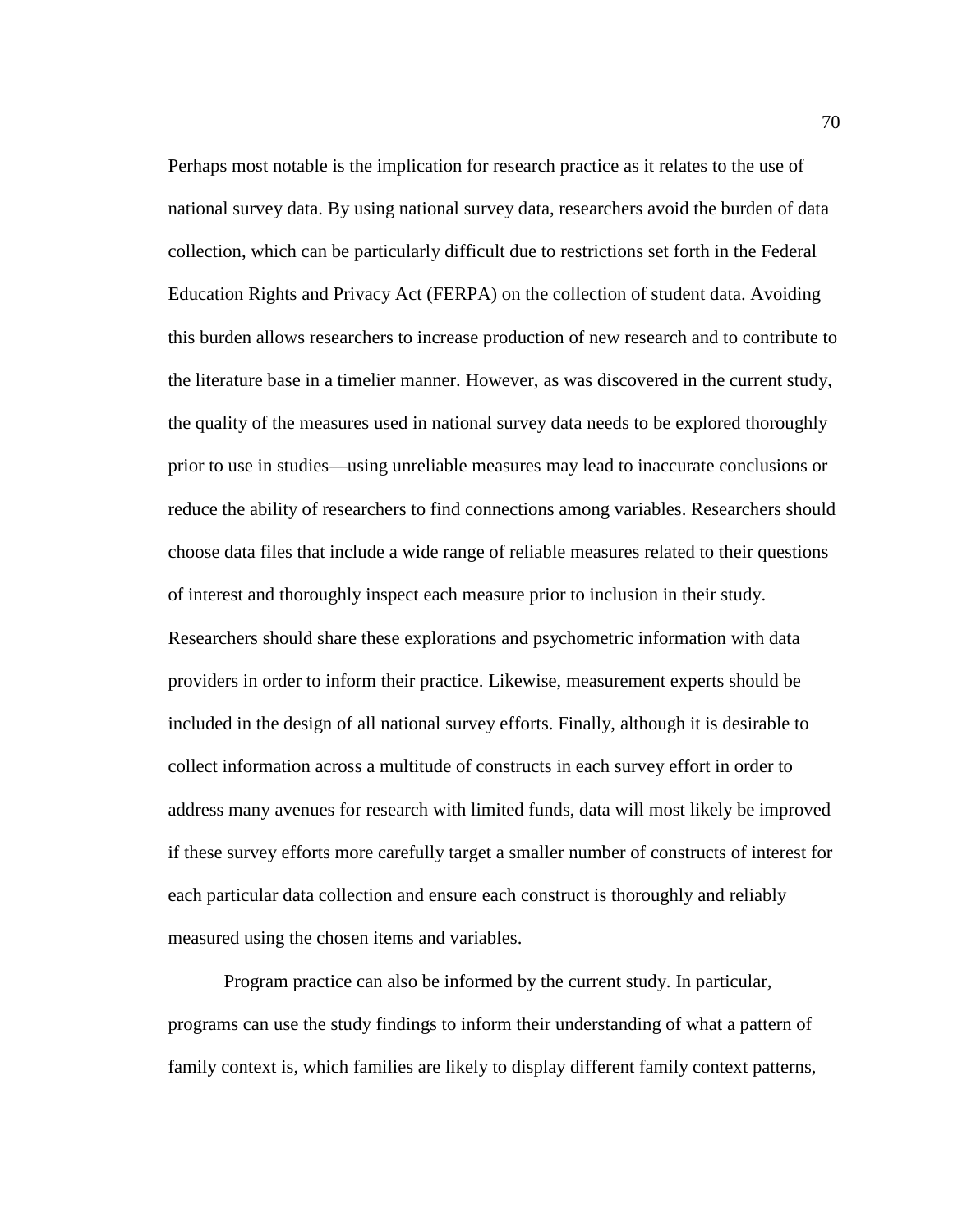and how those different patterns relate differentially to child outcomes. If they collect information on similar variables as were used in the study, programs may use this information to inform how they approach working with and supporting families that might fall within one of these clusters of family context.

A more rigorous approach to this would be for program(s) or jurisdiction(s) to partner with researchers or research organizations to uncover patterns of family context using their own data and a similar person-centered approach. This would allow these agencies to identify families that display patterns that are associated with lower or higher child outcomes and to target interventions and support services to those with the highest need and further explore the mechanisms for success in families displaying patterns with the best outcomes. This could be particularly useful for programs or school districts operating with restricted financial and personnel resources as it would allow those agencies to better disperse their limited resources.

Finally, the current study provides evidence that looking at patterns of family context is an important part of the conversation regarding targeting the family as a mechanism for improving child development and outcomes. It provides an example of how data can be used to explore the relationship of the whole family to child outcomes. Furthermore, it provides suggestions regarding how to use similar data to inform practice and the implementation of evidenced-based practice and policy.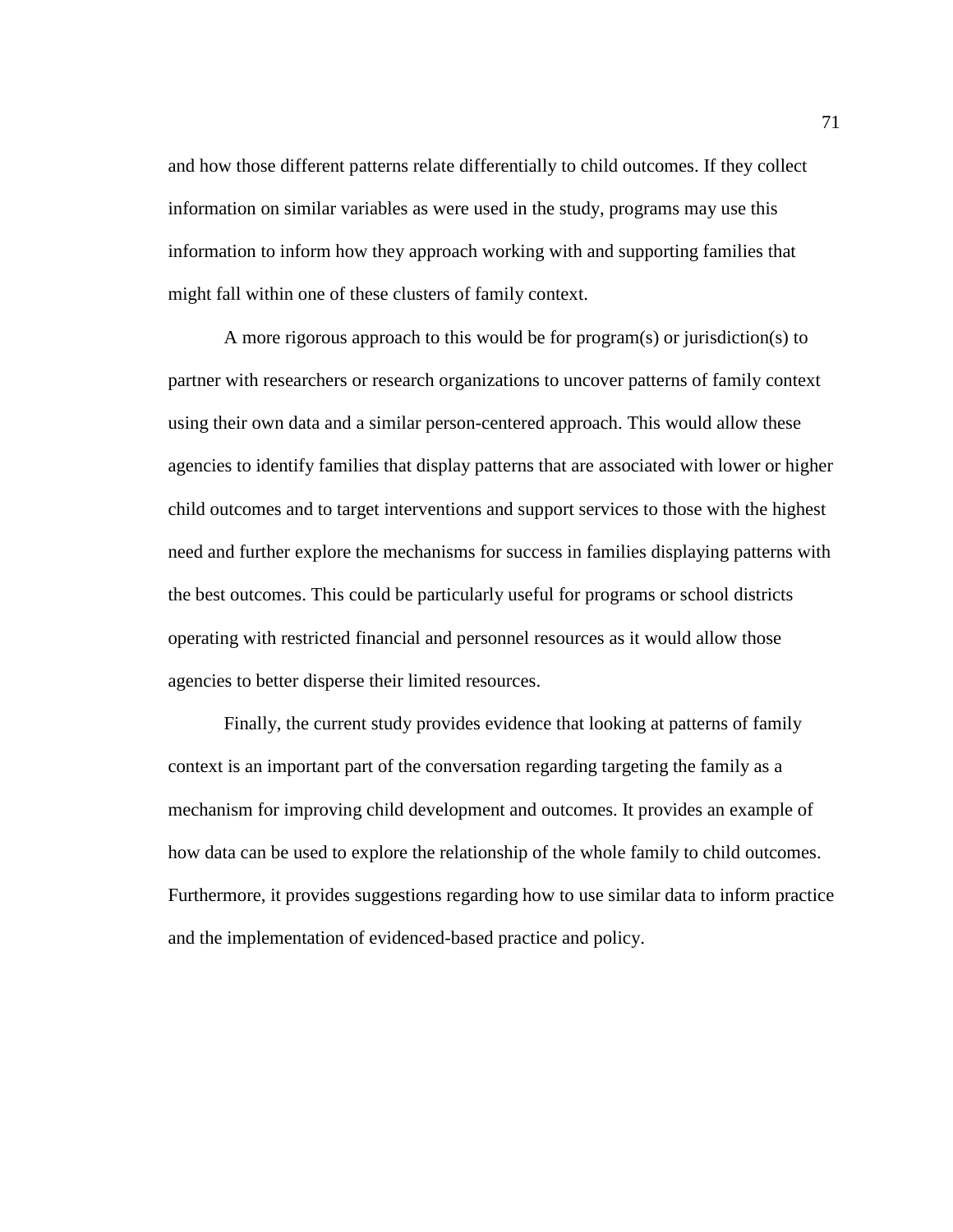## APPENDIX A: TABLES OF RESULTS FROM ANALYSIS OF VARIANCE

|                    | Degrees of | Sum of  | Mean   | F        |
|--------------------|------------|---------|--------|----------|
| Source             | freedom    | squares | square | value    |
| Between groups     |            | 91.85   | 22.96  | $27.13*$ |
| Within groups      | 846        | 716.04  | 0.85   |          |
| 0.004<br>$\cdot$ . |            |         |        |          |

## **Table A 1**. *Analysis of Variance of Externalizing Behaviors*

\**p* < .0001

## **Table A 2**. *Analysis of Variance of Positive Behaviors*

| Source                | Degrees of<br>freedom | Sum of<br>squares | Mean<br>square | F<br>value |
|-----------------------|-----------------------|-------------------|----------------|------------|
| Between groups        | 4                     | 75.87             | 18.97          | $24.29*$   |
| Within groups         | 846                   | 660.61            | 0.78           |            |
| $\sim$ $\sim$<br>---- |                       |                   |                |            |

\**p* < .0001

**Table A 3**. *Analysis of Variance of Letter Word Identification*

|                     | Degrees of | Sum of  | Mean   | Е        |
|---------------------|------------|---------|--------|----------|
| Source              | freedom    | squares | square | value    |
| Between groups      |            | 68.59   | 17.15  | $17.85*$ |
| Within groups       | 846        | 812.57  | 0.96   |          |
| $\star$ $\sim$ 0001 |            |         |        |          |

 $*p < .0001$ 

**Table A 4**. *Analysis of Variance of Applied Problems*

| Source          | Degrees of<br>freedom | Sum of<br>squares | Mean<br>square | F<br>value |
|-----------------|-----------------------|-------------------|----------------|------------|
| Between groups  |                       | 86.04             | 21.51          | 22.88*     |
| Within groups   | 846                   | 795.37            | 0.94           |            |
| $*_{p}$ < .0001 |                       |                   |                |            |

| Table A 5. Analysis of Variance of Digit Span |  |
|-----------------------------------------------|--|
|-----------------------------------------------|--|

|                 | Degrees of | Sum of  | Mean   | F       |
|-----------------|------------|---------|--------|---------|
| Source          | freedom    | squares | square | value   |
| Between groups  |            | 24.29   | 6.07   | $6.57*$ |
| Within groups   | 846        | 782.25  | 0.92   |         |
| $*_{p}$ < .0001 |            |         |        |         |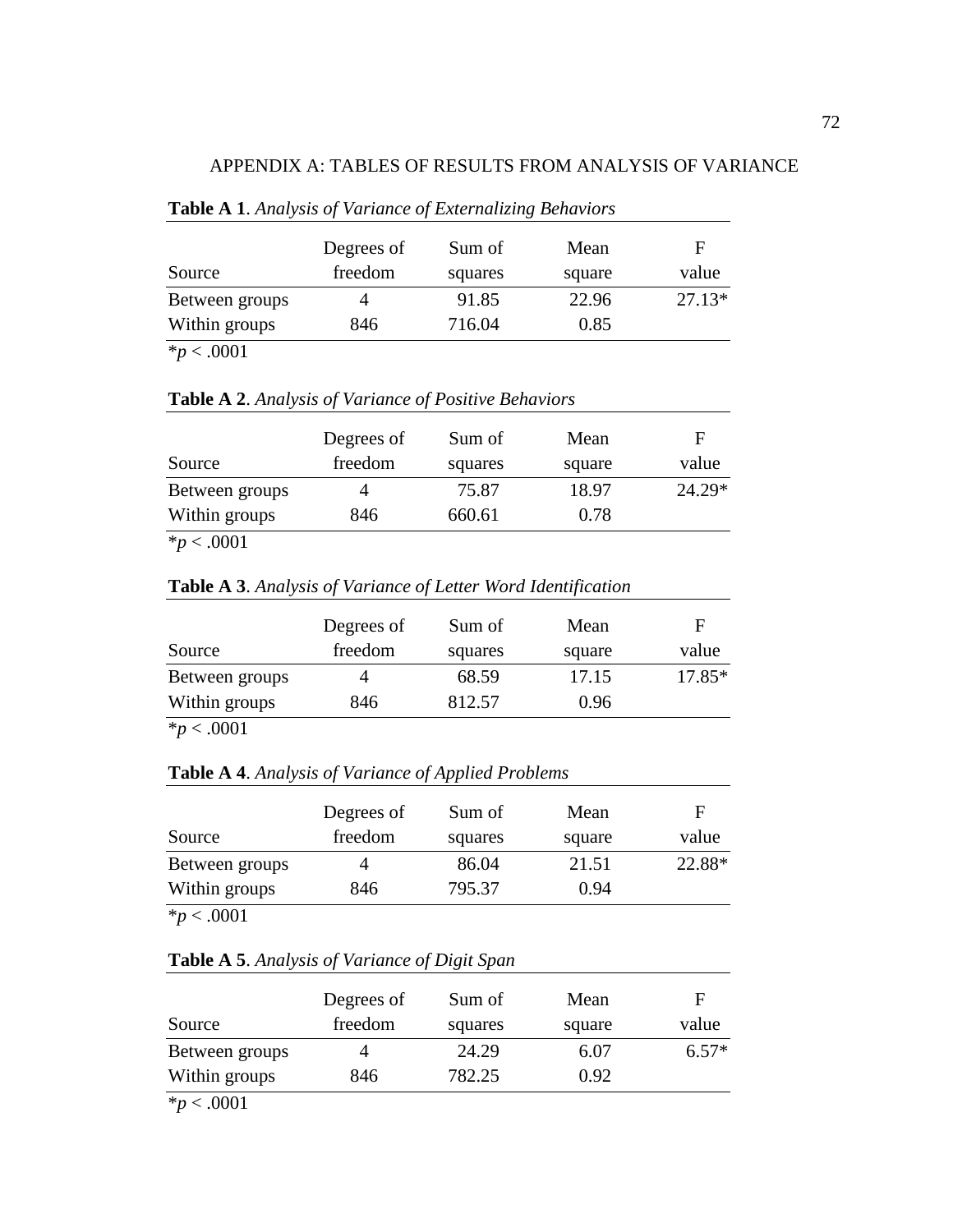| Source                  | Degrees of<br>freedom | Sum of<br>squares <sup>a</sup> | Mean<br>square | F<br>value |
|-------------------------|-----------------------|--------------------------------|----------------|------------|
| Cluster membership $b$  | 4                     | 57.18                          | 14.29          | 16.98****  |
| Covariates <sup>c</sup> |                       |                                |                |            |
| Child sex               |                       | 20.99                          | 20.99          | 24.93****  |
| Child age in months     |                       | 0.20                           | 0.20           | 0.24       |
| Child race              | 5                     | 6.56                           | 1.31           | 1.56       |
| Special education       |                       | 2.11                           | 2.11           | 2.50       |
| Parent education        |                       | 1.86                           | 1.86           | 2.21       |
| Welfare receipt in 1997 |                       | 8.18                           | 8.18           | $9.71**$   |
| Error                   | 652                   | 655.41                         |                |            |

# APPENDIX B: TABLES OF RESULTS FROM ANALYSIS OF COVARIANCE

**Table B 1**. *Analysis of Covariance of Externalizing Behaviors*

\* $p < .05$ . \*\* $p < .01$ . \*\*\* $p < .001$ . \*\*\* $p < .0001$ . <sup>a</sup>Adjusted. <sup>b</sup>Adjusted for all covariates. <sup>c</sup>Adjusted for all effects.

| Source                  | Degrees of<br>freedom | Sum of<br>squares <sup>a</sup> | Mean<br>square | F<br>value |
|-------------------------|-----------------------|--------------------------------|----------------|------------|
| Cluster membership $b$  | 4                     | 62.16                          | 15.54          | 18.70****  |
| Covariates <sup>c</sup> |                       |                                |                |            |
| Child sex               |                       | 11.31                          | 11.31          | $13.61***$ |
| Child age in months     |                       | 0.09                           | 0.09           | 0.11       |
| Child race              | 5                     | 13.89                          | 2.78           | $3.34**$   |
| Special education       |                       | 2.45                           | 2.45           | 2.95       |
| Parent education        |                       | 0.14                           | 0.14           | 0.17       |
| Welfare receipt in 1997 |                       | 0.02                           | 0.02           | 0.03       |
| Error                   | 652                   | 626.08                         |                |            |

**Table B 2**. *Analysis of Covariance of Positive Behaviors*

\* $p < .05$ . \*\* $p < .01$ . \*\*\* $p < .001$ . \*\*\*\* $p < .0001$ . <sup>a</sup>Adjusted. <sup>b</sup>Adjusted for all covariates. <sup>c</sup>Adjusted for all effects.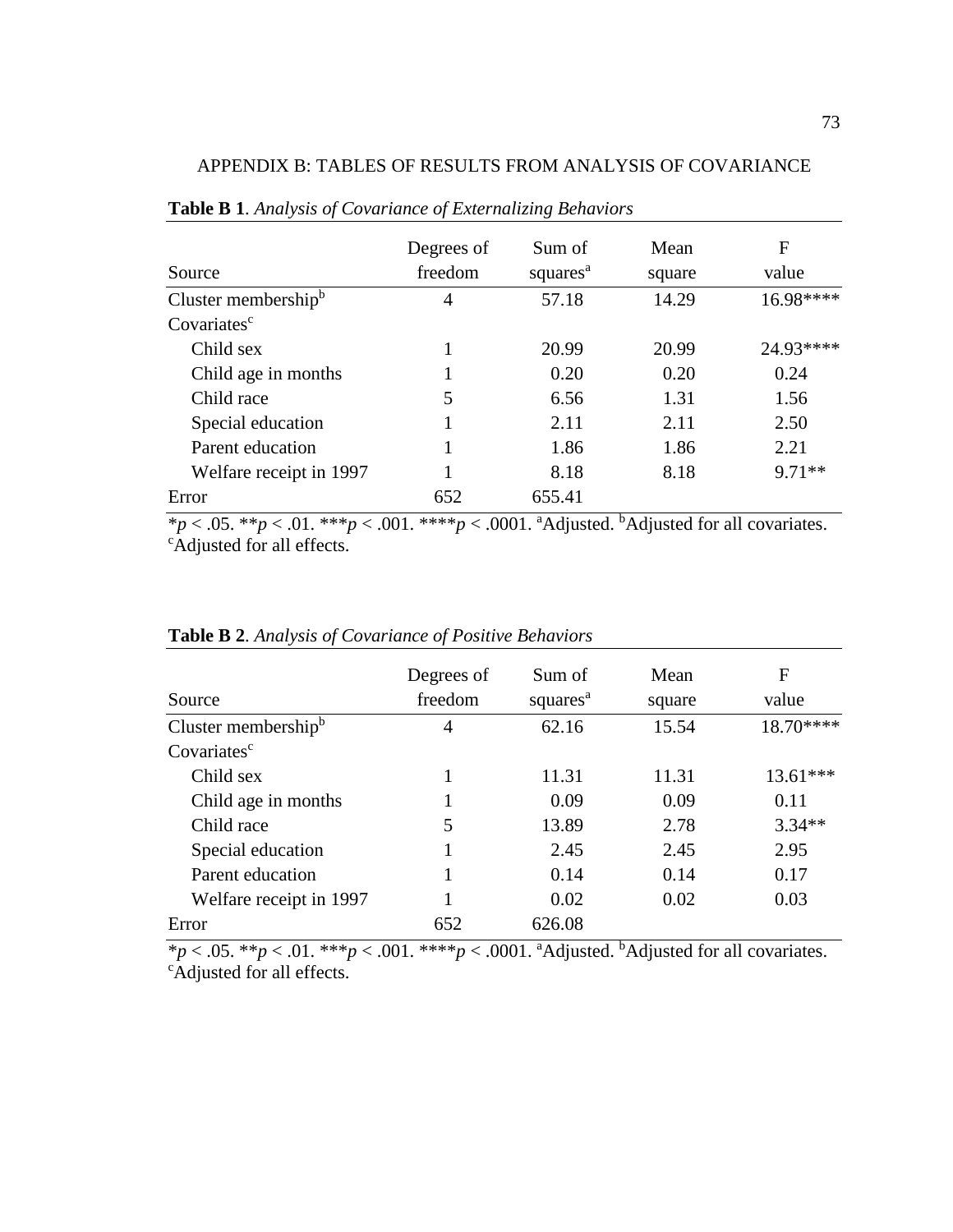| Source                  | Degrees of<br>freedom | Sum of<br>squares <sup>a</sup> | Mean<br>square | F<br>value |
|-------------------------|-----------------------|--------------------------------|----------------|------------|
|                         |                       |                                |                |            |
| Cluster membership $b$  | $\overline{4}$        | 7.66                           | 1.92           | $2.40*$    |
| Covariates <sup>c</sup> |                       |                                |                |            |
| Child sex               |                       | 4.24                           | 4.24           | $5.31*$    |
| Child age in months     |                       | 21.58                          | 21.58          | 27.08****  |
| Child race              | 5                     | 23.52                          | 4.70           | $5.90***$  |
| Special education       |                       | 68.30                          | 68.30          | 85.70****  |
| Parent education        |                       | 31.66                          | 31.66          | 39.72****  |
| Welfare receipt in 1997 |                       | 0.25                           | 0.25           | 0.31       |
| Error                   | 652                   | 733.84<br>$\mathbf{1}$         |                |            |

**Table B 3**. *Analysis of Covariance of Letter Word Identification*

\* $p < .05$ . \*\* $p < .01$ . \*\*\* $p < .001$ . \*\*\* $p < .0001$ . <sup>a</sup>Adjusted. <sup>b</sup>Adjusted for all covariates. <sup>c</sup>Adjusted for all effects.

|                            | Degrees of | Sum of               | Mean   | F         |
|----------------------------|------------|----------------------|--------|-----------|
| Source                     | freedom    | squares <sup>a</sup> | square | value     |
| Cluster membership $\rm^b$ | 4          | 8.64                 | 2.16   | $2.97*$   |
| Covariates <sup>c</sup>    |            |                      |        |           |
| Child sex                  |            | 3.11                 | 3.11   | $4.27*$   |
| Child age in months        |            | 4.80                 | 4.80   | $6.59*$   |
| Child race                 | 5          | 52.06                | 10.41  | 14.29**** |
| Special education          |            | 38.56                | 38.56  | 52.93**** |
| Parent education           |            | 23.62                | 23.62  | 32.42**** |
| Welfare receipt in 1997    |            | 0.59                 | 0.59   | 0.82      |
| Error                      | 652        | 671.44               |        |           |

**Table B 4**. *Analysis of Covariance of Applied Problems*

\* $p < .05$ . \*\* $p < .01$ . \*\*\* $p < .001$ . \*\*\* $p < .0001$ . <sup>a</sup>Adjusted. <sup>b</sup>Adjusted for all covariates. <sup>c</sup>Adjusted for all effects.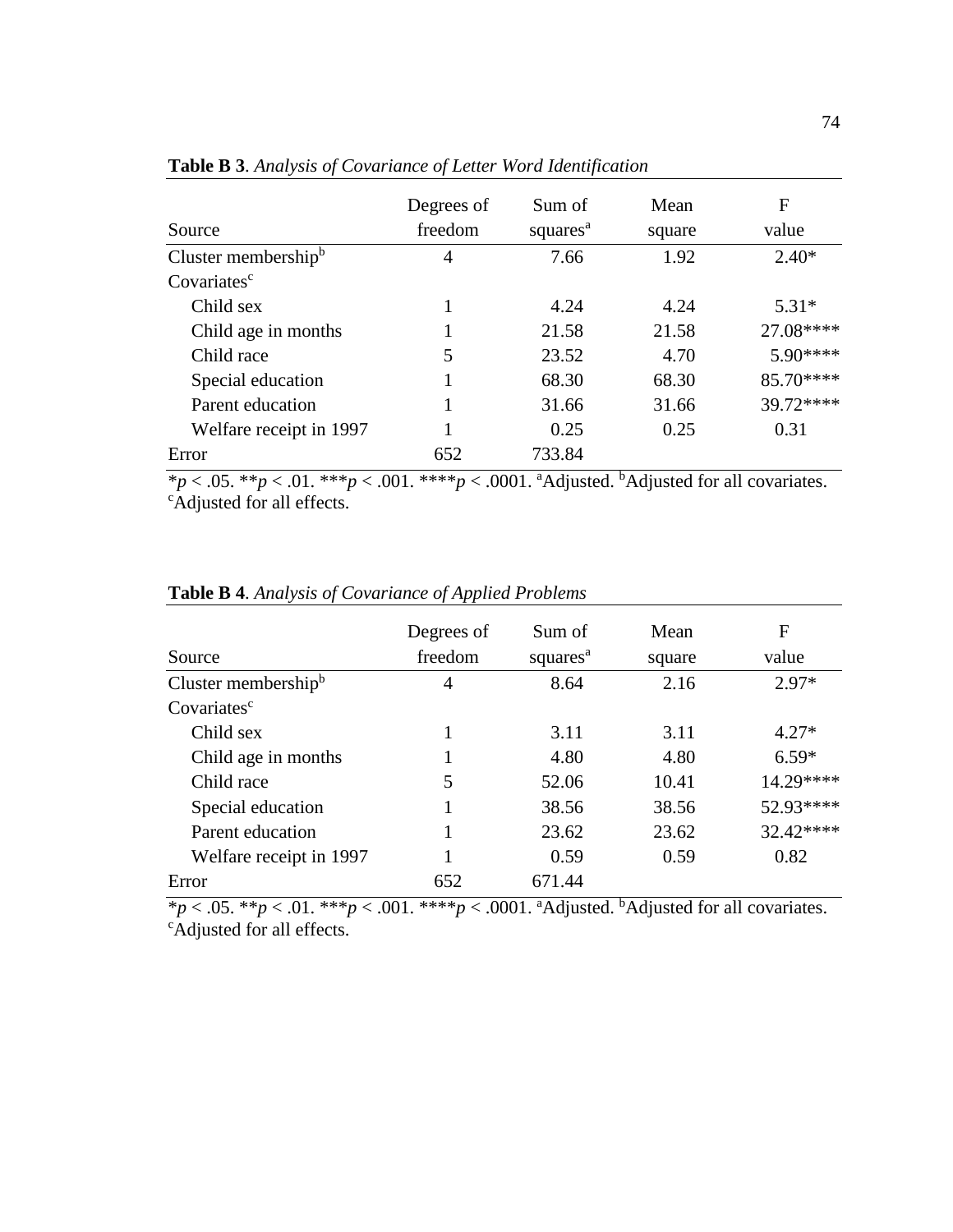| Source                              | Degrees of<br>freedom | Sum of<br>squares <sup>a</sup> | Mean<br>square                            | F<br>value   |
|-------------------------------------|-----------------------|--------------------------------|-------------------------------------------|--------------|
| Cluster membership $b$              | 4                     | 5.66                           | 1.42                                      | $3.25*$      |
| Covariates <sup>c</sup>             |                       |                                |                                           |              |
| Child sex                           |                       | 0.11                           | 0.11                                      | 0.25         |
| Child age in months                 |                       | 150.01                         | 150.01                                    | 343.99****   |
| Child race                          | 5                     | 1.84                           | 0.37                                      | 0.84         |
| Special education                   |                       | 25.21                          | 25.21                                     | 57.81****    |
| Parent education                    |                       | 3.69                           | 3.69                                      | $8.46**$     |
| Welfare receipt in 1997             |                       | 0.00                           | 0.00                                      | 0.00         |
| Error<br>.<br>$\sim$ $ \sim$ $\sim$ | 652                   | 464.79<br>0.00101111           | $\cdot$ $\cdot$ $\cdot$ $\cdot$<br>$\sim$ | <b>Brand</b> |

**Table B 5**. *Analysis of Covariance of Digit Span*

 $*p < .05.$  \*\**p* < .01. \*\*\**p* < .001. \*\*\**\*p* < .0001. <sup>a</sup>Adjusted. <sup>b</sup>Adjusted for all covariates. <sup>c</sup>Adjusted for all effects.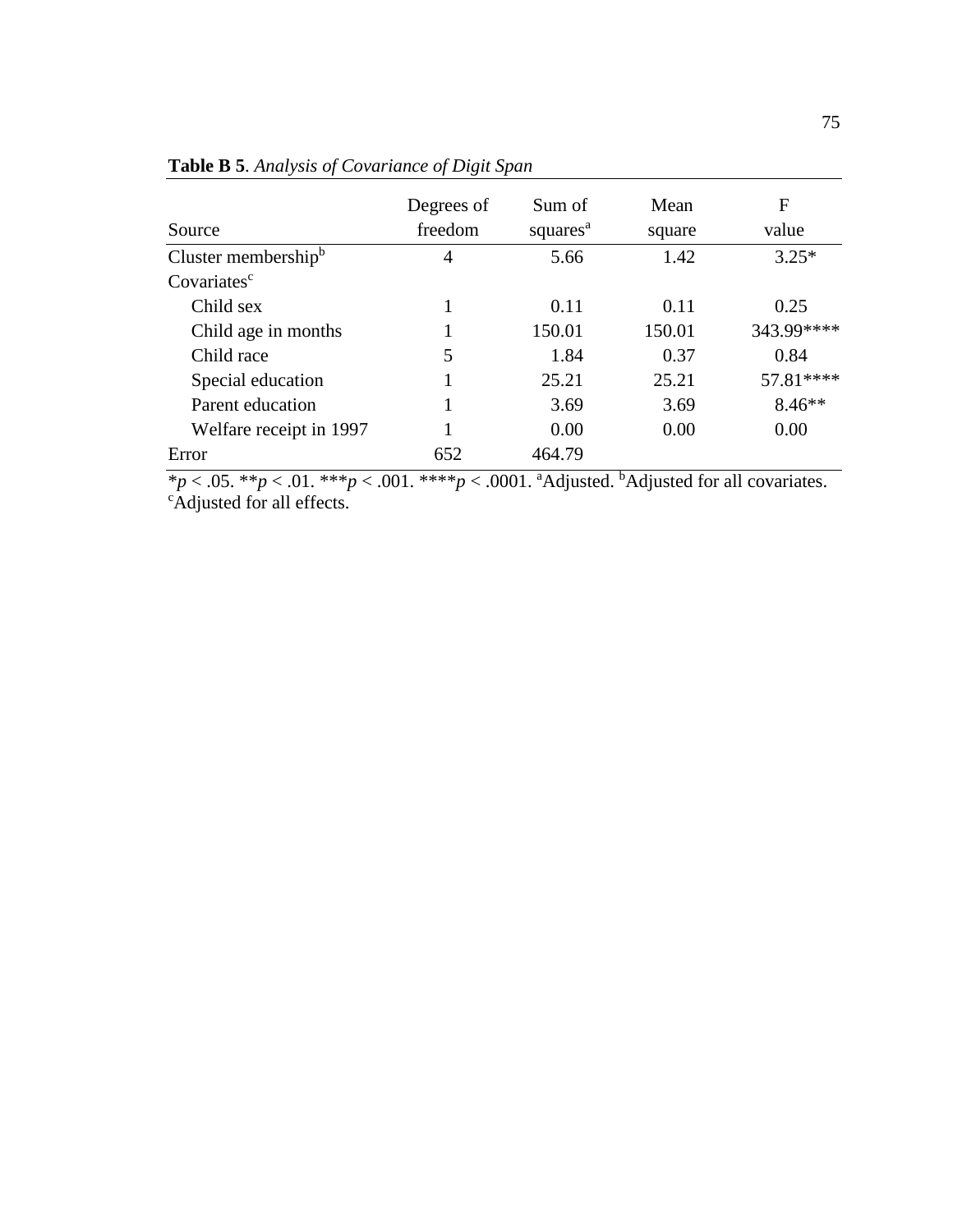#### BIBLIOGRAPHY

- Achenbach, T., & Edelbrock, C. (1981). Behavioral problems and competencies reported by parents of normal and disturbed children aged four through sixteen. *Monographs of the Society for Research in Child Development, 46*. No. 188.
- Achievement Gap Initiative. (n.d.). *Fast facts on achievement gaps*. Achievement Gap Initiative at Harvard. Retrieved from <http://www.agi.harvard.edu/projects/FactsonAchievementGaps.pdf>
- Agnew, R., Matthews, S. K., Bucher, J., Welcher, A. N., & Keyes, C. (2008). Socioeconomic status, economic problems, and delinquency. *Youth & Society, 40*, 159-181.
- Agronick, G., Clark, A., O'Donnell, L., & Stueve, A. (2009). Parent involvement in strategies in urban middle and high schools in the Northeast and Islands Region, REL 2009 – No. 069. Regional Educational Laboratory Northeast and Islands.
- Allison, P. D. (2002). *Missing Data*. Sage University Papers Series on Quantitative Applications in the Social Sciences, 07-136. Thousand Oaks, CA: Sage.
- Alwin, D. F. (1990). Cohort Replacement and Changes in Parental Socialization Values. *Journal of Marriage and the Family, 52*, 347-360.
- Arnold, D. H., Zeljo, A., Doctoroff, G. L., & Ortiz, C. (2008). Parent involvement in preschool: Predictors and the relation of involvement to preliteracy development. *School Psychology Review, 37*, 74–90.
- Attewell, P., Suazo-Garcia, B., & Battle, J. (2003). Computers and young children: Social benefit or social problem? *Social Forces, 82*, 277-296.
- Benigno, J. P., & Ellis, S. (2004). Two is greater than three: Effects of older siblings on parental support of preschoolers' counting in middle-income families. *Early Childhood Research Quarterly, 19*, 4-20.
- Bentler, P. M. (2006). *EQS 6 structural equations program manual.* Encino, CA: Multivariate Software.
- Bergman, L. R., Magnusson, D., & El-Khouri, B. M. (2003). *Studying individual development in an interindividual context: A person-oriented approach*. Mahwah, NJ: Lawrence Erlbaum Associates.
- Boisvert, D., & Wright, J. P. (2008). Nonshared environmental influences on sibling differences in externalizing problem behavior. *Criminal Justice and Behavior, 35*, 863-878.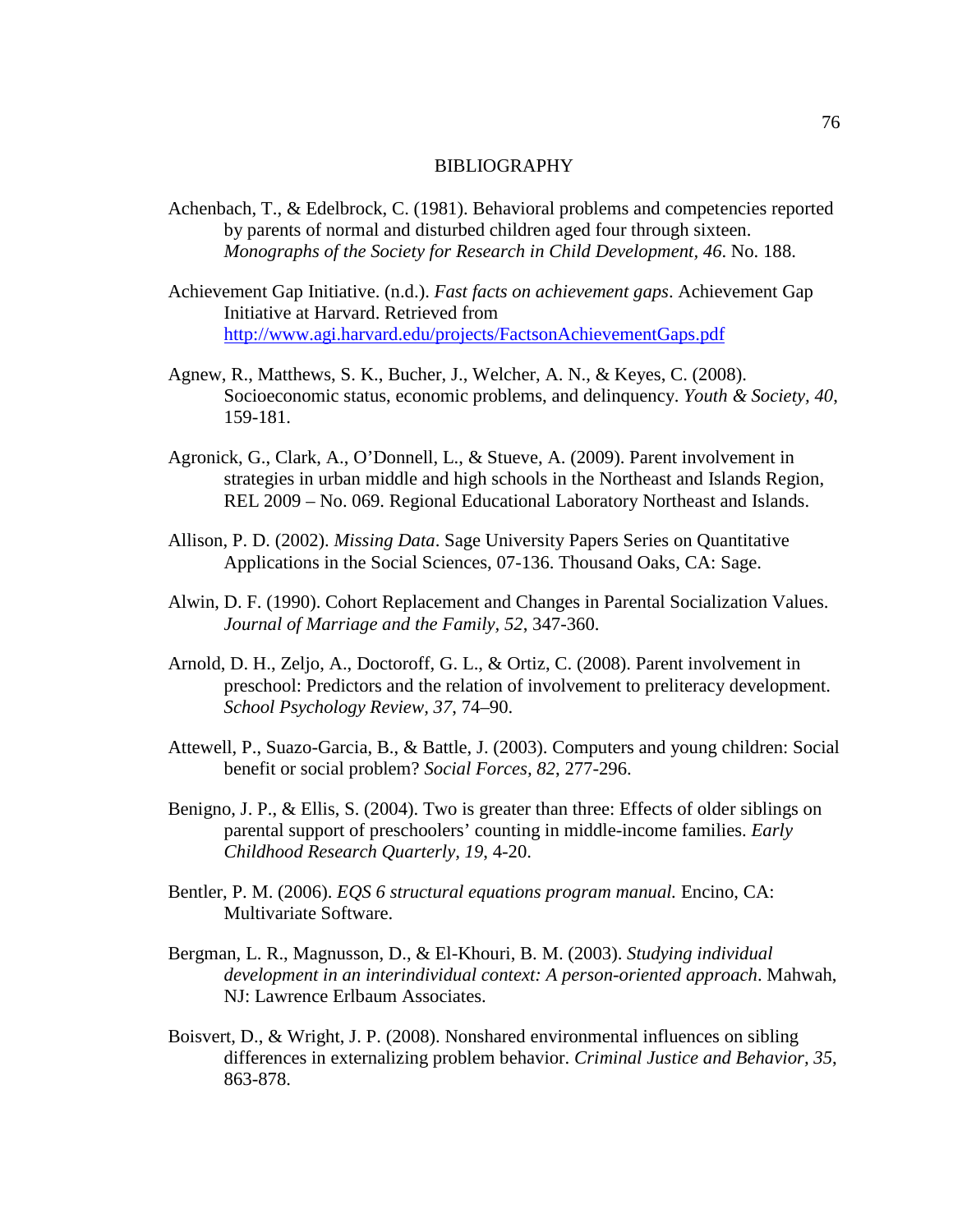- Bourque, L. B., & Clark, V. (1992). *Processing Data: The Survey Example*. Sage University Series on Quantitative Applications in the Social Sciences, 07-085. Newbury Park, CA: Sage.
- Bradley, R. H., McKelvey, L. M., & Whiteside-Mansell, L. (2011). Does the quality of stimulation and support in the home environment moderate the effect of early education programs? *Child Development, 6*, 1–13.
- Brannen, J., & O'Brien, M. (Eds.). (1996). *Children in families: Research and policy*. London: Routledge.
- Bronfenbrenner, U. (1994). Ecological models of human development. *In International Encylopedia of Education, Vol. 3, 2nd. Ed*. Oxford: Elsevier.
- Bronfenbrenner, U., & Morris, P. A. (1998). The ecology of developmental processes. In W. Damon (Series Ed.) & R. M. Lerner (Volume Ed.), *Handbook of Child Psychology: Vol. 1: Theoretical Models of Human Development* (5<sup>th</sup> ed., pp. 993-1028). New York: Wiley.
- Burchinal, M. R., Peisner-Feinberg, E., Pianta, R., & Howes, C. (2002). Development of academic skills from preschool through second grade: Family and classroom predictors of developmental trajectories. *Journal of School Psychology, 40*, 415- 436.
- Bus, A. G., Leseman, P. P., & Keultjes, P. (2000). Joint book reading across cultures: A comparison of Surinamese-Dutch, Turkish-Dutch, and Dutch parent-child dyads. *Journal of Literacy Research, 32*, 53–76.
- Caldwell, B., & Bradley, R. (n.d.). Home Observation for Measurement of the Environment. Little Rock, AR: University of Arkansas at Little Rock.
- Cattell, R. B. (1949). *rp* and other coefficients of pattern similarity. *Psychometrika, 14*, 279-298.
- Center for the Study of Social Policy. (n.d.). *The research behind Strengthening Families*. Retrieved from [http://www.cssp.org/reform/strengtheningfamilies/2014/ResearchBehindStrengthe](http://www.cssp.org/reform/strengtheningfamilies/2014/ResearchBehindStrengtheningFamilies.pdf) [ningFamilies.pdf](http://www.cssp.org/reform/strengtheningfamilies/2014/ResearchBehindStrengtheningFamilies.pdf)
- Child Trends, Inc. (1993) *The JOBS child outcomes study: Overview briefing*. Washington, D.C.: Child Trends, Inc. Retrieved from [http://childtrends.org/wp](http://childtrends.org/wp-content/uploads/2013/01/JOBS-Child-Outcomes-Study.pdf)[content/uploads/2013/01/JOBS-Child-Outcomes-Study.pdf](http://childtrends.org/wp-content/uploads/2013/01/JOBS-Child-Outcomes-Study.pdf)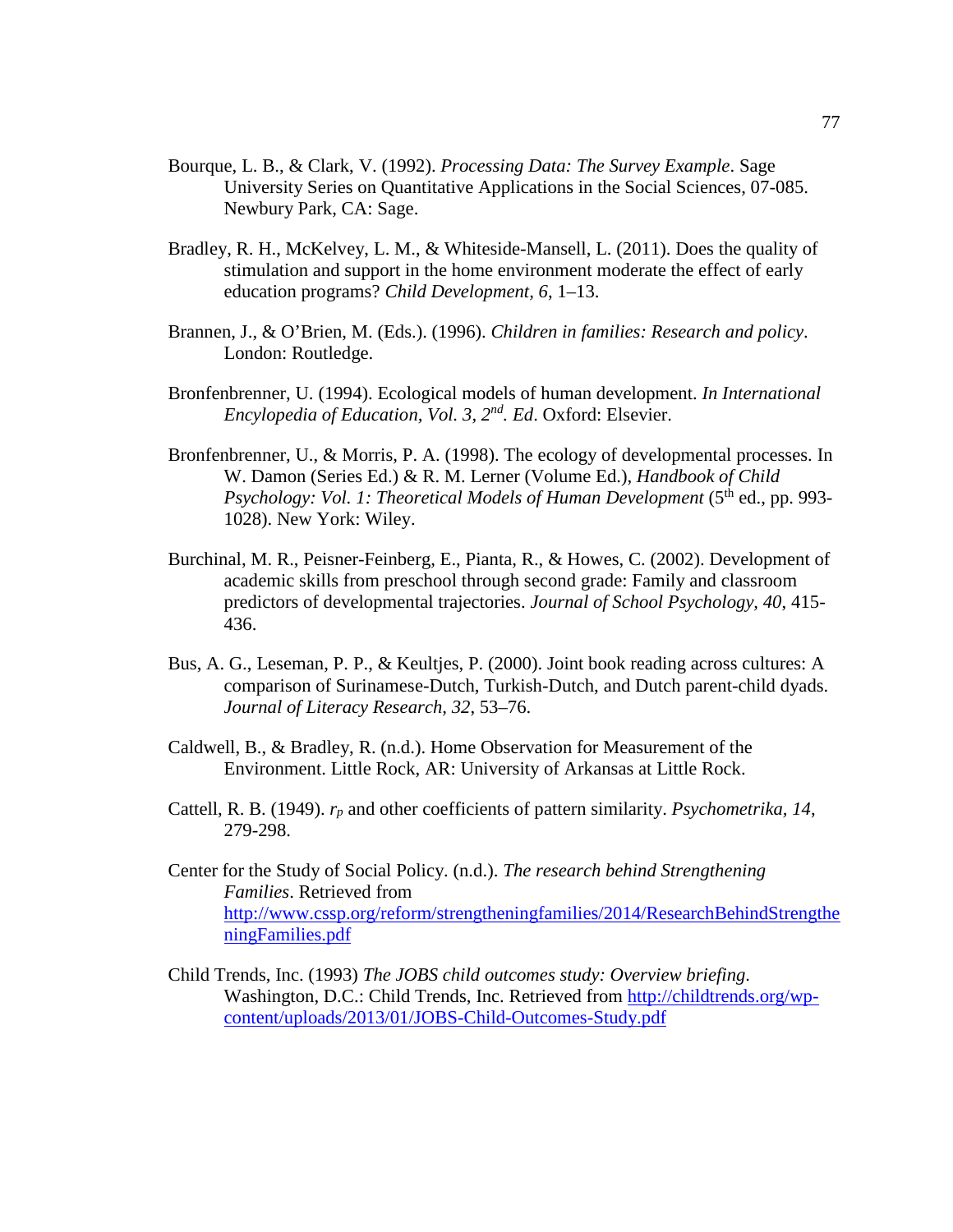- Cicchetti, D., & Toth, S. L. (1997). Transactional ecological systems in developmental psychopathology. In S. S. Luthar, J. A. Burack, D. Cicchetti, & J. R. Weisz (Eds.), *Developmental psychopathology: Perspectives on adjustment, risk, and disorder* (pp. 317-349). Cambridge: Cambridge University Press.
- Cohen, J. (1960). A coefficient of agreement for nominal scales. *Educational and Psychological Measurement, 20*, 37-46.
- Collins, L. M., & Lanza, S. T. (2010). *Latent class and latent transition analysis: With applications in the social, behavioral, and health sciences*. New York: Wiley.
- Conley, D., & Albright, K. (Eds.). (2004). *After the bell: Family background, public policy, and educational success*. London: Routledge.
- Conley, D., & Yeung, W. J. (2005). Black-white differences in occupational prestige: Their impact on child development. *The American Behavioral Scientist, 48*, 1229- 1249.
- Cooper, C. E. (2010). Family poverty, school-based parental involvement, and policyfocused protective factors in kindergarten. *Early Childhood Research Quarterly, 25*, 480-492.
- Crane, D. R., & Heaton, T. B. (Eds.). (2008). *Handbook of families and poverty*. Thousand Oaks, CA: Sage.
- Cunningham, A., & Stanovich, K. (1991). Tracking the unique effects of print expo-sure in children: Associations with vocabulary, general knowledge, and spelling. *Journal of Educational Psychology, 83*, 264–274.
- Currie, J., & Moretti, E. (2002). *Mothers' education and the intergenerational transmission of human capital: Evidence from college openings and longitudinal data*. National Bureau of Economic Research Working Paper W9360.
- Dauber, S. L., & Epstein, J. L. (1993). Parents' attitudes and practices of involvement in inner-city elementary and middle school. In N. F. Chavkin (Ed.), *Families and schools in a pluralistic society* (pp. 53–71). Albany, NY: State University of New York Press.
- Davis-Kean, P. E., & Sexton, H. R. (2009). Race differences in parental influences on child achievement: Multiple pathways to success. *Merrill-Palmer Quarterly, 55*, 285–318.
- Downer, J. T., & Pianta, R. C. (2006). Academic and cognitive functioning in first grade: Associations with earlier home and child care predictors and with concurrent home and classroom experiences. *School Psychology Review, 35*, 11-30.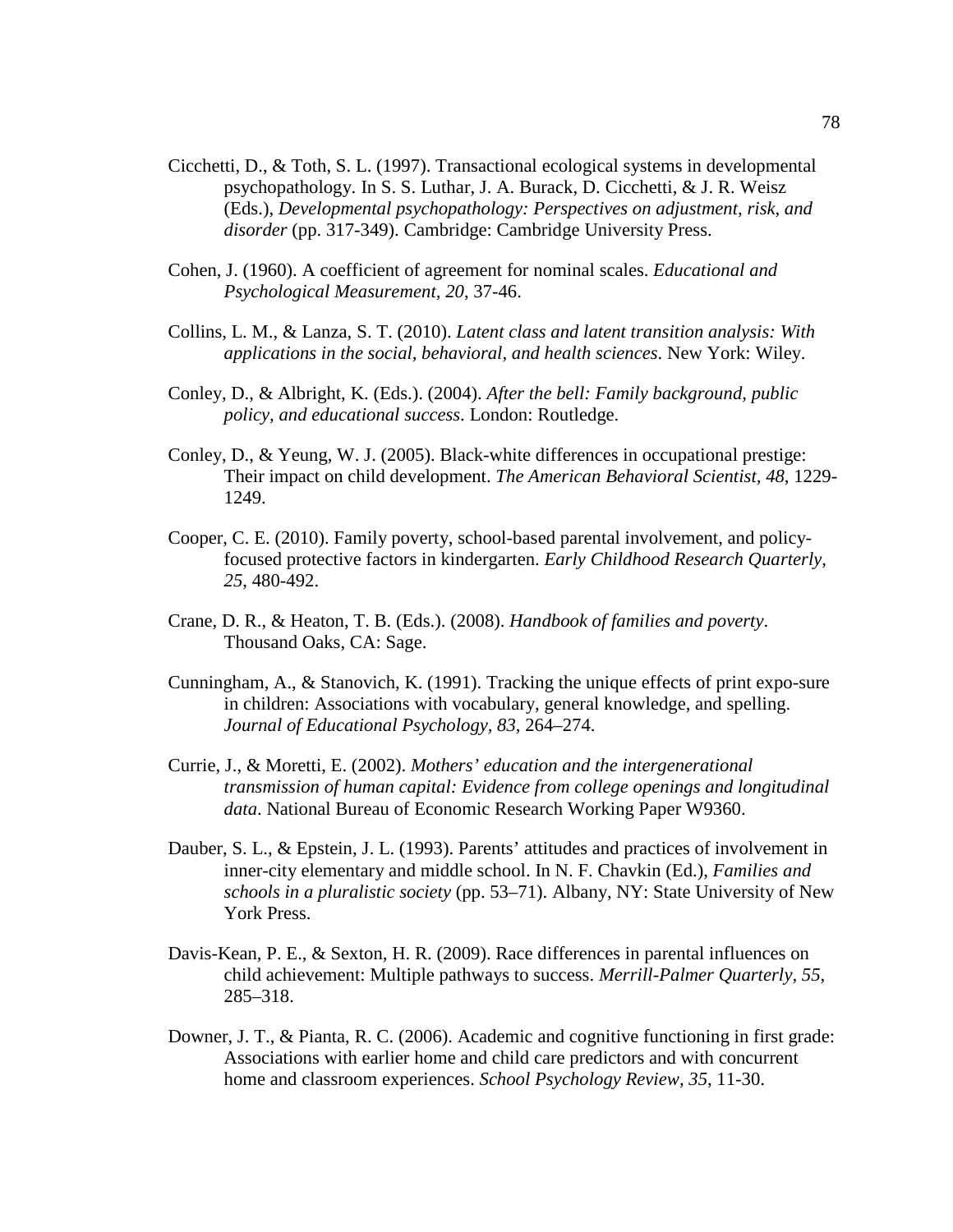- Eccles, J., Wigfield, A., Harold, R. D., & Blumenfeld, P. (1993). Age and gender difference in children's self- and task perceptions during elementary school. *Child Development, 64*, 830-847.
- Editorial Projects in Education Research Center. (2011, July). Issues A-Z: Achievement Gap. *Education Week.* Retrieved from <http://www.edweek.org/ew/issues/achievement-gap/>
- Fantuzzo, J., McWayne, C., Perry, M. A., & Childs, S. (2004). Multiple dimensions of family involvement and their relations to behavioral and learning competencies for urban, low-income children. *School PsychologyReview, 33*, 467−480.
- Fantuzzo, J., Tighe, E., & Childs, S. (2000). Family Involvement Questionnaire: A multivariate assessment of family participation in early childhood education. *Journal of Educational Psychology, 92*, 367−376.
- Ferguson, G. A., & Tukane, Y. (1989). *Statistical analysis in psychology and education*  $(6<sup>th</sup> Ed.)$ . New York: McGraw Hill.
- Gelman, S. A., Coley, J. D., Rosengren, K. S., Hartman, E., & Pappas, A. (1998). *Beyond labeling: The role of maternal input in the acquisition of richly structured categories.* Monographs of the Society for Research in Child Development, 63 (Serial No.253).
- Gelman, S. A., & Raman, L. (2003). Preschool children use linguistic form class and pragmatic cues to interpret generics. *Child Development, 74*, 308–325.
- Gennetian, L. A., Magnuson, K., & Morris, P. A. (2008). From statistical associations to causation: What developmentalists can learn from instrumental variables techniques coupled with experimental data. *Developmental Psychology, 44*, 381– 394.
- Gray-Little, B., Williams, V.S.L., & Hancock, T. D. (1997). An item response theory analysis of the Rosenberg Self-Esteem Scale. *Personality and Social Psychology Bulletin*, 23, 443-451.
- Guo, S. (2005). Analyzing grouped data with hierarchical linear modeling. *Children and Youth Services Review, 27*, 637-652.

Head Start Act, 42 U.S.C. §9801 (2007).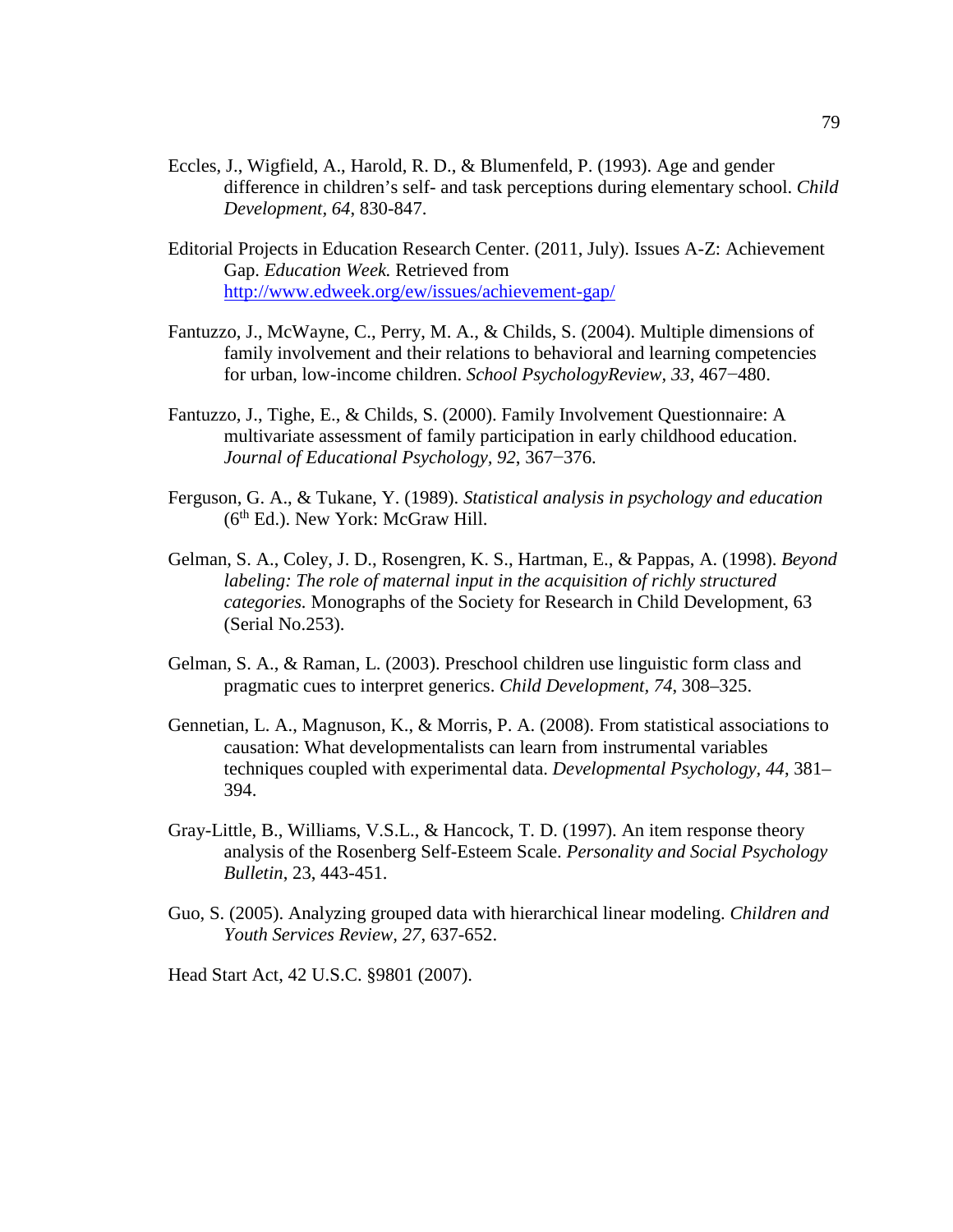- Hemphill, F. C., Vanneman, A., & Rahman, T. (2011). *Achievement gaps: How Hispanic and white students in public schools perform in mathematics and reading on the National Assessment of Educational Progress* (NCES 2011-459). National Center for Education Statistics, Institute of Education Sciences, U.S. Department of Education. Washington, DC. Retrieved from <http://nces.ed.gov/nationsreportcard/pdf/studies/2011459.pdf>
- Hoff, E. (2003). The specificity of environmental influence: Socioeconomic status affects early vocabulary development via maternal speech. *Child Development, 74*, 1368–1378.
- Hofferth, S. L. (2006a). Residential father family type and child well-being: Investment versus selection. *Demography, 43*, 53-77.
- Hofferth, S. L. (2006b). Response bias in a popular indicator of reading to children. *Sociological Methodology, 36*, 301-315.
- Hofferth, S., Davis-Kean, P. E., Davis, J., & Finkelstein, J. (1997). *The Child Development Supplement to the Panel Study of Income Dynamics: 1997 User Guide.* Available at http://psidonline.isr.umich.edu/CDS/usergd.html
- Hofferth, S. L., Smith, J., McLoyd, V. C., & Finkelstein, J. (2000). Achievement and behavior among children of welfare recipients, welfare leavers, and low-income single mothers. *Journal of Social Issues, 56*, 747-774.
- Hu., L., & Bentler, P. M. (1999). Cutoff criteria for fit indexes in covariance structure analysis: Conventional criteria versus new alternatives. *Structural Equation Modeling*, *6*, 1-55.
- Hsin, A. (2009). Parent's time with children: Does time matter for children's cognitive achievement? *Social Indicators Research, 93*, 123-126.
- Individuals with Disabilities Education Improvement Act of 2004. 20 U.S.C. § 1400 (2004).
- Institute of Education Sciences. (2010). Request for applications: Education research grants (CFDA 84.305A).
- Joo, M. (2010). Long-term effects of Head Start on academic and school outcomes of children in persistent poverty: Girls vs. boys. *Children and Youth Services Review, 32*, 807-814.
- Kahn, R. S., Brandt, D., & Whitaker, R. C. (2004). Combined effect of mothers' and fathers' mental health symptoms on children's behavioral and emotional wellbeing. *Archives of Pediatrics & Adolescent Medicine, 158*, 721-729.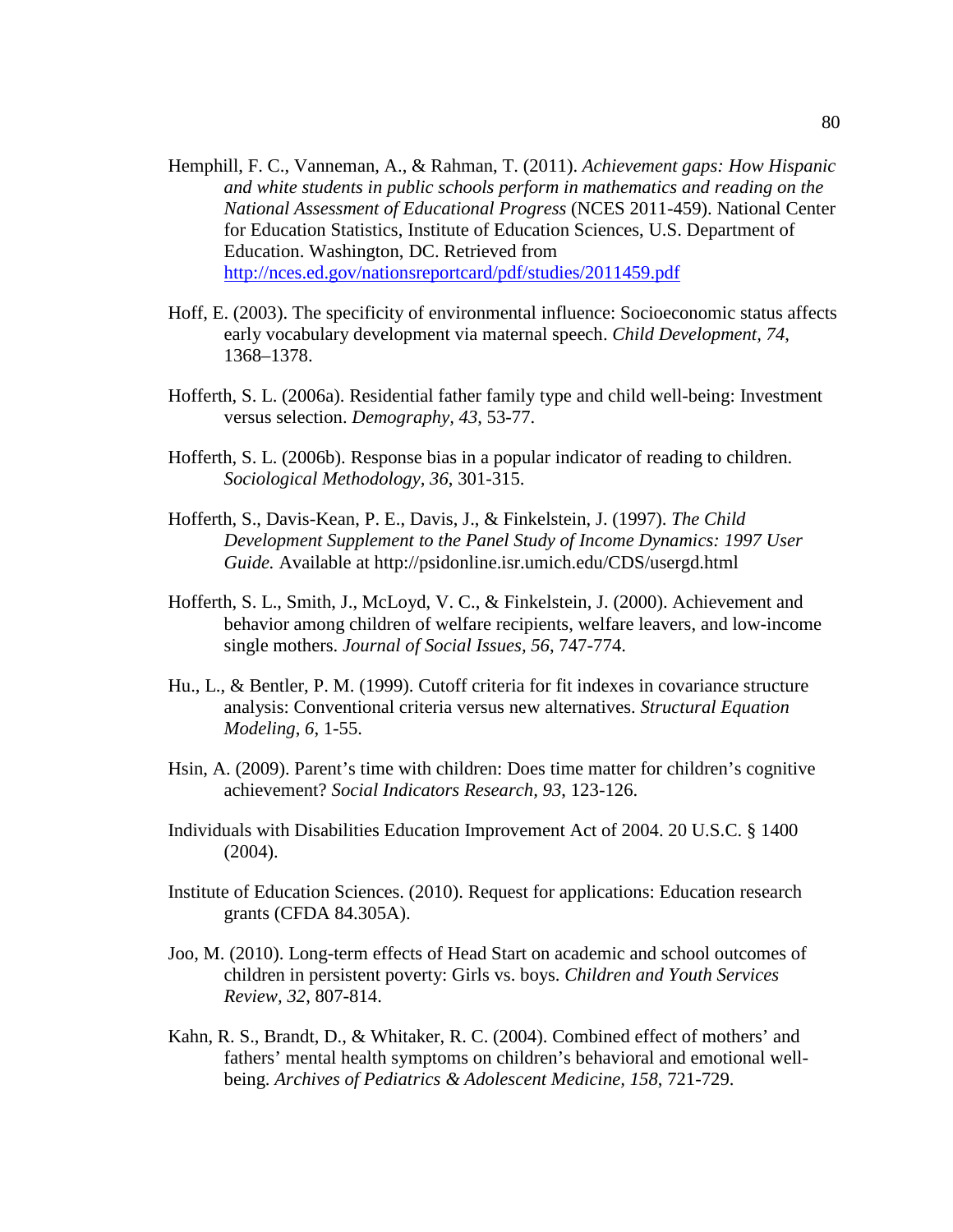- Kalil, A., & DeLeire, T. (Eds.). (2004). *Family investments in children's potential: Resources and parenting behaviors that promote success*. New Jersey: Lawrence Erlbaum Associates, Inc.
- Kessler, R.C., Barker, P.R., Colpe, L.J., Epstein, J.F., Gfroerer, J.C., Hiripi, E., Howes, M.J, Normand, S-L.T., Manderscheid, R.W., Walters, E.E., Zaslavsky, A.M. (2003). Screening for serious mental illness in the general population *Archives of General Psychiatry*. 60(2), 184-189.
- Kingston, N., & Tienmann, G. (2010). Spearman-Brown prophecy formula. In N. J. Salkind (Ed.) *Encyclopedia of Research Design*. Thousand Oaks, CA: Sage.
- Kovacs, M. (1992). The Children's Depression Inventory (CDI) Technical Manual. North Tonawanda, NY: MHS.
- LeBoeuf, W. A., Fantuzzo, J. W., & Lopez, M. L. (2010). Measurement and population miss-fits: A case study on the importance of using appropriate measures to evaluate early childhood interventions. *Applied Developmental Science, 14*, 45- 53.
- Luiselli, J. K., Putnam, R. F., Handler, M. W., & Feinberg, A. B. (2005). Whole-school positive behaviour support: Effects on student discipline problems and academic performance. *Educational Psychology, 25*, 183-198.
- Kingston, N., & Tiemann, G. (2010). Encylopedia of Research Design (Neil J. Salkind, Ed.) Sage Publications, Inc.
- Mackety, D. M., & Linder-VanBerschot, J. A. (2008). Examining American Indian perspectives in the Central Region on parent involvement in children's education, REL 2008 – No. 059. Regional Education Laboratory Central.
- Magnuson, K. (2007). Maternal education and children's academic achievement during middle childhood*. Developmental Psychology, 43*, 1497–1512.
- Manz, P. H., Fantuzzo, J. W., & Power, T. J. (2004). Multidimensional assessment of family involvement among urban elementary students. *Journal of School Psychology, 42*, 461-475.
- Mapp, K. L., & Kuttner, P. J. (2013). *Partners in education: A dual capacity-building framework for family-school partnerships*. Austin, TX: SEDL. Retrieved from <http://www.sedl.org/pubs/framework/FE-Cap-Building.pdf>
- McDermott, P. A. (1998). MEG: Megacluster analytic strategy for multistage hierarchical grouping with relocations and replications. *Educational and Psychological Measurement, 58*, 677-686.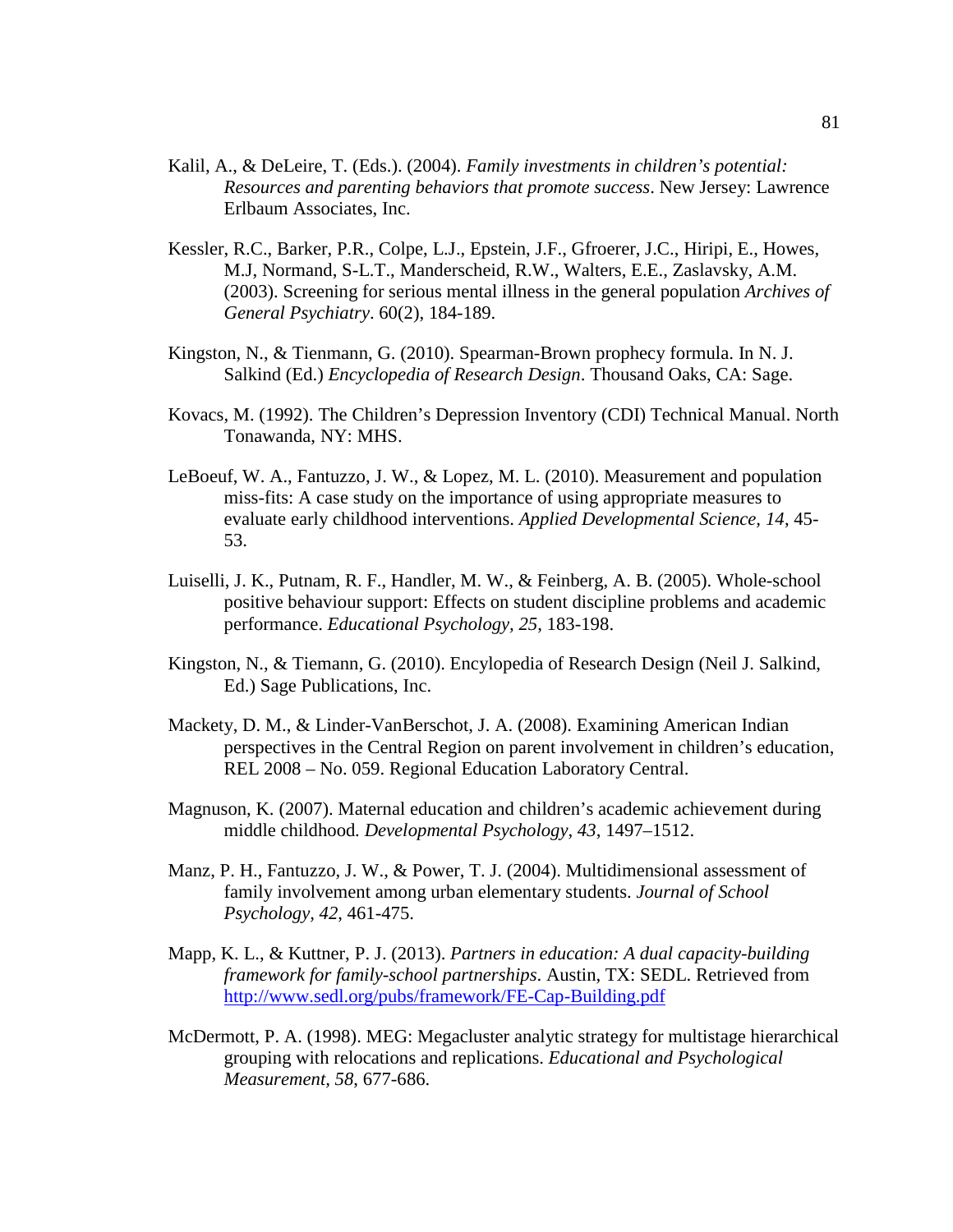- McDermott, P. A., & Watkins, M. W. (1985). *M-MAC: McDermott Multidimensional Assessment of Children, Microcomputer Systems Manual*. San Antonio, TX: The Psychological Corporation Harcourt Brace Jovanovich.
- McDermott, P. A., & Weiss, R. V. (1995). A normative typology of healthy, subclinical, and clinical behavior styles among American children and adolescents. *Psychological Assessment, 7*, 162-170.
- Meier, D., Kohn, A., Darling-Hammond, L., Sizer, T. R., & Wood, G. (2004). *Many children left behind: How the No Child Left Behind Act is damaging our children and our schools*. Boston: Beacon Press.
- Mistry, R. S., Biesanz, J. C., Chien, N., Howes, C., & Benner, A. D. (2008). Socioeconomic status, parental investments, and the cognitive and behavioral outcomes of low-income children from immigrant and native households. *Early Childhood Research Quarterly, 23*, 193–212.
- Mohanty, L. L., & Raut, L. K. (2009). Home ownership and school outcomes of children: Evidence from the PSID Child Development Supplement. *American Journal of Economics and Sociology, 68*, 465-489.
- Mol, S. E., & Neuman, S. B. (2014). Sharing information books with kindergarteners: The role of parents' extra-textual talk and socioeconomic status. *Early Childhood Research Quarterly, 29*, 399-410.
- Moore, K. A., & Lippman, L. H., Eds. (2005). *What do children need to flourish? Conceptualizing and measuring indicators of positive development.* New York: Springer Science and Business Media.
- National Center for Education Statistics. (2007). National Household Education Surveys Program. Available at http://nces.ed.gov/nhes/dataproducts.asp#2007dp
- National Research Council and Institute of Medicine. (2000). *From Neurons to Neighborhoods: The Science of Early Childhood Development*. Committee on Integrating the Science of Early Childhood Development. J. P. Shonkoff & D. A. Phillips (Eds.). Board on Children, Youth, and Families, Commission on Behavioral and Social Sciences and Education. Washington, D.C.: National Academy Press.
- Neblett, N. G. (2007). Patterns of single mothers' work and welfare use: What matters for children's well-being? *Journal of Family Issues, 28*, 1083-1112.
- Nelson, J. R., Martella, R. M., & Marchand-Martella, N. (2002). Maximizing student learning: The effects of a comprehensive school-based program for preventing problem behaviors. *Journal of Emotional and Behavior Disorders, 10*, 136-148.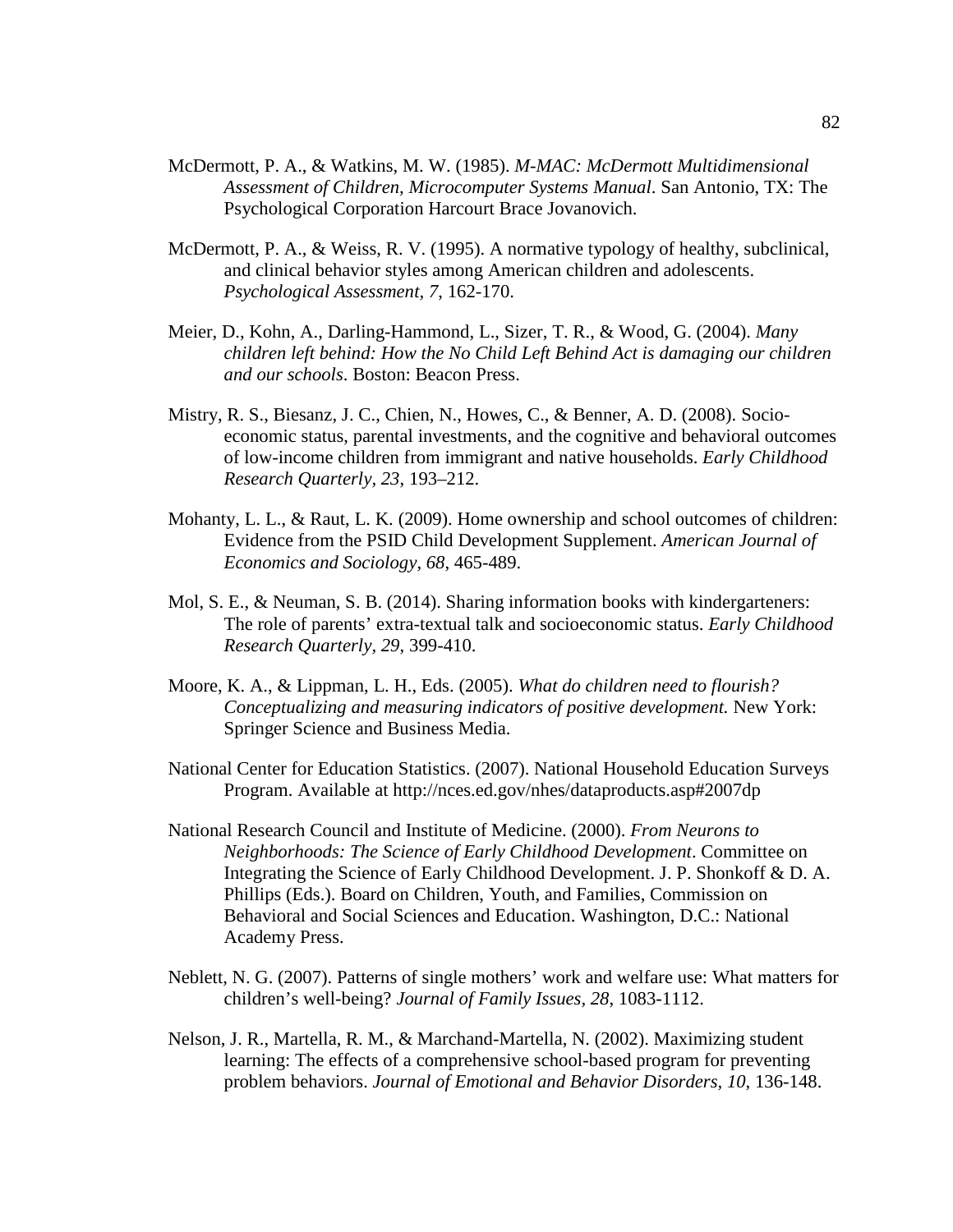- Neuman, S. B., & Celano, D. (2012). *Giving our children a fighting chance*. New York: Teachers College Press.
- No Child Left Behind Act of 2001. 20 U.S.C. § 6301 (2002).
- Nord, C. W., & West, J. (2001). *Fathers' and mothers' involvement in their children's schools by family type and resident status* (NCES 2001-032). Washington, DC: National Center for Education Statistics, U.S. Department of Education.
- Peterson, J. L., & Zill, N. (1986). Marital disruption, parent-child relationships, and behavioral problems in children. *Journal of Marriage and the Family, 48*, 295- 307.
- Polit, D. (1998). The Positive Behavior Scale. Saratoga Springs, NY: Humanalysis.
- Raikes, H. H., Roggman, L. A., Peterson, C. A., Brooks-Gunn, J., Chazan-Cohen, R., Zhang, X., & Schiffman, R. F. (2014). Theories of change and outcomes in homebased Early Head Start programs. *Early Childhood Research Quarterly, 29*, 574- 585.
- Rich, M., & Lewin, T. (2015, March). *No Child Left Behind Law faces its own reckoning*. New York: New York Times.
- Rosenberg, M. (1965). *Society and the adolescent self-image*. Princeton, NJ: Princeton University Press.
- Santrock, J. W. (2007). *Child Development, 11th Ed*. New York: McGraw-Hill Companies, Inc.
- Semke, C. A., Garbacz, S. A., Kwon, K., Sheridan, S. M., & Woods, K. E. (2010). Family involvement for children with disruptive behaviors: The role of parenting stress and motivational beliefs. *Journal of School Psychology, 48*, 293-312.
- Smith, G. T., McCarthy, D. M., & Anderson, K. G. (2000). On the sins of short-form development. *Psychological Assessment, 12*, 102-111.
- Speth, T., Saifer, S., & Forehand, G. (2008). Parent involvement activities in school improvement plans in the Northwest Region, REL 2008 – No. 064. Regional Education Laboratory Northwest.
- Suizzo, M.-A., & Stapleton, L. M. (2007). Home-based parental involvement in young children's education: Examining the effects of maternal education across U.S. ethnic groups. *Educational Psychology, 27*, 533–556.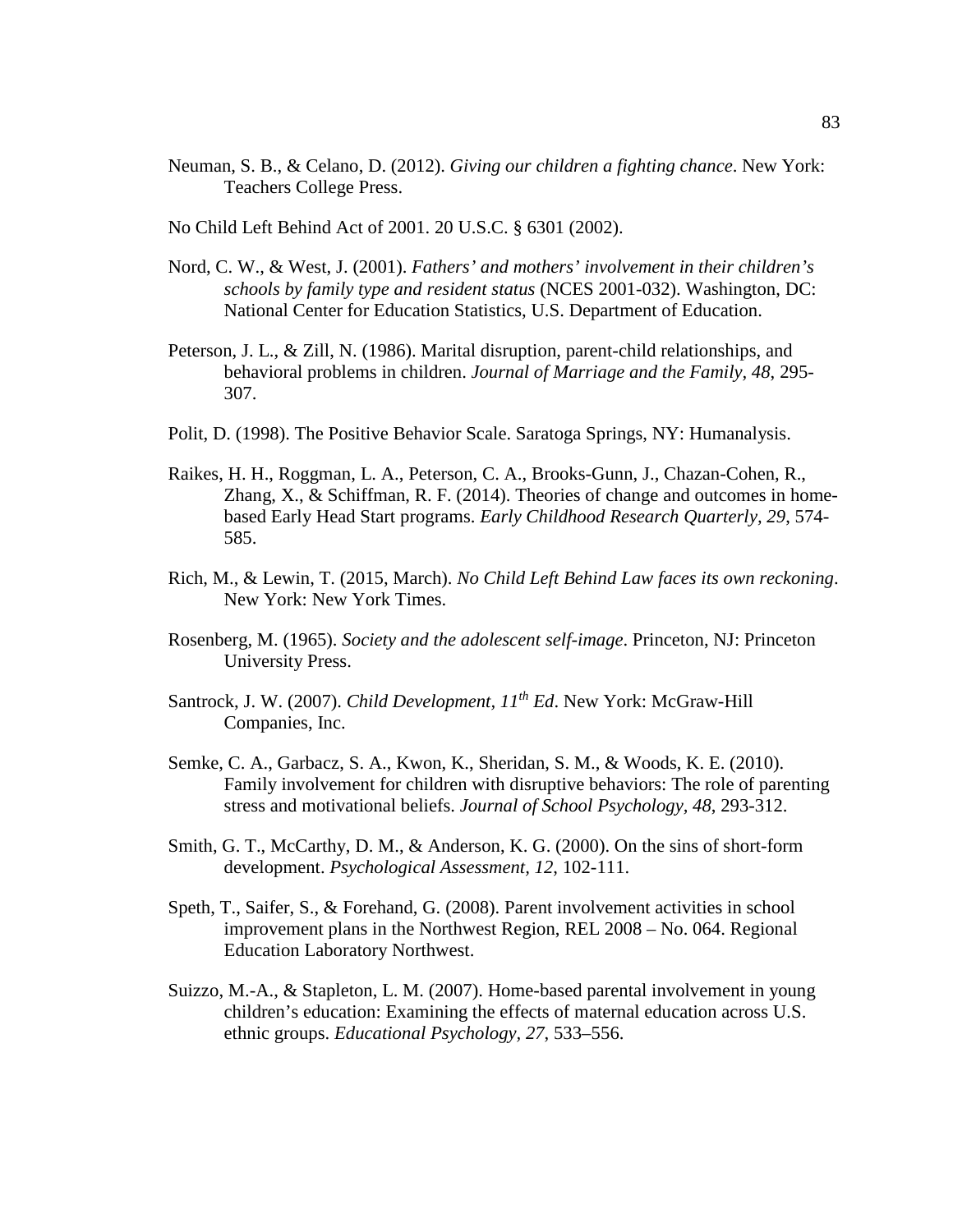- Survey Research Center, Institute for Social Research. (n.d.). The Panel Study of Income Dynamics Child Development Supplement. University of Michigan. Retrieved from http://psidonline.isr.umich.edu/CDS/
- Survey Research Center, Institute for Social Research. (2010a). *The Panel Study of Income Dynamics Child Development Supplement: User Guide for CDS-III*. University of Michigan. Retrieved from http://psidonline.isr.umich.edu/CDS/cdsiii\_userGd.pdf
- Survey Research Center, Institute for Social Research. (2010b). *The Panel Study of Income Dynamics Child Development Supplement: User Guide for CDS-II*. University of Michigan. Retrieved from http://psidonline.isr.umich.edu/CDS/cdsii\_userGd.pdf
- Storch, S., & Whitehurst, G. (2002). Oral language and code-related precursors to reading: Evidence from a longitudinal structural model. *Developmental Psychology, 38*, 934–947.
- Tryon, B. C., & Bailey, D. E. (1970). *Cluster analysis*. New York: McGraw-Hill.
- U.S. Department of Education. (2010). *Supporting Families and Communities: Reauthorizing the Elementary and Secondary Education Act*. Retrieved from http://www2.ed.gov/policy/elsec/leg/blueprint/faq/supporting-family.pdf
- Vanneman, A., Hamilton, L., Baldwin Anderson, J., and Rahman, T. (2009). *Achievement gaps: How black and white students in public schools perform in mathematics and reading on the National Assessment of Educational Progress*, (NCES 2009-455). National Center for Education Statistics, Institute of Education Sciences, U.S. Department of Education. Washington, DC. Retrieved from <http://nces.ed.gov/nationsreportcard/pdf/studies/2009455.pdf>
- Velicer, W. F. (1976). Determining the number of components from the matrix of partial correlations. *Psychometrika*, *41*, 321-327.
- Ward, J. H., Jr. (1963). Hierarchical grouping to optimize an objective function. *American Statistical Association Journal, 58*, 236-244.
- Wechsler, D. (1974). Wechsler Intelligence Scales for children-Revised. New York: The Psychological Corporation.
- Weiss, H. B., Lopez, M. E., & Rosenburg, H. (2010, December). Beyond random acts: Family, school, and community engagement as an integral part of education reform. *National Policy Forum for Family, School, and Community Engagement*. Cambridge, MA: Harvard Family Research Project. Retrieved from [http://www.nationalpirc.org/engagement\\_forum/beyond\\_random\\_acts.pdf](http://www.nationalpirc.org/engagement_forum/beyond_random_acts.pdf)